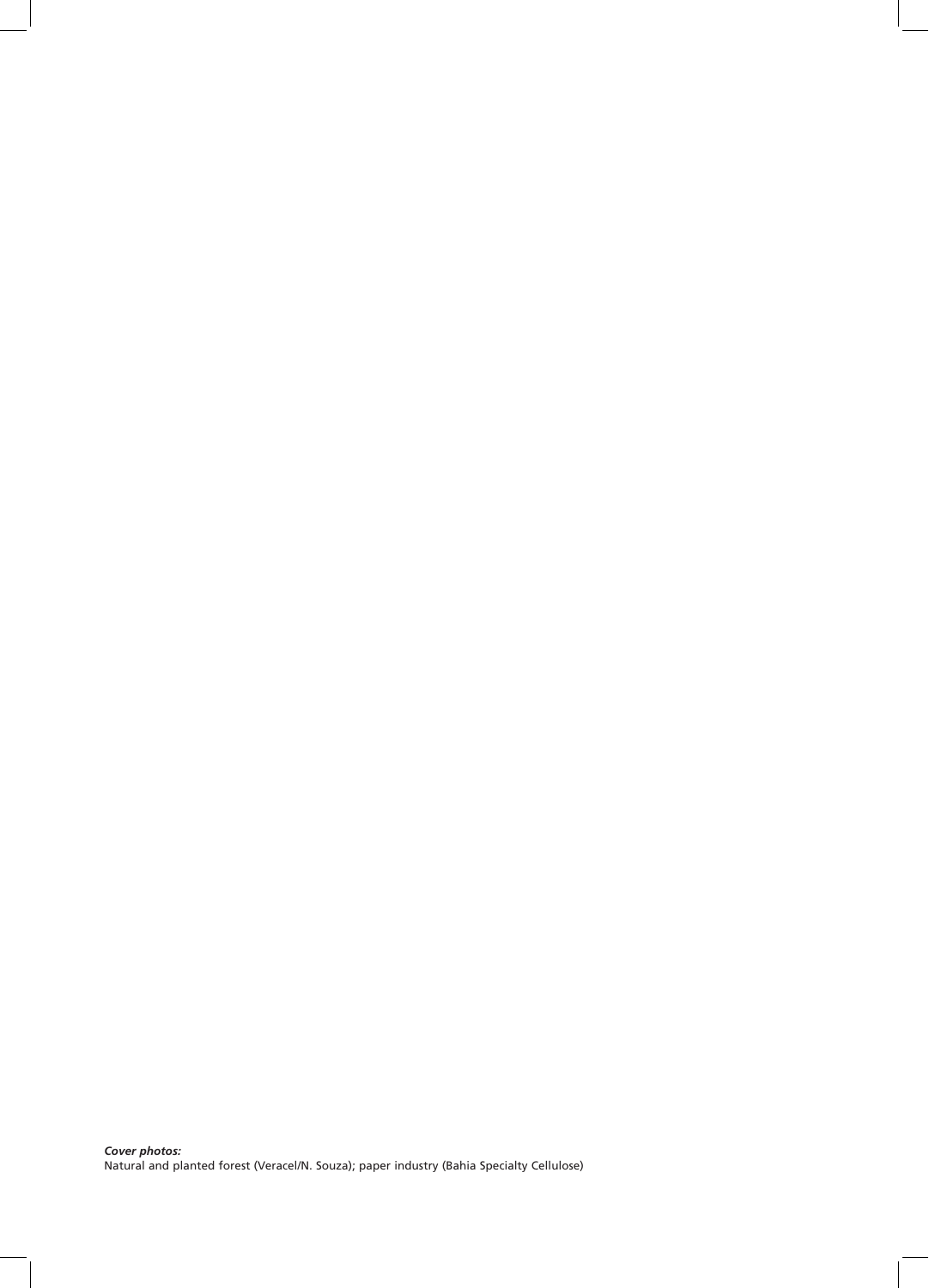## Impact of the global forest industry on atmospheric greenhouse gases

FAO FORESTRY PAPER

159

### **Reid Miner**

Vice President – Sustainable Manufacturing National Council for Air and Stream Improvement (NCASI) Research Triangle Park, North Carolina, United States of America

**food and agriculture organization of the united nations** Rome, 2010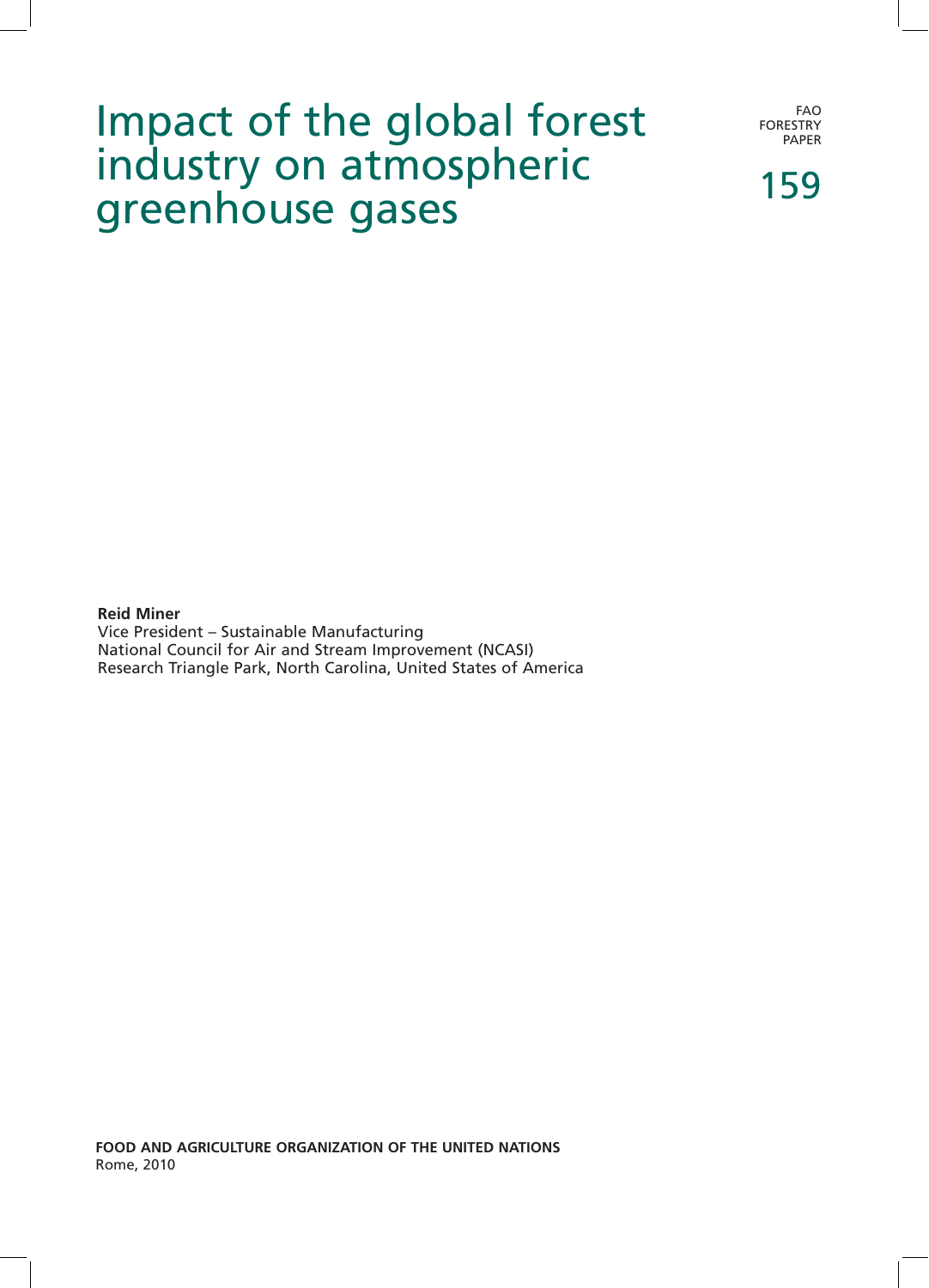The designations employed and the presentation of material in this information product do not imply the expression of any opinion whatsoever on the part of the Food and Agriculture Organization of the United Nations (FAO) concerning the legal or development status of any country, territory, city or area or of its authorities, or concerning the delimitation of its frontiers or boundaries. The mention of specific companies or products of manufacturers, whether or not these have been patented, does not imply that these have been endorsed or recommended by FAO in preference to others of a similar nature that are not mentioned.

The views expressed in this information product are those of the author(s) and do not necessarily reflect the views of FAO.

ISBN 978-92-5-106560-0

All rights reserved. FAO encourages the reproduction and dissemination of material in this information product. Non-commercial uses will be authorized free of charge, upon request. Reproduction for resale or other commercial purposes, including educational purposes, may incur fees. Applications for permission to reproduce or disseminate FAO copyright materials, and all queries concerning rights and licences, should be addressed by e-mail to copyright@fao.org or to the Chief, Publishing Policy and Support Branch, Office of Knowledge Exchange, Research and Extension, FAO, Viale delle Terme di Caracalla, 00153 Rome, Italy.

© FAO 2010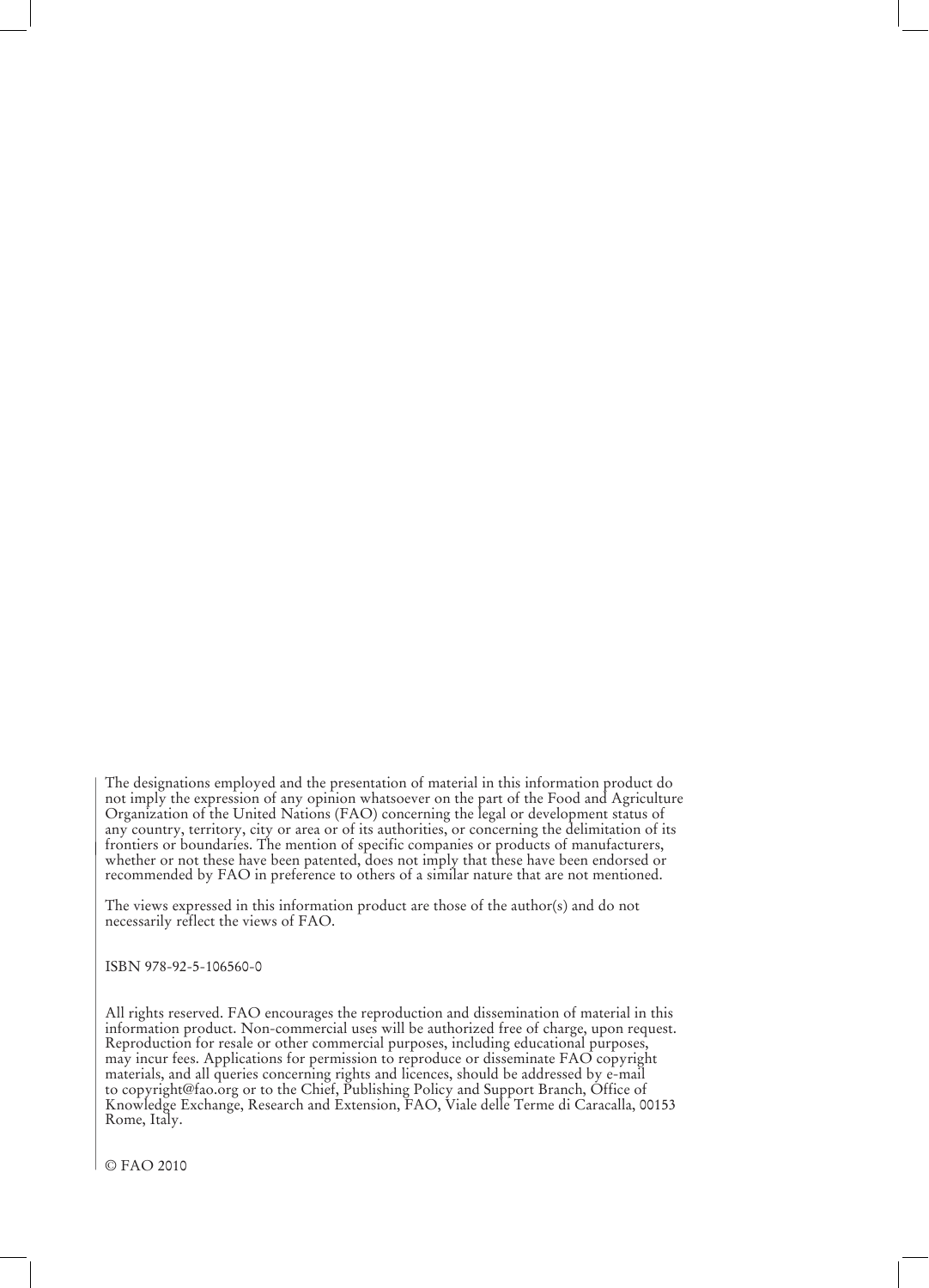### **Contents**

| Foreword                                                                                                                                                                                                                                                                                                                                                                                                                                                                                        | V11                        |
|-------------------------------------------------------------------------------------------------------------------------------------------------------------------------------------------------------------------------------------------------------------------------------------------------------------------------------------------------------------------------------------------------------------------------------------------------------------------------------------------------|----------------------------|
| Acknowledgements                                                                                                                                                                                                                                                                                                                                                                                                                                                                                | V111                       |
| Acronyms and abbreviations                                                                                                                                                                                                                                                                                                                                                                                                                                                                      | 1X                         |
| Summary                                                                                                                                                                                                                                                                                                                                                                                                                                                                                         | $\mathbf X$                |
| 1. Introduction                                                                                                                                                                                                                                                                                                                                                                                                                                                                                 | 1                          |
| Overview of the global forest products industry                                                                                                                                                                                                                                                                                                                                                                                                                                                 | $\mathbf{1}$               |
| Forest industry and the global carbon cycle                                                                                                                                                                                                                                                                                                                                                                                                                                                     | 5                          |
| 2. The role of forests in sequestering and storing carbon                                                                                                                                                                                                                                                                                                                                                                                                                                       | 7                          |
| Carbon in the world's forests                                                                                                                                                                                                                                                                                                                                                                                                                                                                   | $\overline{7}$             |
| Effects of the forest products industry on forest ecosystem carbon                                                                                                                                                                                                                                                                                                                                                                                                                              | 8                          |
| 3. Carbon in forest products                                                                                                                                                                                                                                                                                                                                                                                                                                                                    | 13                         |
| 4. Manufacturing-related emissions                                                                                                                                                                                                                                                                                                                                                                                                                                                              | 17                         |
| Direct emissions from primary manufacturing                                                                                                                                                                                                                                                                                                                                                                                                                                                     | 17                         |
| Direct emissions from final product manufacturing                                                                                                                                                                                                                                                                                                                                                                                                                                               | 19                         |
| Direct emissions from management of mill wastes                                                                                                                                                                                                                                                                                                                                                                                                                                                 | 20                         |
| Emissions associated with purchased electricity                                                                                                                                                                                                                                                                                                                                                                                                                                                 | 21                         |
| 5. Other cradle-to-gate emissions from the forest products value chain                                                                                                                                                                                                                                                                                                                                                                                                                          | 23                         |
| Emissions associated with wood production                                                                                                                                                                                                                                                                                                                                                                                                                                                       | 23                         |
| Upstream emissions associated with non-wood inputs and fossil fuels                                                                                                                                                                                                                                                                                                                                                                                                                             | 23                         |
| Emissions associated with transporting raw materials and fuels                                                                                                                                                                                                                                                                                                                                                                                                                                  | 24                         |
| 6. Emissions from the gate-to-grave portion of the value chain<br>Transport of products to consumers<br>Emissions associated with product use<br>Emissions associated with transporting used products to the end<br>of the life cycle<br>Emissions associated with the end of the life cycle                                                                                                                                                                                                    | 27<br>27<br>27<br>27<br>27 |
| 7. Emissions avoided elsewhere in society owing to forest industry<br>activities<br>Methane emissions that would occur if recovered paper products were<br>sent to landfills<br>Benefits of burning non-recyclable discarded products at the end<br>of the life cycle<br>Impacts of the forest industry's exports of low greenhouse gas intensity<br>electricity and steam<br>Societal benefits of using wood-based building materials instead of more<br>greenhouse gas intensive alternatives | 29<br>29<br>30<br>30<br>31 |
| The value of markets for wood as an incentive for keeping land in forest                                                                                                                                                                                                                                                                                                                                                                                                                        | 32                         |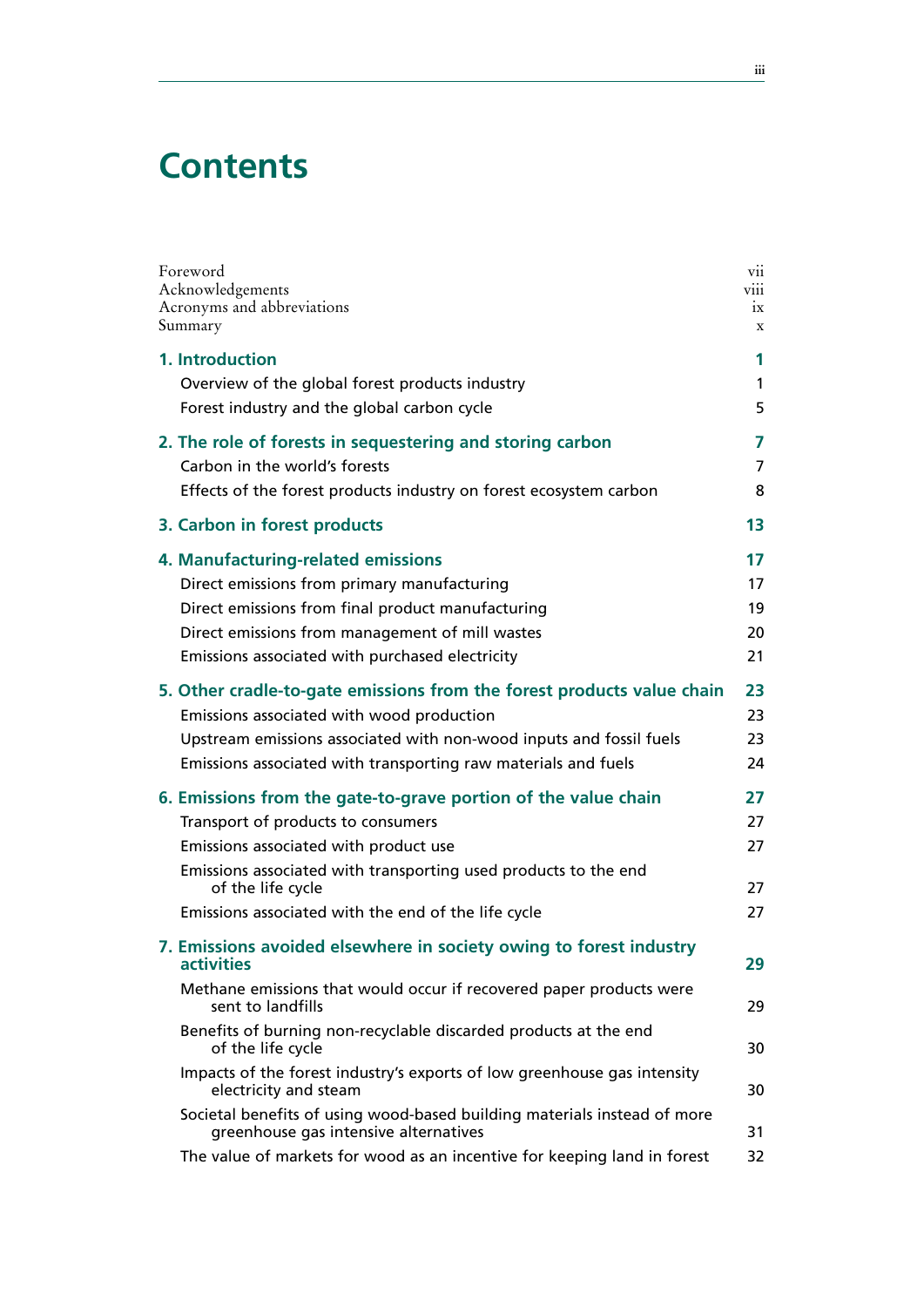| 8. The global forest industry's overall carbon and greenhouse gas profile                 | 33 |
|-------------------------------------------------------------------------------------------|----|
| 9. The potential for forest-based materials to displace fossil fuels                      | 37 |
| 10. IPCC's findings regarding the mitigation potential of forests                         | 39 |
| "In the long term"                                                                        | 39 |
| "a sustainable forest management strategy"                                                | 39 |
| "aimed at maintaining or increasing forest carbon stocks"                                 | 40 |
| "while producing an annual sustained yield of timber, fibre or energy<br>from the forest" | 40 |
| " will generate the largest sustained mitigation benefit."                                | 40 |
| 11. Key findings                                                                          | 43 |
| <b>References</b>                                                                         | 45 |
| <b>Annex 1. Calculations</b>                                                              | 49 |
| Carbon storage in paper products in use and in landfills                                  | 49 |
| Carbon storage in wood products in use and in landfills                                   | 53 |
| Emissions from manufacturing                                                              | 57 |
| Emissions associated with purchased electricity                                           | 57 |
| Upstream emissions associated with non-wood inputs and fossil fuels                       | 61 |
| Transport-related emissions                                                               | 62 |
| End-of-life emissions                                                                     | 63 |
|                                                                                           |    |

<u> 1980 - Johann Barbara, martxa alemaniar a</u>

| Annex 2. An overview of harvested wood products accounting<br>in national greenhouse gas inventories | 67 |
|------------------------------------------------------------------------------------------------------|----|
| The major options                                                                                    | 68 |
| Concerns about HWP accounting                                                                        | 69 |
| Outlook                                                                                              | 71 |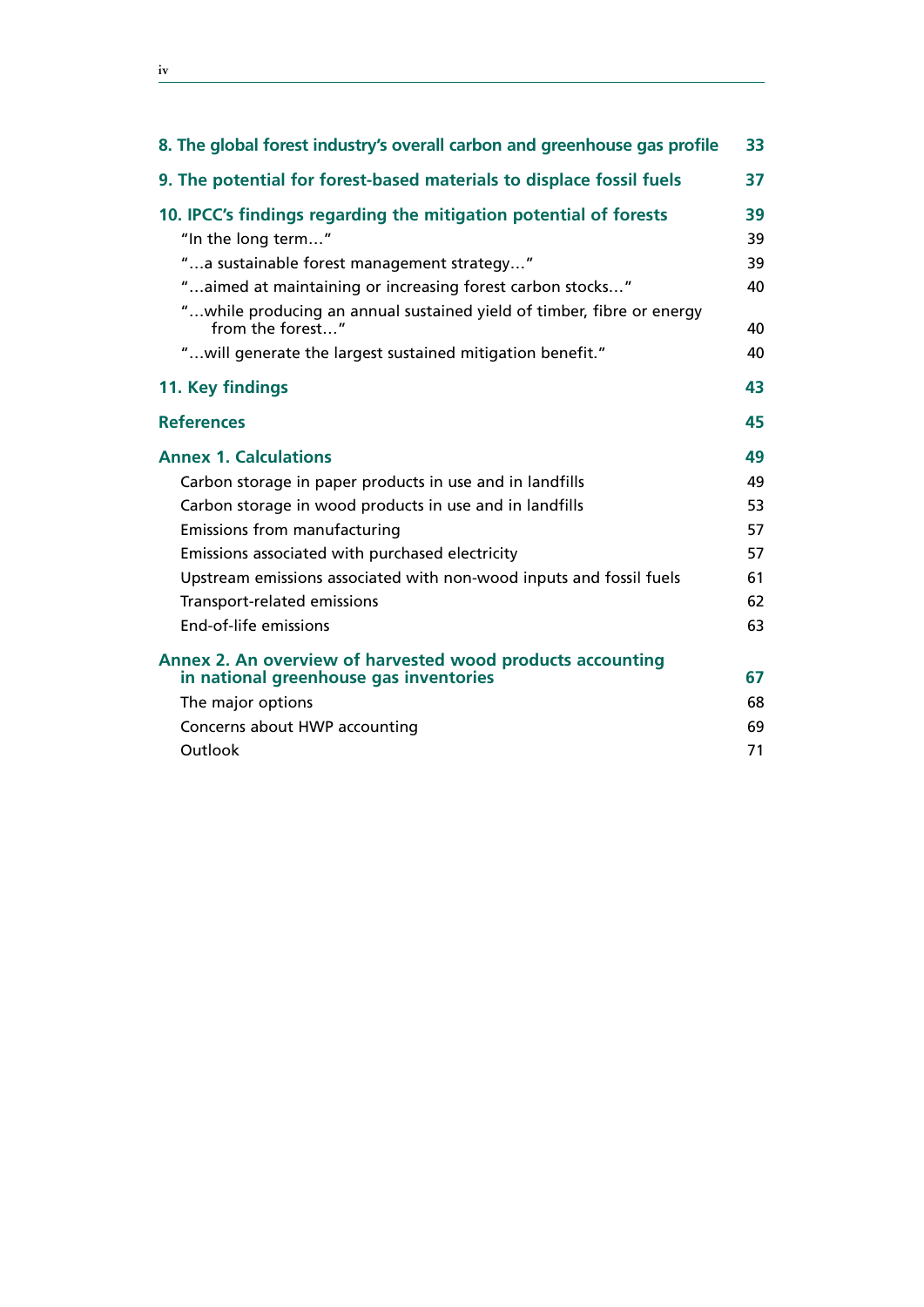### **Figures**

| 1             | Economic impact of the global forest products industry (2006)                                                | $\mathbf{1}$   |
|---------------|--------------------------------------------------------------------------------------------------------------|----------------|
| 2             | Trends in production of forest products, as fractions of 1990 production                                     | $\overline{2}$ |
| 3             | Global production of sawnwood, 2007                                                                          | $\overline{2}$ |
| 4             | Global production of wood-based panels, 2007                                                                 | 3              |
| 5             | Global production of paper and paperboard, 2007                                                              | 3              |
| 6             | Global production of roundwood, 2007                                                                         | 4              |
| 7             | Types of planted forests, 2005                                                                               | 9              |
| 8             | Uses of planted forests                                                                                      | 10             |
| 9             | Growth in global stocks of stored carbon (estimated long-term<br>storage of carbon in products sold in 2007) | 15             |
| 10            | Greenhouse gas intensity of forest products manufacturing                                                    | 18             |
| 11            | Comparison of conventional and CHP generation systems                                                        | 21             |
| 12            | Greenhouse gas emissions for the global forest products sector                                               | 33             |
| 13            | Factors in increased pine plantation productivity in the southeastern<br><b>United States</b>                | 38             |
| <b>Tables</b> |                                                                                                              |                |
| $\mathbf{1}$  | Industrial reliance on biomass energy                                                                        | 17             |
| 2             | Selected studies examining the emissions from final product<br>manufacturing                                 | 19             |
| 3             | Greenhouse gas emission factors associated with forest management                                            | 23             |
| 4             | Upstream emissions associated with fossil fuels and chemical inputs<br>in manufacturing                      | 24             |
| 5             | Transport-related emissions in the forest products industry value chain                                      | 25             |
| 6             | Estimated emissions and sequestration in the global forest products<br>industry value chain, circa 2006/2007 | 34             |
| 7             | Summary of selected avoided emissions associated with the forest<br>products value chain                     | 35             |
| 8             | Potential biomass supply in 2050                                                                             | 37             |
| $A-1$         | Countries responsible for 90 percent of paper and paperboard<br>consumption                                  | 50             |
|               | A-2 Calculation of the carbon in paper remaining in use and in discards<br>to landfills                      | 51             |
| A-3           | IPCC's methane correction factors                                                                            | 51             |
|               | A-4 Calculation of carbon stored in paper and paperboard products<br>in landfills                            | 52             |
| A-5           | Countries accounting for 90 percent of global wood products<br>consumption                                   | 54             |
| A-6           | Calculation of carbon stored in wood products in use and in discards<br>to landfills                         | 55             |
| A-7           | Calculation of carbon stored in wood products in landfills                                                   | 56             |
|               | A-8 Emissions associated with purchased electricity at paper and<br>paperboard mills                         | 58             |
| A-9           | Emissions associated with purchased electricity at timber mills                                              | 59             |
|               | A-10 Emissions associated with purchased electricity at panel plants                                         | 60             |
|               | A-11 Upstream emissions associated with chemicals used in producing<br>paper and paperboard                  | 61             |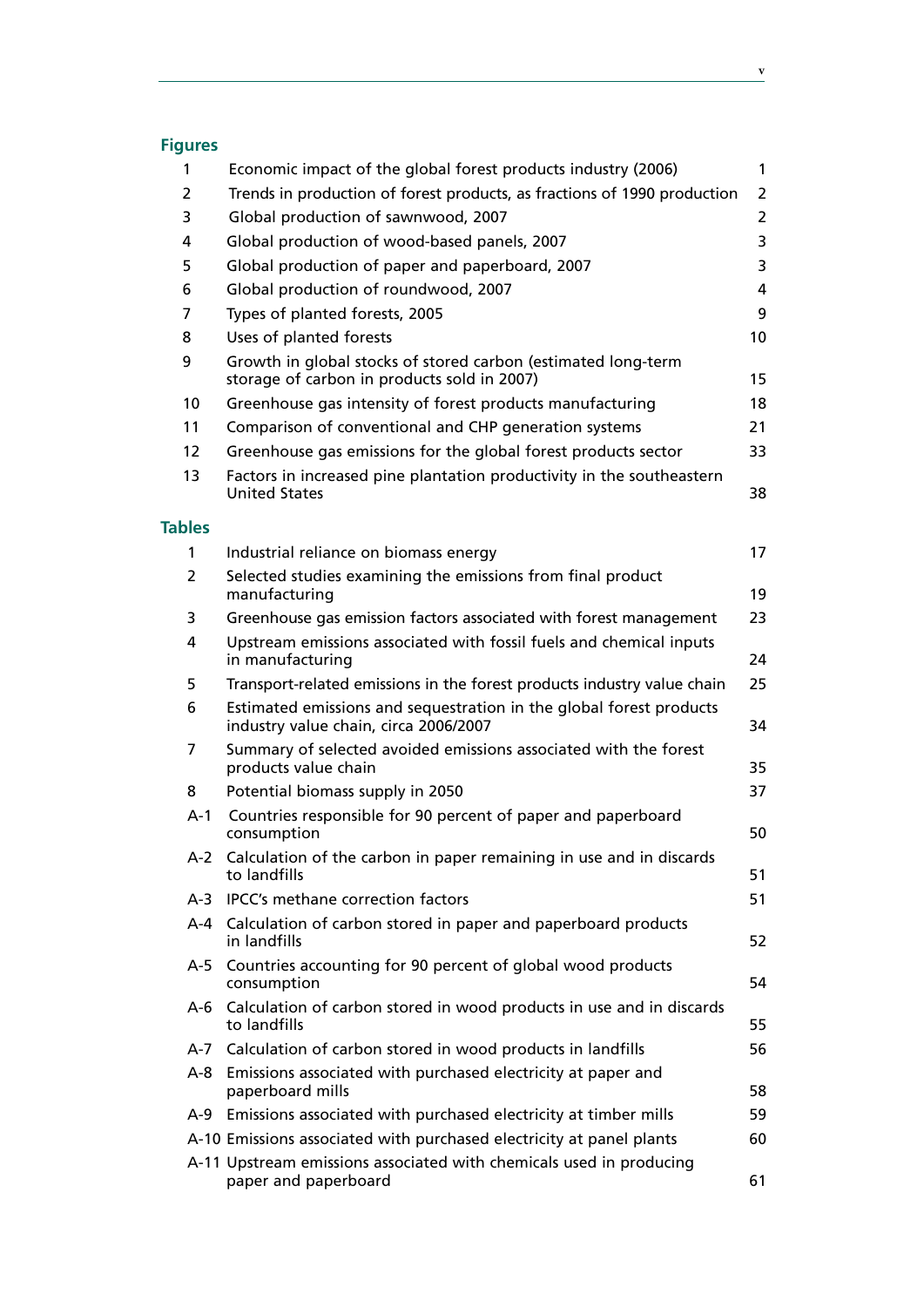| A-12 Upstream emissions associated with chemicals used in producing<br>wood-based panels               | 61 |
|--------------------------------------------------------------------------------------------------------|----|
| A-13 Upstream emissions associated with fossil fuel use at forest products<br>manufacturing facilities | 62 |
| A-14 Final calculation of emissions associated with international transport                            | 63 |
| A-15 Calculation of transport emissions related to domestic transport                                  | 63 |
| A-16 Emissions from burning used products at the end of the life cycle, 2007                           | 64 |
| A-17 Methane emissions from paper and paperboard disposed of in landfills                              | 64 |
| A-18 Methane emissions from wood products disposed of in landfills                                     | 65 |
|                                                                                                        |    |

 $\overline{a}$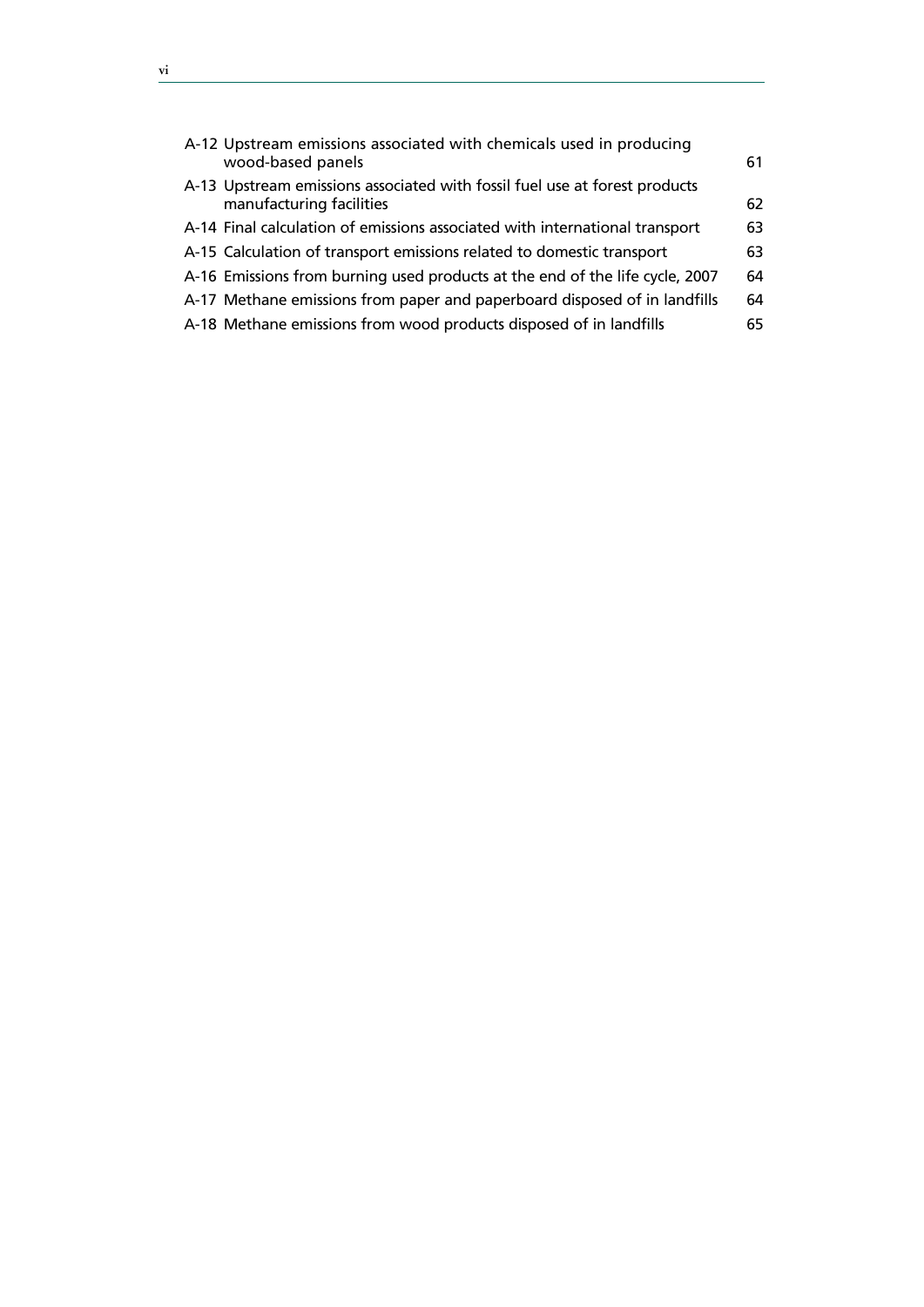### **Foreword**

FAO and the International Council of Forest and Paper Associations (ICFPA) commissioned this study at the request of the forty-ninth session of the Advisory Committee on Pulp and Wood Products (ACPWP), held in Backubung, South Africa in June 2008. It outlines the global roundwood production, pulp and paper, and wood processing industry's contribution to climate change mitigation and aims to raise the industry's profile in international negotiations on global warming.

Over the years, climate change has become a priority issue for the global environment. Recently, the focus of the global climate change agenda has started to shift from carbon sequestration to low carbon emission products and technologies, in which forest industries should play a crucial role. Stable demand for forest products is one of the most important factors in avoiding forest land-use change and maintaining stable forest cover to withstand global warming.

FAO does not necessarily share or support all of the statements in this report. However, we think it is an important attempt to present the climate profile of modern forest management and industries impartially, based on solid facts and figures. We hope that the report will open avenues for further clarification, discussion, findings and solutions.

R. Michael Martin

**Michael Martin** Director, Forest Economics and Policy Division Forestry Department, FAO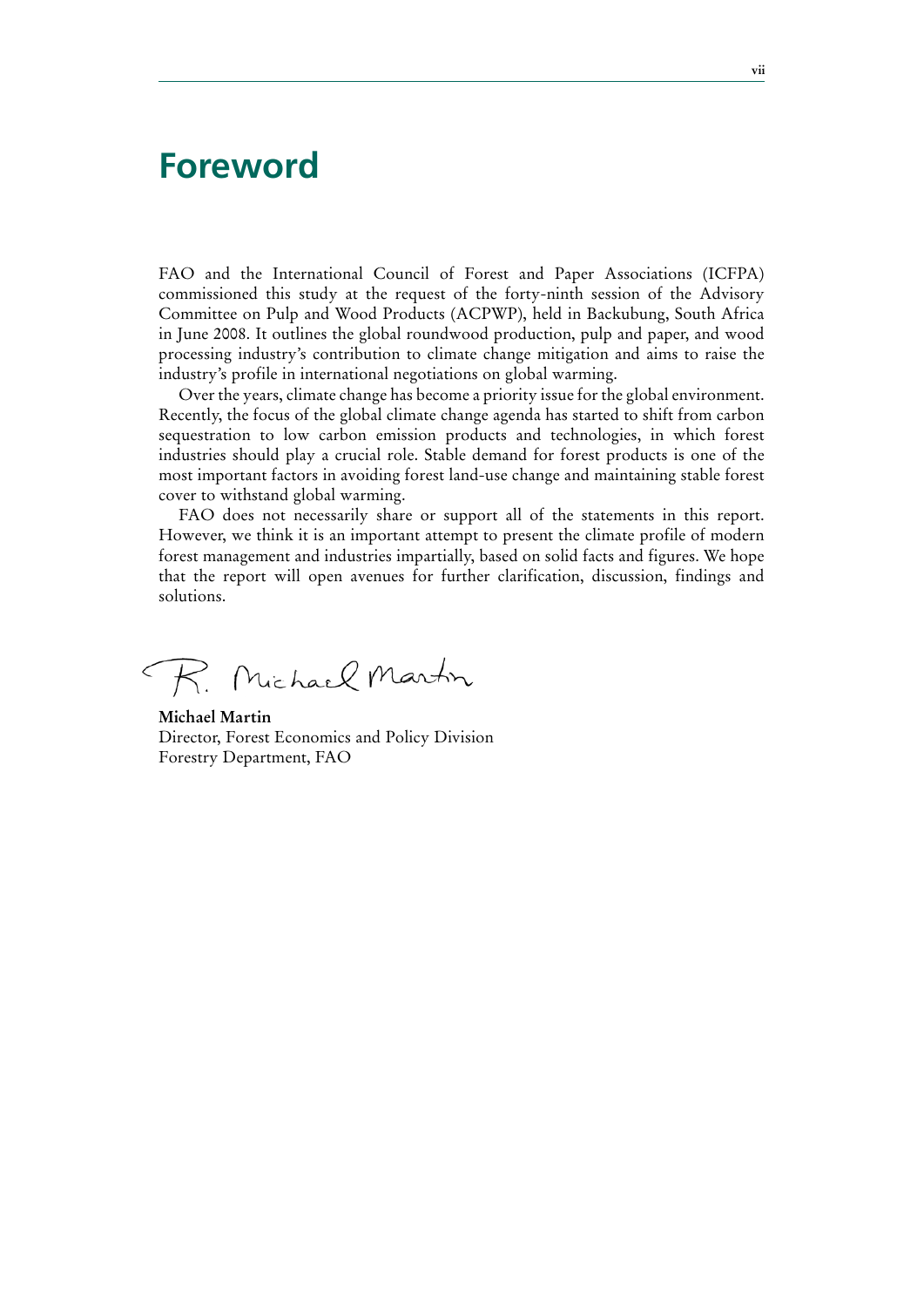### **Acknowledgements**

FAO wishes to thank the author and all contributors and reviewers of this study, particularly:

- · Teresa Presas, President of the International Council of Forest and Paper Associations (ICFPA) and Managing Director of the Confederation of European Paper Industries (CEPI);
- Bernard De Galembert, Forest and Research Director, Confederation of European Paper Industries (CEPI);
- · Susan Braatz, Rikiya Konishi, Andrea Perlis and Simmone Rose, FAO;
- $\bullet$  the Advisory Committee on Pulp and Wood Products (ACPWP);
- the Confederation of European Paper Industries (CEPI);
- the International Council of Forest and Paper Associations (ICFPA);
- the National Council for Air and Stream Improvement (NCASI).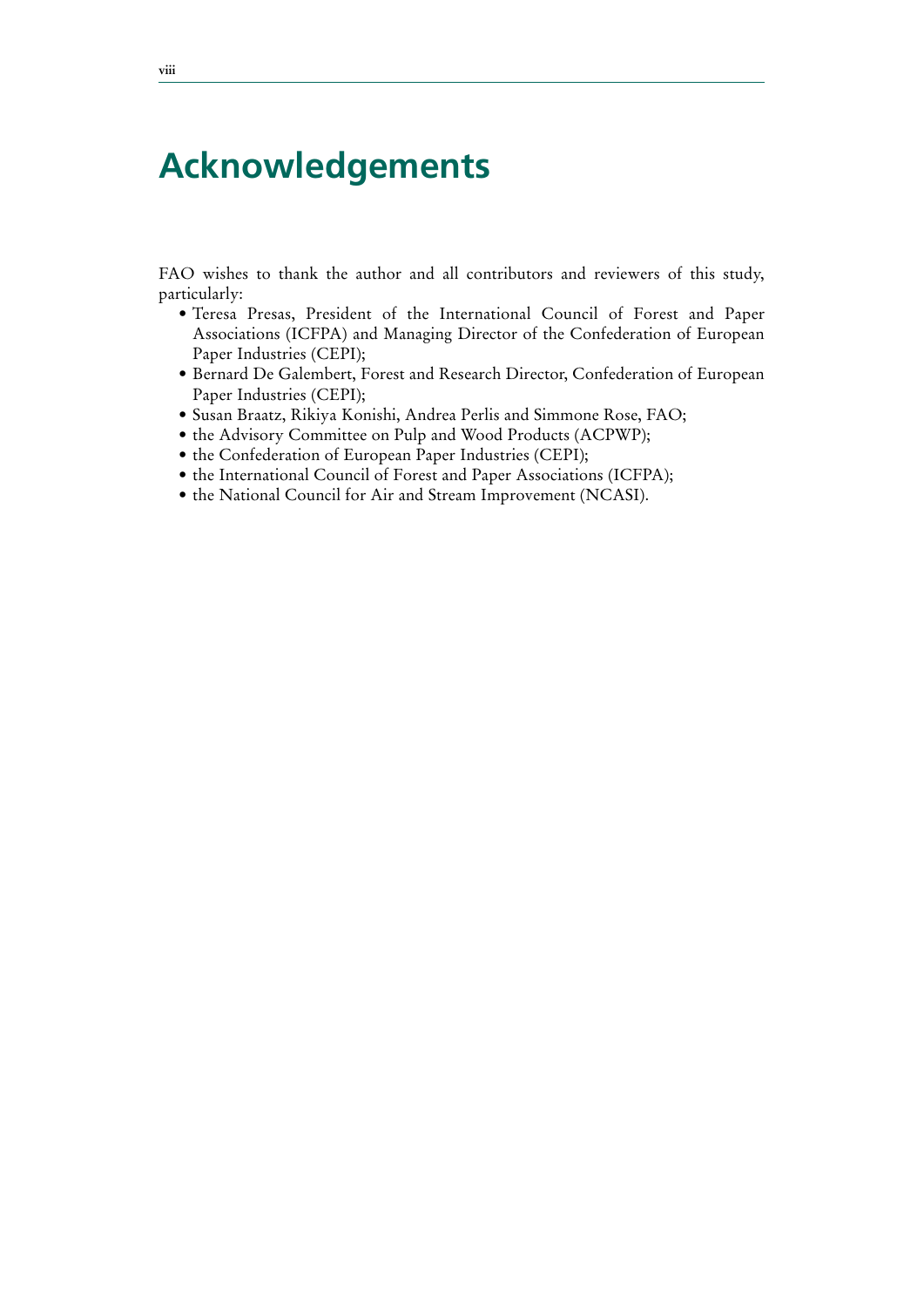### **Acronyms and abbreviations**

| <b>ACEEE</b>    | American Council for an Energy-Efficient Economy              |
|-----------------|---------------------------------------------------------------|
| <b>ACPWP</b>    | Advisory Committee on Pulp and Wood Products                  |
| <b>BSI</b>      | British Standards Institution                                 |
| <b>CEPI</b>     | Confederation of European Paper Industries                    |
| <b>CHP</b>      | combined heat and power                                       |
| CO <sub>2</sub> | carbon dioxide                                                |
| CoC             | chain-of-custody certificate                                  |
| EJ              | exajoule                                                      |
| EU              | European Union                                                |
| <b>FICAT</b>    | Forest Industry Carbon Assessment Tool                        |
| <b>FSC</b>      | Forest Stewardship Council                                    |
| <b>GDP</b>      | gross domestic product                                        |
| Gha             | gigahectare                                                   |
| GJ              | gigajoule                                                     |
| Gt              | gigatonne                                                     |
| <b>GW</b>       | gigawatt                                                      |
| <b>HWP</b>      | harvested wood product                                        |
| <b>ICFPA</b>    | International Council of Forest and Paper Associations        |
| <b>IEA</b>      | <b>International Energy Agency</b>                            |
| <b>IFC</b>      | International Finance Corporation                             |
| <b>IIED</b>     | International Institute for Environment and Development       |
| <b>IPCC</b>     | Intergovernmental Panel on Climate Change                     |
| <b>ICFPA</b>    | International Council of Forest and Paper Associations        |
| <b>LHV</b>      | lower heating value                                           |
| <b>MCF</b>      | methane correction factor                                     |
| <b>MW</b>       | megawatt                                                      |
| <b>NCASI</b>    | National Council for Air and Stream Improvement               |
| <b>OECD</b>     | Organisation for Economic Co-operation and Development        |
| <b>PAS</b>      | Publicly Available Specification                              |
| <b>PEFC</b>     | Programme for the Endorsement of Forest Certification schemes |
| <b>PPP</b>      | purchasing power parity                                       |
| <b>UNFCCC</b>   | United Nations Framework Convention on Climate Change         |
| <b>USEPA</b>    | United States Environmental Protection Agency                 |
| <b>WBCSD</b>    | World Business Council for Sustainable Development            |
| WRI             | World Resources Institute                                     |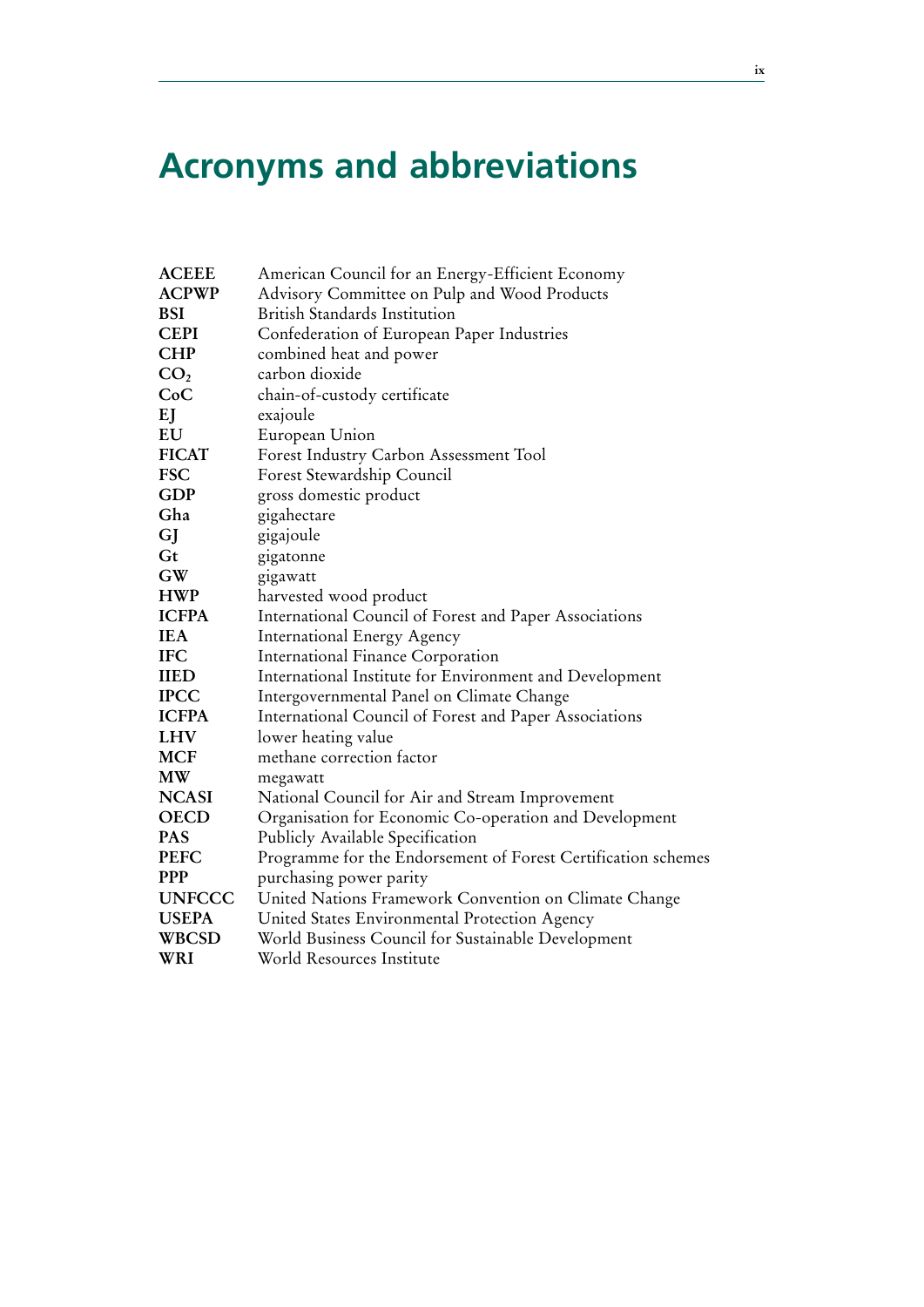### **Summary**

This book examines the influence of the forest products (roundwood, processed wood products and pulp and paper) value chain on atmospheric greenhouse gases. Forests managed for natural conservation, for protection of soil and water resources or for nonwood forest products may also have a considerable role in the global carbon balance, but these are beyond the scope of this publication.

Many forest owners and forest product companies engage in practices that will increase forest ecosystem carbon stocks or help avoid their decline, chiefly the establishment of planted forests on areas that were not previously forested, adherence to sustainable management practices in production forests and, increasingly, participation in chain-of-custody programmes.

Experiences in North America and the European Union (EU) suggest the effectiveness of sustainable management of production forests. These regions contain most of the world's certified forests, and their forest carbon stocks are generally stable or increasing, even though these areas also account for 69 percent of global industrial roundwood production. National-level statistics do not necessarily reflect the carbon stocks on land used for wood production, but some countries can provide information specific to production forests. In the United States of America, for instance, government statistics demonstrate that carbon stocks are stable on industrial timberland, the areas most likely to be used for wood production.

Total greenhouse gas emissions from the forest products value chain are estimated to be 890 million tonnes of carbon dioxide  $(CO_2)$  equivalent per year, not counting the sequestration accomplished in the value chain. However, the forest products value chain also accomplishes large net removals of  $CO<sub>2</sub>$  from the atmosphere, because a portion of the  $CO<sub>2</sub>$  it removes from the atmosphere is stored as carbon for long periods in forests, products in use and products in landfills. In 2007, the net sequestration of  $CO<sub>2</sub>$  from the atmosphere into the forest products industry value chain was 424 million tonnes of  $CO<sub>2</sub>$  equivalent, enough to offset 86 percent of the greenhouse gas emissions associated with manufacturing forest products, and almost half of the value chain's total emissions. When sequestration is taken into account, net greenhouse gas emissions from the forest products value chain decline to 467 million tonnes of  $CO<sub>2</sub>$  equivalent per year.

Between 2002 and 2007, the direct emissions intensity (direct greenhouse gas emissions per tonne of product) of pulp and paper mills declined by 13 percent, while that from wood product facilities fell by 16 percent. The methods used to characterize other aspects of the global profile were too different from earlier methods to allow similar comparisons over time.

The pulp and paper sector and wood products sector are closely connected through wood flows, ownership of facilities and land, and economics. As a result, their carbon footprints are intimately connected, and attempts to influence one sector will likely have an impact on the other. When looked at separately, however, the pulp and paper sector is generally characterized by higher emissions and less sequestration than the wood products sector.

Several aspects of the forest industry's activities are not adequately captured by looking at only the emissions and sequestration accomplished in the value chain. For example, the use of wood-based building materials avoids emissions of 483 million tonnes of  $CO<sub>2</sub>$  equivalent a year, via substitution effects. In addition, by displacing fossil fuels, the burning of used products at the end of the life cycle avoids the emission of more than 25 million tonnes of  $CO<sub>2</sub>$  equivalent per year, which could be increased to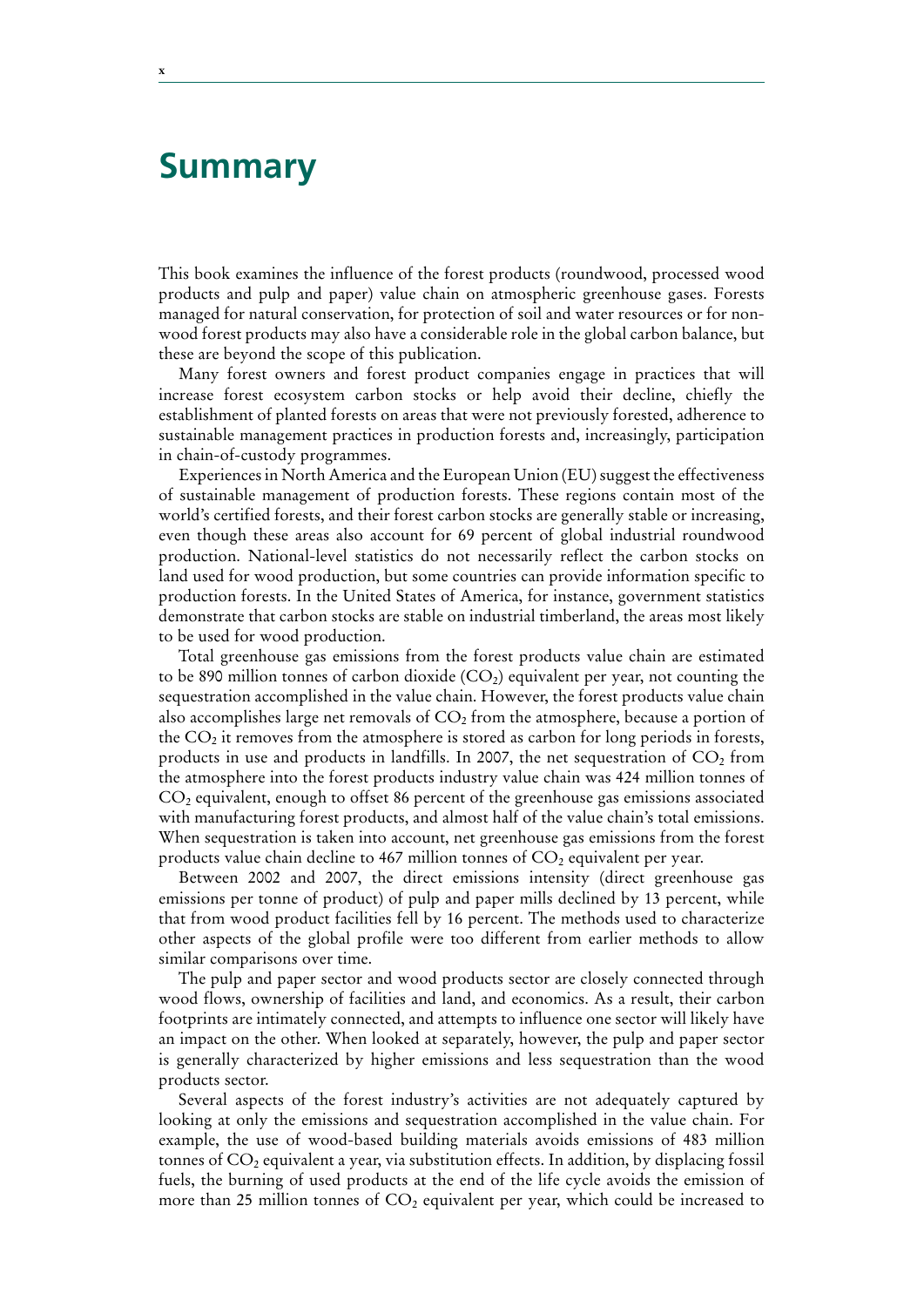135 million tonnes per year by diverting material from landfills. The Intergovernmental Panel on Climate Change (IPCC) estimates that forest biomass-derived energy could reduce global emissions by between 400 million and 4.4 billion tonnes of  $CO<sub>2</sub>$  equivalent per year, a goal that the forest products industry can help society to reach through its forest biotechnology research and forest biomass infrastructure. The market for wood encourages landowners to keep land under forest, helping to avoid large-scale losses of carbon to the atmosphere via land-use change.

IPCC has stated that "In the long term, a sustainable forest management strategy aimed at maintaining or increasing forest carbon stocks, while producing an annual sustained yield of timber, fibre or energy from the forest, will generate the largest sustained mitigation benefit." The analysis contained in the present report gives strong support to IPCC's assertion that sustainable management of production forests represents an important mitigation option over the long term.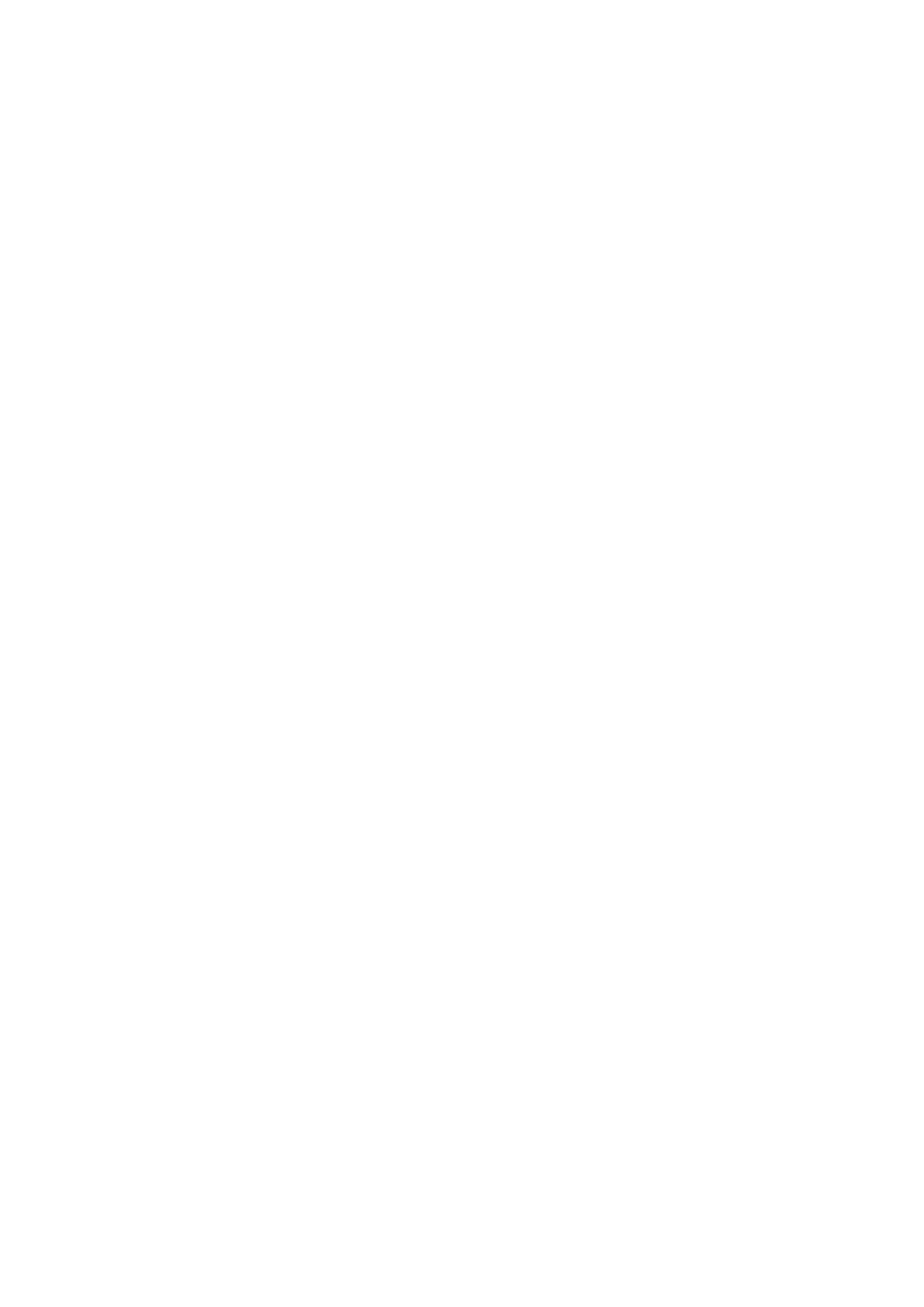### **1. Introduction**

### **OVERVIEW OF THE GLOBAL FOREST PRODUCTS INDUSTRY Economic importance**

In 2006, the forest industry – in this book taken to include roundwood production, pulp and paper, and wood processing – contributed approximately US\$468 billion to the global economy, or 1 percent of the total (Figure 1). Although between 1990 and 2006 the industry's contribution to the global economy grew by about 10 percent in absolute terms, it became relatively less important owing to the much faster growth of other sectors over the same period. The industry's economic contribution varies among regions and nations. In Latin America, for instance, it represents about 2 percent of the economy, twice the global average (FAO, 2009).

In 2006, the forest products sector was estimated to employ 13.7 million people, divided among roundwood production (almost 3.9 million), pulp and paper manufacturing (4.4 million) and wood processing (5.5 million) (FAO, 2009).

#### **Forest products**

In 2007, approximately 3.6 billion cubic metres of roundwood (wood in its natural state as felled, with or without bark [FAO, 2008]) was removed from the world's forests, of which 1.7 billion cubic metres was industrial roundwood and the rest fuelwood (FAO, 2007). Most of this wood is converted into products or burned for energy in industrial boilers, and the forest industry is becoming increasingly efficient at using it. The combined output of sawnwood, wood-based panels and paper and paperboard increased by 30 percent between 1990 and 2005, while industrial roundwood production remained essentially unchanged (Figure 2).

The industry's products serve a wide range of society's needs. Sawnwood and engineered wood products are used in structures that provide shelter and comfort (e.g. housing and furniture), facilitate transportation (e.g. railroad sleepers), and serve a broad range of other functions. Paper and paperboard products transmit written material, protect packaged goods, and fulfil a range of personal hygiene needs. Wood-

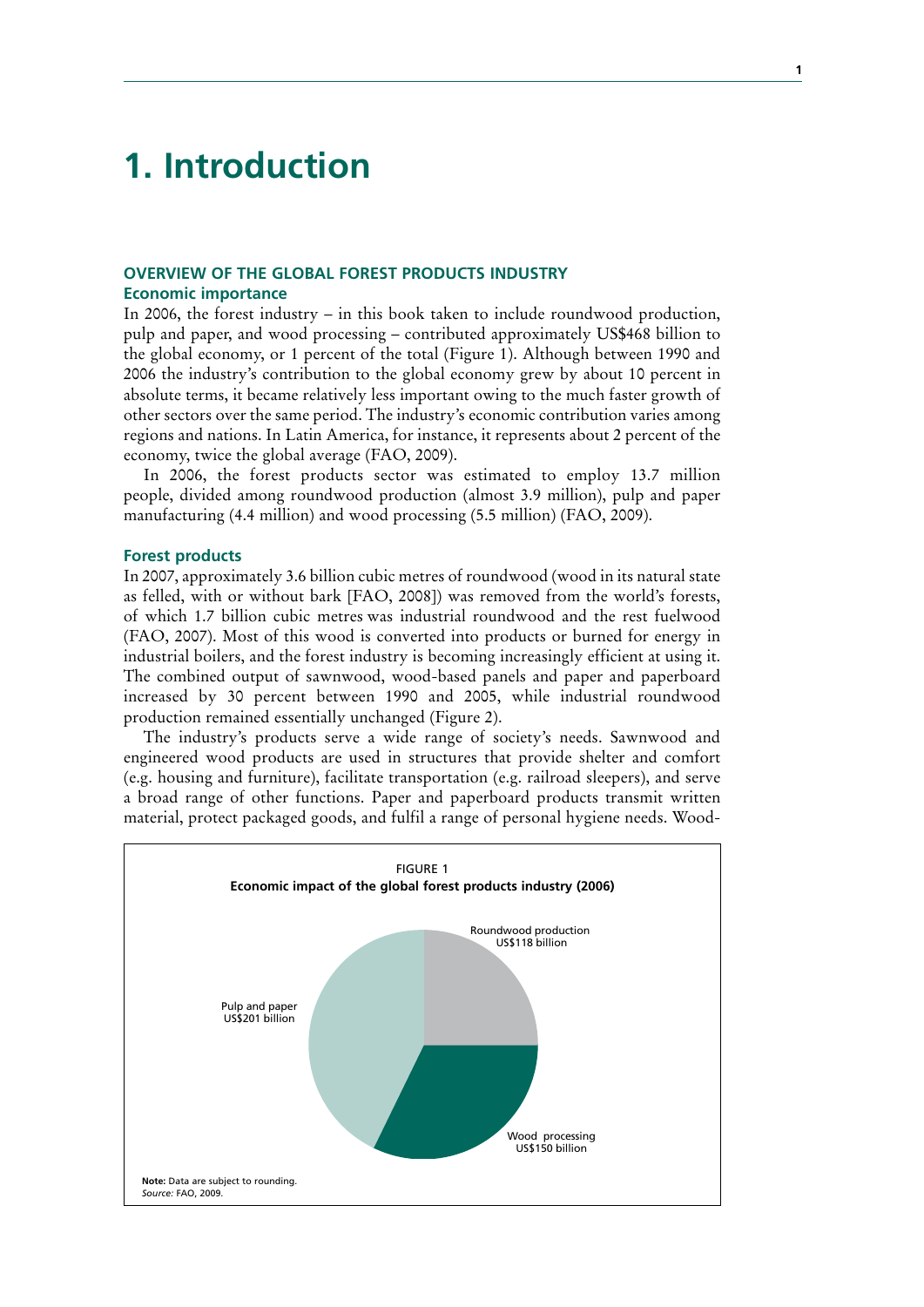derived materials can be found in products as diverse as liquid crystal display (LCD) computer screens and ice cream.

The industry's products are often divided into three major groups: sawnwood, wood panels, and paper and paperboard. Most sawnwood production is in North America and Europe, although the fastest growth is in Asia and South America (Figure 3). Between 2000 and 2007, sawnwood production grew by 27 percent in South America and by 32 percent in Asia, compared with 12 percent globally (FAO, 2007).



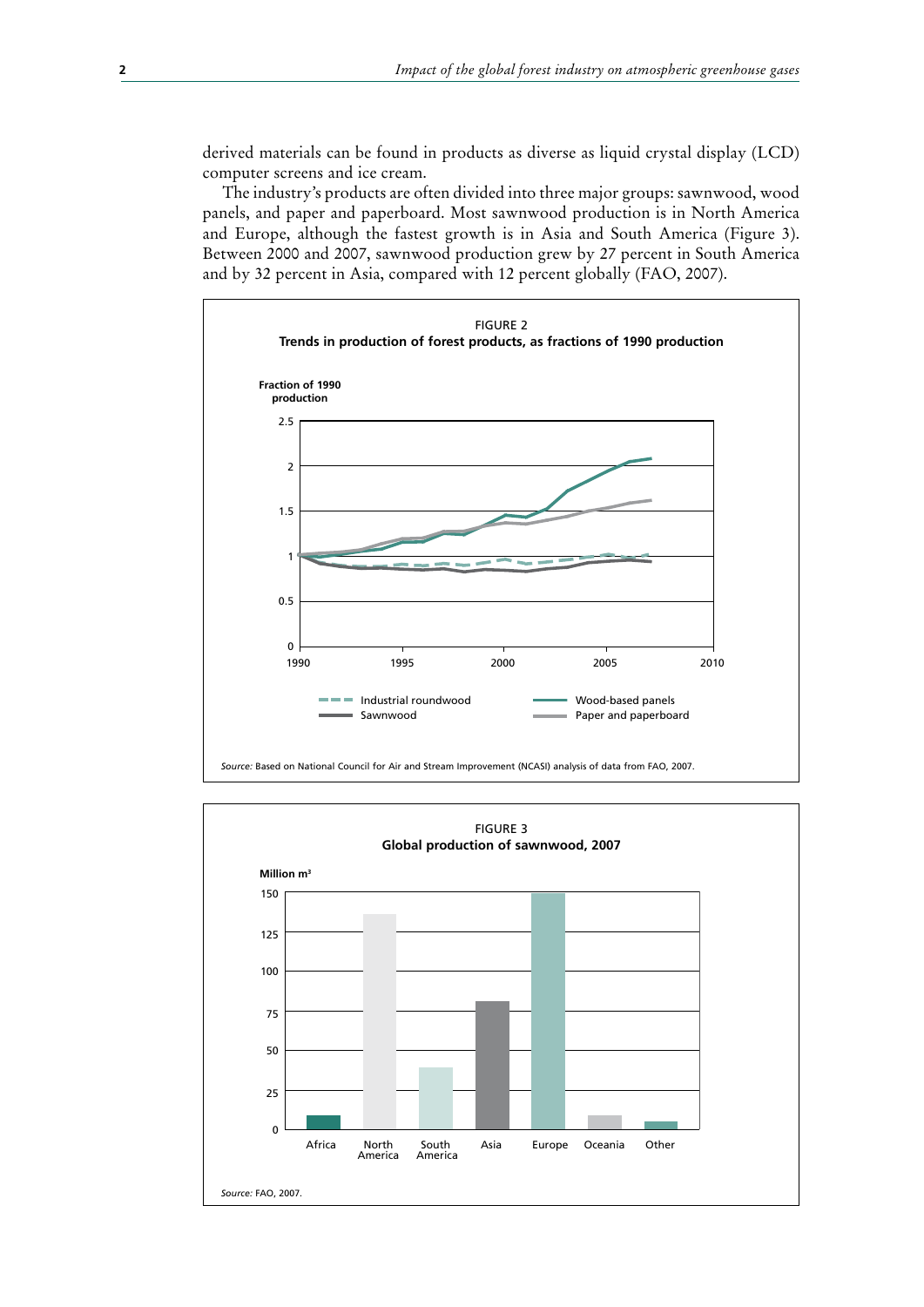



Asian production of wood panels and of paper and paperboard already exceeds that of either North America or Europe, as do the growth rates for these product categories (Figures 4 and 5). Between 2000 and 2007, Asian production of wood panels and pulp and paperboard increased by 115 and 50 percent, respectively, while global production grew by 44 and 18 percent (FAO, 2007).

### **Fibre supply**

Globally, the recovered fibre utilization rate in 2007 was just over 50 percent (calculated by dividing the consumption of recovered paper by the production of paper and paperboard, using data from FAO, 2007). The remaining fibre needed for paper and paperboard production is primarily harvested from forests. The fibre used in wood products is essentially all harvested from forests.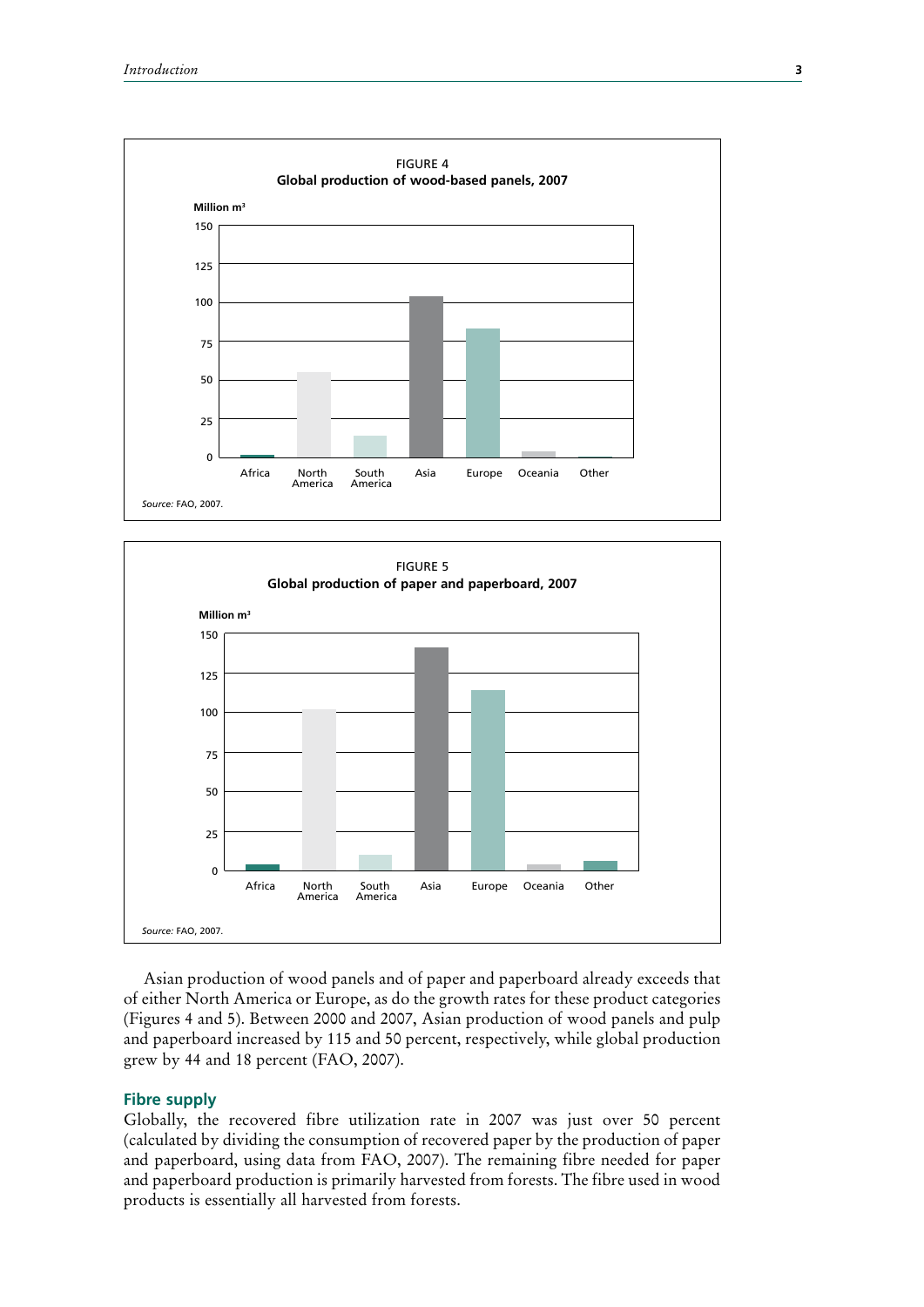Removals of roundwood from forests are fairly evenly distributed among the world's regions, but removals in Africa and Asia are dominated by non-industrial uses, mainly as woodfuel for cooking and heating (Figure 6). Globally, 53 percent of harvested roundwood is for woodfuel, primarily in Africa and Asia (FAO, 2007). In contrast, most industrial roundwood is harvested in North America and Europe. Between 2000 and 2007, growth rates in industrial roundwood production were highest in South America, at 18 percent, and Europe, at 19 percent, compared with 6 percent growth globally.

#### **Forest certification**

In 2008, more than 300 million hectares, or almost 8 percent of the world's forests and 13 percent of those managed for timber production, had been certified by independent third parties (FAO, 2009; UNECE/FAO, 2008). By 2000, 89 percent of forests in industrialized countries were being managed "according to a formal or informal management plan" (FAO, 2001). Perhaps more relevant, it has been estimated that in recent years, approximately onequarter of global industrial roundwood has come from certified forests (FAO, 2009). The area of certified forest is growing by about 10 percent per year (ITTO, 2008).

In developed countries that are major wood producers, the levels of certification are very high, and 90 percent of certified forests are located in North America and Europe (ITTO, 2008). In Europe, 86 percent of forests owned by companies are certified, while 87 percent of pulp production and 63 percent of paper and paperboard production are chain-of-custody-certified (CEPI, 2008). In North America, 36 percent of all forests (public and private) are certified (ITTO, 2008), and participation in sustainable forest management certification programmes is mandatory for membership in the major industry associations of Canada and the United States of America (i.e. the Forest Products Association of Canada and the American Forest and Paper Association).

Forest certification is not extensive in developing countries, with less than 2 percent of forest in Asia, Africa and Latin America being certified. However, this overall figure covers important differences among countries and ownerships. For instance, 82 percent of certified forests in the tropics are owned by the private forest sector, and most are in large management units (ITTO, 2008). In 2007, forest product companies representing nearly half of global annual sales of forest, paper and packaging products agreed "progressively and systematically [to] introduce credible forest certification in the forests [they] own, lease or manage" (WBCSD, 2007a).

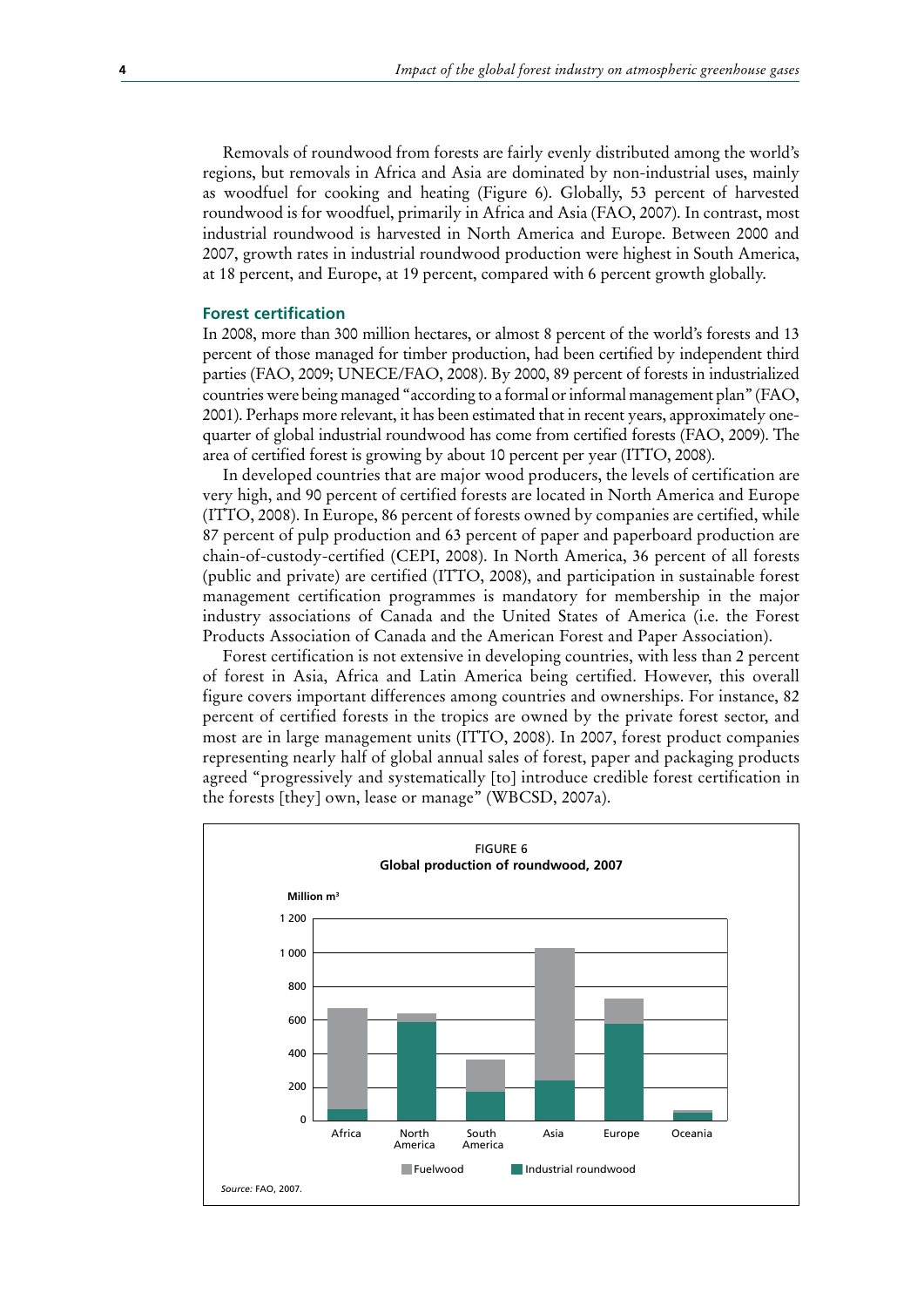#### **FOREST INDUSTRY AND THE GLOBAL CARBON CYCLE**

The connections between climate change concerns and the product value chain are perhaps more complex in the forest industry than in any other industry. The forests that supply the industry's raw material remove carbon dioxide  $(CO<sub>2</sub>)$  from the atmosphere and store the carbon not only in trees, but also below ground in soil and root systems. The carbon is also ultimately stored in the forest products. Forests and their carbon sequestration potential are affected by management practices, climate and the rise in atmospheric  $CO<sub>2</sub>$ .

Most of the forest industry's manufacturing facilities use fossil fuels, which generate greenhouse gases when burned. However, the industry also uses much energy from woody biomass. This is preferable to burning fossil fuels because the  $CO<sub>2</sub>$  released when wood is burned is part of a natural cycle and is offset by growing trees. The forest products industry is a leader in using co-generation, also known as combined heat and power (CHP), to produce electricity. CHP systems use fuels far more efficiently than conventional electricity generation systems do, so smaller amounts of fuel are required and fewer greenhouse gases emitted.

The forest industry's products compete with products that have different greenhouse gas and carbon attributes. As a result, market forces that cause product substitutions can have important implications for greenhouse gases and carbon. The end-oflife management options for forest products, which include recycling, landfilling and burning for energy, have important but complex greenhouse gas and carbon implications.

To help understand these complex connections, the Confederation of European Paper Industries (CEPI) has developed a carbon footprint framework of ten elements that cover the complete life cycle of forest products (CEPI, 2007). This report addresses all of these elements, but for simplification it condenses them into six:

- carbon sequestration and storage in forests and forest products;
- manufacturing-related emissions essentially Scope 1 and 2 emissions as defined in the Corporate Accounting and Reporting Standard of the World Resources Institute (WRI)/World Business Council for Sustainable Development (WBCSD) Greenouse Gas Protocol, which was developed as a multi-stakeholder initiative and is arguably the most widely recognized corporate accounting standard for greenhouse gas emissions, covering accounting and reporting of the six greenhouse gases covered by the Kyoto Protocol;
- other emissions associated with the cradle-to-gate portion of the value chain (encompassing all activities, direct and ancillary, starting in the forest, such as seedling development, planting or regeneration, forest management and harvesting, and extending to the manufacture of a finished product) – upstream emissions, mostly Scope 3;
- emissions from product transport and use essentially downstream Scope 3 emissions not including end-of-life emissions;
- $\bullet$  emissions associated with end-of-life management Scope 3;
- emissions avoided elsewhere in society owing to activities of the forest products industry:
	- recycling, which avoids landfill methane emissions;
	- use of non-recyclable discarded products for energy, which avoids methane emissions and displaces fossil fuel;
	- exports of electricity and steam with low greenhouse gas-intensity, which displaces the electricity and steam produced with fossil fuels;
	- use of wood-based building materials, which displaces more greenhouse gas intensive building materials.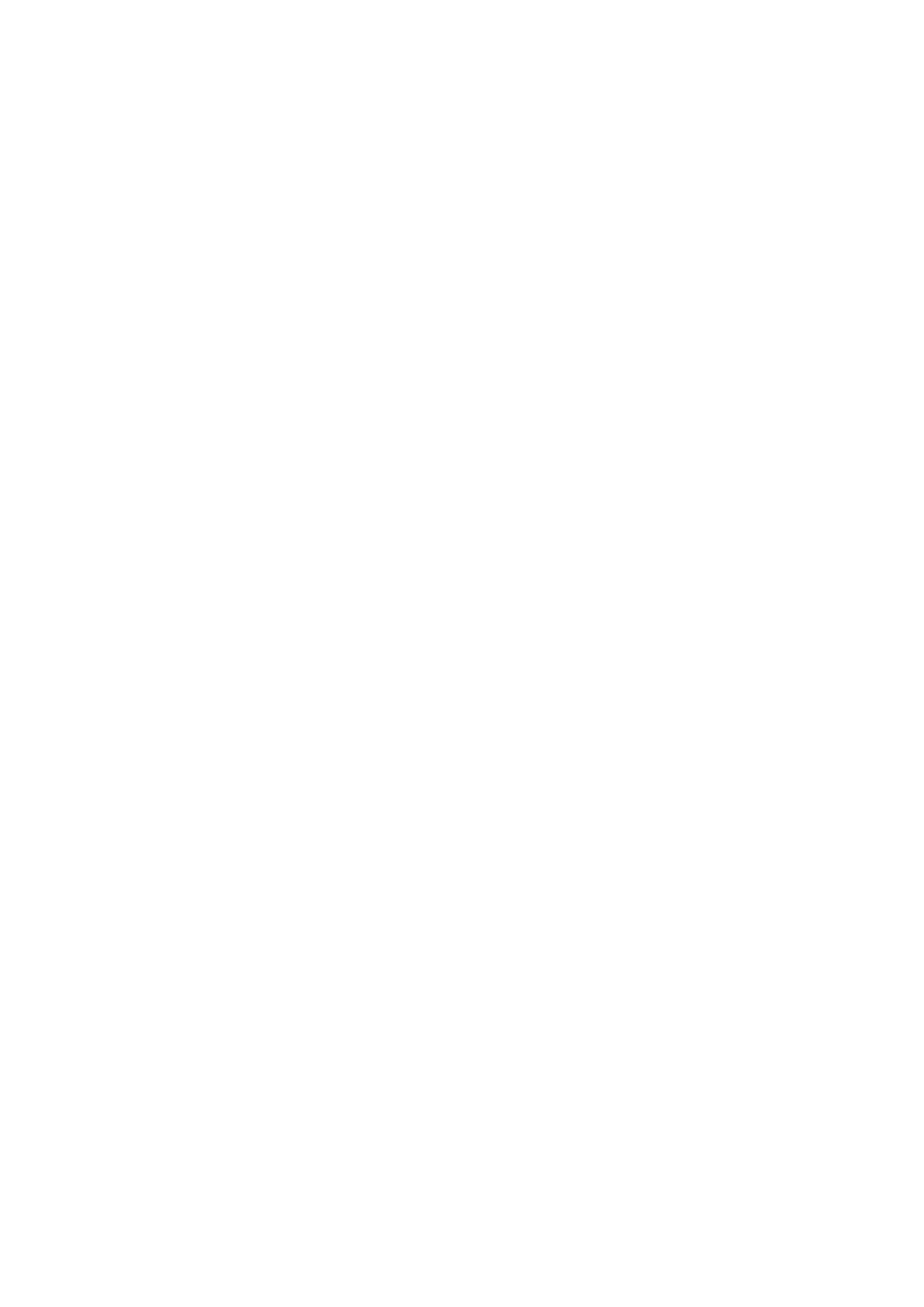### **2. The role of forests in sequestering and storing carbon**

#### **CARBON IN THE WORLD'S FORESTS**

The world's forests store and cycle enormous quantities of carbon. FAO (2006a) estimates that they store 283 gigatonnes (Gt) of carbon in their biomass alone, and that this plus the carbon stored in dead wood, litter and soil is more than the carbon in the atmosphere (estimated by the Intergovernmental Panel on Climate Change [IPCC, 2007b] as 762 Gt). The total annual turnover of carbon between global forests and the atmosphere (as characterized by gross primary production) is in the range of 55 to 85 Gt per year (from data in IPCC, 2000; Sabine *et al.*, 2004; Field, 1998; Zhang, 2009). The amount of atmospheric carbon transformed into forest biomass, which is essentially equal to net primary production, has been estimated at 25 to 30 Gt per year (Field, 1998; Sabine *et al.*, 2004). In comparison, the amounts of carbon removed from global forests in industrial roundwood are small, at approximately 0.42 Gt per year (estimated from data in FAO, 2007).

Atmospheric levels of  $CO<sub>2</sub>$  are directly affected by changes in forest area, net gains or losses in carbon on forested land, and gains or losses in off-site stocks of carbon in products. At the global level, forested area continues to decline, largely owing to continued deforestation in the tropics (although the rates of tropical deforestation are "uncertain and hotly debated" [IPCC, 2007b]). Between 1990 and 2000, forested area declined by 0.22 percent per year, slowing to 0.18 percent per year between 2000 and 2005. Even at this diminished rate, more than 7.3 million hectares of forest were being lost per year (FAO, 2009). This loss of forested area is associated with transfers of carbon to the atmosphere, which for the 1990s were estimated to average 1.6 Gt per year, ranging from 0.5 to 2.7 Gt. This represented about 20 percent of global carbon emissions in this period (IPCC, 2007a).

For areas that remain in forest, it is difficult to determine how the amounts of carbon are changing at the global level. Attempts to develop global carbon budgets have found a large unexplained uptake of carbon by the terrestrial ecosystem (IPCC, 2007a). This residual land sink is not well understood, but explanations have been proposed, including continuing accumulation of carbon in undisturbed tropical forests, and in forest regrowth in other areas such as abandoned agricultural lands and managed forests (IPCC, 2007a). The residual land sink is large, but impossible to determine accurately. In the 1990s, it was estimated to average 2.6 Gt carbon per year, ranging from 0.9 to 4.3 Gt per year (IPCC, 2007a).

In summary, the world's forests have important effects on the levels of  $CO<sub>2</sub>$  in the atmosphere. Enormous amounts of carbon are stored by forests and cycled between forests and the atmosphere. Losses of forested area, mostly owing to deforestation in the tropics, are causing transfers of 0.5 to 2.7 Gt carbon to the atmosphere every year. At the same time, annual net removals of 0.9 to 4.3 Gt carbon from the atmosphere are accomplished via a poorly understood residual land sink. Gains in the amounts of carbon in existing forests are often cited as a possible explanation for this sink. Compared with the amounts of carbon converted annually into forest biomass, the amounts removed in industrial roundwood are relatively small, representing less than 2 percent of net primary production in forests.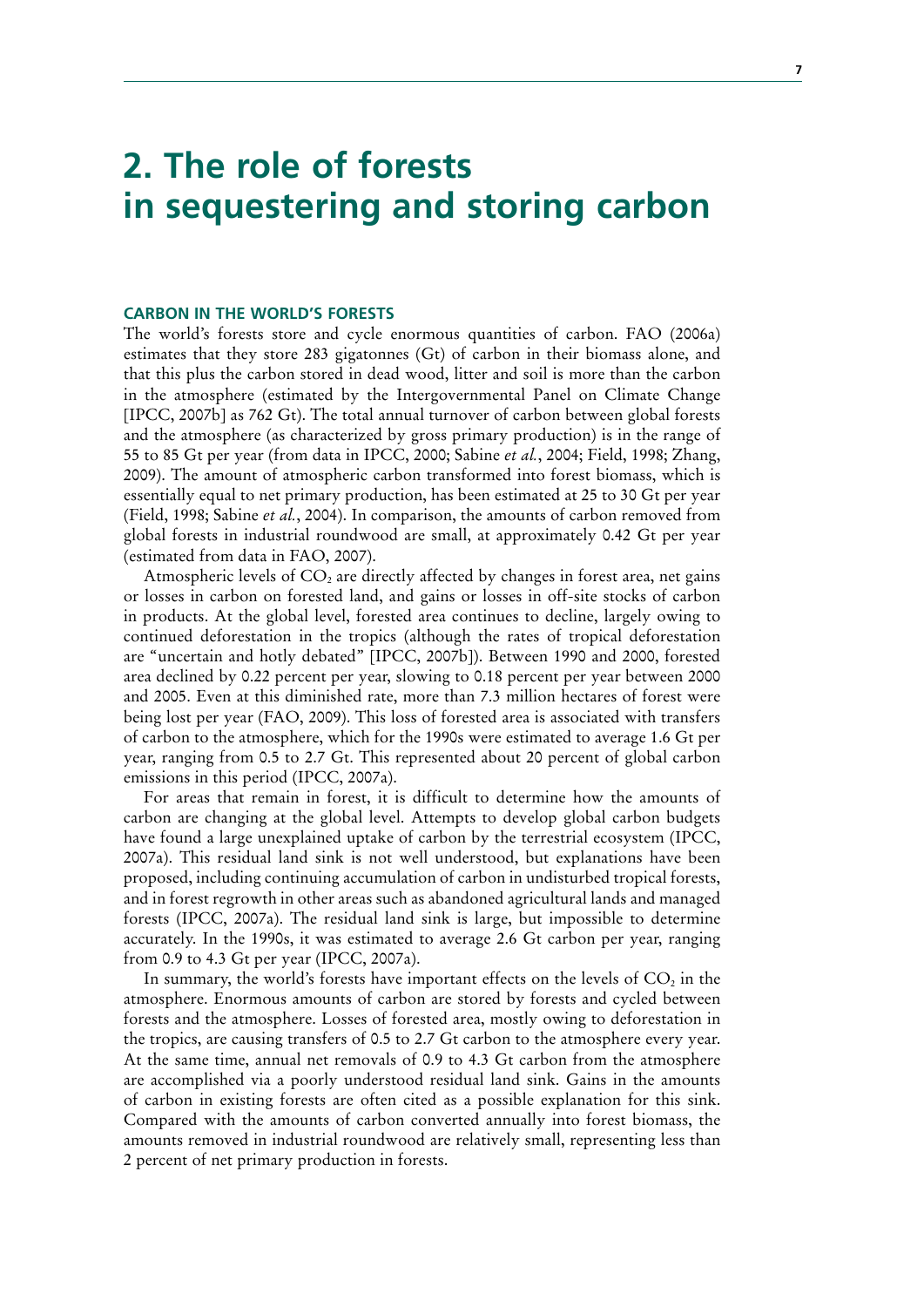### **EFFECTS OF THE FOREST PRODUCTS INDUSTRY ON FOREST ECOSYSTEM CARBON**

To understand the forest industry's impact on global forest ecosystem carbon stocks, it is necessary to consider the industry's relation to deforestation, the establishment of planted forests (via afforestation or reforestation) and the sustainable management of production forests.

### **Deforestation**

The causes of deforestation are multiple, complex and vary from location to location. Although deforestation at the global scale is "mainly due to conversion of forests to agricultural land…" (FAO, 2006a), the underlying causes are less well understood. The most significant underlying factors contributing to deforestation are often identified as high population density and low per capita income (e.g. Uusivuori, 2002; Kauppi, 2006), but this view may obscure the complexity of the problem.

The Scenarios Working Group of the Millennium Ecosystem Assessment (2005) reported that "Ten years of research within the international programme on land use and land cover change of [the International Global-Biosphere Programme] concluded that neither population nor poverty alone constituted the sole and major underlying causes of land cover change worldwide". The working group cited a meta-analysis of 152 case studies, which concluded that "The multiple factors intervening in tropical deforestation … make it particularly difficult to develop generic and widely applicable policies that best attempt to control the process. Many land-use policies are underlain by simplifications on the drivers of change…. From the results of the meta-analysis it is clear that any universal policy or global attempt to control deforestation (e.g. through poverty alleviation) is doomed to failure."

Attempts to characterize the forest products industry's role in deforestation are also greatly complicated by the diversity of the industry, which comprises all people and entities involved in the forest products value chain. This broad definition captures both legal and illegal activities, sustainable and unsustainable management practices, and all sizes of entities; it is impossible to generalize about the role of such a broadly defined industry.

It is possible, however, to gain insights into the potential role of large corporate forest owners in deforestation. As already noted, 82 percent of certified forests in the tropics are owned by the private forest sector, and are mostly in large management units (ITTO, 2008). In addition to the 2007 agreement among forest product companies mentioned at the end of the last chapter, the global forest products industry has also denounced non-sustainable and illegal harvesting of wood and, through the International Council of Forest and Paper Associations (ICFPA), has "committed to a global expansion of third-party certification of sustainable forest management practices – where companies commit to externally developed standards and their performance is audited against these standards" (ICFPA, 2005).

In the developing world, however, much managed forest is not certified, and some forest product companies rely on wood from these sources. This makes it more difficult to address concerns that corporate forest product entities may be contributing to deforestation by purchasing wood from landowners who are less committed to sustainable forest management practices. Attempts to address such concerns have led to a rapid increase in the use of chain-of-custody certificates (CoCs). In the year from May 2007 to May 2008 the number of CoCs issued by the Programme for the Endorsement of Forest Certification schemes (PEFC) and the Forest Stewardship Council (FSC) (the two largest certification programmes) grew by almost 50 percent. However, extending chain-of-custody to the world's uncertified forests is seen as a "…major challenge, especially in the tropical regions" (UNECE/FAO, 2008). Increasing attention to traceability is also clear in the sustainable procurement tools and initiatives being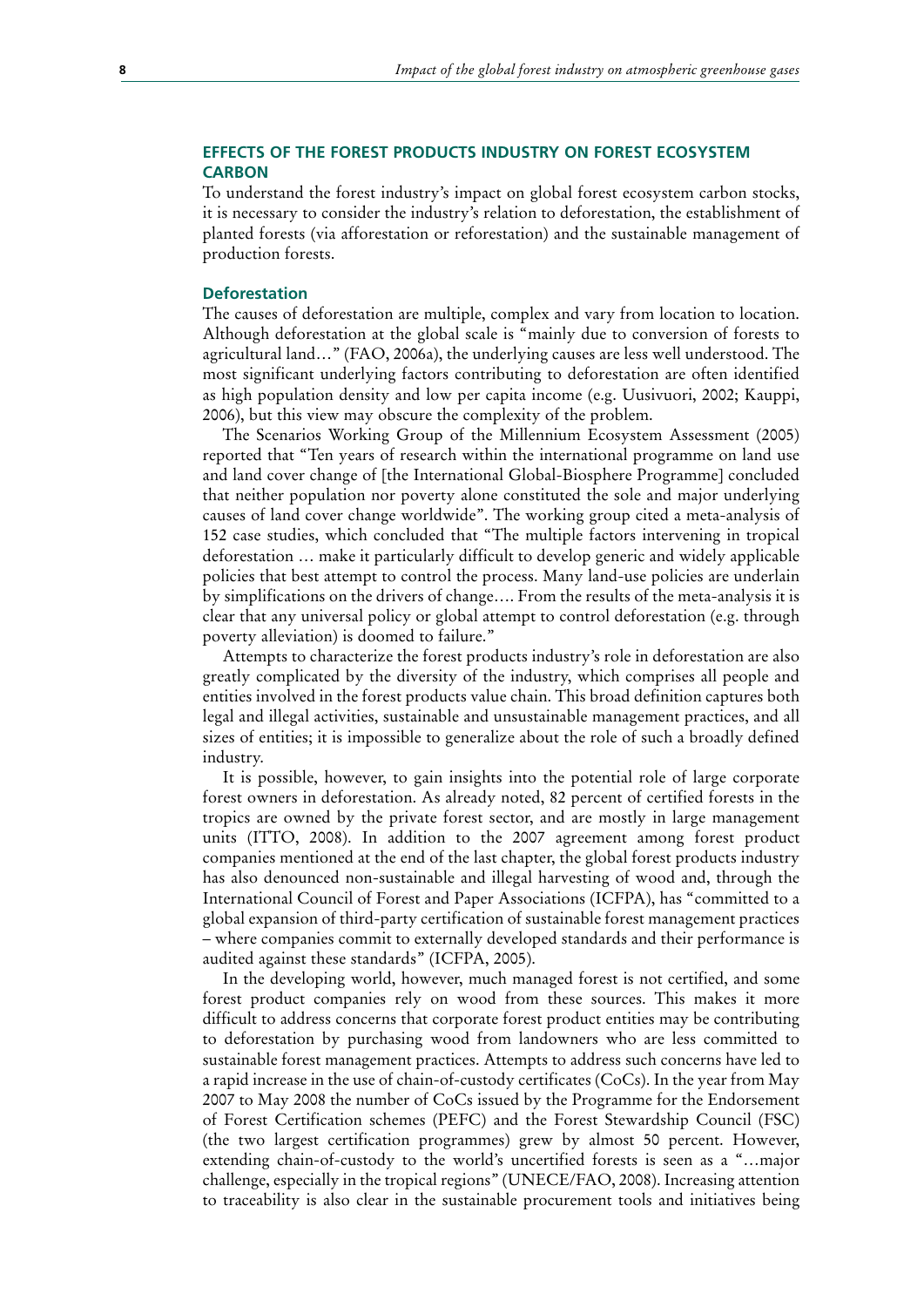applied to forest products. A recent review of 22 such tools and initiatives revealed that more than 80 percent address traceability and legality, while 30 percent also specifically address forest conversion (WBCSD/WRI, 2007).

Given the complexity of deforestation, it is not possible to calculate how much global loss of forest area can be attributed to specific causes. It is also impossible to quantify the potential role of corporations that own forests or manufacture forest products, although empirical evidence suggests that large corporate producers of wood are already involved in sustainable forest management activities that would be expected to combat deforestation. Large corporate users of wood are also increasingly engaged in programmes that help to ensure that wood is sourced from sustainably managed forests.

### **Planted and assisted forests**

In 2005, total planted forests covered 271 million hectares, or 6.9 percent of global forested area. This does not include an additional 128 million hectares of "assisted" semi-natural forest, which is a major wood source in some regions, but is not considered planted forest by FAO. In the planted forest estate of 2005, 141 million hectares were in plantations and 130 million hectares in planted semi-natural forest (Figure 7). Between 2000 and 2005, total planted forest area grew by 1.9 percent. About three-quarters of planted forest is primarily for production rather than protection purposes. Among the predominant, large-scale end-uses of productive planted forests, sawlogs and pulpwood/fibre represent about 75 percent of those specified by reporting countries (and about 65 percent when unspecified outputs are included in the total) (Figure 8).

The global forest products industry is increasingly reliant on planted forests for raw material. In 2000, fast-growing plantations had the potential to supply 259 million cubic metres of high-value timber (i.e. "logs to be sawn, sliced or peeled") per year, representing 27 percent of all high-value wood production (FAO, 2005). Although accounting for only 5 percent of global forest cover in 2000, forest plantations supplied about 35 percent of global roundwood, and this figure was expected to increase to 44 percent by 2020 (FAO, 2001). Clearly, planted forests are increasingly important sources of wood for the forest products industry. It is therefore important to understand their impact on forest carbon stocks.

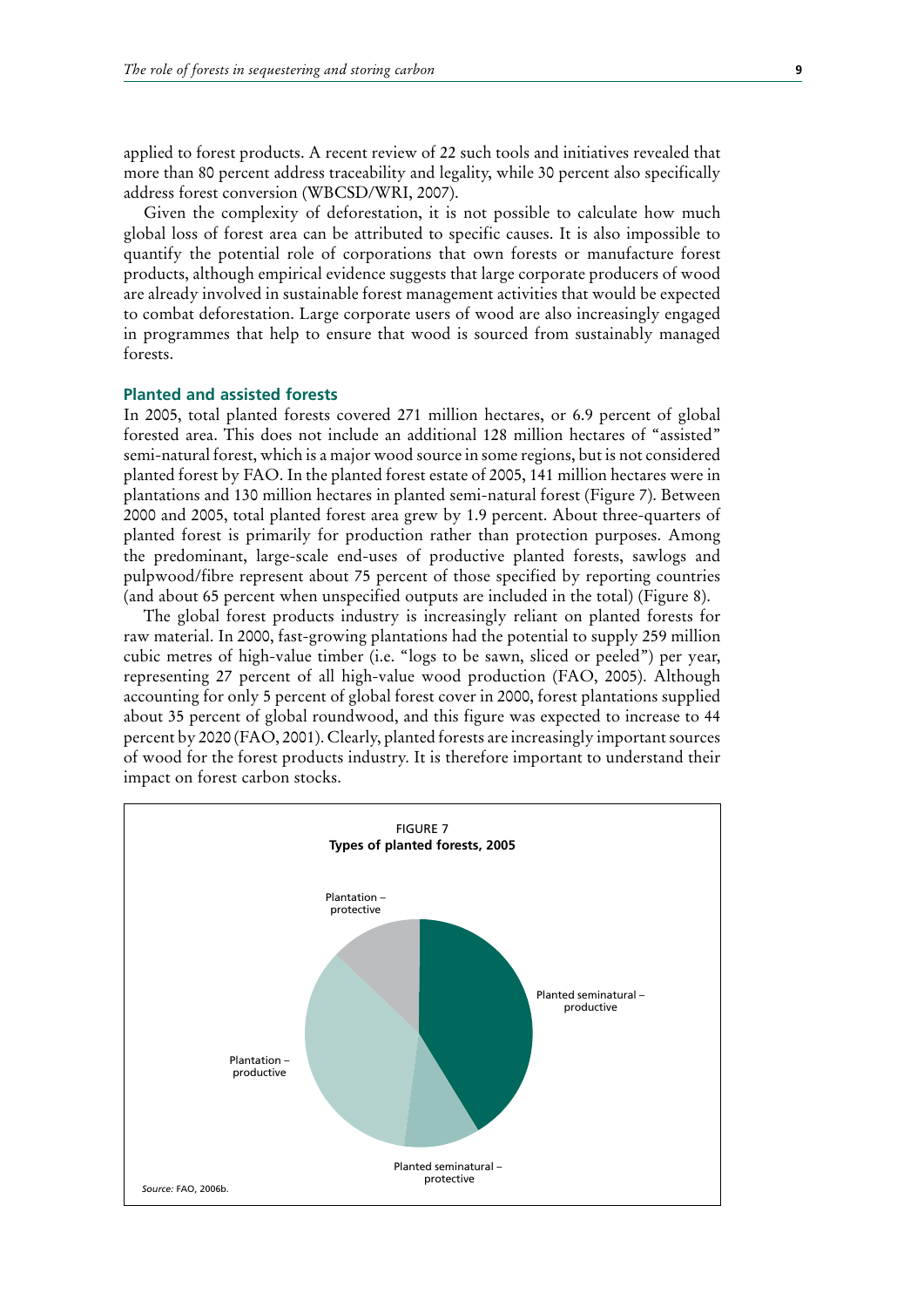

Planted forests are often established by converting non-forested land into forest, via afforestation. In some cases, however, planted forests and assisted semi-natural forests are established on forested land that has not previously been managed for wood production, via forest conversion. Afforestation almost always increases land-based carbon stocks, while forest conversion often, although not always, decreases forest carbon stocks.

Few recent data are available for characterizing accurately the types of land converted to planted or assisted semi-natural forest. Between 1990 and 2000, plantations were established via afforestation at approximately the same rate as they were via forest conversion (1.6 million hectares and 1.5 million hectares per year, respectively) (FAO, 2001). The carbon-related impacts of these activities cannot be calculated with certainty at the global level. In general, afforestation significantly increases above-ground carbon stocks and often also increases those below ground, although losses in soil carbon have also been reported. Forest conversion often results in decreases in forest carbon stocks, although increases are possible in some situations. In spite of these uncertainties, based on the types of impacts on carbon stocks that would commonly be expected, it is reasonable to assume that from 1990 to 2000, the carbon gains from the 1.6 million hectares per year of afforestation would have approximately offset the losses associated with forest conversion of 1.5 million hectares per year (Miner and Perez-Garcia, 2007a).

Among global forest product companies, afforestation appears to be a far more common approach for establishing forest plantations than forest conversion. According to information from ten major forest product companies, 90 percent of the plantation area that they established between 2000 and 2006 was on previously non-forested land, and only 5 percent on converted forest land that had not been used for wood production (WBCSD, 2007b). Although this information is not adequate for characterizing the industry's overall practices, with 23 percent of 2006 sales from the top 100 forest, paper and packaging industry companies ( $PwC$ , 2007), these ten companies represent a large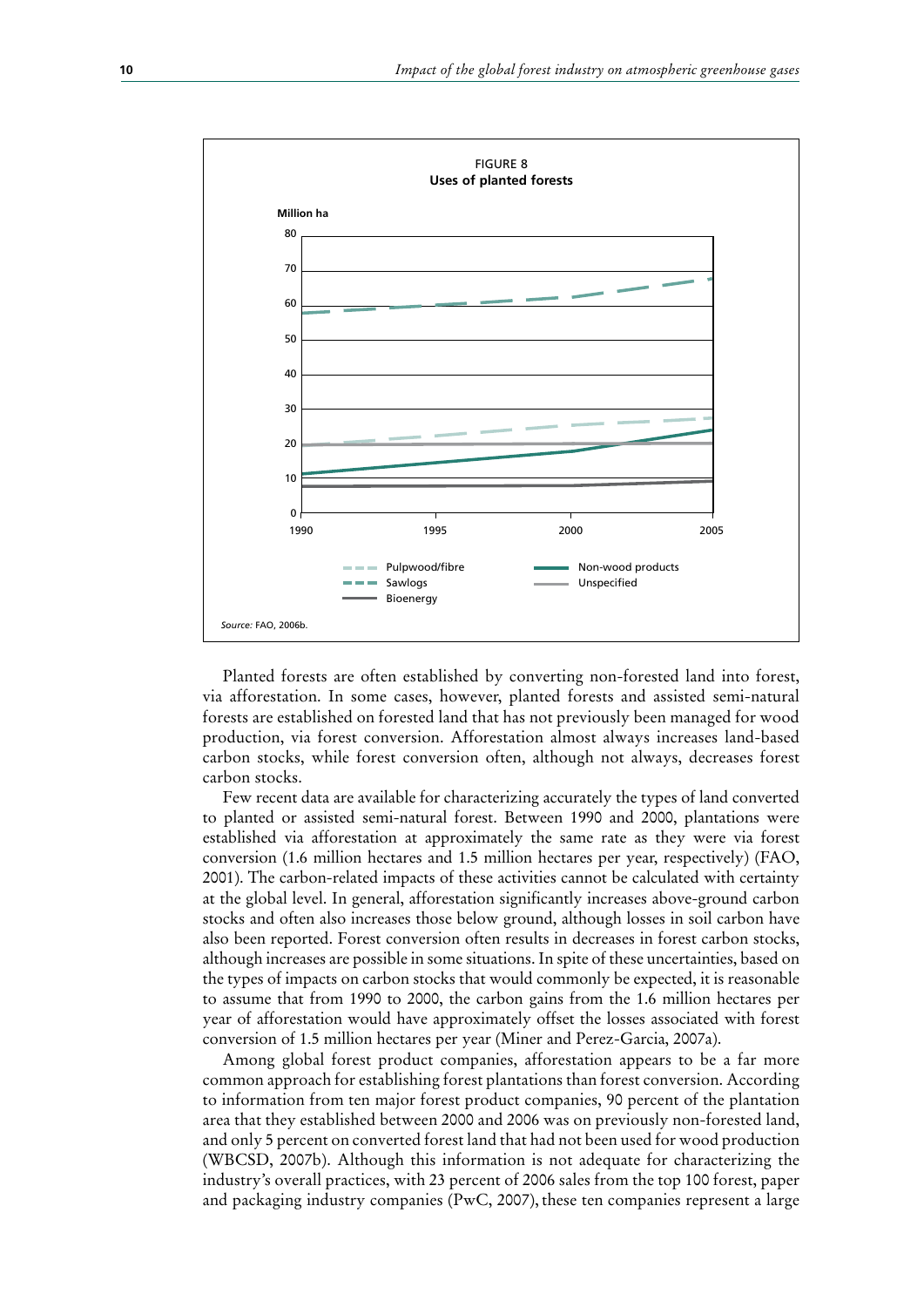enough share of global sales to suggest that the net carbon-related effects of plantation establishment among major companies are often positive.

It is even more difficult to estimate the carbon-related impacts of converting natural forests – which are influenced primarily by natural disturbances – to forests that FAO classifies as assisted semi-natural forests. Some such conversions result in forests that closely resemble the original forest, with very little impact on carbon stocks; in other cases, the replacement forest may have very different carbon stocks from those of the forest before conversion. Modelling of these conversion practices in Canada, for example, found widely varying carbon impacts, depending on the type of forest involved (Kurz, 1998).

Current information is clearly insufficient to allow accurate estimates of the carbonrelated impacts resulting from the global forest products industry's establishment of planted and assisted forests. There is evidence suggesting that global forest product companies are far more likely to develop plantations on non-forested than forested land, implying that the carbon impacts from plantation establishment are likely to be positive. However, the carbon-related impacts of converting forests from natural disturbance regimes to managed, assisted semi-natural forest are not known at the global level.

Although global estimates remain problematic, some individual companies have adequate information on the forests that they have established (or converted), so reasonable estimates of the carbon-related impacts associated with these activities are possible.

#### **Sustainable management of production forests**

A major objective of all sustainable management programmes in production forests is to achieve a long-term balance between harvesting and regrowth. The operational guidelines of PEFC, the world's largest certification programme, stipulate that "forest management practices should safeguard the quantity and quality of the forest resources in the medium and long term by balancing harvesting and growth rates" (PEFC, 2007a, 2007b; MCPFE, 1998). A key principle of the FSC Standard, the second largest certification programme, is that "the rate of harvest of forest products shall not exceed levels which can be permanently sustained" (FSC, 2002). Although certification programmes are not always explicit about the connections between sustainable forest management and carbon, the practical effect of maintaining a balance between harvesting and regrowth is to achieve stable long-term carbon stocks in managed forests.

Insights into the benefits of sustainable forest management can be gained by examining forest carbon stocks in the regions with the most certified forest. As already noted, 90 percent of certified forests are in North America and Europe (ITTO, 2008), and forest carbon stocks are continuing to grow in the United States and the European Union (EU-27) countries (USEPA, 2009; MCPFE, 2007). Although this finding does not necessarily reflect what is happening in forests used for wood production, evidence of the effects of sustainable forest management on carbon stocks can be derived from the subset of United States forests comprising industry-owned timberland, where carbon stocks are essentially stable (Heath *et al.*, 2010).

Empirical evidence therefore appears to support the existence of a link between sustainable forest management and stable or increasing forest carbon stocks in production forests.

#### **Efforts by forest products industry to limit losses of forest ecosystem carbon**

For the variety of reasons explained in the previous paragraphs, it is not possible to quantify the global forest products industry's effect on forest ecosystem carbon stocks. However, evidence suggests that corporate forest owners and forest product companies commonly engage in practices that help avoid the loss of forest ecosystem carbon. Key among these practices are: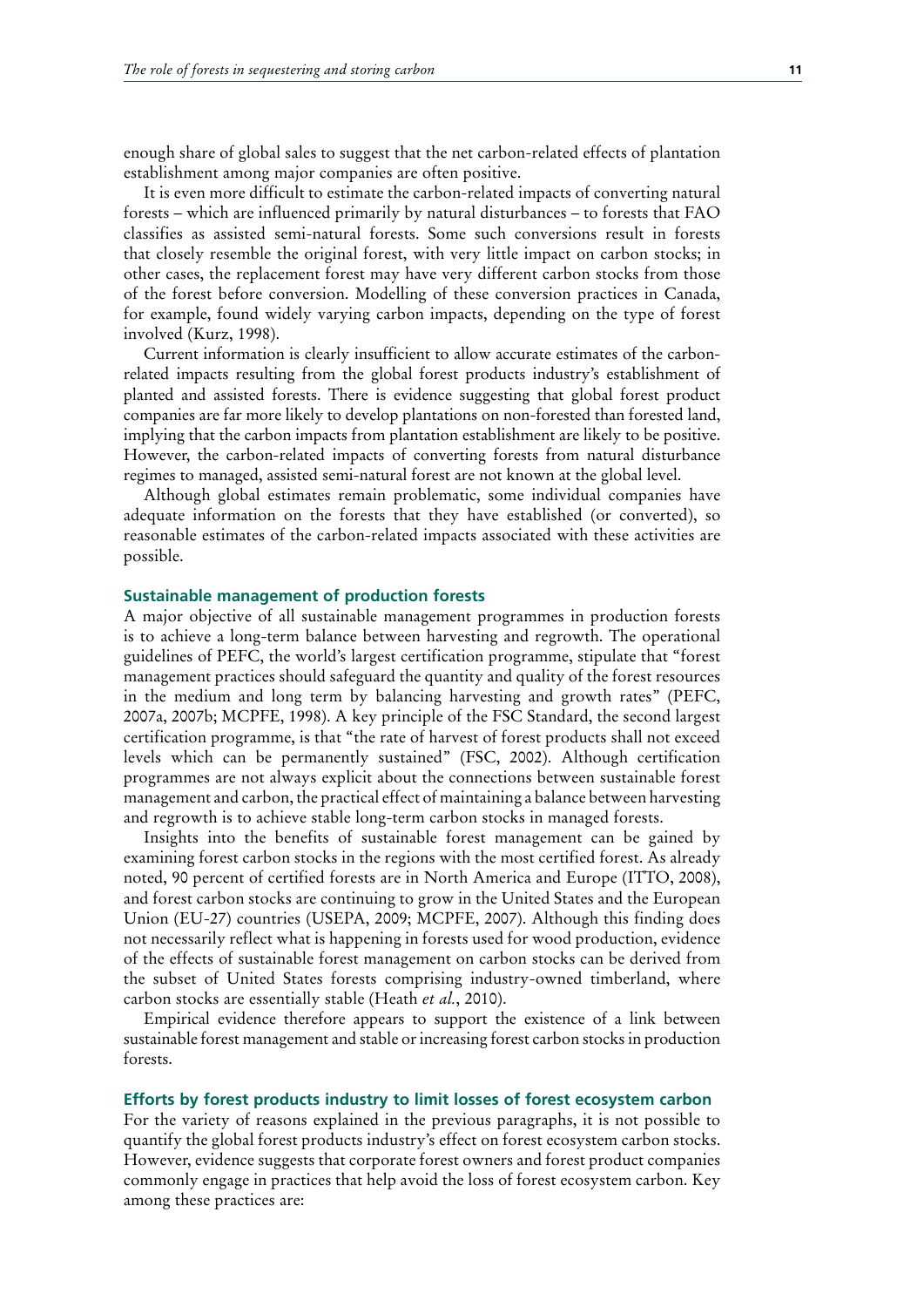- the establishment of planted forests, primarily on non-forested areas;
- adherence to sustainable forest management practices (and increasingly chain-ofcustody programmes).

The effectiveness of sustainable forest management practices in maintaining carbon stocks in production forests is clear from experiences in North America and the EU. These regions contain most of the world's certified forests and have generally stable or increasing forest carbon stocks, even though they also account for more than 55 percent of global industrial roundwood production (FAO, 2007).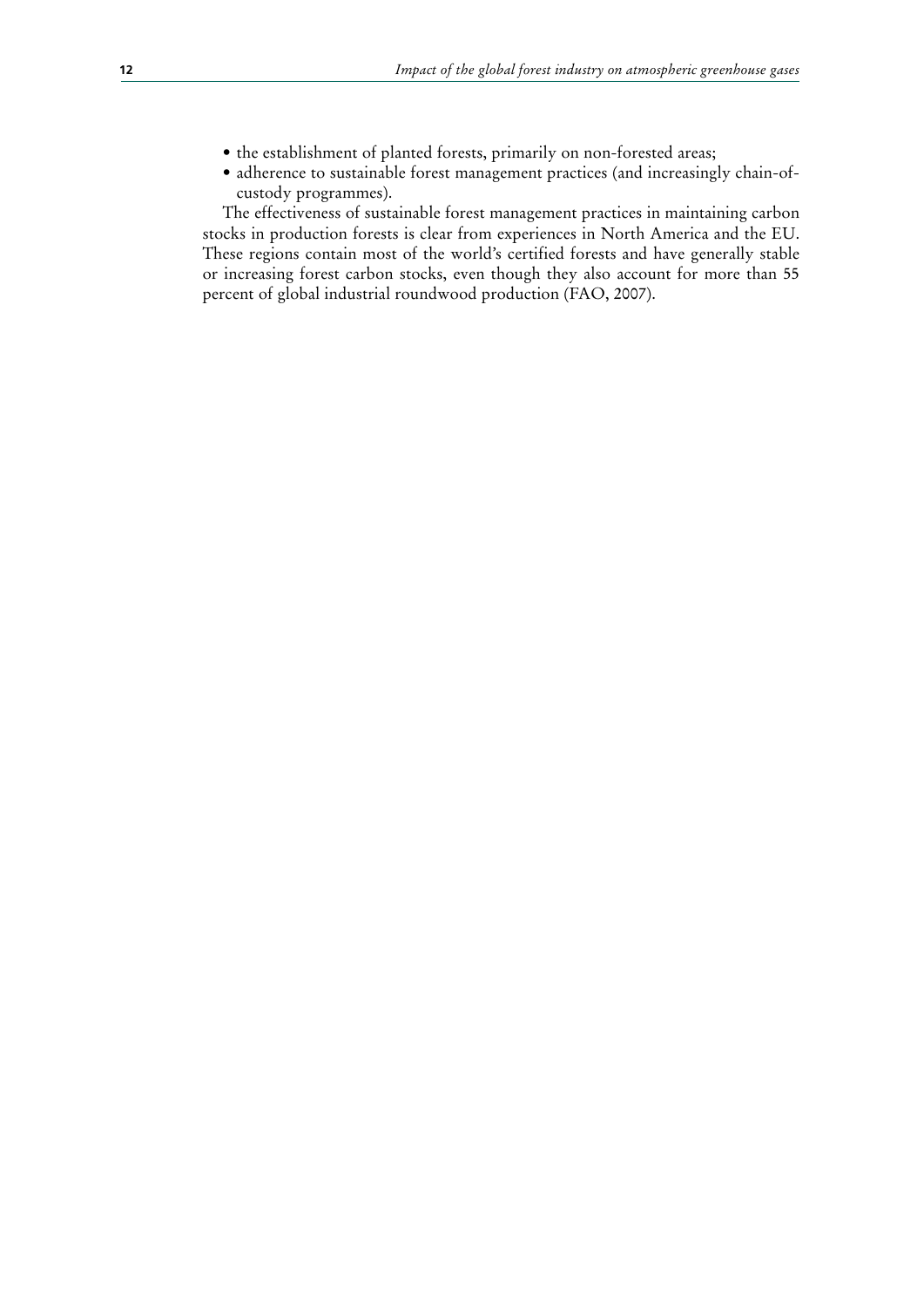### **3. Carbon in forest products**

The industrial roundwood removed every year from global forests contains approximately 420 million tonnes of carbon (data from FAO, 2007, assuming densities of coniferous and non-coniferous roundwood of 0.45 and 0.56 tonnes per cubic metres, respectively, and a carbon content of 50 percent). Much of this carbon is returned to the atmosphere relatively quickly, often via use of the roundwood as a source of biomass energy. However, a significant fraction of the carbon in industrial roundwood is stored in products for periods ranging from months to centuries.

If all the carbon removed from the atmosphere by forests was quickly returned to the atmosphere, the net impact of this cycle on atmospheric  $CO<sub>2</sub>$  would be zero. However, because some of the carbon is stored in products, the biomass carbon cycle can be a net sink for atmospheric  $CO<sub>2</sub>$ . For this to happen, the amounts of carbon returned to the atmosphere from the product carbon pool over a given period must be less than the amounts of carbon added to the pool. It is only the net growth in stored carbon that affects the atmosphere. If the amounts of stored carbon are constant, the carbon stored in the product pool has no effect on atmospheric  $CO<sub>2</sub>$ .

Until recently, IPCC's national greenhouse gas accounting guidelines defaulted to the assumption of zero growth in the product carbon pool (this is mathematically equivalent to assuming the carbon in harvested wood is oxidized instantaneously). However, countries have the option of including the effects of carbon stored in products, and several countries have been estimating these effects (e.g. USEPA, 2009; Australia Department of Climate Change, 2009). In 2006, IPCC updated its guidelines for national greenhouse gas inventories (IPCC, 2006). Instead of assuming zero growth in the harvested wood products carbon pool as the recommended default approach, the updated guidelines provide countries with various approaches for calculating the impacts of carbon stored in harvested wood products. (The implications of different accounting approaches on national inventory results are discussed in Annex 2.)

The global pool of carbon stored in forest products is estimated to be growing by 150 million tonnes (±50 percent) per year (Miner and Perez-Garcia, 2007b). This is equivalent to removing 540 million tonnes ( $\pm$ 50 percent) of CO<sub>2</sub> from the atmosphere every year. The growth in the pool attributable to United States and Canadian production alone is more than 35 million tonnes of carbon per year (USEPA, 2009; Environment Canada, 2009). Growth in the carbon pool stored in products is due to:

- the long times over which many forest products remain in use;
- the growth in annual demand for forest products;
- the very long storage time for a fraction of the carbon in products in landfills.

The importance of carbon in products is acknowledged in a range of activities beyond national greenhouse gas inventories. For instance, in the British Standards Institution's (BSI) Publicly Available Specification (PAS) 2050, on the carbon footprint, the forest products footprint is credited with the weighted average amount of carbon stored over a 100-year period (BSI, 2008). Using IPCC's first order model and half-lives for the time-in-use of forest products (two years for paper and 30 years for wood products) (IPCC, 2006), the 100-year weighted average of carbon storage in paper is 2.9 percent of the original biomass carbon, while the storage in wood products is 39 percent of the original carbon. Using typical biomass carbon contents, these translate into carbon storage benefits (equivalent to net removals from the atmosphere) of approximately 50 kg of  $CO_2$  equivalent per tonne of paper and 700 kg of  $CO_2$  equivalent per tonne of wood products. Additional storage is accomplished in anaerobic landfills.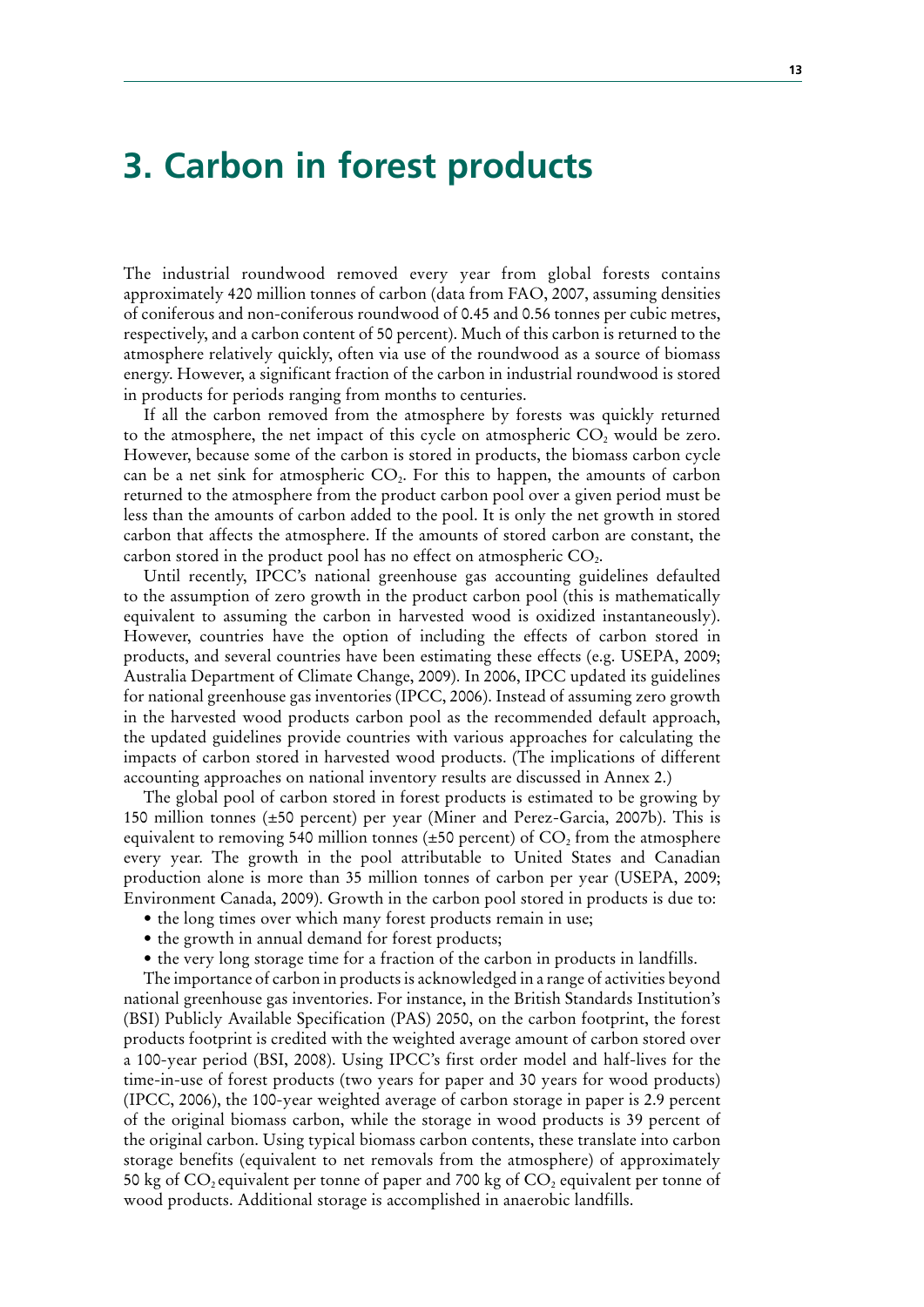In this study, the global benefits of carbon storage in forest products in use have been estimated using the PAS 2050 method, FAO production statistics (FAO, 2007) and the IPCC default factors described above. Additional details are provided in Annex 1. The carbon storage benefits of products in use were determined to be 20 million and 243 million tonnes of CO<sub>2</sub> equivalent per year for paper and wood products, respectively, totalling 263 million tonnes of  $CO<sub>2</sub>$  equivalent per year, based on 2007 production. This is reasonably close to the 200 million tonnes of  $CO<sub>2</sub>$  equivalent per year estimated by an earlier study using a different approach (Miner and Perez-Garcia, 2007b).

To estimate carbon storage in landfills, the amounts not remaining in use were assumed to pass to end-of-life management. The amounts of paper recovered at the end of the life cycle were estimated from FAO statistics (FAO, 2007), and it was assumed that 30 percent of wood was recovered. The amounts remaining in the waste stream and sent to landfills were estimated using IPCC waste management statistics (IPCC, 2006). Landfill design and operating practices were described using IPCC approaches and factors (IPCC, 2006) and were assigned to the countries accounting for 90 percent of consumption according to national per capita gross domestic product (GDP) groupings (World Bank, 2009). (One exception was the assumed loss of carbon from products under landfill conditions. IPCC's default assumption is 50 percent loss for all forest products, but other data suggest that while 50 percent may be a reasonable average for paper products, a 20 percent loss is a more appropriate assumption for wood products [USEPA, 2006; IFC, 2009].)

Details of the calculations are described in Annex 1. The results indicate that in 2007 the carbon storage benefits of products in landfills were approximately 67 million tonnes of  $CO<sub>2</sub>$  equivalent per year for paper and paperboard, and 94 million tonnes of  $CO<sub>2</sub>$  equivalent per year for wood products, resulting in a total of 161 million tonnes of  $CO<sub>2</sub>$  equivalent per year for all forest products. This is less than the 340 million tonnes of  $CO<sub>2</sub>$  equivalent per year estimated in an earlier study using a different approach (Miner and Perez-Garcia, 2007b). Most of the difference can be attributed to different assumptions about landfill design and operation; this study assumed that a lower fraction of waste goes to anaerobic landfills, especially in developing and leastdeveloped countries. This results in reduced landfill carbon storage, because biomass carbon is stored in landfills only under anaerobic conditions. The difference between the two estimates highlights the uncertainties associated with attempting to characterize the effect of end-of-life management on the carbon footprint of forest products.

The fate of the degradable fraction of carbon in landfills (the fraction that is not stored) is also very important to the life cycle profile of forest products. Of particular relevance is the generation and release of methane attributable to the decomposition of forest products in anaerobic landfills. Landfill methane emissions are examined in detail later in this report. Based on the current analysis, it appears that the global methane emissions (adjusted for global warming potential) associated with paper products in landfills are larger than the offsetting carbon storage benefits. Other studies have shown that this balance varies greatly by grade of paper, depending on the non-degradable fraction of the paper (USEPA, 2006), with some grades of paper having carbon storage attributes similar to those of wood products; however, the differences among paper grades are not explored in the current analysis. For wood products, the inverse appears to be true: i.e. globally, the carbon storage associated with the non-degradable fraction of wood products seems to be greater than the impact of the methane emissions associated with the degradation of wood products in landfills. However, the uncertainties involved in estimating end-of-life impacts are too large to allow precise definition of the net balance between landfill-related emissions and carbon storage at the global level.

It is important to understand that the pulp and paper and wood product sectors are closely connected via wood flows, the ownership of facilities and land, and economics.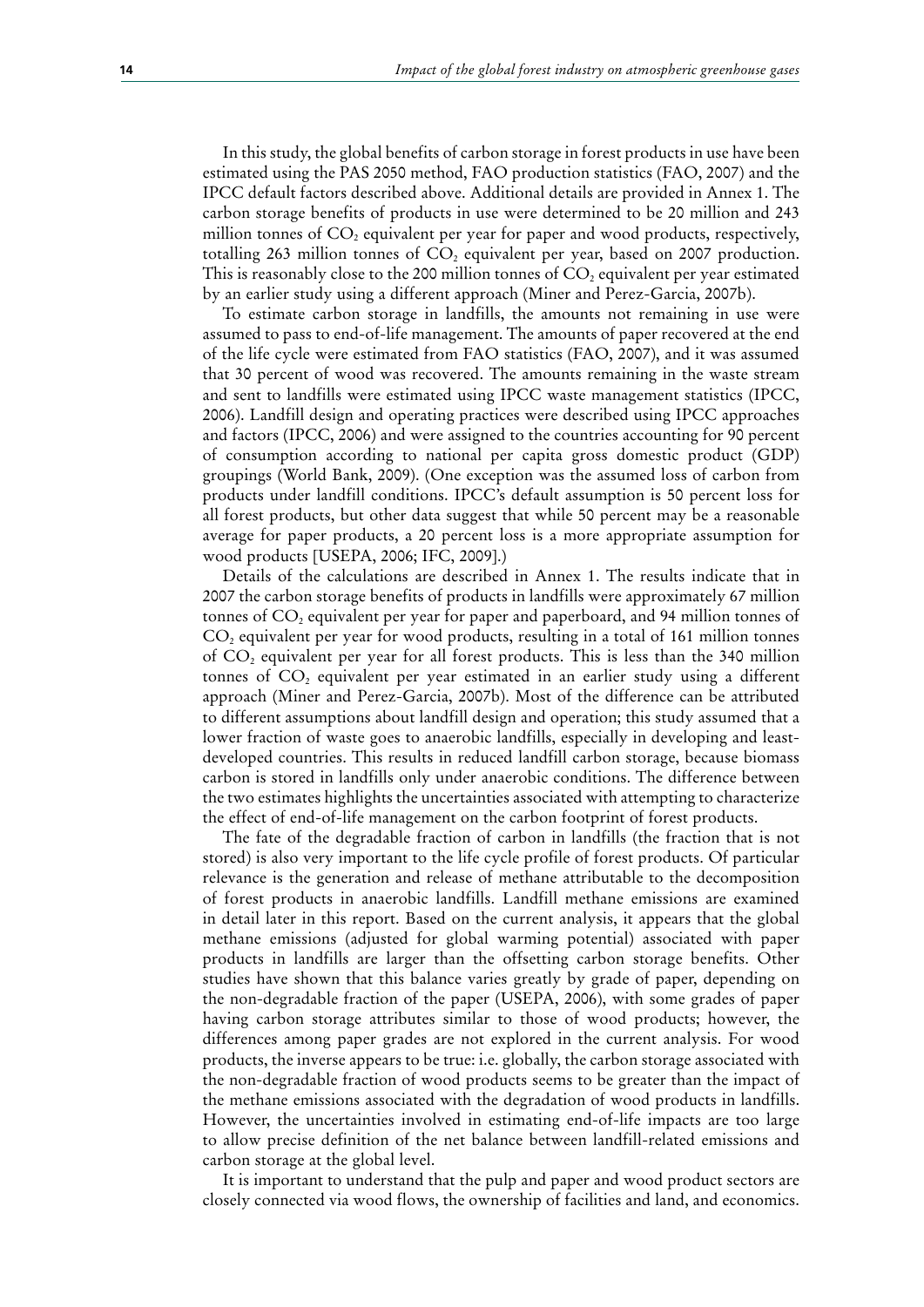

For instance, manufacturing residuals (e.g. sawdust and chips) from wood product manufacturing represent a major source of fibre for pulp production. In the United States, for example, residuals from forests and manufacturing provide 15 percent of the virgin fibre used for pulp (AF&PA, 2007). Wood product facilities earn substantial income from sales of these residuals to pulp mills. Through these connections, the carbon footprints of the two sectors are closely connected, and attempts to influence one sector will likely have impacts on the other.

The carbon storage benefits of forest products are summarized in Figure 9. Although there are uncertainties associated with these estimates, it is clear that growth in the product carbon pool represents an important part of the footprint of forest products. The methods used in this study indicate that this growth in carbon storage is equivalent to removing 424 million tonnes of  $CO<sub>2</sub>$  from the atmosphere per year.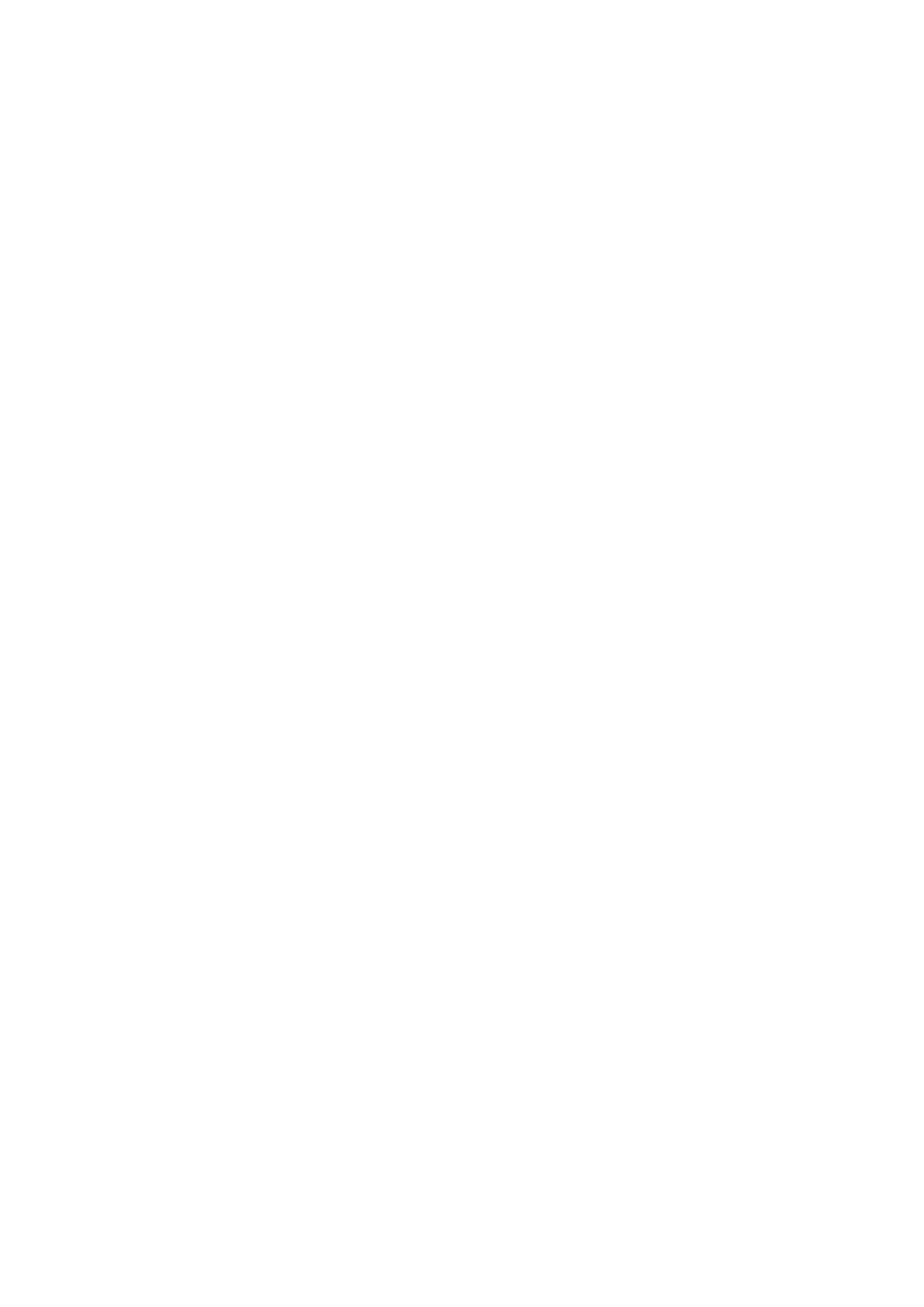### **4. Manufacturing-related emissions**

The manufacturing of forest products often results in the release of greenhouse gases from manufacturing facilities (usually Scope 1 emissions) and from electricity producers selling electricity to manufacturers (Scope 2 emissions).

### **DIRECT EMISSIONS FROM PRIMARY MANUFACTURING**

Emissions from manufacturing of pulp, paper, paperboard and wood products are greatly influenced by the industry's reliance on biomass for energy. Biomass provides almost 50 percent of the fuel energy used by the pulp and paper industry and more than 60 percent of the fuel energy used by the wood products industry (IEA, 2006) – far more than in any other industry sector (Table 1).

A study from 2002 estimated the emissions from fossil fuel combustion at pulp and paper mills to be approximately 205 million tonnes of  $CO<sub>2</sub>$  equivalent, based on data from national trade associations from around the world (Miner and Perez-Garcia, 2007b). This estimate has been updated for the present report, again using data from national trade associations (via a survey distributed by ICFPA), but including a more robust method for estimating emissions from China. The details are explained in Annex 1. Most of the data obtained were for 2006/2007. Using these data, global emissions from fossil fuel use in the paper and paperboard sector were estimated to be approximately 202 million tonnes of  $CO<sub>2</sub>$  equivalent. From IEA energy data and corresponding FAO production data, the emissions of nitrous oxide and of methane from burning biomass were estimated to be approximately 5 million tonnes of  $CO<sub>2</sub>$  equivalent per year, bringing the total greenhouse gas emissions from pulp, paper and paperboard production to 207 million tonnes of  $CO<sub>2</sub>$  equivalent a year, which is essentially the same as estimated for 2002. Between 2002 and 2006/2007, however, global production of paper and paperboard increased from 331 million to 384 million tonnes.

Given the uncertainties in estimating global emissions, it is useful to examine some of the better documented national statistics to see whether the trend revealed at the global level is evident in national-level data. Information from the major trade associations in the United States, Europe and Japan, where more than half of the world's paper and

| <b>Sector</b>                | % of fuel energy from biomass |
|------------------------------|-------------------------------|
| Iron and steel               | 0.0                           |
| Chemicals and petrochemicals | 0.2                           |
| Non-ferrous metals           | 0.3                           |
| Non-metallic minerals        | 1.0                           |
| Transport equipment          | 0.1                           |
| Machinery                    | 0.1                           |
| Mining and quarrying         | 0.0                           |
| Food and tobacco             | 8.3                           |
| Paper, pulp and print        | 48.0                          |
| Wood and wood products       | 61.1                          |
| Construction                 | 0.5                           |
| Textiles and leather         | 0.8                           |

**Industrial reliance on biomass energy** 

TABLE 1

*Source:* Based on data from IEA, 2006.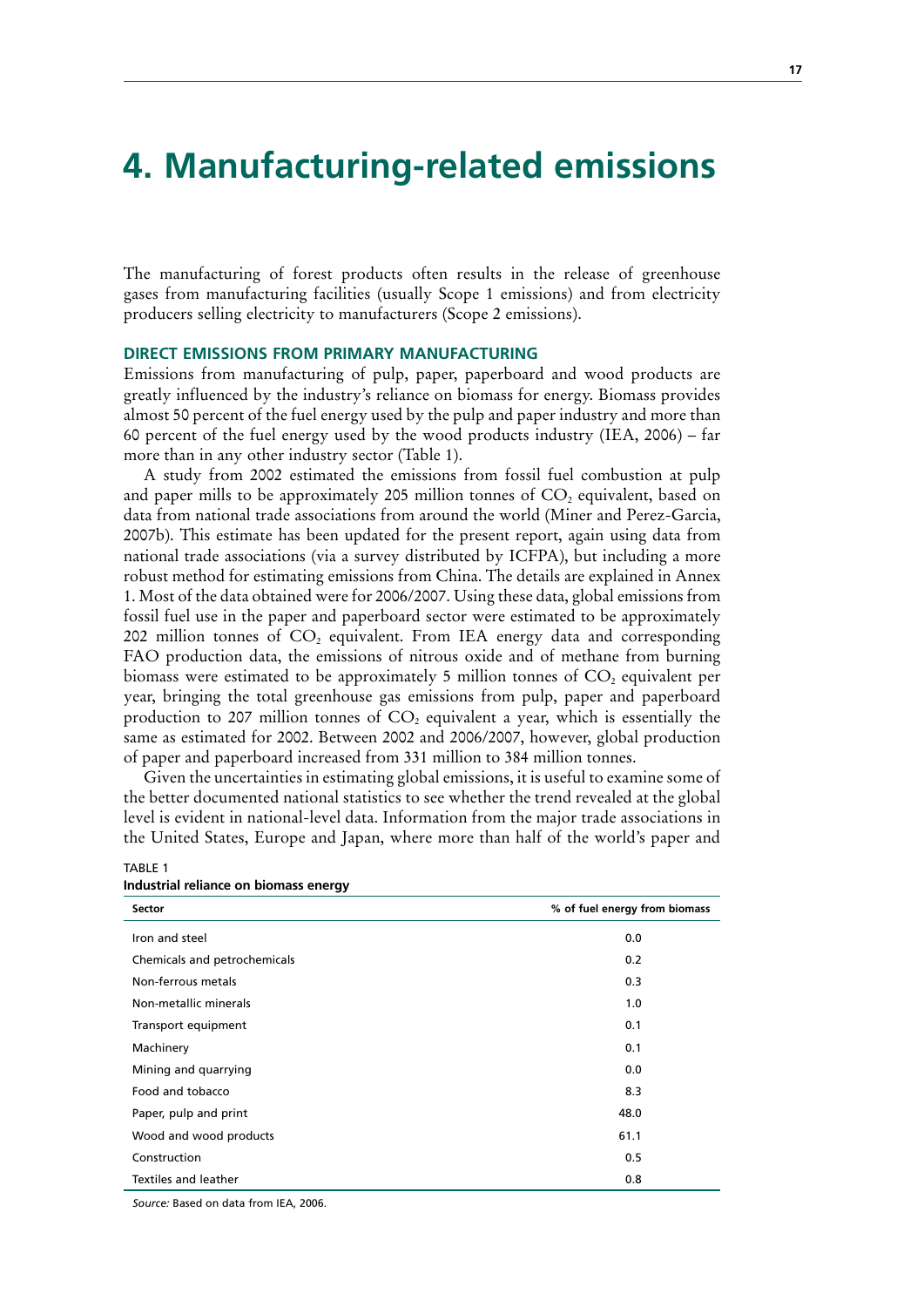paperboard are produced, were examined to determine the greenhouse gas intensity of the industries in these countries over the same four to five-year period. The data indicate that the industries in all three regions reduced emissions intensity by 14 to 15 percent between 2002 and 2006/2007. The data sources cited here indicate that at the global level, the greenhouse gas intensity of the paper and paperboard sector in 2002 was 0.62 tonnes of  $CO<sub>2</sub>$  equivalent per cubic metre of production, dropping to 0.54 tonnes in 2007, an improvement of 13 percent, which is consistent with the regionallevel improvements.

The emissions from wood products manufacturing are less well documented. In a survey of ICFPA members, only four countries provided wood product emissions data, representing only 19 percent of global production. Because of the small and nonrepresentative character of the data, IEA fuel consumption data and corresponding FAO country data were used to estimate global emissions from the wood products sector (IEA, 2006; FAO, 2007). This yielded an estimate of 24.5 million tonnes of CO<sub>2</sub> equivalent from fossil fuel combustion. The same sources yielded an estimate of 1.1 million tonnes of  $CO<sub>2</sub>$  equivalent in methane and nitrous oxide from biomass combustion at wood product facilities, indicating total greenhouse gas emissions from wood products manufacturing of 25.6 million tonnes of  $CO<sub>2</sub>$  equivalent per year. This is approximately the same as an earlier estimate of 2001 emissions (26 million tonnes of CO2 equivalent per year) derived from the same sources (Miner and Perez-Garcia, 2007b). Over the four years from 2001 to 2004, global production of sawnwood and wood-based panels increased by 17 percent (FAO, 2007), suggesting that the improvement in greenhouse gas intensity of wood products manufacturing was at least as rapid as that of pulp and paper production. The data sources cited here indicate that the greenhouse gas intensity of the wood products sector in 2001 was 0.046 tonnes of  $CO<sub>2</sub>$  equivalent per cubic metre of production, dropping to 0.039 tonnes in 2004, an improvement of 16 percent (Figure 10).

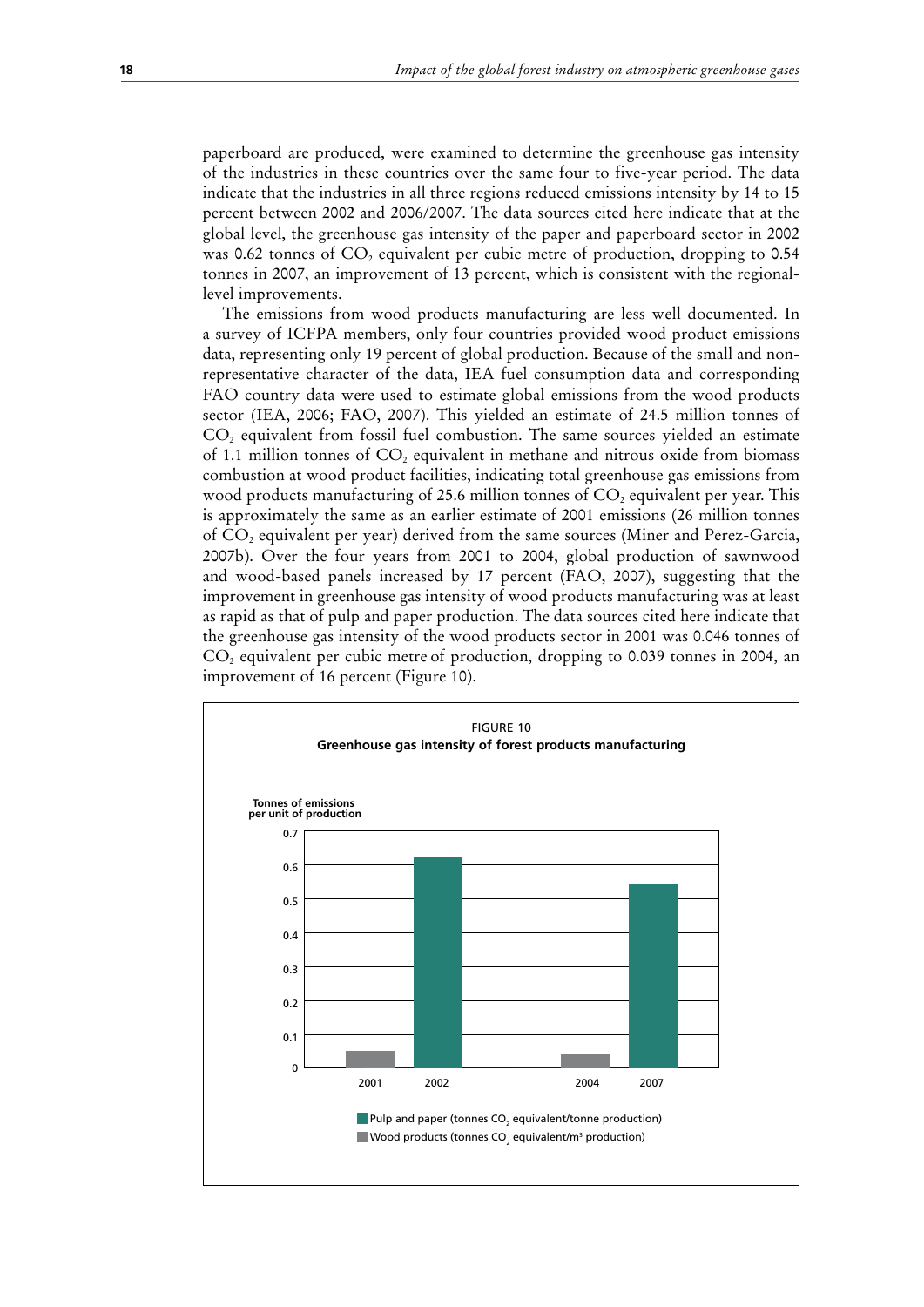#### **DIRECT EMISSIONS FROM FINAL PRODUCT MANUFACTURING**

Paper, paperboard, wood and panels are made into a wide range of products. It is therefore not feasible to calculate the emissions associated with the manufacturing step of converting these intermediate products into all of the final products that are made from them. However, a large number of life cycle studies calculate the emissions related to conversion of intermediate forest products into final products. This literature, and expert judgements, can be used to estimate global emissions from final product manufacturing.

Some products require very little processing to convert them from intermediate to final products. For example, the process of converting rolls of uncoated freesheet into reams of office paper involves only cutting and packaging, with a small amount of printing required on the packaging. Tissue and paper towel converting operations consist mainly of cutting, folding and placing in printed packages. Converting sawnwood into pallets results in almost no emissions of greenhouse gases, but other products involve much more final processing. Corrugated containers, for instance, require cutting, folding, corrugating, gluing and printing. The production of magazines containing a large number of high-quality images can result in significant emissions of greenhouse gases, owing not only to the printing operations but also to upstream emissions associated with ink manufacturing (Table 2).

The large range in emissions documented in these studies clearly demonstrates that any estimate of global emissions from final manufacturing is very uncertain. In this study, it is assumed that final manufacturing emissions are equal to 20 percent of emissions from primary and intermediate product manufacturing, and that the emissions are equally divided between those related to combustion of fossil fuel and those associated with purchased electricity consumption. This value is larger than those estimated in earlier studies (e.g. Miner and Perez-Garcia, 2007b) owing to a judgement that these earlier assessments underestimated the effects of printing, which is widely used on paper and paperboard products. However, it is also possible that this figure of 20 percent of upstream production-related emissions overstates the emissions from converting activities for the overall forest products industry, because almost half of the industry's output is in wood products, and the final manufacturing processes for wood products (e.g. house building) generally produce emissions that are much less than 20 percent of the accumulated embodied emissions in the construction materials (e.g. Cole, 1999). The range of uncertainty around estimates of emissions from final manufacturing is therefore large.

#### TABLE 2

|  |  | Selected studies examining the greenhouse gas emissions from final product manufacturing |  |  |  |  |
|--|--|------------------------------------------------------------------------------------------|--|--|--|--|
|  |  |                                                                                          |  |  |  |  |

| <b>Final product</b>                    | % contribution of final product<br>manufacturing                                                                 | Contribution<br>(kg CO <sub>/</sub> tonne product) | Reference                                          |
|-----------------------------------------|------------------------------------------------------------------------------------------------------------------|----------------------------------------------------|----------------------------------------------------|
| Magazine production                     | 3% to 7% of emissions from paper<br>manufacturing                                                                | 12 to 135 (averaging 55)                           | Gower et al.,<br>2006                              |
| Magazine production<br>and distribution | 37% of emissions from paper<br>manufacturing                                                                     | 611                                                | Wegner, 2009                                       |
| Multi-layer corrugated<br>board         | 14% of cradle-to-gate emissions<br>from manufacturing multi-layer<br>corrugated board                            | 67.6 kg                                            | <b>FEFCO, 2006</b>                                 |
| Wood-framed houses                      | Construction activities, not including<br>worker transport, are less than 10%<br>of the total embodied emissions | ?                                                  | Cole, 1999                                         |
| Printed graphic papers                  | 8% of emissions from pulp and<br>paper manufacturing                                                             | 76 per tonne of paper<br>consumed                  | Tiedemann, 2001                                    |
| Newspapers and<br>magazines             | 42% to 100% of emissions from<br>pulp and paper manufacturing                                                    | 300 to 500 per tonne<br>of product printed         | Axel Springer<br>Verlag, Stora and<br>Canfor, 1998 |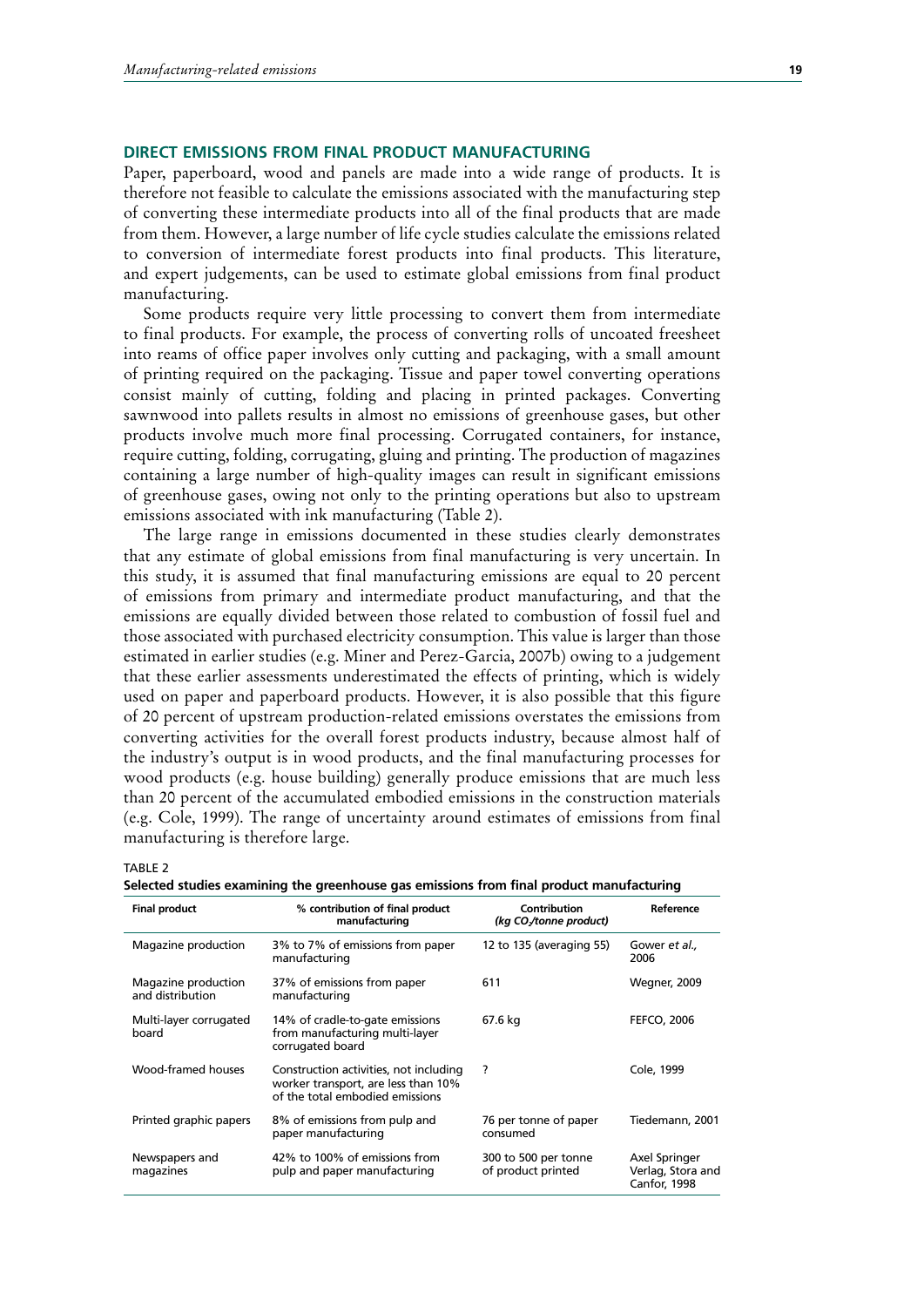Twenty percent of total direct and indirect emissions from purchased electricity (described later in this report) for the forest products sector is 77.4 million tonnes of  $CO<sub>2</sub>$  equivalent per year. The direct emissions from converting are estimated by halving this, to derive 38.7 million tonnes of  $CO<sub>2</sub>$  equivalent per year, which is significantly larger than an earlier estimate of 12 million tonnes (Miner and Perez-Garcia, 2007b), for the reasons explained in the previous paragraph.

### **DIRECT EMISSIONS FROM MANAGEMENT OF MILL WASTES**

Under anaerobic conditions, mill liquid and solid wastes can degrade to a mixture of CO2 and methane. Estimates of these emissions are highly uncertain owing to a lack of information on global waste management practices and incomplete scientific understanding of the factors that influence methane generation. Based on the following calculations, however, it is clear that these emissions are small.

When considering the methane emissions from mill wastes placed in landfills, the following assumptions can be made. For pulp and paper mill landfills, it can be assumed that:

- mill solid waste going to anaerobic landfills is equal to 4 percent of production (a value between those of the European and the United States paper industries [CEPI, 2008; AF&PA, 2008]);
- waste is 25 percent biomass carbon (value based on NCASI testing [Heath *et al.*, 2010]);
- 50 percent of the biomass carbon in mill solid wastes can degrade under anaerobic conditions to gas containing equal amounts (by volume) of methane and  $CO<sub>2</sub>$  (the IPCC default for paper products);
- none of the landfills have systems for capturing methane, so the only destruction is a 10 percent oxidation that occurs in the upper layers of the landfill via natural processes (the IPCC default assumption).

Under these circumstances, ultimate emissions from the pulp and paper mill wastes placed in landfills in 2007 are expected to be approximately 24 million tonnes of  $CO<sub>2</sub>$  equivalent.

For wood product mill landfills, it can be assumed that:

- the mill solid waste going to anaerobic landfills is equal to only 1 percent of production, because most of the waste from wood product plants has high value as fuel and is burned rather than discarded (an assumption with large uncertainty, especially in developing countries where mill solid waste is sometimes disposed of in piles instead of being sent to landfills or burned);
- the waste is 25 percent biomass carbon, based on awareness that material placed in landfills is often unusable as fuel owing to contamination with soil, rocks and other debris;
- 50 percent of the biomass carbon in mill solid wastes can degrade under anaerobic conditions to gas containing equal amounts (by volume) of methane and  $CO<sub>2</sub>$  (the IPCC default for paper products, which is likely to overstate the degradation of wood waste);
- none of the landfills have systems for capturing methane, so the only destruction is a 10 percent oxidation that occurs in the upper layers of the landfill via natural processes (the IPCC default assumption).

Under these circumstances, ultimate emissions from the wood product mill wastes placed in landfills in 2007 are expected to be approximately 2 million tonnes of  $CO$ , equivalent.

Adding the mill landfill-related emissions from the pulp and paper and wood products sectors yields an estimate of total global methane emissions from mill landfills of 26 million tonnes of  $CO<sub>2</sub>$  equivalent per year. This is somewhat larger than the amounts estimated in an earlier profile of the global industry (20 million tonnes of  $CO<sub>2</sub>$ equivalent per year) (Miner and Perez-Garcia, 2007b). However, the earlier estimate was of current emissions from industry landfills, considering the rate at which all past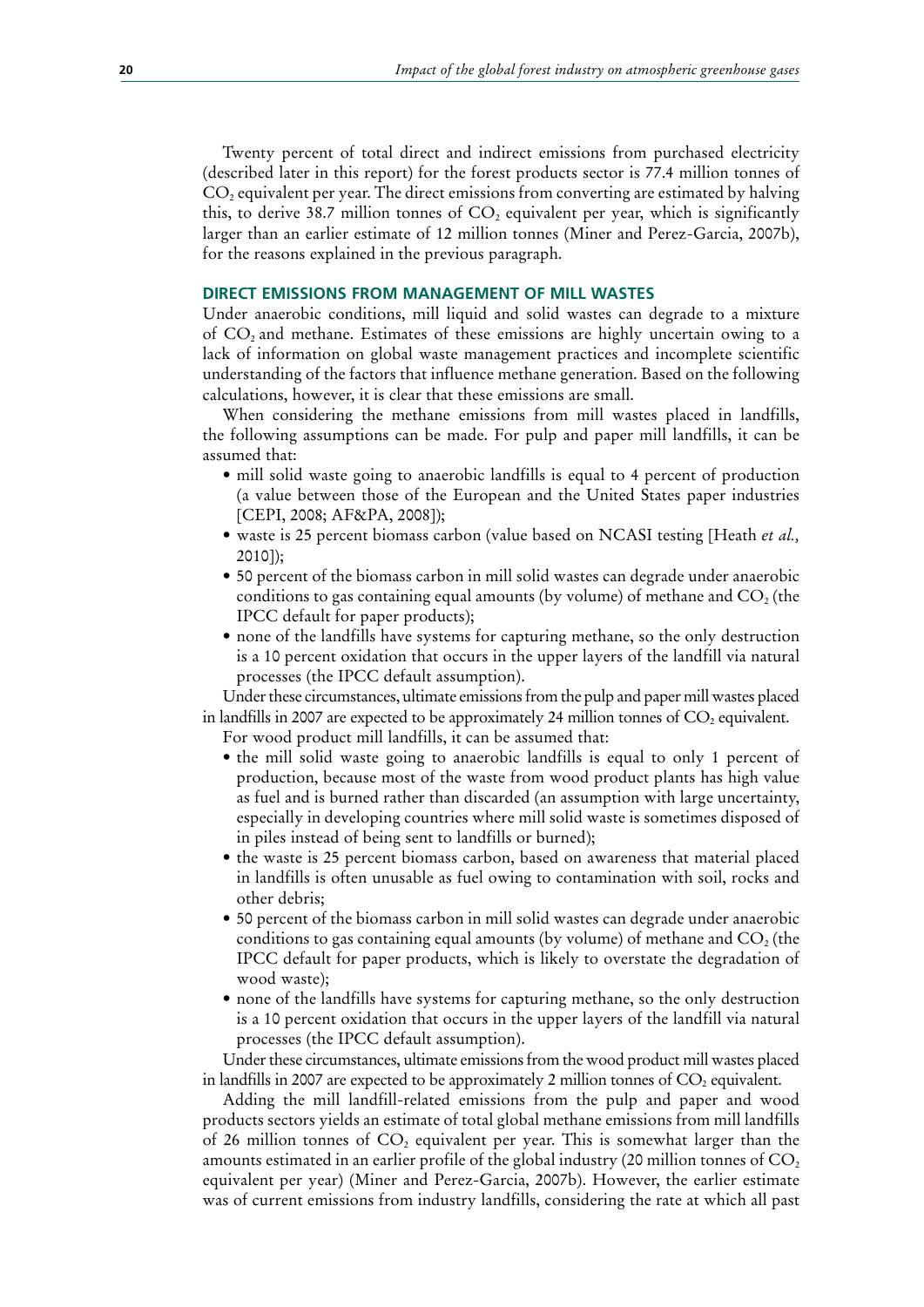wastes decompose, whereas the updated estimate is a projection of ultimate emissions from waste placed in landfills in 2007. In any event, the estimates of methane emissions from mill wastes are highly uncertain owing to uncertainties regarding the amounts of waste generated and the methods used to manage this waste.

It is also possible to generate methane where wastewater is treated under anaerobic conditions. Only a small amount of wastewater in the pulp and paper industry is treated in anaerobic treatment systems. Although many aerated wastewater treatment systems have anaerobic zones, studies indicate that these emissions are very small relative to other emissions from the forest products industry, amounting to 400 000 tonnes of CO<sub>2</sub> equivalent for the 93 million tonnes of paper and paperboard produced in the United States (Heath *et al.,* 2010). Almost no wastewater is generated in wood products manufacturing. Extrapolated to global production of paper and paperboard (384 million tonnes in 2007), the United States estimate of emissions yields a global estimate of 1.7 million tonnes of  $CO<sub>2</sub>$  equivalent per year.

The total emissions from managing mill wastes generated in 2007 are therefore approximately 28 million tonnes of  $CO<sub>2</sub>$  equivalent, with most of these being ultimate methane releases from pulp and paper waste placed in landfills.

#### **EMISSIONS ASSOCIATED WITH PURCHASED ELECTRICITY**

Both pulp and paper mills and wood product manufacturing facilities use electricity. A significant fraction of the electricity used at pulp and paper mills is self-generated. Almost all of this self-generated electricity is produced in CHP systems (e.g. CEPI, 2008; AF&PA, 2008). In the most common CHP systems, the steam used by the mill for pulp and paper production is first passed through a turbine where it produces electricity. Some CHP systems also produce hot water or steam for district heating. The CHP process extracts far more usable energy from fuel than separate electricity and steam production systems do. Typical CHP system requires about 50 percent less fuel energy than separate systems producing the same amount of usable energy (ACEEE, 1999) (Figure 11).

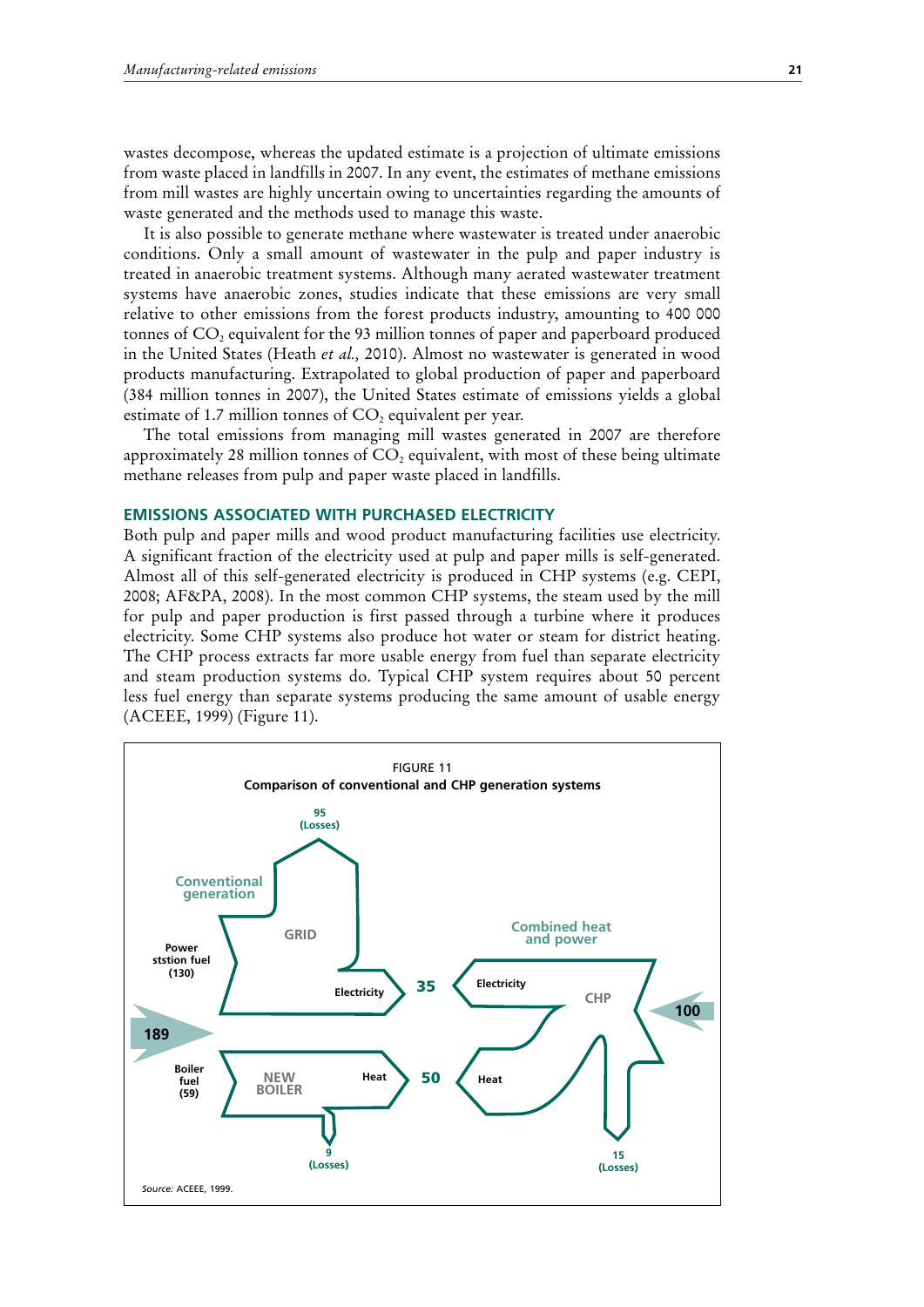IEA's analysis of the pulp and paper industry in several countries found that CHP systems were supplying 20 to 60 percent of the electricity requirements for the industry (IEA, 2007c). This is especially significant considering that most of the fuel used in pulp and paper mill CHP systems is biomass, primarily pulping liquors that are burned to recover pulping chemicals as well as generating steam and electricity. In some situations, chemical pulp mills can generate enough energy from biomass to become net exporters of biomassbased electricity to the electricity grid.

In spite of the extensive reliance on biomass-driven CHP systems, most pulp and paper mills must purchase electricity. The emissions associated with these purchases (Scope 2 emissions under the WRI/WBCSD Greenhouse Gas Protocol) were estimated by first determining how much electricity is typically purchased. Information from the pulp and paper associations in Europe, the United States and Japan was examined to calculate the average electricity purchases per tonne of production in each of these regions. These regional estimates ranged from 0.44 to 0.59 MW per tonne, averaging 0.5 MW per tonne. Given the large amounts of production represented by these three regions, it seems reasonable to model the industry's purchased electricity requirements on the average value for the three regions, 0.5 MW per tonne. National-level purchased electricity requirements were then estimated from FAO production statistics (FAO, 2007). Countries that cumulatively represent 91 percent of global production were selected, with the remaining 9 percent treated as a separate group. The emissions associated with these purchases were then calculated using country-specific electricity emission factors published by IEA (2007a). The detailed calculations are shown in Annex 1.

This approach produced an estimate of 106 million tonnes of  $CO<sub>2</sub>$  associated with the global pulp and paper industry's electricity purchases in 2007. This estimate is significantly smaller than an earlier estimate of 140 million tonnes of  $CO<sub>2</sub>$ , primarily because it relies on country-level factors to estimate emissions from purchased electricity, whereas the earlier study did not attempt to provide this level of resolution for the many countries where industry associations lacked Scope 2 emissions estimates of their own (Miner and Perez-Garcia, 2007b).

Owing to a scarcity of information, it is more difficult to estimate global emissions related to purchased electricity used at wood products facilities. Purchased electricity factors were developed for sawnwood and wood-based panels from several sources, mostly focused on North American and European facilities (NCASI, 2008; ecoinvent, 2008; USDOE, 2009). For sawnwood, the factors from these three sources ranged from 0.07 to 0.09 MW per cubic metre, so a value of 0.08 MW per cubic metrewas used in the calculations. For wood panels, the values varied widely, depending on the type of panel, and ranging from 0.1 to 0.35 MW per cubic metre. A weighted average factor of 0.2 MW per cubic metrewas derived, based on the global production of each panel type according to FAO data (FAO, 2007). National-level production data were obtained for the same countries used for pulp and paper, in this case representing 85 percent of sawnwood and 89 percent of woodbased panel production. The results were extrapolated to global production, and the same national-level electricity factors were used as for the pulp and paper sector.

This approach produced an estimate of 48.8 million tonnes of  $CO<sub>2</sub>$  associated with the global wood product sector's electricity purchases in 2007. This estimate is approximately the same as an earlier estimate of 40 million tonnes of  $CO<sub>2</sub>$  per year (Miner and Perez-Garcia, 2007b).

Emissions associated with electricity purchases by final manufacturing operations (i.e. converting plants) were estimated at 38.7 million tonnes of  $CO<sub>2</sub>$  equivalent per year, as described previously.

Combined, the pulp and paper and wood products sectors, including converting, are responsible for Scope 2 emissions of approximately 193 million tonnes of  $CO<sub>2</sub>$  per year. This is approximately the same as an earlier estimate of 180 million tonnes, developed using different methods, as explained previously (Miner and Perez-Garcia, 2007b).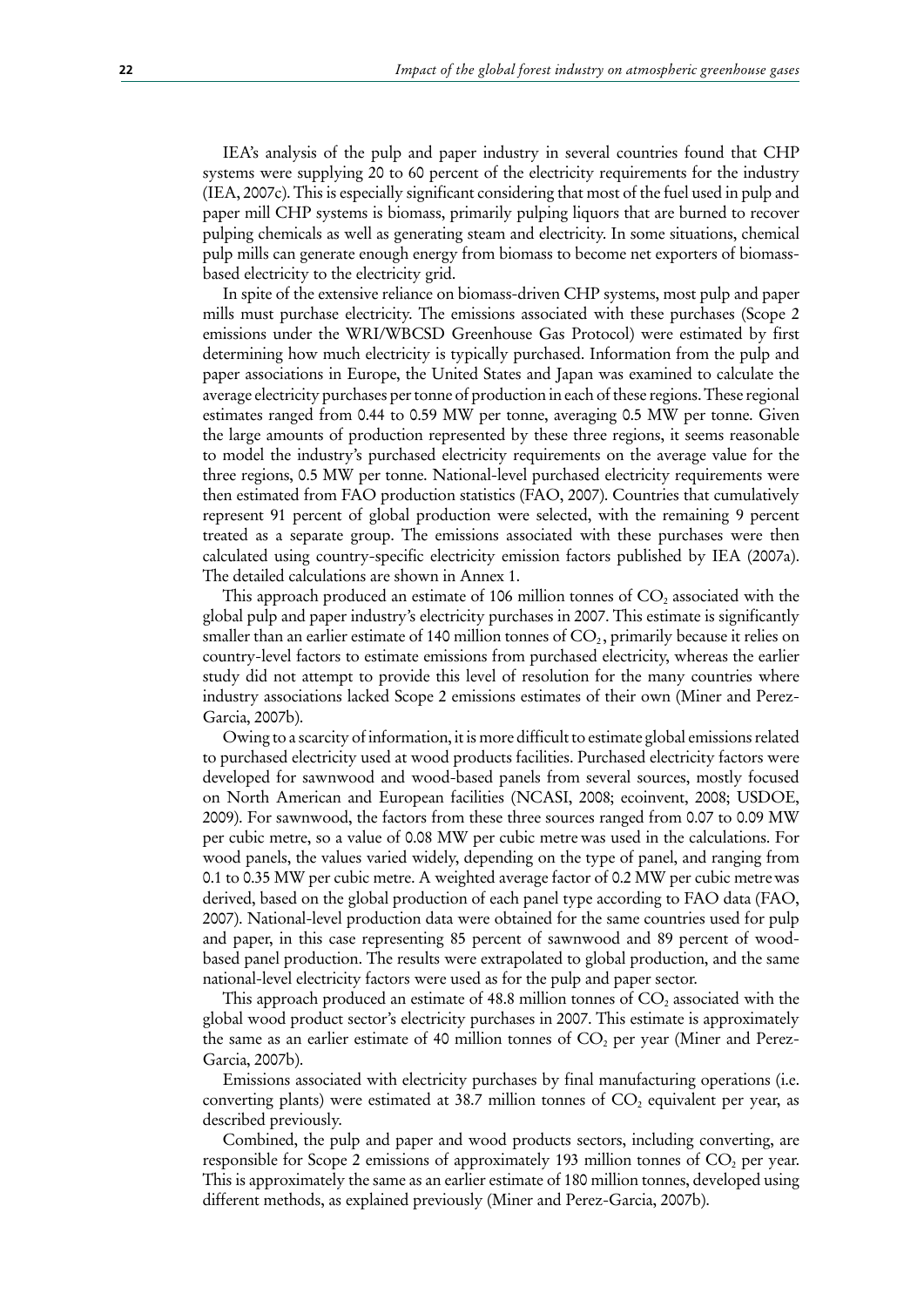# **5. Other cradle-to-gate emissions from the forest products value chain**

The cradle-to-gate portion of the forest products value chain includes several other sources of emissions. Because most of these sources of emissions are not owned or controlled by forest product companies (and because they are not due to purchases of electricity or steam), these emissions are mostly Scope 3, as defined under the WRI/ WBCSD Greenhouse Gas Protocol.

## **EMISSIONS ASSOCIATED WITH WOOD PRODUCTION**

In addition to transport-related emissions (examined elsewhere in this report), there are several other potential sources of greenhouse gas emissions related to the production of wood: at a minimum, fossil fuel is used in thinning and harvesting operations; as forest management becomes more intensive, the opportunities for greenhouse gas impacts often increase; the use of fire as a forest management tool releases methane and nitrous oxide; the production of herbicides, pesticides and fertilizers requires energy, so is associated with upstream greenhouse gas emissions; and nitrogen-containing fertilizer can release nitrous oxide after application.

The International Finance Corporation (IFC, 2009) has developed generic factors representing different management intensities for use in its Forest Industry Carbon Assessment Tool (FICAT) (Table 3). These factors do not address all situations and are not appropriate for some practices. Nonetheless, they can be used for estimating global emissions from forest management. It was assumed that half of industrial roundwood was produced under Category 1 management, and that the remaining 50 percent was divided evenly among the other three categories. Industrial roundwood production in 2007 was obtained from FAO (FAO, 2007). From this, it was estimated that forest management activities result in emissions of 36.9 million tonnes of  $CO<sub>2</sub>$  equivalent per year.

## **UPSTREAM EMISSIONS ASSOCIATED WITH NON-WOOD INPUTS AND FOSSIL FUELS**

Although most of the raw material mass used in forest products manufacturing is wood fibre, other raw materials are also often used. These materials and fossil fuels are associated with their own upstream emissions. It is not universally accepted that these upstream emissions should be considered part of the forest products value chain, but they are included in this study for completeness. Earlier studies of the global forest products sector have not included these emissions (e.g. Miner and Perez-Garcia, 2007b; Subak, 1999).

TABLE 3

**Greenhouse gas emission factors associated with forest management**

| Category | <b>Management practice</b>                                             | Tonne CO <sub>2</sub> equivalent/m <sup>3</sup> harvested |
|----------|------------------------------------------------------------------------|-----------------------------------------------------------|
|          | Only harvesting and thinning                                           | 0.015                                                     |
|          | Harvesting plus burning for site preparation or<br>undergrowth control | 0.024                                                     |
|          | Harvesting plus fertilizer and herbicide use on the land               | 0.026                                                     |
| 4        | Harvesting plus burning, fertilizer and herbicide use                  | 0.035                                                     |
|          |                                                                        |                                                           |

*Source:* NCASI, 2009.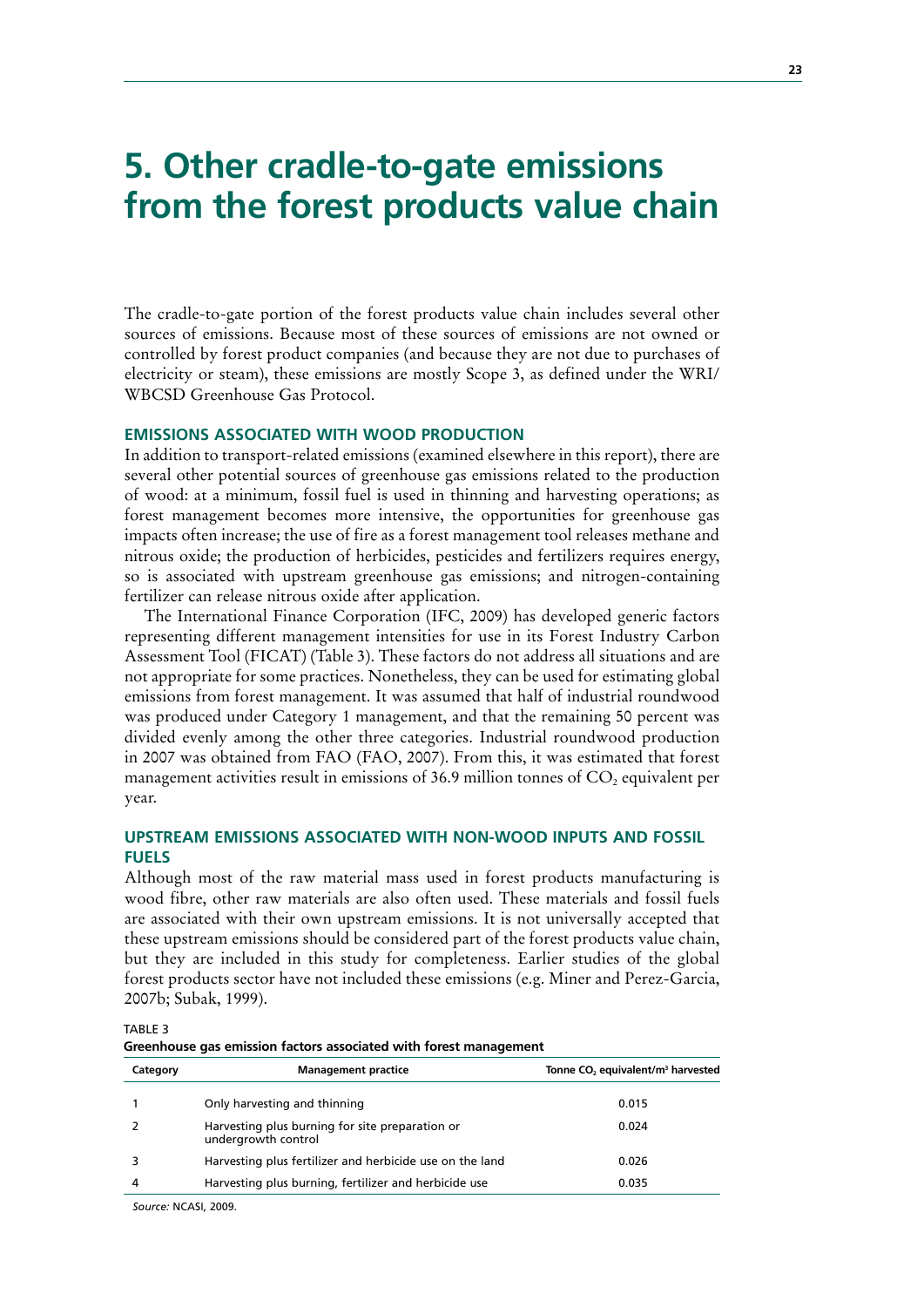To estimate the upstream emissions associated with chemicals and additives, the FICAT factors were used (IFC, 2009). These factors reflect generic "recipes" for the chemicals and additives used to produce different forest products, and data from several life cycle databases. Factors for the major grades of paper tracked by FAO range from 30 to 200 kg of CO<sub>2</sub> per tonne of product. The FICAT factors suggest that a reasonable value for wood panels is 200 kg of  $CO<sub>2</sub>$  per tonne of product, equivalent to 50 to 200 kg of  $CO<sub>2</sub>$  per cubic metre of product, depending on the type of wood panel. Sawnwood was assumed to have no upstream emissions associated with chemicals and additives (although this is not the case for preservative-treated wood). These factors were applied to the FAO production statistics for the respective products (FAO, 2007). Details of the calculations are explained in Annex 1.

The results of the calculations indicate that the upstream emissions associated with chemicals and additives used in the pulp and paper and wood products sectors are 34.9 and 22.4 million tonnes of  $CO<sub>2</sub>$  equivalent per year, respectively, based on 2007 production. In total, these upstream emissions equal 57.3 million tonnes of  $CO<sub>2</sub>$ equivalent per year.

The upstream emissions associated with fossil fuels used in the global forest products sector can be estimated using:

- IEA energy consumption data for Organisation for Economic Co-operation and Development (OECD) countries (IEA, 2006);
- FAO production statistics to extrapolate the IEA data to the rest of the globe (FAO, 2007);
- upstream emission factors from the United States life cycle database, modified for IFC's FICAT (USDOE, 2009; IFC, 2009).

The results of the calculations, described in more detail in Annex 1, indicate that the upstream emissions associated with fossil fuel use in the pulp and paper sector totalled 30.5 million tonnes of  $CO<sub>2</sub>$  equivalent in 2004, and those from the wood products sector 4.6 million tonnes of  $CO<sub>2</sub>$  equivalent per year. Together, the upstream emissions associated with fossil fuels used by the forest products sector in 2004 therefore totalled 35.1 million tonnes of  $CO<sub>2</sub>$  equivalent (Table 4).

## **EMISSIONS ASSOCIATED WITH TRANSPORTING RAW MATERIALS AND FUELS**

The forest products value chain involves the shipment of large amounts of raw materials and products, both domestically and internationally. To estimate the emissions associated with the international transport of fibrous raw materials and products, FAO data were obtained for exporting countries representing 80 percent of global exports of each of industrial roundwood, sawnwood, wood-based panels, paper and paperboard, and recovered paper. For these countries, FAO data were also used to identify the major export destinations for each material (FAO, 2007). One-way transport distances and modes were approximated for each pairing of an exporting country and a major importing destination. The emissions associated with transport were estimated using emission factors from the WRI/WBCSD Greenhouse Gas Protocol calculation tools, as presented in documentation for the FICAT model (IFC, 2009), and then extrapolated

TABLE 4 **Upstream emissions associated with fossil fuels and chemical inputs in manufacturing**

| Product              |                  | <b>Upstream emissions</b><br>(tonnes CO <sub>2</sub> equivalent/year) |       |
|----------------------|------------------|-----------------------------------------------------------------------|-------|
|                      | <b>Chemicals</b> | <b>Fossil fuels</b>                                                   | Total |
| Paper and paperboard | 34.9             | 30.5                                                                  | 65.4  |
| Wood products        | 22.4             | 4.6                                                                   | 27    |
| <b>Total</b>         | 57.3             | 35.1                                                                  | 92.4  |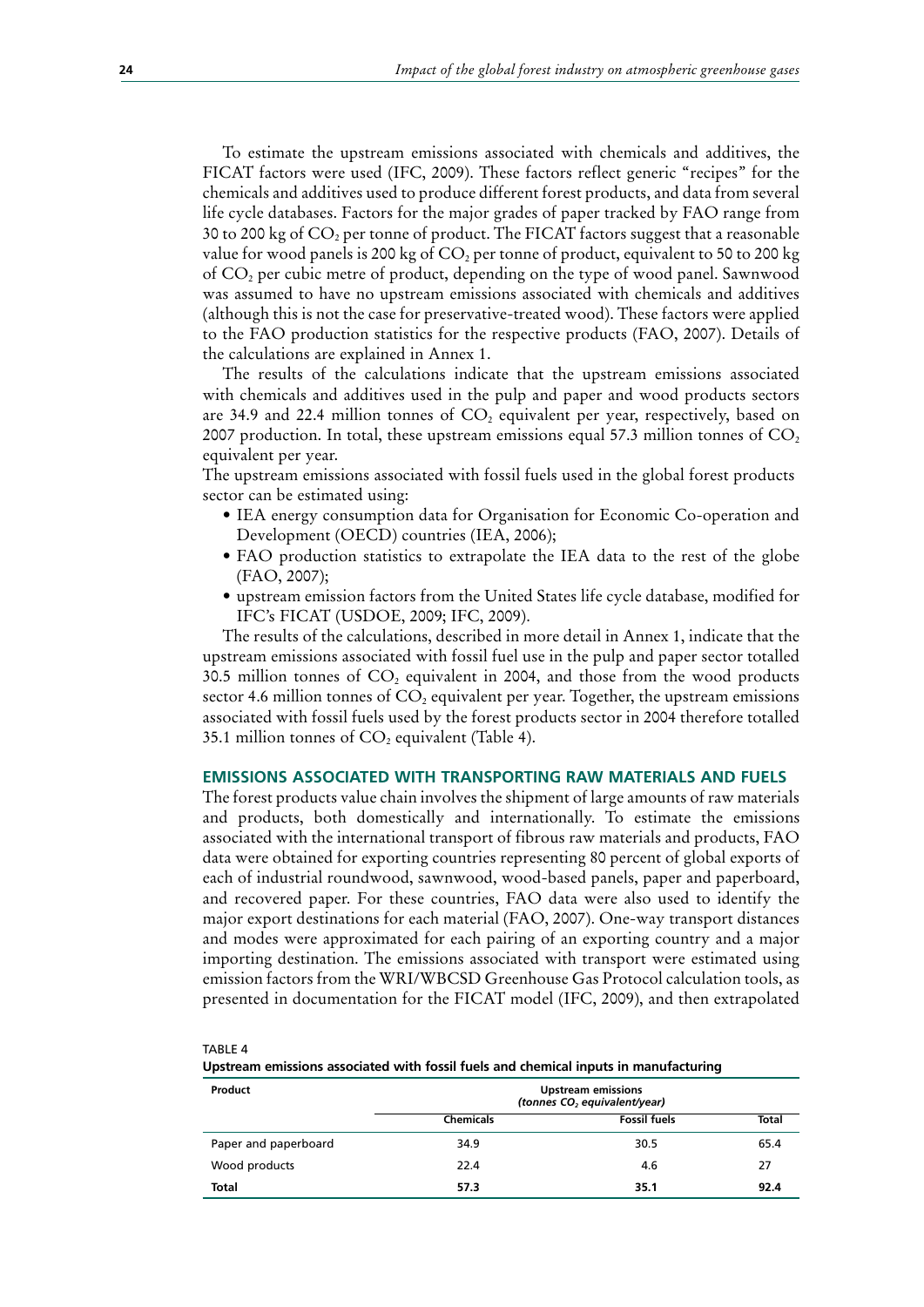to account for the remaining 20 percent of the material exported by countries not included in the calculations.

For each of the materials identified, the difference between global production and global exports was assumed to be transported domestically. This amounted to approximately 75 percent of the total production mass of the materials. The transport distances were assumed to be 100 km for industrial roundwood and 500 km for all other materials. Domestic transport was assumed to be by land.

Because land-based transport uses a combination of truck and train carriers, two sets of calculations were made. One assumed that most international and domestic land-based transport was by diesel truck, and the other that it was by diesel train. The average of these two values was used in the final estimates. To account for the transport of non-fibrous raw materials and fuels, the emissions associated with transport of fibrous raw materials were increased by 15 percent; various sources of information suggest that such an adjustment should be adequate (e.g. Diesen, 1998; Lofgren, 2005; Kline, 2004). In addition, it was assumed that the emissions associated with discarded paper are equal to half those associated with transporting recovered fibre. The detailed calculations are shown in Annex 1.

Cradle-to-gate emissions for transport of fibrous raw materials, non-fibrous raw materials and fuels are estimated to be 21 million tonnes of  $CO<sub>2</sub>$  equivalent per year (Table 5). Of this, approximately 40 percent is related to domestic and 60 percent to international shipping. Emissions related to gate-to-customer (i.e. product) transport are 26.7 million tonnes of  $CO<sub>2</sub>$  equivalent per year, with about 43 percent of these occurring domestically and 57 percent being associated with international shipments of products. Cradle-to-gate emissions are lower than gate-to-customer emissions because, although the quantities of products are smaller than those of raw materials, the shipping distances for fibrous raw materials are typically much shorter than those for finished products. Another 3.6 million tonnes of  $CO<sub>2</sub>$  equivalent per year are assumed to be associated with transport of used paper to the end of the life cycle (half of the emissions associated with transporting product to customers).

In total, transport-related emissions are estimated to be 51.2 million tonnes of  $CO<sub>2</sub>$ equivalent per year, of which approximately 60 percent is associated with international trade.

An earlier study combined fibre procurement emissions with transport-related emissions and estimated the total of these to be 70 million tonnes of  $CO<sub>2</sub>$  equivalent per

TABLE 5

| Transport-related emissions in the forest products industry value chain |  |  |
|-------------------------------------------------------------------------|--|--|
| .                                                                       |  |  |

| Material                                                                            | <b>Emissions<sup>a</sup></b><br>(million tonnes CO, equivalent/year) |                             |       |  |  |
|-------------------------------------------------------------------------------------|----------------------------------------------------------------------|-----------------------------|-------|--|--|
|                                                                                     | <b>International trade</b>                                           | <b>Domestic consumption</b> | Total |  |  |
| Industrial roundwood                                                                | 3.55                                                                 | 3.46                        | 7.00  |  |  |
| Market pulp                                                                         | 4.08                                                                 | Not estimated               | 4.08  |  |  |
| Recovered paper                                                                     | 3.89                                                                 | 3.28                        | 7.17  |  |  |
| Total cradle-to-gate associated with fibre                                          | 11.50                                                                | 6.74                        | 18.30 |  |  |
| Total cradle-to-gate extrapolated to include<br>non-fibrous raw materials and fuels | 13.20                                                                | 7.75                        | 21.00 |  |  |
| Sawnwood                                                                            | 4.47                                                                 | 3.54                        | 8.01  |  |  |
| Wood-based panels                                                                   | 3.45                                                                 | 1.98                        | 5.44  |  |  |
| Pulp and paper                                                                      | 7.30                                                                 | 5.92                        | 13.20 |  |  |
| Total gate-to-consumer                                                              | 15.20                                                                | 11.40                       | 26.70 |  |  |
| Consumer-to-grave (assumed to equal<br>transport for recovered fibre)               | 1.94                                                                 | 1.64                        | 3.58  |  |  |
| Total cradle-to-grave                                                               | 30.40                                                                | 20.80                       | 51.20 |  |  |

a Inconsistencies may reflect rounding.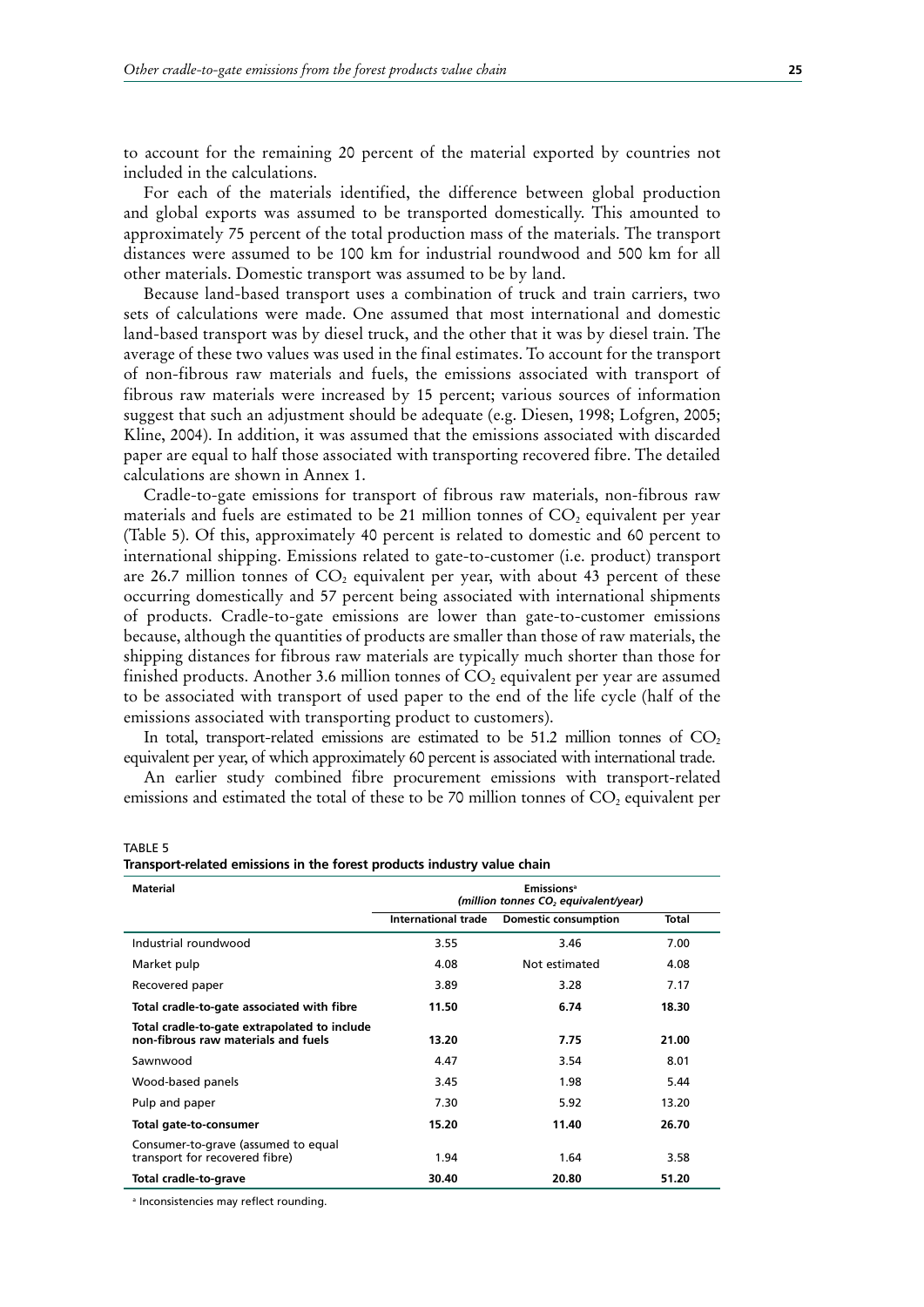year (Miner and Perez-Garcia, 2007b). The current study estimates forest managementrelated emissions to be 36.9 million tonnes of  $CO<sub>2</sub>$  per year. Adding this to the transportrelated emissions estimated previously (51.2 million tonnes per year) yields a total of 88.1 million tonnes of  $CO<sub>2</sub>$  equivalent per year, which is close to the earlier estimate derived using different methods.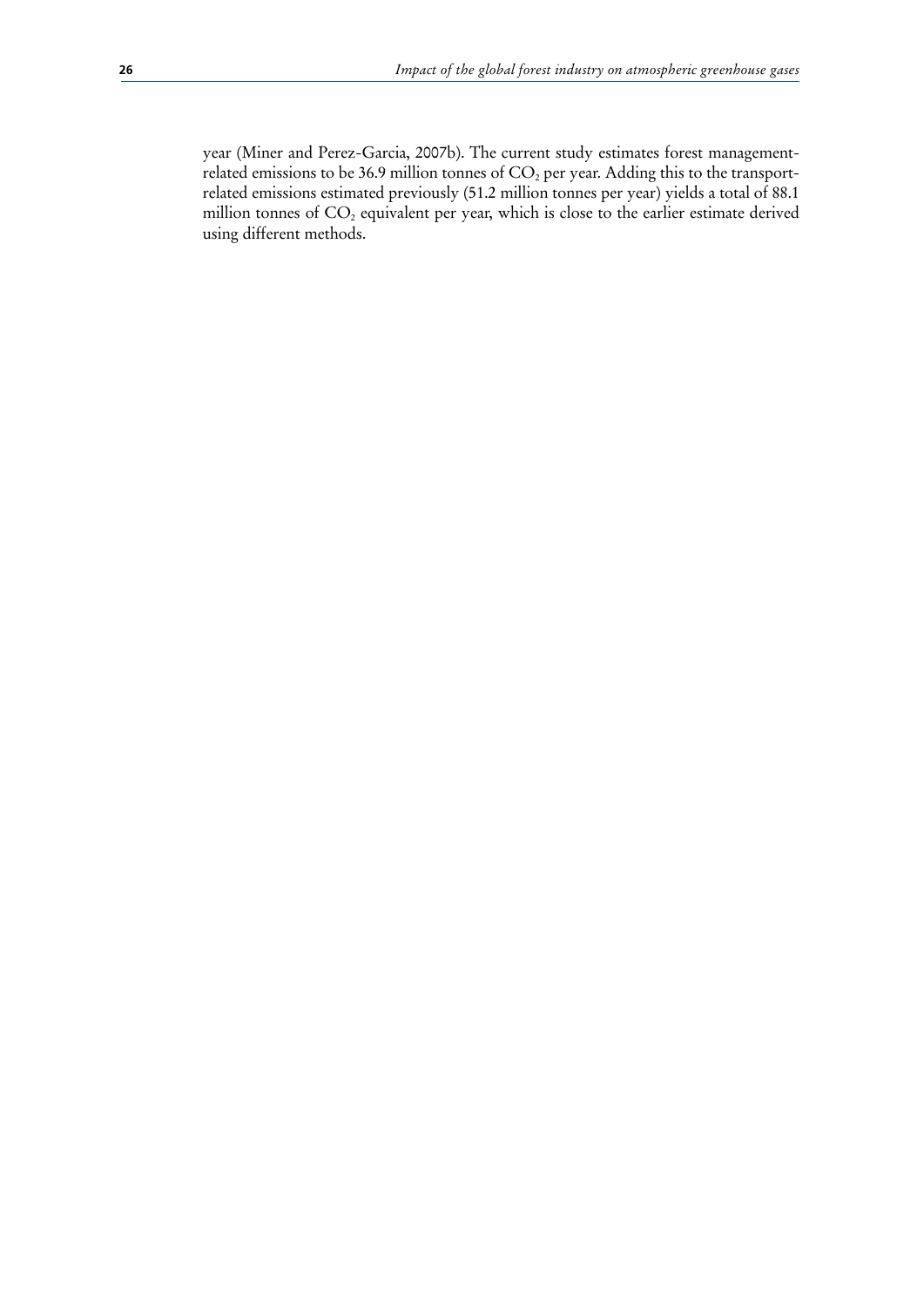# **6. Emissions from the gate-to-grave portion of the value chain**

### **TRANSPORT OF PRODUCTS TO CONSUMERS**

As already noted, gate-to-customer (i.e. product) transport-related emissions are estimated to be 26.7 million tonnes of  $CO<sub>2</sub>$  equivalent per year, of which about 43 percent occurs domestically and 57 percent is associated with international shipments of products.

## **EMISSIONS ASSOCIATED WITH PRODUCT USE**

Forest products are sometimes used as a component in final products that consume energy, and therefore release greenhouse gases (e.g. wood used in home construction). However, it is seldom the wood-derived component that consumes the energy or releases greenhouse gases. Although it may sometimes be possible to allocate a portion of a final product's energy consumption to the wood-derived components it contains, this is seldom done, is often inappropriate, and is not possible for a global profile.

One type of forest product that is responsible for releasing greenhouse gases during use is the wood-derived fuels that are sold by the forest products industry for use elsewhere. When burned, these fuels release small amounts of methane and nitrous oxide. Significant quantities of wood-derived fuel by-products are sold by forest products companies, but almost all of these are used elsewhere in the forest products industry, so the emissions are included in the manufacturing-related emissions. Wood from industryowned forests is increasingly being used for energy in other industries, especially for electricity production. However, the emissions of methane and nitrous oxide from all of the biomass burned in the forest products industry amount to only about 6 million tonnes of  $CO<sub>2</sub>$  equivalent per year (as calculated previously). The emissions associated with burning wood from industry-owned forests at sources outside the forest products industry are therefore small enough to be ignored in this study.

## **EMISSIONS ASSOCIATED WITH TRANSPORTING USED PRODUCTS TO THE END OF THE LIFE CYCLE**

The emissions generated by transporting used products to the end of the life cycle are assumed to be half of those associated with transporting products from mills to customers, or 3.58 million tonnes of  $CO<sub>2</sub>$  equivalent per year.

## **EMISSIONS ASSOCIATED WITH THE END OF THE LIFE CYCLE**

After use, most forest products are recovered for recycling, burned for energy, or sent to landfills. Emissions associated with recycling are included in the manufacturing and transport elements of the footprint. The emissions associated with burning used products for energy are small, consisting only of the methane and nitrous oxide formed in the combustion process. Using the calculations associated with estimating carbon storage in forest products, and assuming that used forest products are burned if they are not recovered or sent to landfills, it is estimated that the burning of used products at the end of the life cycle releases about 3.0 million tonnes of  $CO<sub>2</sub>$  equivalent per year. The calculations are shown in Annex 1.

The emissions of methane, a potent greenhouse gas, from used forest products in landfills are far more significant. To estimate these, it is first necessary to calculate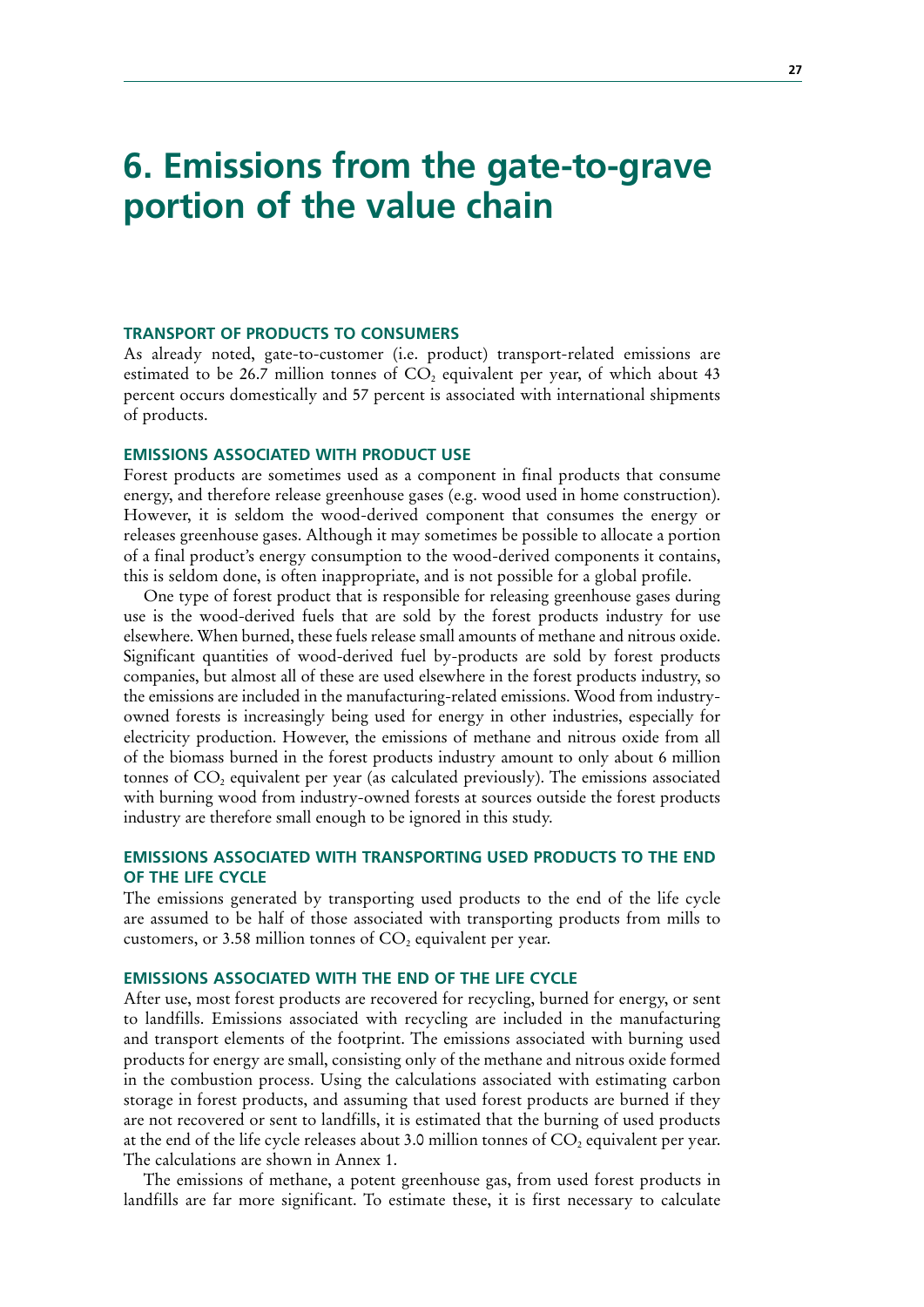the carbon stored in products in use and in landfills. These calculations identify the quantities of used products disposed in landfills that have the potential to generate methane (because the landfills are partly or completely anaerobic). The calculations employ the IPCC approach, in which the carbon in forest products located in anaerobic zones is partly stored, with the remainder decomposing into a mixture (50/50 by volume) of methane and biogenic CO2. Ten percent of the methane is assumed to oxidize as it migrates through the landfill. In addition, some landfills capture and burn the methane that they generate.

The fraction of waste under anaerobic conditions and the fraction of methane captured and burned are two very important variables in methane emission calculations, but few data on national practices are available, especially in developing countries. Most landfills in developed countries are designed to minimize the intrusion of water and oxygen, so are largely anaerobic. In developing countries, landfills tend to be shallow and unmanaged, allowing more oxygen and water to enter. IPCC divides landfills into five categories: managed-anaerobic, managed-semi-aerobic, unmanagedshallow, unmanaged-deep, and uncategorized. A factor is assigned to each type of landfill, reflecting the extent of anaerobic conditions within it (IPCC, 2006). For this study, the landfill types for each major consuming country were based on 2008 per capita GDP (based on purchasing power parity [PPP]) published by the World Bank (World Bank, 2009). It was assumed that countries with per capita GDP of more than US\$30 000 were using landfills of the two most anaerobic types (managed anaerobic and unmanaged deep). Countries with per capita GDP of less than US\$10 000 were assumed to be using unmanaged shallow landfills, and the remaining countries were assumed to be using a combination of deep and shallow unmanaged landfills.

The values selected for capturing and burning methane were also based on per capita GDP. It was assumed that countries with per capita GDP of more than US\$30 000 were capturing and burning 40 percent of the methane from decomposing forest products; those with per capita GDP of less than US\$10 000 were assumed to be capturing none; and the remaining countries were assumed to be capturing and burning 10 percent. Details of the calculations are shown in Annex 1.

Based on the results of these calculations, products manufactured in 2007 and disposed of in landfills (rather than being recovered or burned for energy) are expected eventually to release 235 million tonnes of  $CO<sub>2</sub>$  equivalent per year in methane. About 75 percent of this (176 million tonnes of  $CO_2$  equivalent per year) is due to the decomposition of paper and paper products, while the remainder is associated with wood products. This estimate is similar to that developed in an earlier study (250 million tonnes of  $CO<sub>2</sub>$  equivalent per year), although the estimates were developed using different approaches (Miner and Perez-Garcia, 2007b).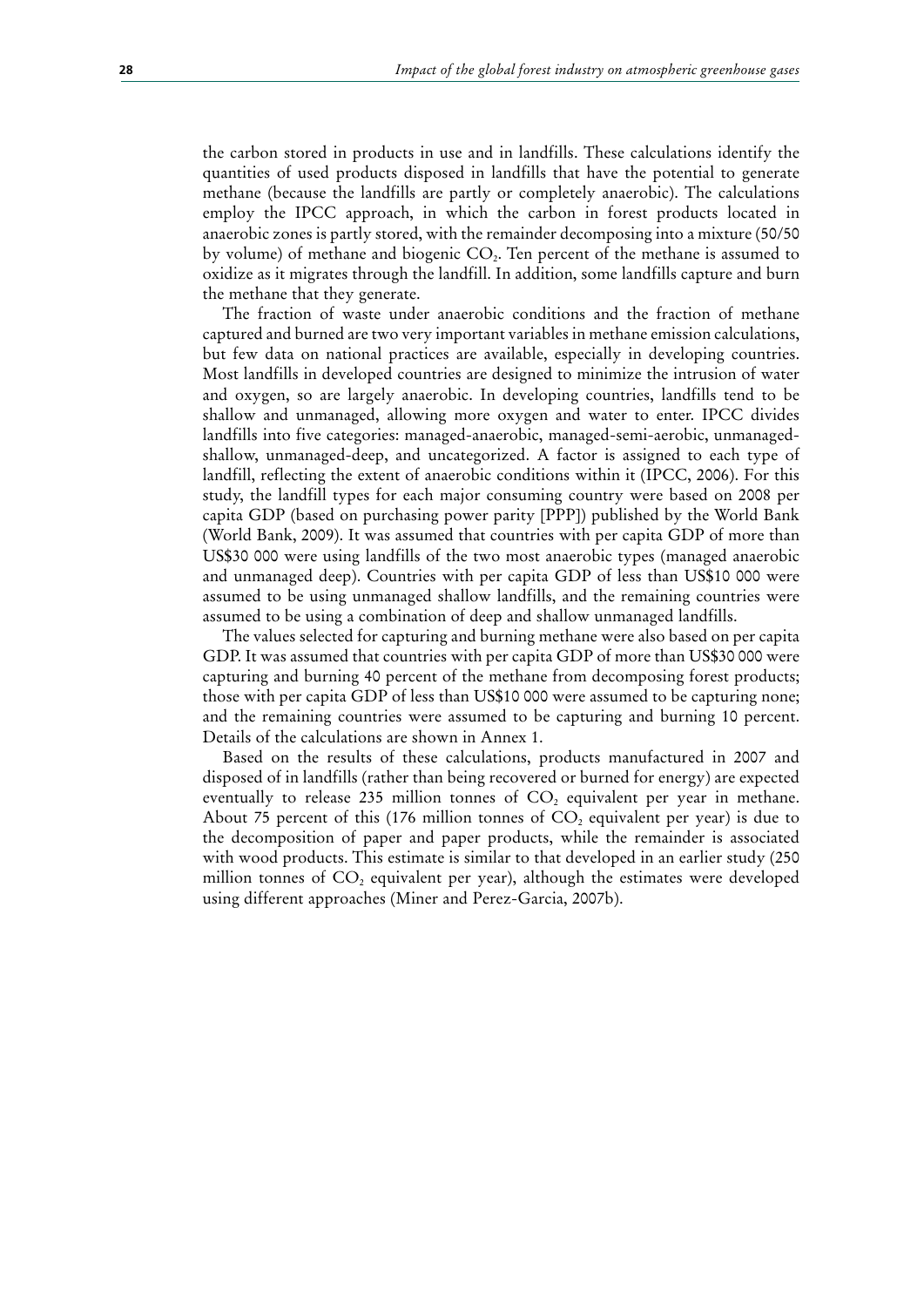# **7. Emissions avoided elsewhere in society owing to forest industry activities**

The elements of the industry's emissions profile already discussed involve movements of greenhouse gases to or from the atmosphere in the course of a year. They occur within the industry's value chain and require no assumptions about alternative scenarios. However, the industry's activities also influence societal emissions of greenhouse gases in other ways. These impacts often occur outside the industry's value chain, and measuring them usually requires assumptions about the emissions that would occur in the absence of the industry's activities.

Grouped under the general heading of "avoided emissions", these impacts, although important, are generally understood to be more uncertain than those that occur within the industry's value chain, because they require assumptions about what would occur in the absence of industry activity. In addition, their occurrence outside the industry's value chain gives rise to questions about the extent to which they should be used to offset emissions that occur within the value chain.

Nonetheless, it is important to understand the types of societal impacts that are associated with various activities of the forest products industry. This review examines five types of impacts, some quantitatively and some qualitatively:

- the methane emissions that would occur if the paper that is now recovered for recycling was sent to landfills;
- the fossil fuel-related emissions that would occur if the used products now being burned for energy were instead burned without energy recovery;
- the increased emissions from electricity producers that would occur if the forest products industry was not exporting low greenhouse gas intensity fuel to the grid;
- $\bullet$  the avoided emissions (and opportunities for reducing societal emissions) associated with using wood-based building materials instead of non-wood materials;
- the importance of a market for wood as a means of encouraging landowners to keep land in forest.

## **METHANE EMISSIONS THAT WOULD OCCUR IF RECOVERED PAPER PRODUCTS WERE SENT TO LANDFILLS**

One greenhouse gas related impact of recycling can be illustrated by estimating the methane emissions from landfills that would be associated with sending to landfills the paper that is currently recovered. This calculation is useful for understanding the importance of recycling, but the resulting value should not be viewed as an estimate of avoided emissions because the scenario being modelled (i.e. sending all used paper to landfills) is not likely to occur.

In addition, the calculation highlights only one aspect of the relationship between recycling and societal greenhouse gas emissions. Recycling has extremely complex effects on greenhouse gas emissions and carbon sequestration. Among the factors that have to be considered in estimating avoided emissions attributable to recycling are:

- the methane from landfills that is avoided;
- the carbon storage in landfills that is avoided;
- $\bullet$  the biomass energy that is precluded (i.e. recycled used products are not available for biomass energy);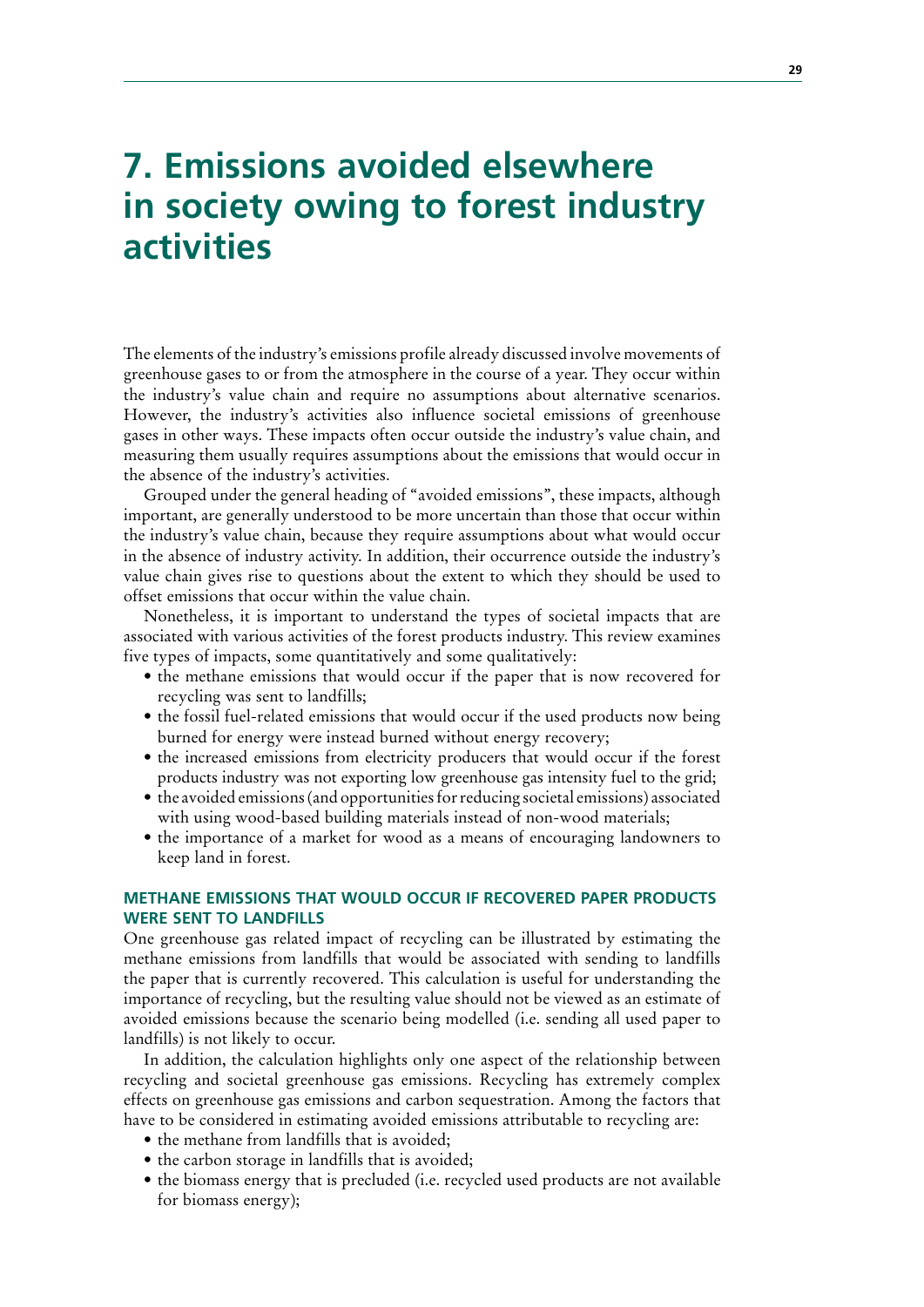- the difference in greenhouse gas intensity between virgin and recycled manufacturing;
- the differences in processing and transport requirements between virgin and recycled fibre;
- the impact of increased use of recovered fibre on forest carbon.

In the calculations of methane emissions associated with paper in landfills (Annex 1), it is estimated that globally the amounts of paper being recovered are about 1.7 times the amounts going to landfills. Accordingly, the additional methane that would be released if recovered paper were sent to landfills should be 1.7 times the amount estimated for the paper currently going to landfills, or approximately 300 million tonnes of  $CO<sub>2</sub>$  equivalent per year. For all of the reasons noted above, however, the estimated impact of recycling on avoided landfill emissions should be regarded as illustrating the importance of recycling, and not as an estimate of avoided emissions.

## **BENEFITS OF BURNING NON-RECYCLABLE DISCARDED PRODUCTS AT THE END OF THE LIFE CYCLE**

Although IPCC and FAO data can be used to estimate the amounts of recovered forest products removed from the waste stream and the amounts of non-recovered material going to landfills, the methods used to manage the remaining used forest products are less well documented. For this study, it was assumed that in countries with per capita GDP of more than US\$30 000 half of non-recovered forest products not going to landfills were being burned for energy. The remaining material in these countries, and all such material from other countries, was assumed to be going to other endof-life systems (composting, burning without energy recovery, etc.). This approach yields an estimated 40 million tonnes of used forest products produced in 2007 that will be burned for energy, about evenly divided between paper and wood products. Assuming that this material has a heat content of 15.6 GJ per tonne (lower heating value, LHV) and that it displaces natural gas, and considering the differences in the combustion efficiencies for the different types of fuels, it is estimated that the use of this material as a source of fuel is currently avoiding the emission of 25.8 million tonnes of CO2 equivalent per year. This does not include situations where methane gas from decomposing forest products is captured from landfills and used as a source of biomass energy, displacing fossil fuels.

The magnitude of this number reveals the opportunity for reducing societal greenhouse gas emissions by diverting material from landfills to biomass energy applications. If the products made in 2007 that are expected to go to landfills were instead burned as a source of biomass energy to displace natural gas, the expected global benefit would be a reduction in greenhouse gas emissions of 135 million tonnes of  $CO<sub>2</sub>$  equivalent per year (not considering the impacts on landfill methane emissions, or the offsetting impacts of burning landfill methane as biomass energy and of carbon storage).

## **IMPACTS OF THE FOREST INDUSTRY'S EXPORTS OF LOW GREENHOUSE GAS INTENSITY ELECTRICITY AND STEAM**

Pulp and paper making requires large amounts of steam. This steam is often used to produce electricity before being used in the pulp and paper making process (i.e. mills commonly use CHP systems). In some cases, the amount of electricity generated exceeds the mill's demands, so the excess can be exported for societal use. For example, IEA indicates that modern market pulp mills generate an excess of 2 GJ of electricity per tonne of pulp (IEA, 2007c). The greenhouse gas intensity of this exported electricity is usually very low, both because it is generated in CHP systems and because biomass is often a large portion of the fuel used to produce it.

The societal greenhouse gas benefits of exported electricity vary greatly, depending on the greenhouse gas intensities of the exported electricity and of the electricity that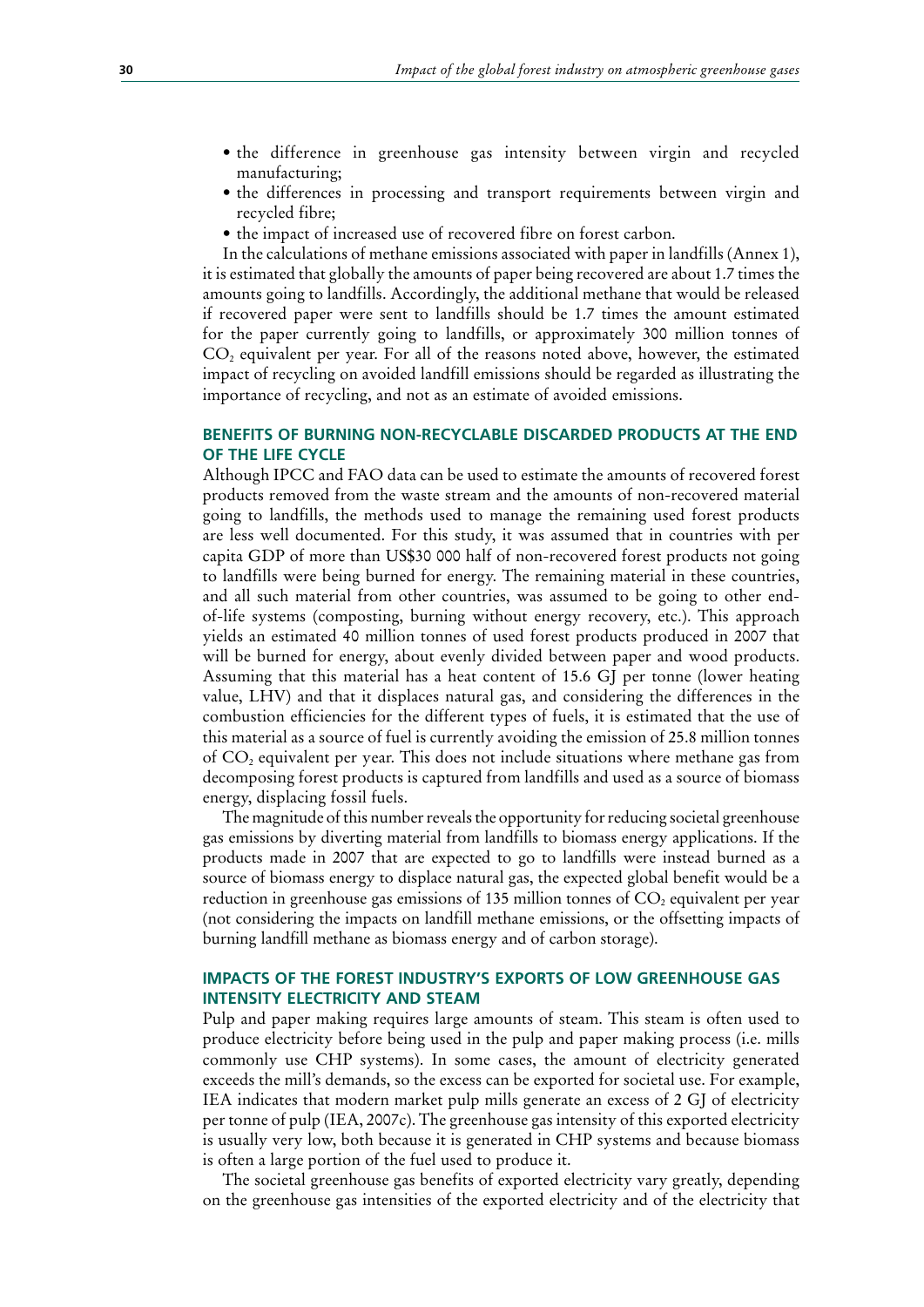is assumed to be displaced from the grid. Using IEA's estimate of 2 GJ of exported electricity per tonne of pulp, a 500 000 tonne per year pulp mill producing biomassbased electricity might accomplish avoided emissions of only 1 500 tonnes of  $CO<sub>2</sub>$ equivalent per year in Norway, but more than 200 000 tonnes of  $CO<sub>2</sub>$  equivalent per year in China, based on national average electricity emission factors (IEA, 2007a).

Owing to a lack of information about the amounts of electricity exported by the forest industry in countries around the world, it is not possible to derive a global estimate of the emissions avoided by these exports. However, it is clear that exports of low greenhouse gas intensity electricity can have large benefits, particularly where they displace high greenhouse gas intensity electricity.

## **SOCIETAL BENEFITS OF USING WOOD-BASED BUILDING MATERIALS INSTEAD OF MORE GREENHOUSE GAS INTENSIVE ALTERNATIVES**

In commerce, many different products can often fulfil the same function. If the impacts of these different choices on greenhouse gas emissions vary, societal emissions are affected when one product substitutes another. Forest products compete with other types of products in many situations, so there are an enormous number of potential substitution effects involving the forest products industry. It is therefore not possible to characterize substitution effects for the global industry, as there are too many potential product substitutions to examine. In recent decades, however, one substitution effect that is important to a large segment of the forest products industry has been examined in detail. This is the use of wood-based building materials as substitutes for nonwood alternatives, primarily concrete and steel. The substitution effect for housing construction has been especially well studied.

The findings of these studies have been varied, partly because of the different assumptions they make regarding effects on forest carbon and what happens to used products at the end of the life cycle (e.g. Upton, 2008; Gustavsson, 2006; Petersen, 2005). However, the overall conclusion of these studies has been remarkably consistent: in comparisons of housing structures designed to have similar energy demands for heating and cooling, wood-based materials have almost always been found to have lower life cycle greenhouse gas emissions than other materials. Reviews of this literature can be found in Upton (2008) and Sathre (2008), for example.

The energy required to heat and cool residential structures usually generates far more emissions than are generated from producing construction materials, transporting them and assembling the structure (although Nassen [2007] supplies evidence that many studies may be underestimating the importance of these pre-occupancy emissions). Because of the importance of heating and cooling-related emissions, comparisons of building materials must be based on structures with similar thermal performances. Many building codes help to ensure that houses built of different construction materials have similar thermal performances.

The literature suggests that differences in thermal performance may give rise to an exception to the general finding that wood-based building systems result in lower life cycle greenhouse gas emissions. This exception arises in climates where thermal mass is important to a structure's thermal performance. Such situations are generally limited to arid regions where there is a large difference between day- and night-time temperatures and where the human comfort zone lies midway between the two (Upton, 2008). In these situations, it may be difficult for wood-based structures to match the thermal performance of construction materials with high thermal mass, such as concrete. However, the literature suggests that in most temperate, tropical and cold climates, wood-based construction systems will have lower life cycle greenhouse gas emissions.

Sathre (2008) recently reviewed 48 North American and European studies of the substitution effects associated with using wood-based building materials in place of alternatives. Data from 20 of these studies were used in a meta-analysis to develop an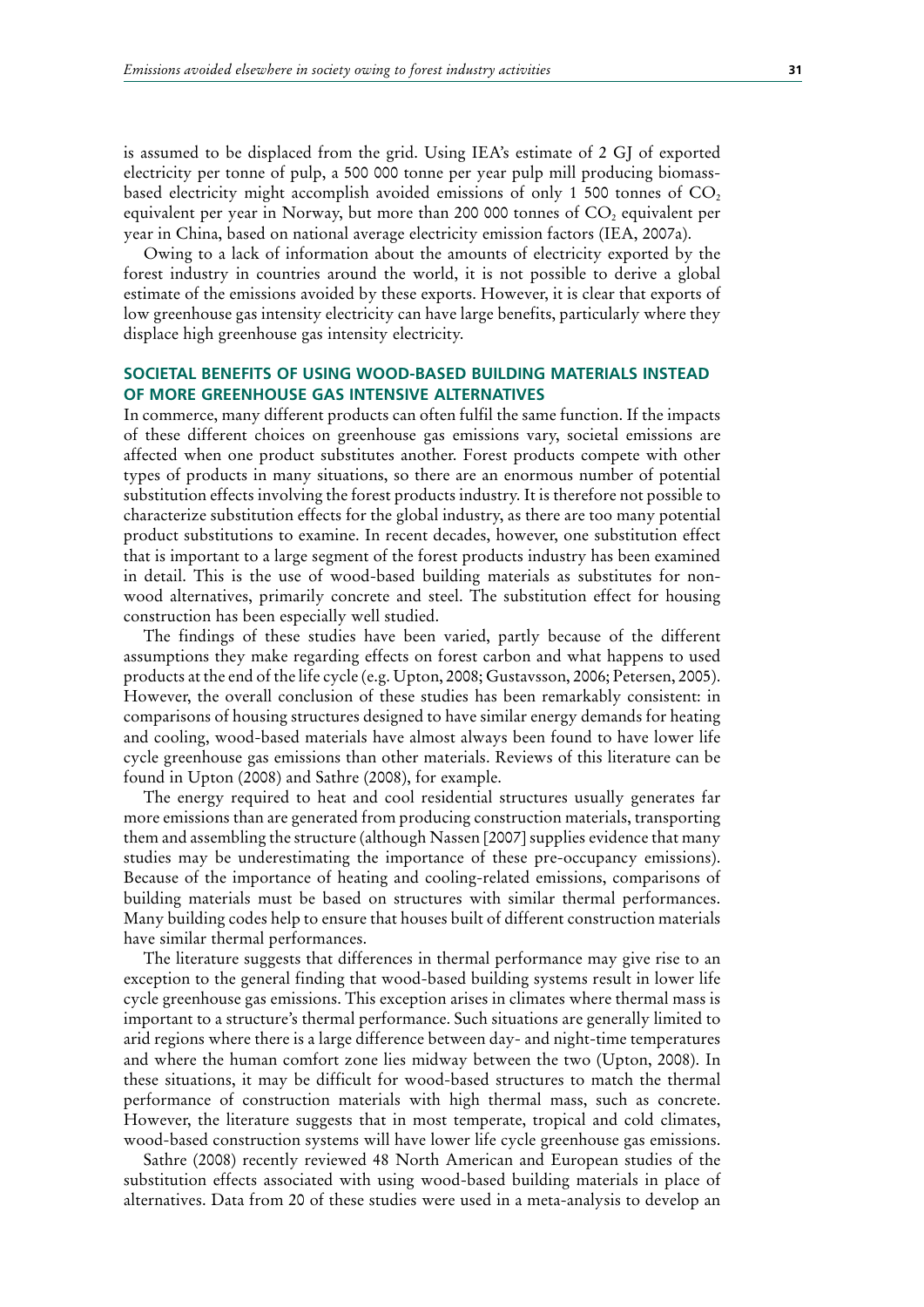average factor describing substitution effects for wood-based building products. This analysis revealed that:

"The calculated displacement factors ranged from a low of -2.3 to a high of 15.0 [tonnes of carbon of emission reduction per tonne of carbon in wood product], with most lying in the range of 1.0 to 3.0. The average displacement factor value was 2.0, meaning that for each tonne of carbon in wood products substituted for nonwood products, an average greenhouse gas emission reduction of approximately 2 tonnes of carbon can be expected. In other units, this value corresponds to roughly 3.7 tonnes of  $CO<sub>2</sub>$  equivalent emission reduction per tonne of dry wood used. This average number can be viewed as a reasonable estimate of the greenhouse gas mitigation efficiency of wood product use, over a range of product substitutes and analytical methodologies."

Applying this average substitution factor to housing construction in the United States in 2006, McKeever (2009) suggests that the use of wood in housing in the United States avoided the emission of 135 million tonnes of  $CO<sub>2</sub>$  equivalent per year. In the United States, wood-based housing accounts for more than 90 percent of total housing, but this share is lower in many other countries (Eriksson, 2009), implying significant opportunities for expanding the benefits of using wood in house construction. Based on information from several decades ago suggesting that approximately 40 percent of global wood products were used for housing construction (FAO, 1971), a global substitution effect of 483 million tonnes of CO<sub>2</sub> equivalent can be estimated for 2007.

## **THE VALUE OF MARKETS FOR WOOD AS AN INCENTIVE FOR KEEPING LAND IN FOREST**

In many places in the world, landowners have the opportunity to convert forest to other uses, to improve the economic returns from their land. Where these conversion pressures exist, the value of harvested wood can help to keep land in forest. This indirect effect of the forest industry's activities is very important. For instance, if only 1 percent per year of industry-owned timberland in the United States was converted to non-forest uses, the result would be a transfer of carbon to the atmosphere equal to 90 million tonnes of  $CO<sub>2</sub>$  equivalent per year, not including the soil carbon impacts (based on carbon data in Heath *et al.,* 2010). Although it is impossible to calculate precisely the role of wood markets in keeping land in forest, the effect is clearly important.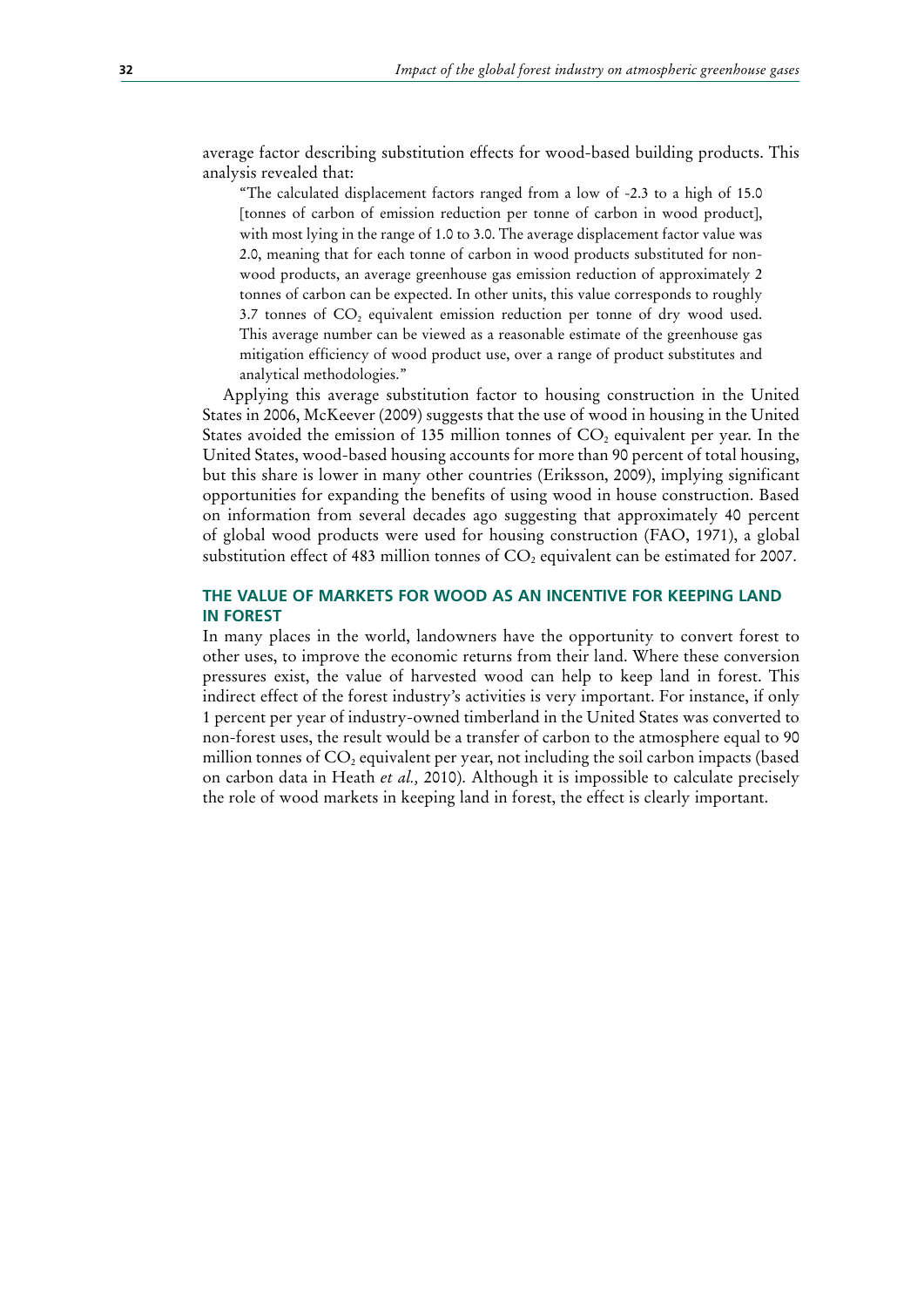# **8. The global forest industry's overall carbon and greenhouse gas profile**

This chapter assembles the calculations discussed in the previous chapters to outline the global forest products industry's overall carbon and greenhouse gas profile. Manufacturing-related emissions dominate the forest industry's profile, amounting to approximately 490 million tonnes of  $CO<sub>2</sub>$  equivalent per year, or 55 percent of all emissions occurring throughout the value chain (Figure 12, Table 6). Of the manufacturing-related emissions, 55 percent are due to fuel combustion at forest products manufacturing facilities. Emissions related to purchased electricity account for 39 percent of manufacturing emissions, and the balance is attributable to methane releases from waste treatment and disposal operations at manufacturing plants.

Other large emissions occur at the end of the life cycle, where methane emissions total 235 million tonnes of  $CO<sub>2</sub>$  equivalent per year and emissions associated with burning used products amount to 3 million tonnes of  $CO<sub>2</sub>$  equivalent per year, for a total of 238 million tonnes. If additions to carbon stocks in landfills are considered as offsetting these emissions, the net end-of-life emissions are reduced to 77 million tonnes of  $CO$ , equivalent per year, of which 74 million tonnes are associated with used products in landfills.

Total emissions from the forest products value chain are estimated to be 890 million tonnes of  $CO<sub>2</sub>$  equivalent per year, before correcting for the sequestration accomplished in the value chain.

The forest products value chain accomplishes large removals of  $CO<sub>2</sub>$  from the atmosphere and stores a portion of these for long periods in products in use and in landfills. Evidence suggests that the total sequestration of  $CO<sub>2</sub>$  from the atmosphere associated with the products manufactured in 2007 will be 424 million tonnes of  $CO<sub>2</sub>$ 

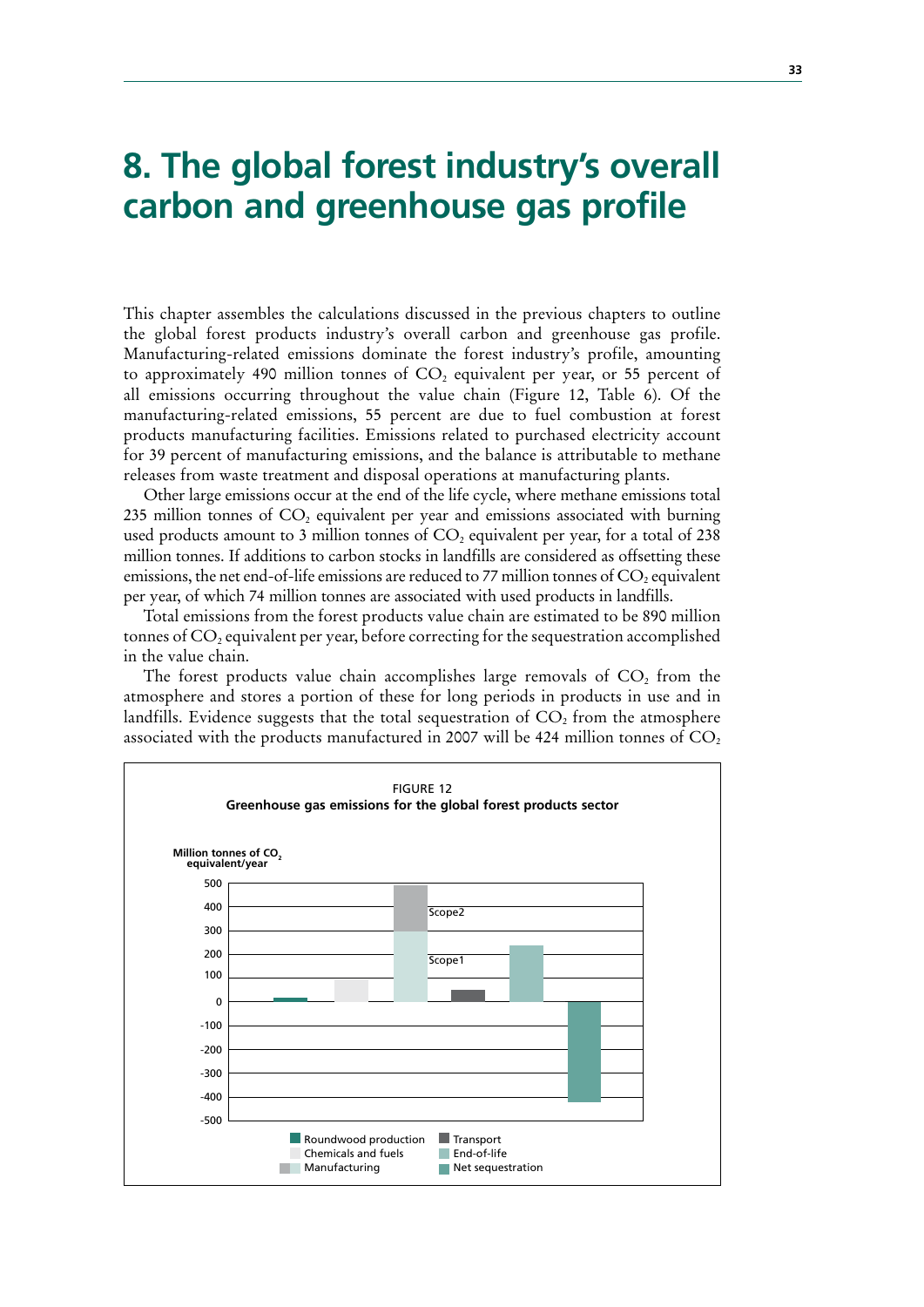| <b>Process</b>                                                      | <b>Emissions</b><br>(million tonnes CO <sub>2</sub> equivalent/ year) |
|---------------------------------------------------------------------|-----------------------------------------------------------------------|
| Direct emissions from manufacturing (Scope 1)                       |                                                                       |
| Fuel combustion: pulp and paper                                     | 207.0                                                                 |
| Fuel combustion: wood products                                      | 25.6                                                                  |
| Fuel combustion: converting                                         | 38.7                                                                  |
| Methane from manufacturing waste                                    | 26.2                                                                  |
| <b>Total</b>                                                        | 297                                                                   |
| Emissions associated with electricity purchases (Scope 2)           |                                                                       |
| Pulp and paper                                                      | 106.0                                                                 |
| Wood products                                                       | 48.8                                                                  |
| Converting                                                          | 38.7                                                                  |
| <b>Total</b>                                                        | 193                                                                   |
| Wood production                                                     | 18.2                                                                  |
| Upstream emissions associated with chemicals and fossil fuels       |                                                                       |
| Non-fibre inputs: pulp and paper                                    | 34.9                                                                  |
| Non-fibre inputs: wood products                                     | 22.4                                                                  |
| Fossil fuels: pulp and paper                                        | 30.5                                                                  |
| Fossil fuels: wood products                                         | 4.6                                                                   |
| Total                                                               | 92.4                                                                  |
| <b>Transport</b>                                                    |                                                                       |
| Cradle-to-gate                                                      | 21.0                                                                  |
| Gate-to-consumer                                                    | 26.7                                                                  |
| Consumer-to-grave                                                   | 3.6                                                                   |
| Total                                                               | 51.2                                                                  |
| <b>Product use</b>                                                  |                                                                       |
| Emissions                                                           | 0                                                                     |
| Effect of additions to carbon stocks in paper products in use       | $-20$                                                                 |
| Effect of additions to carbon stocks in wood products in use        | $-243$                                                                |
| Total                                                               | $-263$                                                                |
| End-of-life                                                         |                                                                       |
| Burning used products                                               | 3.0                                                                   |
| Paper-derived methane                                               | 176.0                                                                 |
| Effect of additions to carbon stocks in paper products in landfills | $-67.0$                                                               |
| Wood-derived methane                                                | 58.6                                                                  |
| Effect of additions to carbon stocks in wood products in landfills  | $-93.6$                                                               |
| Total                                                               | 77.1                                                                  |

#### TABLE 6 **Estimated emissions and sequestration in the global forest products industry value chain, circa 2006/2007**

**Note:** Data are subject to rounding.

Total cradle-to-gate emissions = 622 million tonnes of CO<sub>2</sub> equivalent per year (not considering sequestration). Total cradle-to-grave emissions = 890 million tonnes of  $CO<sub>2</sub>$  equivalent per year (not considering sequestration). Value chain sequestration = net uptake of 424 million tonnes of CO<sub>2</sub> equivalent per year, based on estimates of the accumulation of carbon stocks in product pools and an assumption that globally, regeneration and regrowth are keeping carbon stocks stable in the forests the industry relies on.

Net value chain emissions, cradle-to-grave = 467 million tonnes of  $CO<sub>2</sub>$  equivalent per year.

equivalent, enough to offset 86 percent of the emissions associated with manufacturing and almost half of total value chain emissions.

When sequestration is considered, the emissions from the forest products value chain are estimated to be 467 million tonnes of  $CO<sub>2</sub>$  equivalent per year.

When examined separately, the pulp and paper sector's profile is different from that of the wood products sector. The paper products value chain emissions, after adjusting for carbon sequestration, appear to be between 500 and 600 million tonnes of  $CO<sub>2</sub>$  equivalent per year, while the wood products value chain appears to accomplish net sequestration of approximately 100 million tonnes of  $CO<sub>2</sub>$  equivalent per year. However, separating the wood products and paper sectors overlooks the extent to which they are connected via economics and physical flows. For instance, in many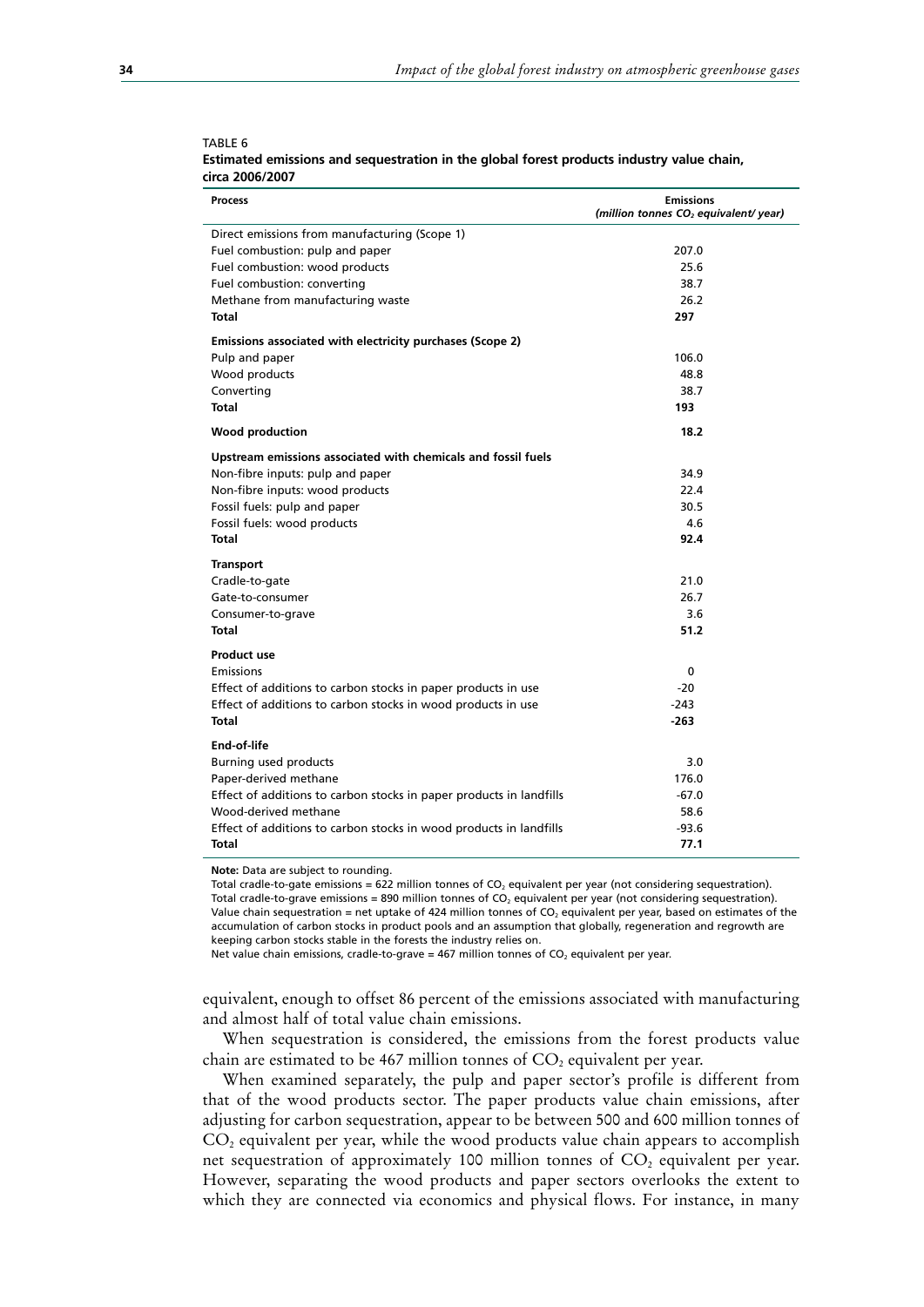regions, by-products from wood product operations comprise a sizeable fraction of the fibre input for pulp and paper production.

The general features of this profile are similar to those of an earlier global profile by Miner and Perez-Garcia (2007b) and generally consistent with an earlier study by the International Institute for Environment and Development (IIED) (Subak, 1999). After correcting for sequestration, however, the net emissions are larger in this study. The first cause of this increase is that the present study uses a far smaller estimate of carbon storage in landfills, based on a more refined method for identifying regions that are unlikely to have the types of landfills that store carbon. The second major cause of this study's higher net emissions is the inclusion of several categories of emissions that were not previously included (e.g. upstream emissions associated with fossil fuels and non-fibre inputs in manufacturing). Each of these changes increased net emissions by approximately 100 million tonnes of  $CO<sub>2</sub>$  equivalent per year compared with the earlier study.

The indirect benefits occurring elsewhere in society and attributable to the forest products value chain are summarized in Table 7. Although the uncertainty associated with these estimates is large, the effects are clearly significant and in many cases could be expanded.

| TABLE 7 |                                                                                       |  |
|---------|---------------------------------------------------------------------------------------|--|
|         | Summary of selected avoided emissions associated with the forest products value chain |  |

| <b>Avoided emission</b>                                                                                                                                                                               | <b>Global impacts</b><br>(for illustrative purposes)<br>(million tonnes CO, equivalent/year) | <b>Comments</b>                                                                                                                                                                                                                                                                                                                                        |
|-------------------------------------------------------------------------------------------------------------------------------------------------------------------------------------------------------|----------------------------------------------------------------------------------------------|--------------------------------------------------------------------------------------------------------------------------------------------------------------------------------------------------------------------------------------------------------------------------------------------------------------------------------------------------------|
| Due to recycling<br>Net releases of greenhouse gases<br>from landfills that would occur if<br>paper recovered in 2007 went into<br>landfills instead (emissions minus<br>carbon storage)              | 300                                                                                          | Recovery and reuse of used fibre has<br>many more effects on greenhouse<br>gases than avoided methane from<br>landfills                                                                                                                                                                                                                                |
| Due to burning used products<br>Emissions from fossil fuel (natural<br>gas) combustion that do not occur<br>because forest products are used as<br>a source of biomass energy                         | 25.8                                                                                         | If the products made in 2007 that<br>are expected to be sent to landfill<br>were instead burned for energy, the<br>expected global benefit would be a<br>reduction in greenhouse gas emissions<br>of at least 135 million tonnes of CO <sub>2</sub><br>eguivalent per year                                                                             |
| Due to exports of electricity<br>Emissions from electricity<br>production that do not occur<br>because of exports of low-<br>emissions-intensity electricity from<br>pulp, paper and paperboard mills | Not possible to develop<br>a global estimate                                                 | Highly variable, depending on source<br>of displaced electricity. Biomass-based<br>electricity exported from a single mill<br>can avoid the generation of several<br>hundred thousand tonnes of CO <sub>2</sub><br>per year from coal-based electricity<br>generation                                                                                  |
| Due to substituting wood for<br>non-wood materials in housing<br>construction                                                                                                                         |                                                                                              |                                                                                                                                                                                                                                                                                                                                                        |
| Net benefit of using wood-based<br>systems for housing construction<br>in 2007                                                                                                                        | 483                                                                                          | Estimated benefits depend on many<br>factors, including assumptions about<br>forest carbon stocks' response and<br>end-of-life practices. Where wood-<br>based construction is not common,<br>there are large opportunities for<br>increasing these benefits                                                                                           |
| Due to providing a reason for<br>keeping land in forest<br>Carbon not lost to the atmosphere<br>because land is kept in forest to<br>supply the forest products industry                              | Not possible to develop<br>a global estimate                                                 | Although an estimate is not possible,<br>the impact is significant: If only 1%<br>per year of industry-owned timberland<br>in the United States was converted to<br>non-forest uses, the result would be a<br>transfer of carbon to the atmosphere<br>equal to 90 million tonnes of $CO2$<br>equivalent per year, not including soil<br>carbon impacts |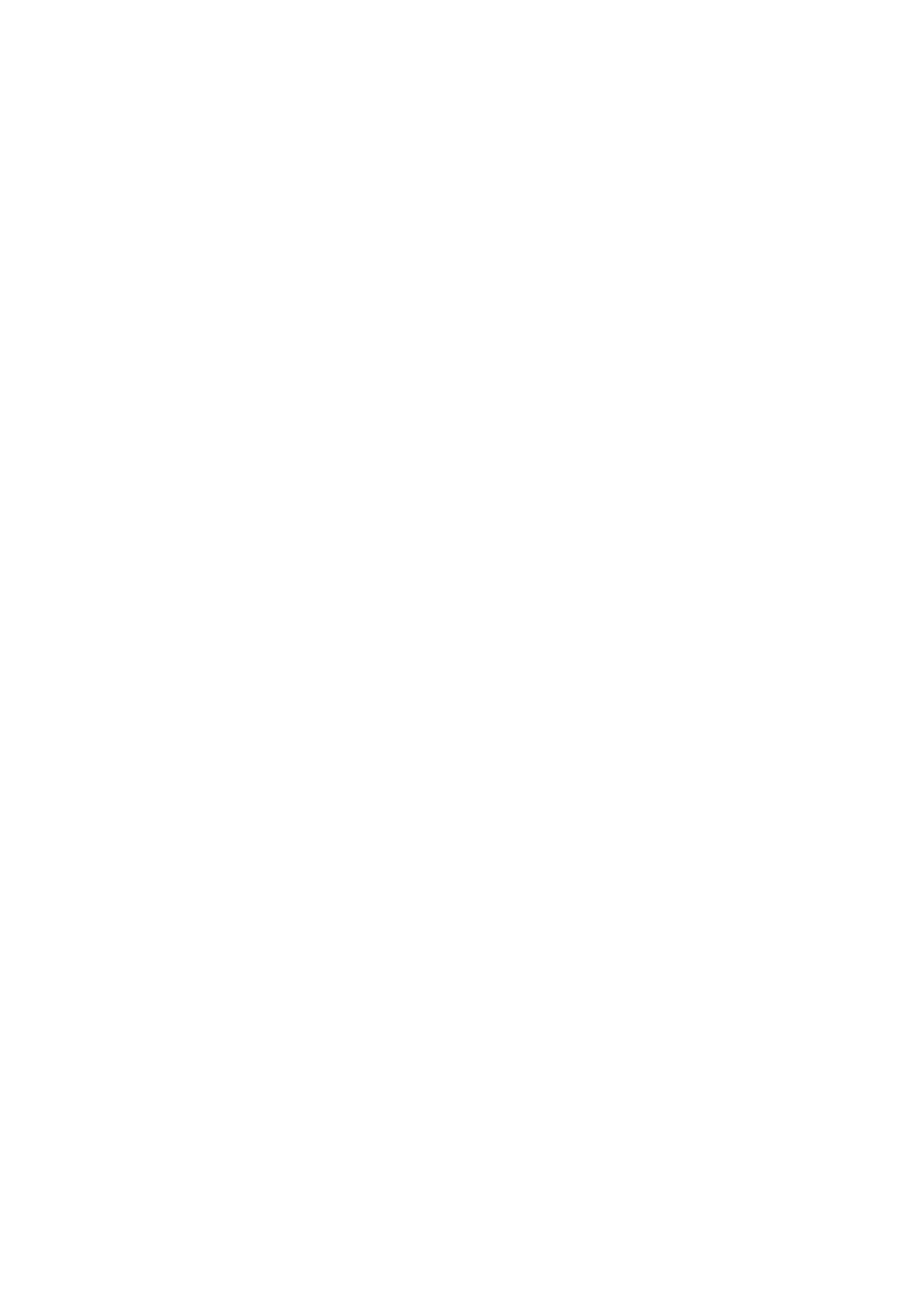# **9. The potential for forest-based materials to displace fossil fuels**

Currently, biomass supplies 10.6 percent of global energy demand. However, developing countries rely far more on biomass for energy, with some using it to meet 50 to 90 percent of their energy demand, mostly for cooking and space heating (FAO, 2008; IEA, 2007b). Industry uses biomass to meet about 10 percent of its energy requirements globally, but almost all of this use is concentrated in the forest products industry, with the wood products and pulp and paper sectors deriving 61 and 48 percent, respectively, of their energy needs from biomass (IEA, 2006). In 2000, the global capacity for generating electricity from biomass was 40 GW, representing just over 1 percent of global generation capacity (FAO, 2008; IEA, 2002). Biofuels account for only about 1.5 percent of transport fuel use worldwide (IEA, 2007b), implying that there are significant opportunities for increasing the use of biomass for energy, especially outside the forest products industry.

IEA (2007b) estimates that by 2050, an additional 40 to 1 100 EJ of biomass energy could be available globally, with the likely range being 200 to 400 EJ (Table 8). This would be approximately four to eight times the current global use of biomass energy, estimated at  $45 \pm 10$  EJ.

## TABLE 8

| Potential biomass supply in 2050 |  |
|----------------------------------|--|
|----------------------------------|--|

| <b>Biomass category</b>                           | <b>Main assumptions and remarks</b>                                                                                                                                                                                                                                                                                                                                  | <b>Energy potential from</b><br>biomass by 2050<br>(FJ) |
|---------------------------------------------------|----------------------------------------------------------------------------------------------------------------------------------------------------------------------------------------------------------------------------------------------------------------------------------------------------------------------------------------------------------------------|---------------------------------------------------------|
| Energy farming on<br>current agricultural<br>land | Potential land surplus: 0–4 Gha (average: 1–2 Gha). A large<br>surplus requires structural adaptation towards more efficient<br>agricultural production systems. If this is not feasible, the<br>bioenergy potential could be reduced to zero. On average,<br>higher yields are likely from better soil quality: 8-12 dry tonnes<br>per hectare per year is assumed. | $0 - 700$<br>(average: 100-300)                         |
| <b>Biomass production</b><br>on marginal lands    | Globally, a maximum of 1.7 Gha could be involved. Low<br>productivity of 2–5 dry tonnes per hectare per year. The net<br>supplies could be low owing to poor economics or competition<br>with food production.                                                                                                                                                       | $<60-110$                                               |
| Residues from<br>agriculture                      | Potential depends on yield-to-product ratios, the total agricultural<br>land and the type of production system. Extensive production<br>systems require reuse of residues for maintaining soil fertility.<br>Intensive systems allow higher utilization rates of residues.                                                                                           | $15 - 70$                                               |
| Forest residues                                   | The sustainable energy potential of the world's forests is<br>unclear – some natural forests are protected. Low value: includes<br>limitations related to logistics and strict standards for removals<br>of forest material. High value: technical potential. Figures include<br>processing residues.                                                                | 30-150                                                  |
| Dung                                              | Use of dried dung. Low estimate based on current global use.<br>High estimate: technical potential. Utilization (collection) in the<br>longer term is uncertain.                                                                                                                                                                                                     | $5 - 55$                                                |
| Organic wastes                                    | Estimated from literature values. Strongly dependent<br>on economic development, consumption and the use of<br>biomaterials. Figures include the organic fraction of municipal<br>solid waste and waste wood. Higher values possible from more<br>intensive use of biomaterials.                                                                                     | $5 - 50$                                                |
| Combined potential                                | Most pessimistic scenario: no land available for energy farming;<br>utilization of residues only. Most optimistic scenario: intensive<br>agriculture concentrated on better-quality soils. In between:<br>average potential in a world aiming for large-scale deployment<br>of bioenergy.                                                                            | 40-1 100<br>(average: 200-400)                          |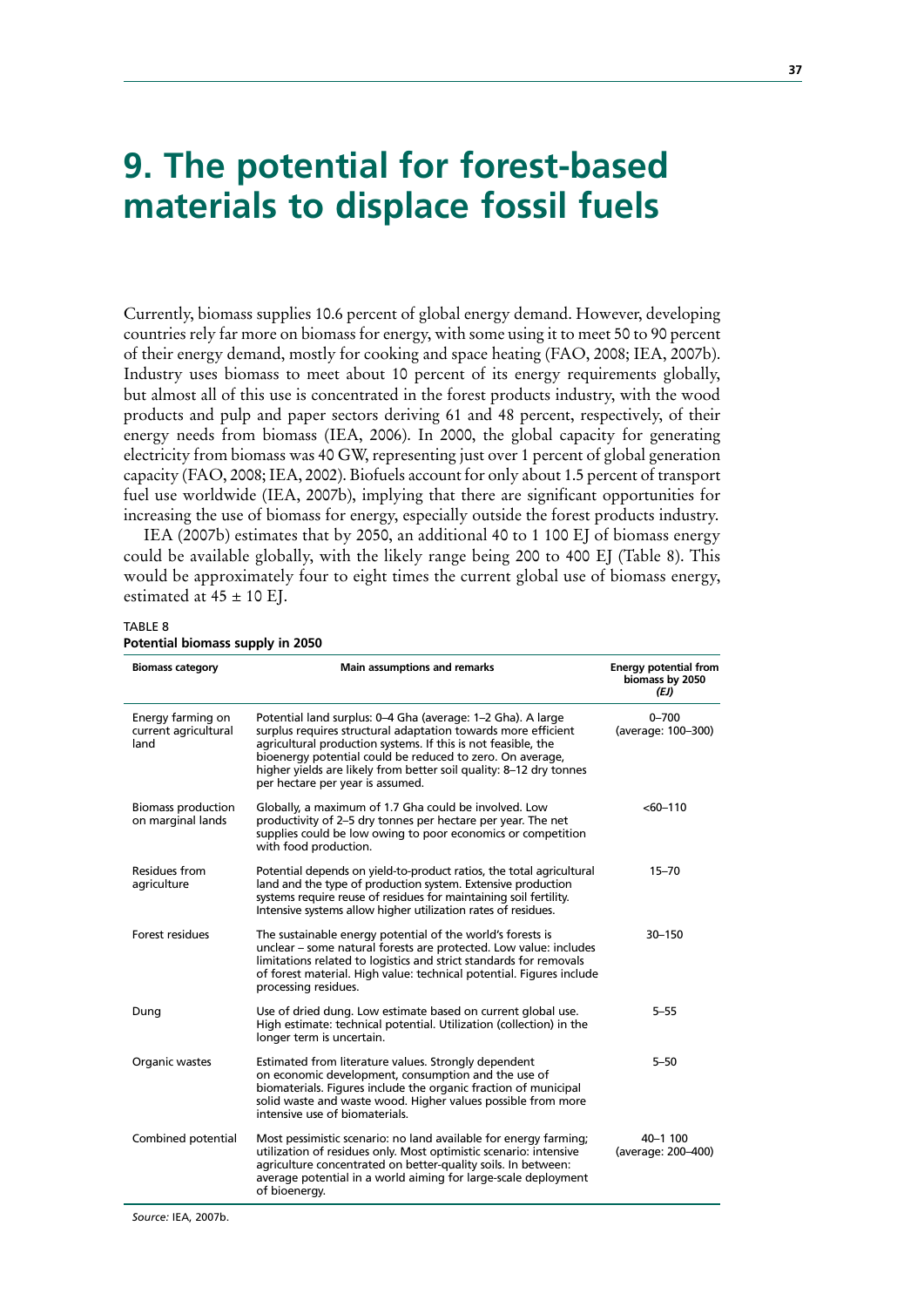IEA estimates that forest residues, including processing residues, are capable of providing 30 to 150 EJ of additional biomass energy by 2050. IPCC estimates that biomass from forestry can contribute 12 to 74 EJ per year to energy consumption, with a mitigation potential equal to about 0.4 to 4.4 billion tonnes of  $CO<sub>2</sub>$  per year. With total global biomass energy consumption currently at 45 EJ, both of these estimates suggest the likelihood of a major increase in the demand for forest-derived biomass.

This has significant implications for companies owning forest and/or using wood. For forest owners, biomass energy provides an important new market and additional incentives for enhancing forest productivity and recovering unused biomass. For wood users, it represents competition for raw material. For instance, it has been estimated that 380 million cubic metres of wood will be needed to meet the EU's renewable energy commitments, an amount equal to the total currently used by the European forest products industry (de Galembert, 2008).

It is clear that meeting the need for additional forest biomass will require continued improvements in technologies for improving forest productivity. Figure 13 shows the productivity improvements in pine plantations in the southeastern United States as an example. With continued investment in forest productivity research, such gains can continue.

The efficient use of biomass to replace fossil fuels is an important component of efforts to reduce the accumulation of atmospheric  $CO<sub>2</sub>$ . At present, approximately half of harvested wood is used for energy in low-efficiency heating or cooking applications in developing countries. Improving the efficiency of wood use in these applications will be important but challenging (FAO, 2008; 2007b). Also important will be the development of new technologies that use biomass efficiently in industrial and commercial applications. A number of biomass-conversion technologies are currently under study or being commercially deployed (IEA, 2007b; FAO, 2008).

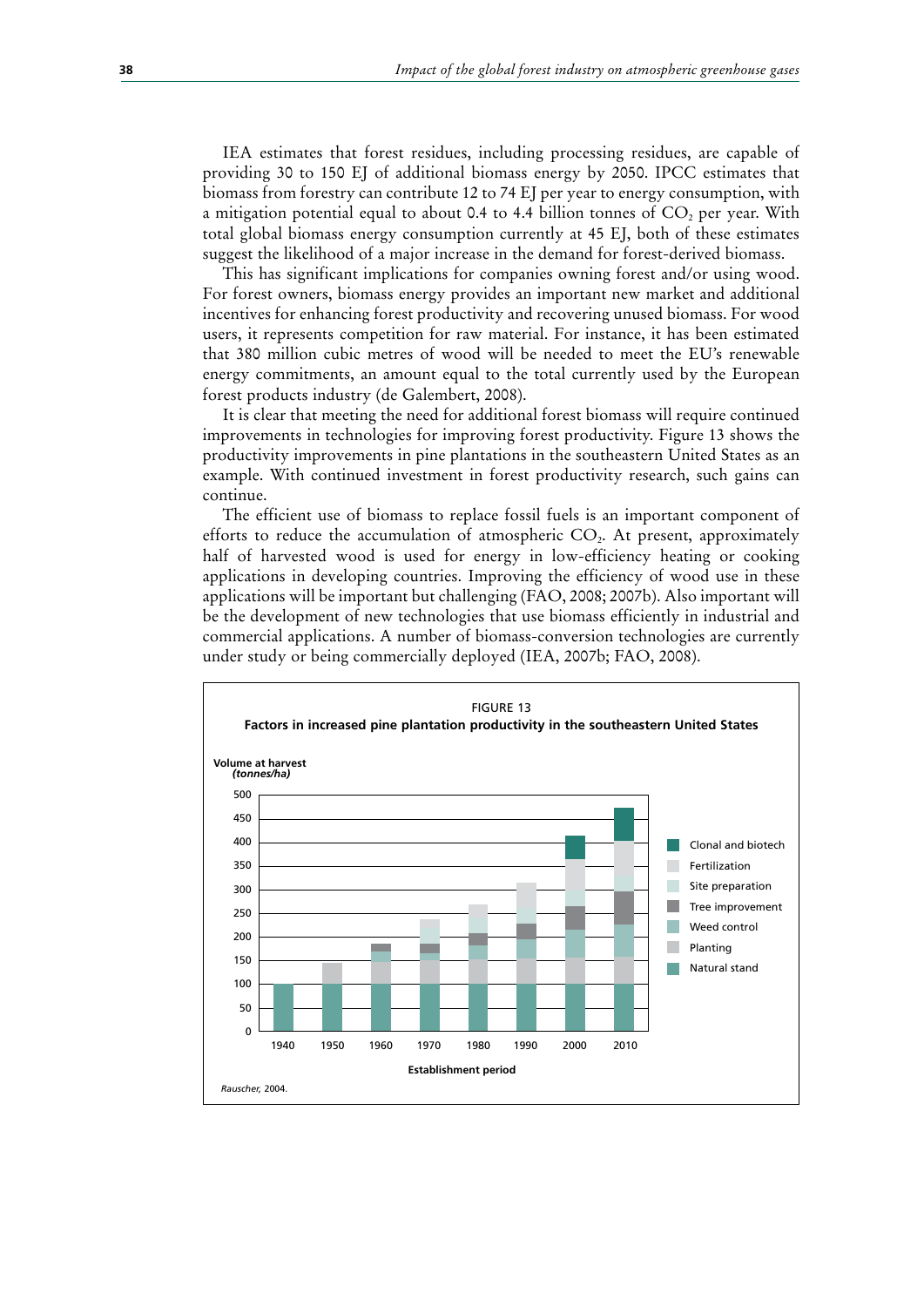# **10. IPCC's findings regarding the mitigation potential of forests**

In the section on mitigation in IPCC's Fourth Assessment Report, the value of forests in climate change mitigation was summarized as follows:

"In the long term, a sustainable forest management strategy aimed at maintaining or increasing forest carbon stocks, while producing an annual sustained yield of timber, fibre or energy from the forest, will generate the largest sustained mitigation benefit." (IPCC, 2007b)

(In this mitigation report, IPCC's discussion of sustainable forest management generally refers to management practices in forests used for production of wood or non-wood forest products.)

The basis for this important summary statement warrants closer examination. This chapter examines the scientific bases for the disaggregated components of the statement.

### **"IN THE LONG TERM…"**

The processes that govern the cycling of carbon between the atmosphere and the biosphere operate over time scales ranging from seconds to centuries. Forest-based mitigation activities designed to achieve short-term benefits may, therefore, not be helpful in the medium to long term. One important reason for this is that there are limits to the amount of carbon that can be stored in the forest: i.e. the benefit saturates. The saturation point and the time it takes to reach it depend on many factors, including the starting conditions, the type of forest and the growing conditions (e.g. Marland, 1997).

In the short term, maximum atmospheric CO<sub>2</sub> reductions may sometimes be accomplished by preservation, allowing carbon to accumulate in forests. At some point, however, the accumulation of carbon in the forest saturates and the net removals of  $CO<sub>2</sub>$  from the atmosphere cease. In the long term, using sustainably produced forest biomass as a substitute for carbon-intensive products and fossil fuels provides greater permanent reductions in atmospheric  $CO<sub>2</sub>$  than preservation does. The time required for long-term effects to become more important than short-term ones is highly variable. The optimum approach in a particular situation depends not only on the forest's response to various management strategies, but also on the size of the substitution effect (e.g. Marland, 1997; Schlamadinger, 1996).

### **"…A SUSTAINABLE FOREST MANAGEMENT STRATEGY…"**

Sustainable forest management is at the heart of forest-based mitigation activities in production forests. The value of forests in climate change mitigation is primarily related to their ability to remove and store carbon from the atmosphere, and this ability is a function of the health of the forest. This report's earlier discussion of the role of sustainable forest management bears repeating here.

The core objective of all sustainable management programmes in production forests is to achieve a long-term balance between harvesting and regrowth. The operational guidelines for PEFC stipulate that "forest management practices should safeguard the quantity and quality of the forest resources in the medium and long term by balancing harvesting and growth rates" (PEFC, 2007a; 2007b; MCPFE, 1998). A key principle of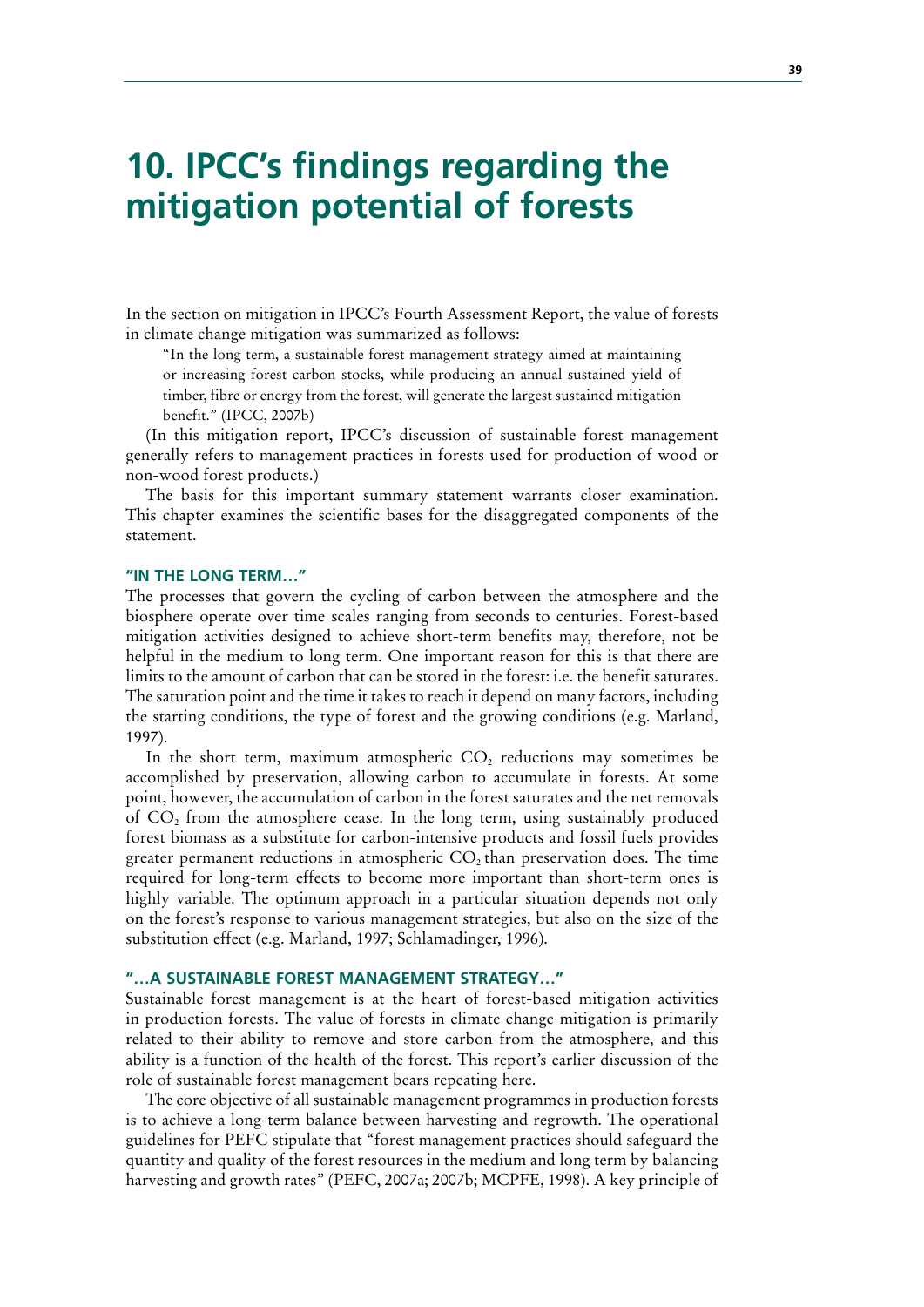the FSC Standard is that "the rate of harvest of forest products shall not exceed levels which can be permanently sustained" (FSC, 2002). Although certification programmes are not always explicit about the connections between sustainable management and carbon in production forests, the practical effect of maintaining a balance between harvesting and regrowth is to keep long-term carbon stocks stable in managed forests.

The benefits of sustainable management of production forests are clear when examining the forest carbon stocks in the regions with the largest amounts of certified forest. For example, in industry-owned timberland in the United States, forest carbon stocks are essentially stable (Heath *et al.*, 2010). In Canada, there is very large year-toyear variability in forest carbon stocks, due primarily to fires and insect damage. As a result, forest carbon stocks drop in some years. On average, however, forest carbon stocks in Canada's managed forest grew during the period 1990 to 2005 (NRC, 2007). The empirical evidence therefore supports the conceptual link between sustainable forest management and stable or increasing forest carbon stocks.

### **"…AIMED AT MAINTAINING OR INCREASING FOREST CARBON STOCKS…"**

The net benefits of any forest-based mitigation activity reflect both the impacts in the forest and the carbon storage and substitution effects accomplished elsewhere. If the mitigation activity reduces forest carbon stocks, this reduction must be netted against any benefits that the activity may accomplish. If the activity increases forest carbon stocks, the increase can be added to the activity's other carbon benefits.

As already noted, sustainable management activities in production forests are a critical element in maintaining forest carbon stocks. In addition to the benefits of regeneration and regrowth, such management can reduce the risk of catastrophic carbon losses due to fire (e.g. Lippke, 2008).

Where sustainable forest management involves converting forest type, the impact on forest carbon stocks (positive or negative) should be accounted for when assessing the overall benefits of forest-based mitigation activities (e.g. Kurz, 1998).

## **"…WHILE PRODUCING AN ANNUAL SUSTAINED YIELD OF TIMBER, FIBRE OR ENERGY FROM THE FOREST…"**

The wood removed from sustainably managed forests can have various carbon-related benefits. Only part of the carbon removed from the atmosphere in the forest is returned to the atmosphere, because some of it remains stored in forest products. Some forest products, notably wood-based building materials and biomass burned for energy, can reduce society's use of fossil fuels. The ability to produce these benefits continuously, via sustainable forest management, is a key feature of forest-based mitigation.

The benefits are significant. As estimated previously, the use of wood-based building materials may be avoiding global greenhouse gas emissions of 483 million tonnes of  $CO<sub>2</sub>$  equivalent per year, via substitution effects. During use, the long-term storage of carbon in these wood-based building materials is equivalent to removing an additional 243 million tonnes of  $CO<sub>2</sub>$  from the atmosphere per year. Burning used products at the end of the life cycle avoids the emission of more than 25 million tonnes of  $CO<sub>2</sub>$ equivalent per year, with an opportunity to increase this to 135 million tonnes by diverting material from landfills. IPCC estimates that forest biomass-derived energy could reduce global emissions by 400 million to 4.4 billion tonnes of  $CO<sub>2</sub>$  equivalent per year. These benefits can occur and continue only if forests are used to produce "an annual sustained yield of timber, fibre or energy".

## **"…WILL GENERATE THE LARGEST SUSTAINED MITIGATION BENEFIT."**

For climate change mitigation, the optimal use of any plot of forest land depends on the specific conditions that apply to that land and the products it produces. Nonetheless,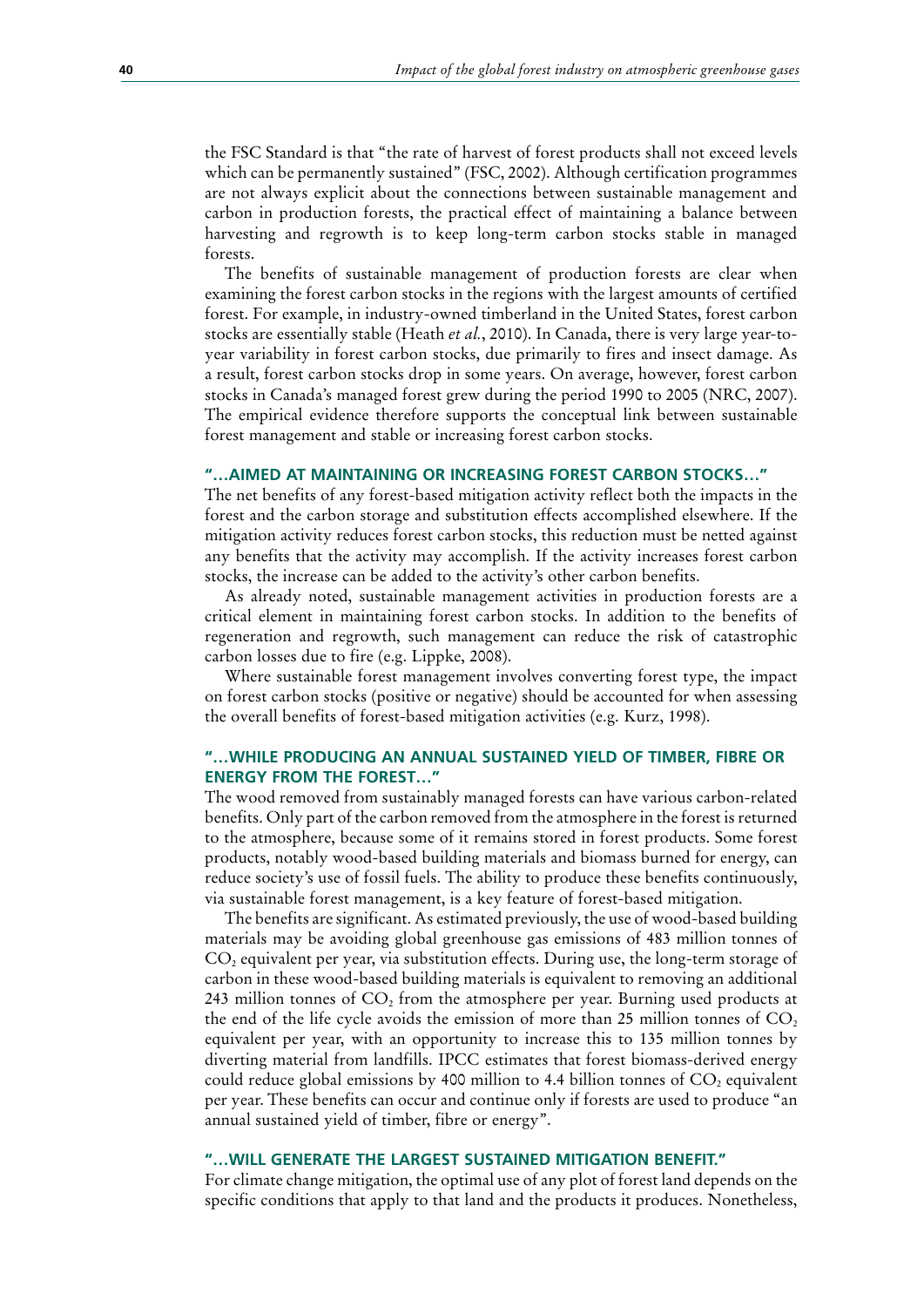the greatest long-term benefits are obtained when forest carbon stocks are maintained or increased while the forest continues to produce products that directly or indirectly reduce societal greenhouse gas emissions.

The scientific justification for IPCC's summary statement is sound, and has been reaffirmed by a body of research stretching back to at least the mid-1990s (Marland, 1997; Schlamadinger, 1996).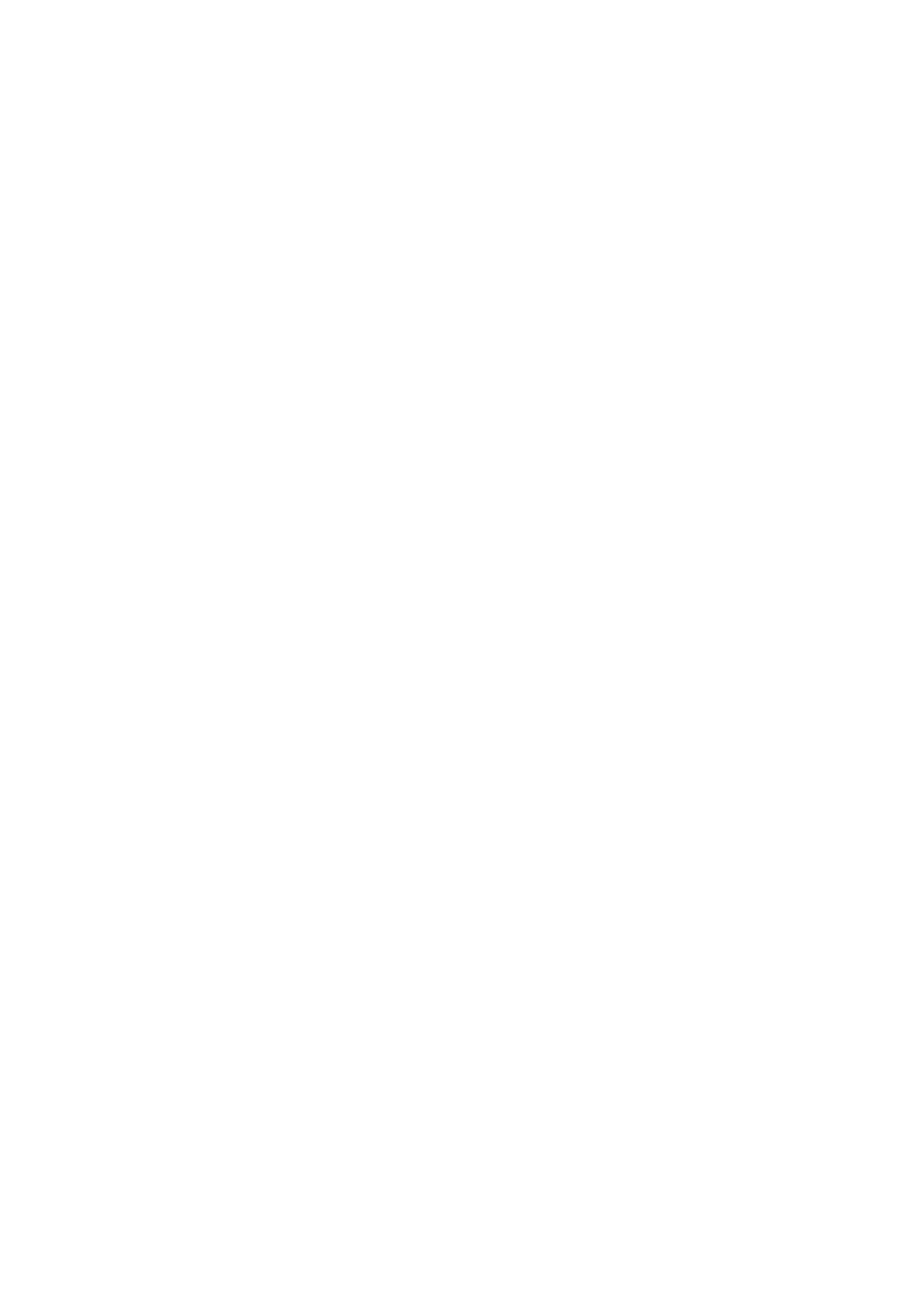# **11. Key findings**

In 2006, the forest industry (roundwood production, pulp and paper, and wood processing) contributed approximately US\$468 billion annually to the global economy – approximately 1 percent of global economic activity – and provided employment for 13.7 million people.

In 2007, approximately 3.6 billion cubic metres of roundwood were removed from the world's forests. Over one-half (53 percent) of this was used as fuelwood, 90 percent of which is used in developing countries, primarily for heating and cooking. The remaining 47 percent of roundwood harvests were for industrial purposes. Sixty-nine percent of the harvesting of industrial roundwood takes place in North America and Europe. Global production of wood and paper products amounts to approximately 710 million tonnes per year, about 54 percent of which is paper and paperboard products.

Certification of sustainable forest management is widespread in the developed world and growing in the developing world. By 2008, almost 8 percent of the world's forests and 13 percent of the world's managed forests had been third-party certified. Approximately one-quarter of global industrial roundwood comes from certified forests, most of which are located in North America and Europe. The amount of certified forest is growing globally by about 10 percent per year. Certification is less common in developing countries. Less than 2 percent of forest in Asia, Africa and Latin America is certified. Eighty-two percent of certified forests in the tropics are privately owned, and most of these are in large management units.

In addition to wood, the forest products industry uses large amounts of recovered fibre. Approximately 50 percent of the paper and paperboard produced globally is recovered, and most of this is recycled to make paper and paperboard.

This study has characterized the complex connections between the forest products industry value chain and the global carbon cycle. These connections include:

- carbon sequestration and storage in forests and forest products;
- emissions from forest products manufacturing operations;
- emissions that occur upstream of manufacturing;
- emissions from product transport and use;
- emissions associated with end-of-life management;
- emissions avoided elsewhere in society because of forest industry activities.

Although it is not possible to quantify the effect of the forest products industry's activities on global forest ecosystem carbon stocks, the evidence suggests that in many places corporate forest owners and forest product companies are engaged in practices that will increase forest ecosystem carbon stocks or help avoid their declines. Key among these practices are the establishment of planted forests, primarily on areas that were not previously forested, and adherence to sustainable management practices in production forests (and increasingly, chain-of-custody programmes). Experiences in North America and the European Union, the regions with most of the world's certified forests, offer insights into the effectiveness of sustainable management of production forests. Even though these regions account for more than two-thirds of the world's global industrial roundwood production, their forest carbon stocks are generally stable or increasing.

Sustainable forest management is key to maintaining forest carbon stocks. Although maintenance of carbon stocks is not addressed directly in the main programmes for certifying sustainable forest management, it is inherent in their requirements. The operational guidelines for PEFC, the largest certification programme, stipulate that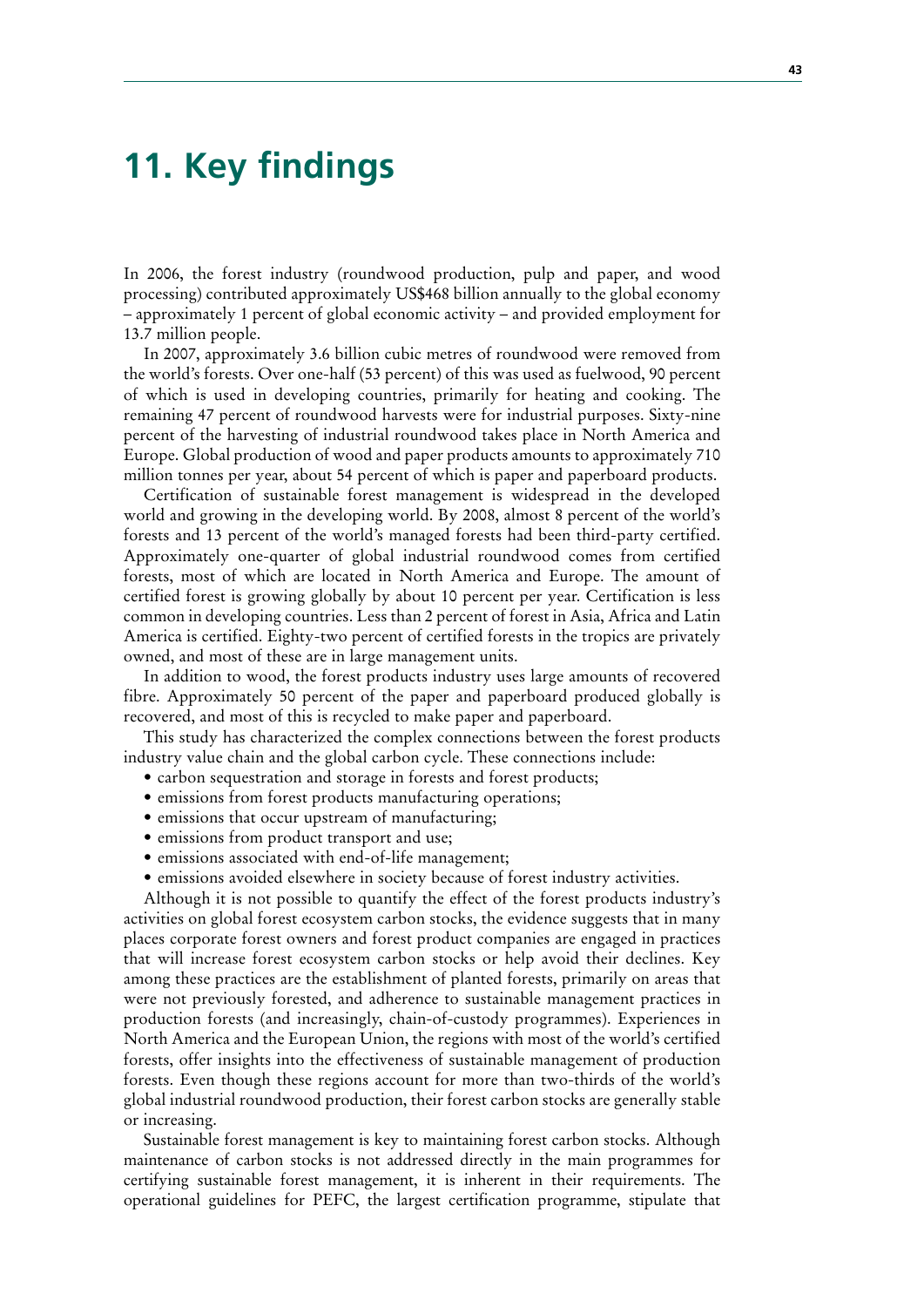"forest management practices should safeguard the quantity and quality of the forest resources in the medium and long term by balancing harvesting and growth rates…". A key principle of the FSC Standard, the second largest certification programme, is that "the rate of harvest of forest products shall not exceed levels which can be permanently sustained".

Total greenhouse gas emissions from the forest products value chain are estimated to be 890 million tonnes  $CO<sub>2</sub>$  equivalent per year, not considering the sequestration accomplished in the value chain. Of these, 33 percent are from manufacturing facilities, 22 percent are associated with purchased electricity, 10 percent are related to production of non-fibre inputs to manufacturing, 2 percent are related to wood production, 6 percent are transport related and 27 percent are associated with the end of the product's life, almost entirely methane emissions from landfills receiving used products.

The forest products value chain accomplishes large net removals of  $CO<sub>2</sub>$  from the atmosphere as a result of uptake in forests and storage in forests, products in use and products in landfills. Net sequestration of  $CO<sub>2</sub>$  from the atmosphere into the forest products industry value chain in 2007 was 424 million tonnes  $CO<sub>2</sub>$  equivalent, enough to offset 86 percent of the greenhouse gas emissions associated with manufacturing of forest products and almost one-half of the total emissions of the value chain. After considering sequestration, the net greenhouse gas emissions from the forest products value chain are 467 million tonnes  $CO<sub>2</sub>$  equivalent per year.

Between 2002 and 2007, the direct emissions intensity (direct greenhouse gas emissions per tonne of product) of pulp and paper mills was reduced by 13 percent. Over the same period, the direct emissions intensity from wood product facilities fell by 16 percent. The emissions intensity of the forest industry would be higher if biomass fuels were not used so extensively – they comprise over one-half of the fuel used by the industry.

The pulp and paper and wood products sectors are closely connected via wood flows, ownership of facilities and land, and economics. As a result, the carbon footprints of these sectors are also closely connected, and attempts to influence one sector are likely to have impact on the other. Looked at separately, however, the pulp and paper sector is generally characterized by higher emissions and less sequestration than the wood products sector.

A number of aspects of the forest industry's activities are not adequately captured by looking only at the emissions and sequestration accomplished in the value chain. On an annual basis, the use of wood-based building materials avoids, via substitution effects, emissions of 483 million tonnes of  $CO<sub>2</sub>$  equivalent per year. Also, by displacing fossil fuels, burning used products at the end of the life cycle avoids the emission of over 25 million tonnes of  $CO<sub>2</sub>$  equivalent per year. These avoided emissions could be increased to 135 million tonnes  $CO<sub>2</sub>$  equivalent per year by diverting material from landfills. IPCC estimates that energy derived from forest biomass could reduce global emissions by 400 million to 4.4 billion tonnes  $CO<sub>2</sub>$  equivalent per year. The industry can help society reach this goal through its forest biotechnology research and its forest biomass infrastructure. The market for wood gives landowners a reason to keep land in forest, helping to avoid large-scale losses of carbon to the atmosphere via land use change.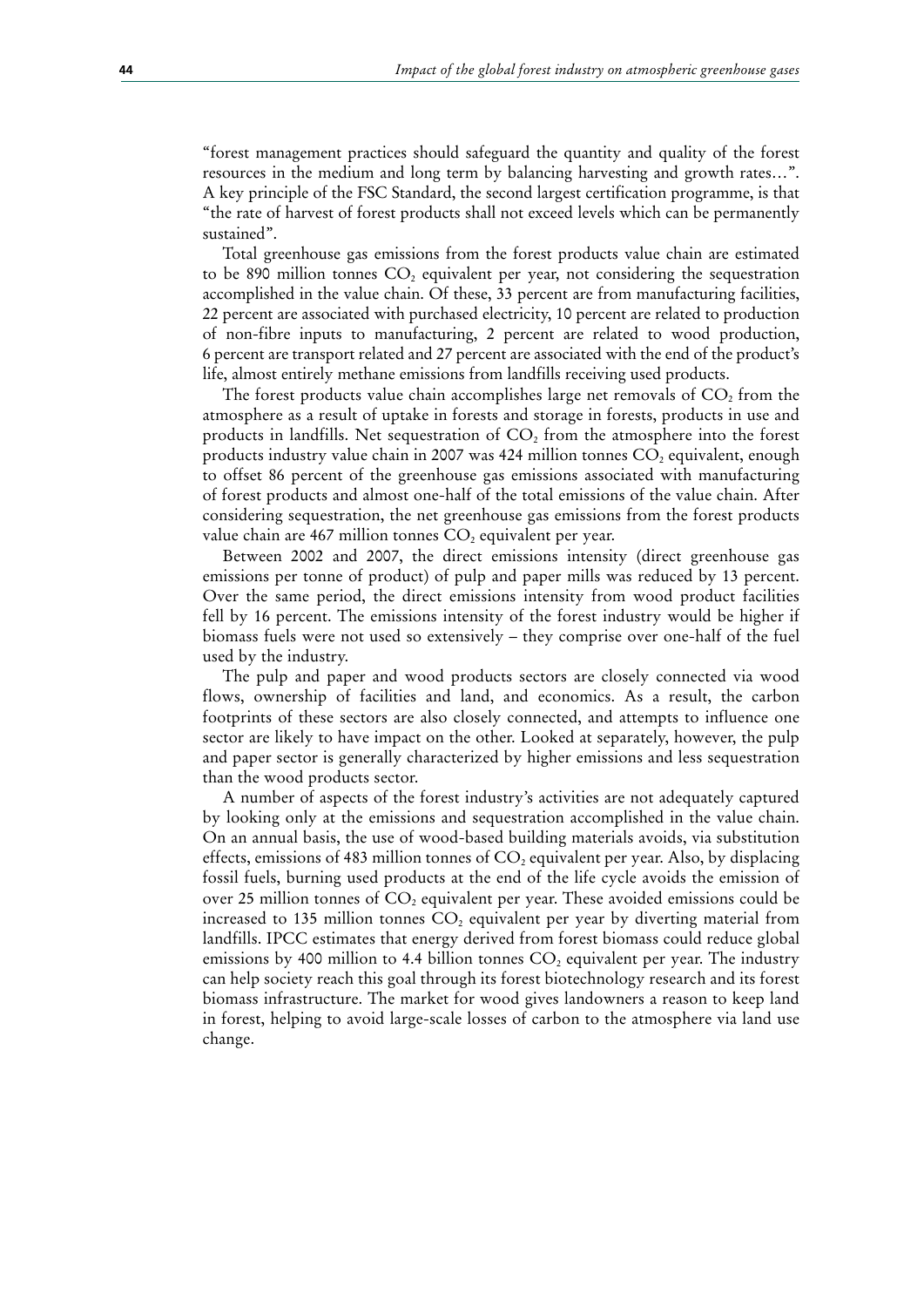# **References**

- **ACEEE.** 1999. *Combined heat and power: capturing wasted energy*, by R.N. Elliott and M. Spurr. Available at: www.aceee.org/pubs/ie983.htm (retrieved 27 August 2009)
- **AF&PA.** 2007. *2007 Annual statistics of paper, paperboard and wood pulp.* Washington, DC, USA, American Forest and Paper Institute.
- **AF&PA.** 2008. *AF&PA Environmental, Health & Safety Verification Program Biennial Report 2008.* Washington, DC.
- **Australia Department of Climate Change.** 2009. *Australia's national greenhouse accounts: National Inventory Report 2007.* Canberra, Australia.
- **Axel Springer Verlag, Stora & Canfor.** 1998. *A life cycle assessment of the production of a daily newspaper and a weekly magazine.* Hamburg, Germany.
- **BSI.** 2008. *PAS 2050: Specification for the assessment of the life cycle greenhouse gas emissions of goods and services.* London, UK, British Standards Institution.
- **CAR.** 2009. *Forest project protocol,* final draft, version 3.0, 22 June 2009. Los Angeles, California, USA, Climate Action Reserve.
- **CEPI.** 2007. *Framework for the development of carbon footprints for paper and board products.* Brussels, Belgium, Confederation of European Paper Industries.
- **CEPI.** 2008. *Confederation of European Paper Industries sustainability report 2007.* Brussels, Belgium.
- **Cole, R.J.** 1999. Energy and greenhouse gas emissions associated with the construction of alternative structural systems. *Building and Environment*, 34(3): 335–348.
- **de Galembert, B.** 2008. Bio-energy and wood mobilisation. In *Solid biomass mobilisation for the forest-based industries and the bio-energy sector,* pp. 20–24. Brussels, Belgium, CEPI.
- **Diesen, M.** 1998. *Economics of the pulp and paper industry.* Papermaking Science and Technology Series Book 1. Helsinki, Finland, Fapet Oy.
- **ecoinvent.** 2008. *ecoinvent lifecycle database*. Dubendorf, Switzerland, Swiss Centre for Life Cycle Inventories, Swiss Federal Laboratories for Materials Testing and Research. Available at: www.ecoinvent.org/database
- **Environment Canada.** 2009. *National Inventory Report 1990*–*2007: greenhouse gases and sinks in Canada.* Ottawa, Canada.
- **Eriksson, L.L.** 2009. *Climate implications of increased wood use in the construction sector towards an integrated modeling framework.* Umea, Sweden, Sveriges lantbruksuniversitet, Institutionen för skoglig resurshushållning.
- **FAO.** 1971. World consultation on the use of wood in housing Section 2: Supply of wood materials for housing. *Unasylva,* 101-102-103: 28–52.
- **FAO.** 2001. *Global Forest Resources Assessment 2000: Main report.* FAO Forestry Paper 140. Rome.
- **FAO.** 2005. *The potential for fast-growing commercial forest plantations to supply high value roundwood*, by **R. James & A. Del Lungo.** Planted Forests and Trees Working Paper 33. Rome.
- **FAO.** 2006a. *Global Forest Resources Assessment 2005 Progress towards sustainable forest management.* FAO Forestry Paper 147. Rome.
- **FAO.** 2006b. *Global planted forests thematic study: results and analysis.* Planted Forests and Trees Working Paper 38. Rome.
- **FAO.** 2007. *FAOSTAT* database forestry. Available at: faostat.fao.org/site/626/default. aspx (retrieved 28 July 2009)
- **FAO.** 2008. *Forests and energy.* FAO Forestry Paper 154. Rome.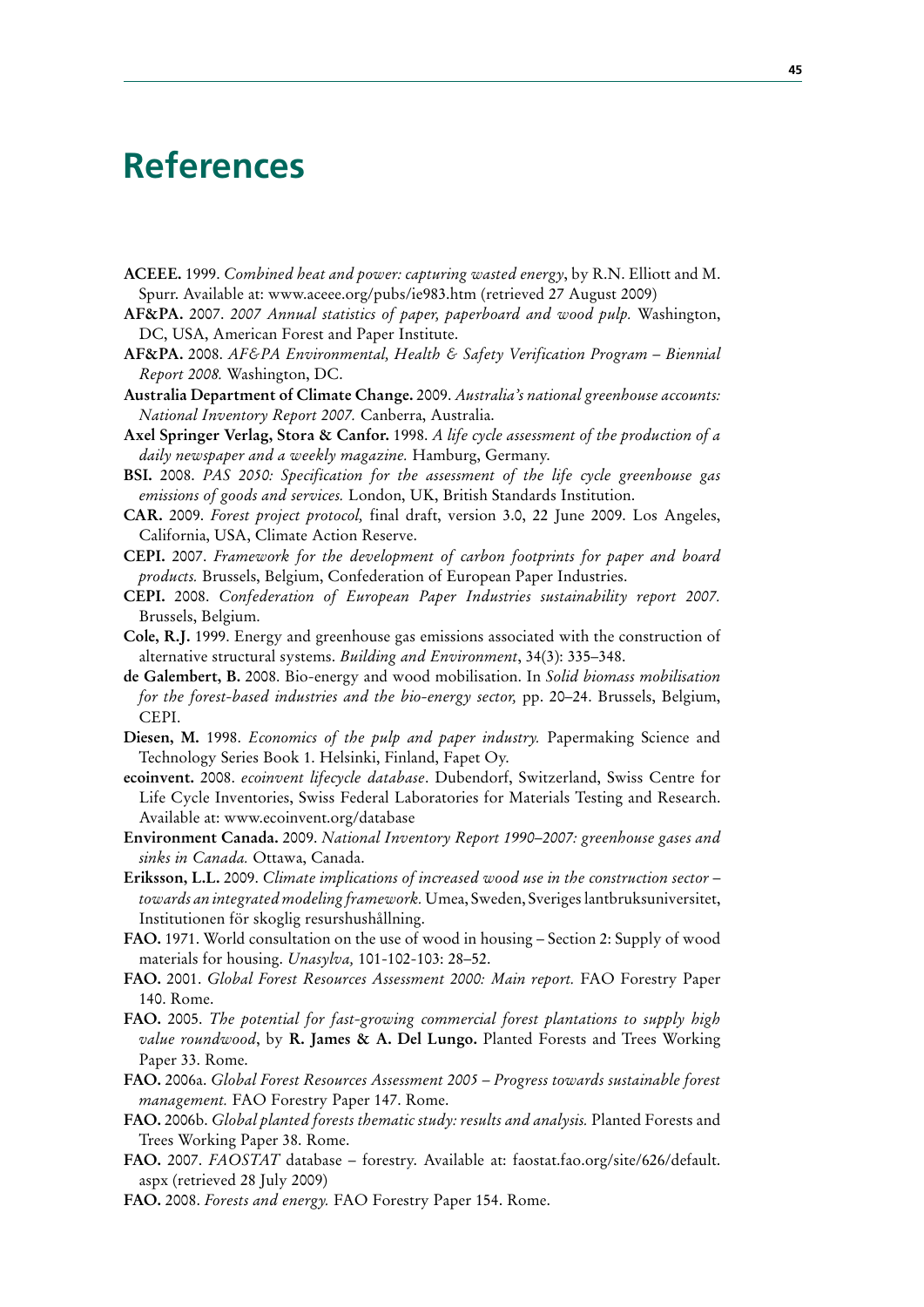**FAO.** 2009. *State of the World's Forests 2009.* Rome.

- **FEFCO.** 2006. *European database for corrugated board life cycle studies 2006.* Brussels, European Federation of Corrugated Board Producers.
- **Field, C.B.** 1998. Primary production for the biosphere: integrating terrestrial and oceanic components. *Science,* 281: 237.
- **FSC.** 2002. *FSC principles and criteria for forest stewardship,* FSC-STD-01-001 (Version 4-0) Amended 2002. Bonn, Germany, Forest Stewardship Council.
- **Gower, S.T., McKeon-Ruediger, A., Reitter, A., Bradley, M., Refkin, D.J., Tollefson, T., Souba, F.J. Jr, Taup, A., Embury-Williams, L., Schiavone, S., Weinbauer, J., Janetos, A.C. & Jarvis, R.** 2006. *Following the paper trail – the impact of magazine and dimensional lumber production on greenhouse gas emissions: a case study.* Washington, DC, USA, H. John Heinz III Center for Science, Economics, and the Environment.
- **Gustavsson, L.** 2006. Variability in energy and carbon dioxide balances of wood and concrete building materials. *Building and Environment,* 41: 940–951.
- **Heath, L., Skog, K., Smith, J., Miner, R., Upton, B., Unwin, J. & Maltby, V.** 2010. Greenhouse gas and carbon profile of the U.S. forest products industry. *Journal of Environmental Science and Technology*. (In press)
- **ICFPA.** 2005. *Global forest industry leaders condemn illegal logging, call for increased global forest certification*. Vancouver, Canada, International Council of Forest and Paper Associations. Available at: www.icfpa.org/media\_center/press\_releases/050603\_e\_ summit.php (retrieved 6 August 2009)
- **IEA.** 2002. *World energy outlook 2002.* Paris, France, International Energy Agency.
- **IEA.** 2006. *Energy statistics of OECD countries: 2003–2004.* Paris, France.
- **IEA.** 2007a. *CO<sub>2</sub> emissions from fuel combustion*. Paris, France.
- **IEA.** 2007b. *Potential contribution of bioenergy to the world's future energy demand.* Paris, France.
- **IEA.** 2007c. *Tracking industrial energy efficiency and CO<sub>2</sub> emissions. Paris, France.*
- **IFC.** 2009. *The Forest Industry Carbon Assessment Tool (FICAT)*. Washington, DC, USA, International Finance Corporation Available at: www.ficatmodel.org (retrieved 27 August 2009)
- **IPCC.** 2000. *Land use, land-use change and forestry. A special report of the IPCC.* Cambridge, UK, Cambridge University Press.
- **IPCC.** 2006. *IPCC guidelines for national greenhouse gas inventories.* Hayama, Kanagawa, Japan, Institute for Global Environmental Strategies.
- **IPCC.** 2007a. Couplings between changes in the climate system and biogeochemistry. In *Climate change 2007: The physical science basis. Contribution of Working Group I to the Fourth Assessment Report of the Intergovernmental Panel on Climate Change.* Cambridge, UK & New York, USA, Cambridge University Press.
- **IPCC.** 2007b. Forestry. In *Climate Change 2007: Mitigation. Contribution of Working Group III to the Fourth Assessment Report of the Intergovernmental Panel on Climate Change.* Cambridge, UK & New York, USA, Cambridge University Press.
- **ITTO.** 2008. *Developing forest certification: towards increasing comparability and acceptance of forest certification systems worldwide.* ITTO Technical Series No. 29. Yokohama, Japan, International Tropical Timber Organization.
- **Kauppi, P.J.** 2006. *Returning forests analyzed with the forest identity.* Washington, DC, USA, National Academy of Sciences of the United States of America.
- **Kline, E.** 2004. *CORRIM: Phase I final report Module E Southeast oriented strandboard production.* Seattle, Washington, USA, Consortium for Research on Renewable Industrial Materials (CORRIM).
- **Kurz, W.S.** 1998. Carbon budget implications of the transition from natural to managed disturbance regimes in forest landscapes. *Mitigation and Adaptation Strategies for Global Change*, 2: 405–421.
- **Lippke, B.** 2008. Impacts of thinning intensity and implementation schedules on fire, carbon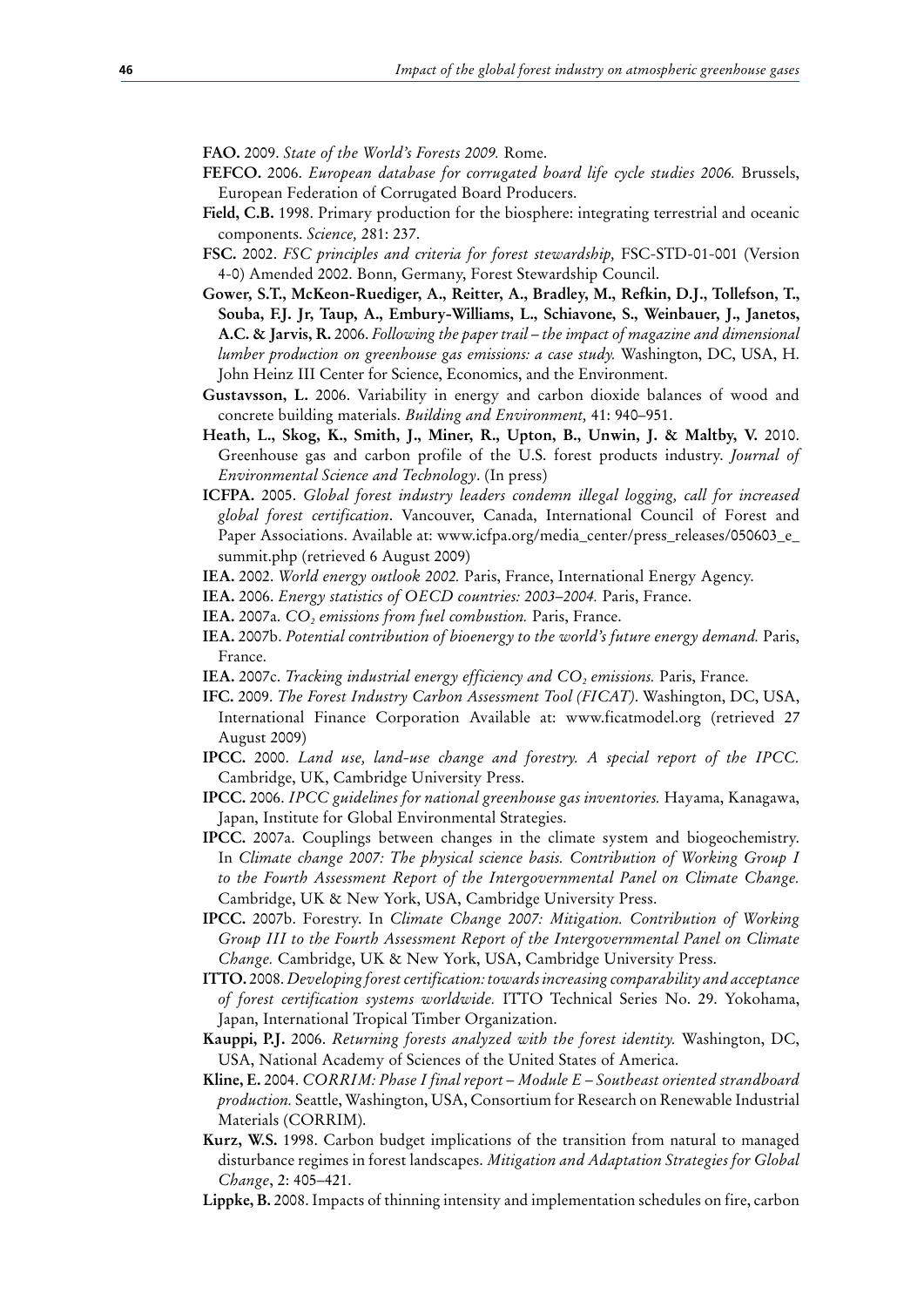storage, and economics. In *Woody biomass utilization: challenges and opportunities*, pp. 47–59. Madison, Wisconsin, USA, Forest Products Society.

- **Lofgren, P.** 2005. *Lifecycle inventory for kraft sack paper.* Brussels, Belgium, Eurosac, Eurokraft & CEPI.
- **Marland, G.** 1997. Forests for carbon sequestration or fossil fuel substitution. *Biomass and Bioenergy*, 13(6): 389–397.
- **McKeever, D.** 2009. *Estimated annual timber products consumption in major end uses in the United States, 1950–2006.* General Technical Report FPL-GTR-181. Madison, Wisconsin, USA, United States Forest Service, Forest Products Laboratory.
- **MCPFE.** 1998. Annex 2 of Resolution L2 Pan-European operational level guidelines for sustainable forest management. In *Third Ministerial Conference on the Protection of Forests in Europe.* Lisbon, Portugal, Ministerial Conference on the Protection of Forests in Europe.
- **MCPFE.** 2007. *State of Europe's Forests 2007.* Warsaw, Poland.
- **Millennium Ecosystem Assessment.** 2005. *Ecosystems and human well-being,* Vol. 2, *Scenarios.* Washington, DC, USA, Island Press.
- **Miner, R. & Perez-Garcia, J.** 2007a. *The greenhouse gas and carbon profile of the global forest products industry.* Special Report 07-02. Research Triangle Park, North Carolina, USA, NCASI.
- **Miner, R. & Perez-Garcia, J.** 2007b. The greenhouse gas and carbon profile of the global forest products industry. *Forest Products Journal*, 57(10): 80–90.
- **Nassen, J.J.** 2007. Direct and indirect energy use and carbon emissions in the production phase of buildings: An input–output analysis. *Energy*, 32: 1593–1602.
- **NCASI.** 2008. *Monitoring progress toward the AF&PA climate VISION commitment: Report on progress 2000 to 2006.* Research Triangle Park, North Carolina, USA, National Council for Air and Stream Improvement.
- **NCASI.** 2009. *Model documentation for the Forest Industry Carbon Assessment Tool (FICAT).* Research Triangle Park, North Carolina.
- **NRC.** 2007. *Is Canada's forest a carbon sink or source?* Ottawa, Canada, Natural Resources Canada.
- **PEFC.** 2007a. *Endorsement and mutual recognition of national schemes and their review – Annex 7.* Geneva, Switzerland, Programme for the Endorsement of Forest Certification.
- **PEFC.** 2007b. *PEFC Council technical document.* Geneva, Switzerland.
- **Petersen, A.** 2005. Environmental and economic impacts of substitution between wood products and alternative materials: a review of micro-level analyses from Norway and Sweden. *Forest Policy and Economics*, 7: 249–259.
- **PwC.** 2007. *Global forest, paper and packaging industry survey 2007 survey of 2006 results*. London, UK, PriceWaterhouseCooper.
- **Rauscher, M.** 2004. *Southern forest science: past, present, and future.* Southern Research Station, General Technical Report SRS-75. Ashville, North Carolina, United States Forest Service Southern Research Station.
- **Sabine, C.L., Heimann, M., Artaxo, P., Bakker, D.C.E., Chen, C.T.A., Field, C.B., Gruber, N., Le Quéré, C., Prinn, R., Richey, J.E., Lankao, P.R., Sathaye, J.A. & Valentini, R.** 2004. Current status and past trends of the carbon cycle. *In* C.B. Field & M.R. Raupach, *The global carbon cycle: integrating humans, climate, and the natural world,* pp. 17–44. Washington, DC, USA, Island Press.
- **Sathre, R.J.** 2008. *A synthesis of research on wood products and greenhouse gas impacts.*  Technical Report No. TR-19. Vancouver, British Colombia, Canada, FPInnovations – Forintek Division.
- **Schlamadinger, B.** 1996. Carbon implications of forest management strategies. *In* M. Price, ed. *Forest ecosystems: forest management and the global carbon cycle,* pp. 217–232. Berlin, Germany, Springer-Verlag.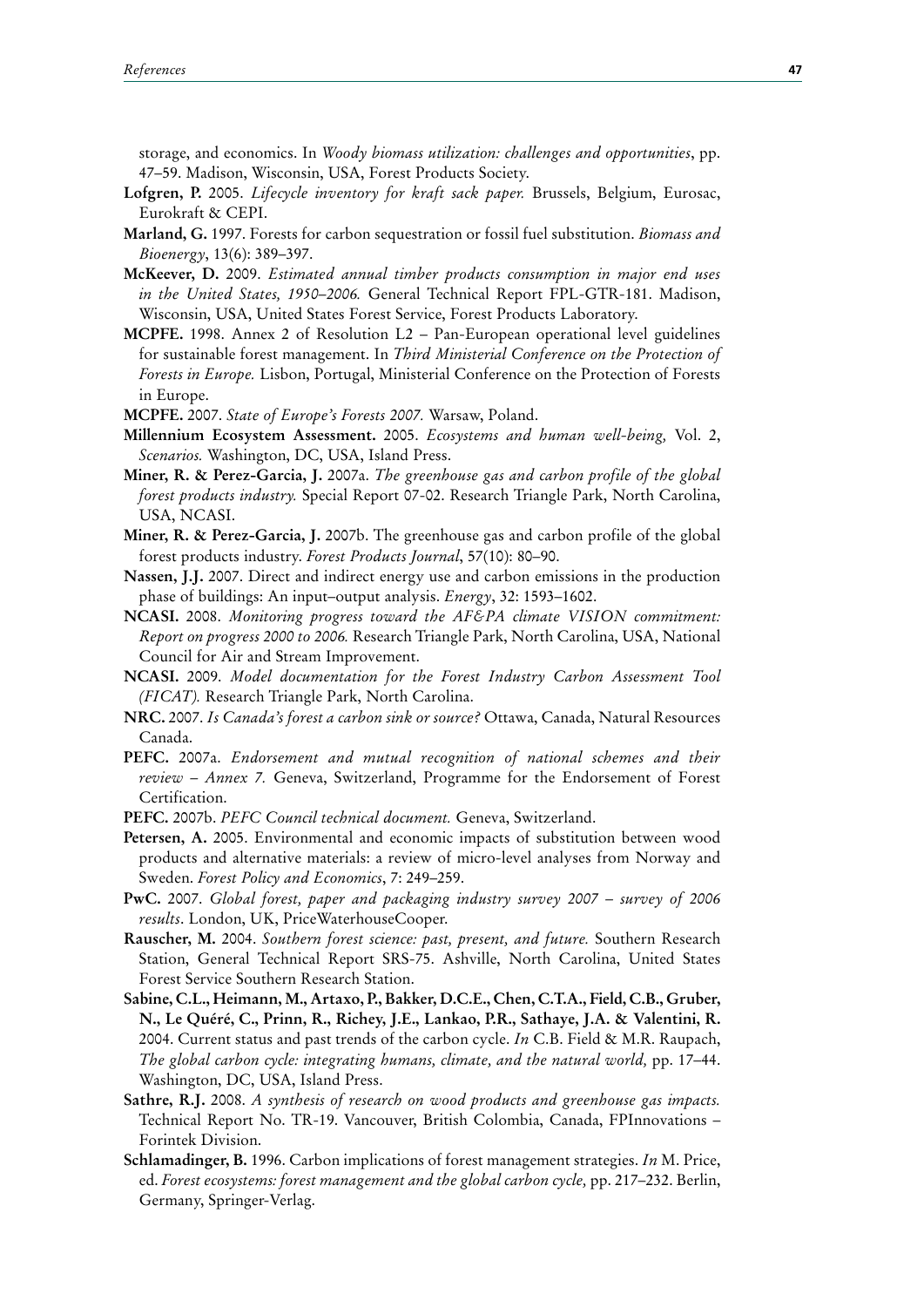- **SFI.** 2004. *Sustainable forestry initiative 2005–2009 Standard.* Washington, DC, USA, Sustainable Forestry Initiative.
- **Subak, S.** 1999. The contribution of the paper cycle to global warming. *Mitigation and Adaptation for Global Change*, 4(2): 113–135.
- **Tiedemann, A.** 2001. *Life cycle assessments for graphic papers.* Berlin, Germany, Federal Environmental Agency (Umweltbundesamt).
- **UNECE/FAO.** 2008. *Forest Products Annual Market Review, 2007–2008.* Geneva, Switzerland, United Nations Economic Commission for Europe & FAO.
- **Upton, B.R.** 2008. The greenhouse gas and energy impacts of using wood instead of alternatives in residential construction in the United States. *Biomass and Bioenergy*, (32):  $1-10.$
- **USDOE.** 2009. *US life cycle inventory database*. Washington, DC, USA, United States Department of Energy, National Renewable Energy Laboratory. Available at: www.nrel. gov/lci/database (accessed 10 April 2010)
- **USEPA.** 2006. *Solid waste management and greenhouse gases a life cycle assessment of emissions and sinks,* 3rd edition. Washington, DC, USA, United States Environmental Protection Agency.
- **USEPA.** 2009. *Inventory of US greenhouse gas emissions and sinks: 1990–2007.* Washington, DC, USA.
- **Uusivuori, J.E.** 2002. Population, income and ecological conditions as determinants of forest area variation in the tropics. *Global Environmental Change*, 12(4): 313–323.
- **WBCSD.** 2007a. *Membership principles and responsibilities.* Geneva, Switzerland, World Business Council for Sustainable Development, Sustainable Forest Products Industry Working Group.
- **WBCSD.** 2007b. *The sustainable forest products industry; carbon and climate change key messages for policy makers.* Geneva, Switzerland.
- **WBCSD.** 2009. *Recommendations for government negotiators to effectively include harvested wood products within the UN Framework Convention on Climate Change (UNFCCC).* Geneva, Switzerland.
- **WBCSD/WRI.** 2007. *Sustainable procurement of wood and paper-based products: an introduction.* Geneva, Switzerland, WBCSD & World Resources Institute.
- **Wegner, H.** 2009. *Carbon footprint LCA for* National Geographic Magazine. Toronto, Ontario, Canada, Gravure Association of America.
- **World Bank.** 2009. Gross national income per capita 2008, Atlas method and PPP. In *World development indicators*. Washington, DC, USA.
- **Zhang, Y.M.** 2009. Global pattern of NPP to GPP ratio derived from MODIS data: effects of ecysystem type, geographical location and climate. *Global Ecology Biogeography*, 18: 280–290.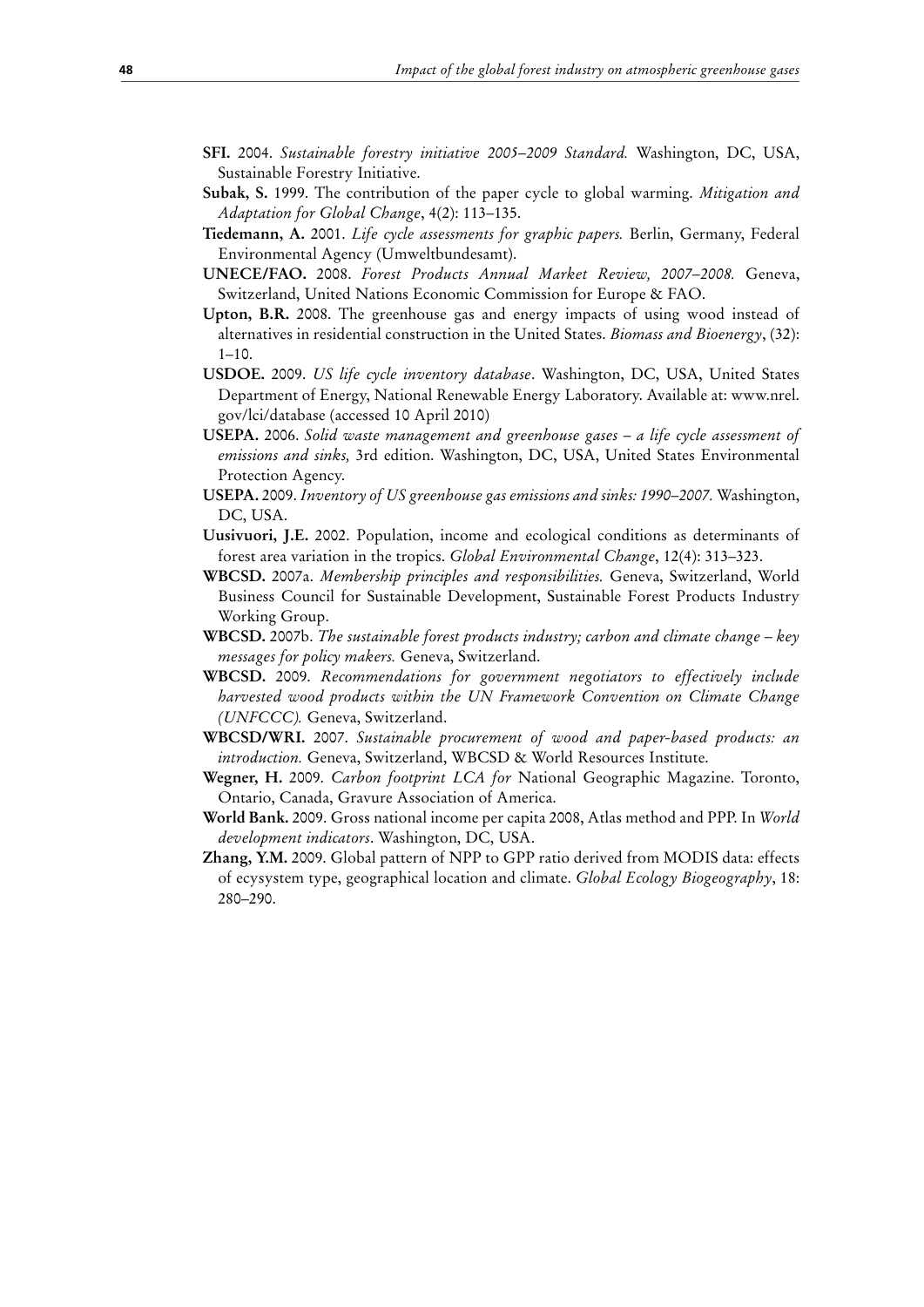# Annex 1 **Calculations**

### **CARBON STORAGE IN PAPER PRODUCTS IN USE AND IN LANDFILLS**

The amount of paper stored in paper products was calculated using the PAS 2050 approach in which the footprint of forest products is credited with the weighted average amount of carbon stored over a 100-year period (BSI, 2008). Using IPCC's first order model, and half-lives for the time-in-use of forest products (two years for paper) (IPCC, 2006), the 100-year weighted average for the carbon storage in paper is 2.885 percent of the original biomass carbon.

The countries responsible for 90 percent of global paper and paperboard consumption were identified by adding each country's imports to its production, and subtracting its exports (FAO, 2007) (Table A-1).

Each country's consumption was multiplied by 2.885 percent to determine the amount remaining in use (Table A-2) , which also shows the amounts going to landfill in each country. These estimates were calculated by subtracting the amount remaining in use from each country's consumption, and assuming that the remainder was recycled or sent for end-of-life management. The amounts of paper recovered for recycling were taken from FAOSTAT (FAO, 2007) and subtracted from these remainders, to yield estimates of the amounts destined for end-of-life management at solid waste disposal sites or landfills. This was assumed to be the same as the fraction of municipal solid waste destined for landfills in each country, as reported in IPCC's 2006 national inventory guidelines (IPCC, 2006).

To estimate the amount of carbon stored in landfills, the quantities going to landfill were multiplied by the carbon content, assumed to be 50 percent. Carbon storage was assumed to be limited to the non-degradable fraction of the carbon. Because biomass carbon in forest products is non-degradable only under anaerobic conditions, it was necessary to calculate the fraction of waste in each country that was disposed in anaerobic conditions. In general, highly engineered landfills in developed countries are more anaerobic than unmanaged landfills in developing countries. IPCC's methane correction factors (MCFs) give an estimate of the fractions of waste held under anaerobic conditions in a number of different landfill types (Table A-3).

Based on the values in Table A-3, it was assumed that countries with per capita GDP (on a purchasing power parity [PPP] basis) of more than US\$30 000 would have an MCF value of 0.9; those with per capita GDP of less than US\$10 000 would have an MCF of 0.4; and those with per capita GDP of between US\$10 000 and US\$30 000 would have an MCF of 0.6. From this, the amount of carbon in disposed paper and paperboard products destined for anaerobic landfills was estimated for each country.

To estimate the fraction of non-degradable anaerobic carbon, the IPCC default value of 50 percent was used (IPCC, 2006). The amount of non-degradable carbon was then converted to  $CO<sub>2</sub>$  equivalent (Table A-4).

Note that data in the tables are subject to rounding, which results in some minor inconsistencies.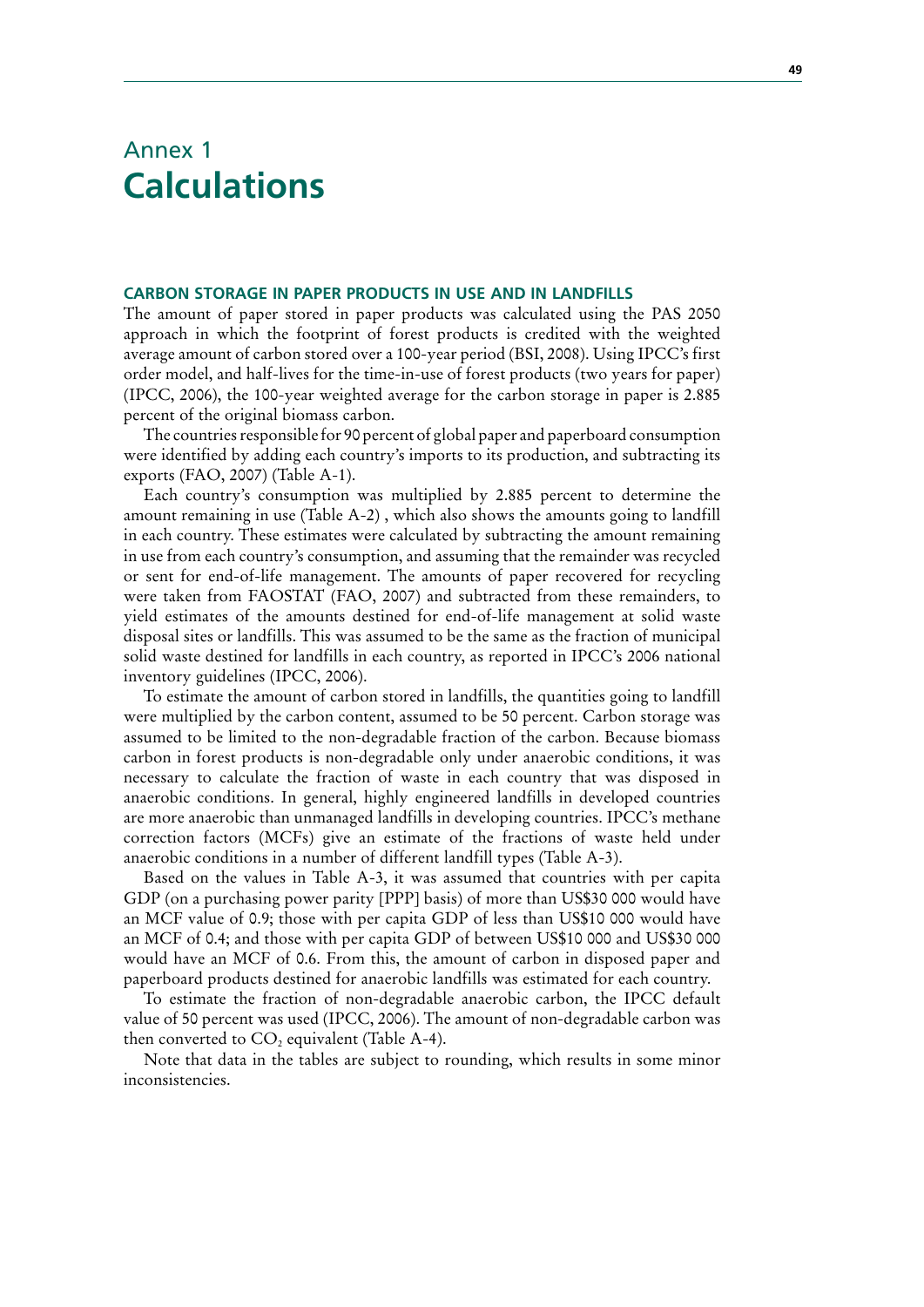| Country                   | Per capita GDP<br>(PPP basis)<br>(USS) | Production<br>2007<br>('000 tonnes) | Imports 2007<br>('000 tonnes) | <b>Exports 2007</b><br>('000 tonnes) | Consumption<br>2007<br>('000 tonnes) | % of global<br>consumption |
|---------------------------|----------------------------------------|-------------------------------------|-------------------------------|--------------------------------------|--------------------------------------|----------------------------|
| Argentina                 | 14 0 20                                | 1 5 4 5                             | 872                           | 155                                  | 2 2 6 2                              | 0.6                        |
| Australia                 | 34 040                                 | 3 1 9 2                             | 1490                          | 684                                  | 3 9 9 8                              | 1.0                        |
| Austria                   | 37 680                                 | 5 1 9 9                             | 1 3 2 8                       | 4 2 6 8                              | 2 2 5 9                              | 0.6                        |
| Belgium                   | 34 760                                 | 1897                                | 3 9 5 7                       | 3 2 9 8                              | 2 5 5 6                              | 0.7                        |
| <b>Brazil</b>             | 10 070                                 | 5836                                | 1 0 4 6                       | 2 5 9 0                              | 4 2 9 3                              | 1.1                        |
| Canada                    | 36 220                                 | 18 113                              | 2839                          | 13 131                               | 7821                                 | 2.0                        |
| China                     | 6 0 20                                 | 78 0 26                             | 7820                          | 7 2 5 3                              | 78 594                               | 20.5                       |
| France                    | 34 400                                 | 9871                                | 6 3 6 0                       | 5 0 9 8                              | 11 133                               | 2.9                        |
| Germany                   | 35 940                                 | 23 172                              | 9376                          | 11 0 28                              | 21 5 19                              | 5.6                        |
| India                     | 2 9 6 0                                | 4 1 8 3                             | 1 3 8 1                       | 299                                  | 5 2 6 5                              | 1.4                        |
| Indonesia                 | 3830                                   | 7 2 2 3                             | 385                           | 3718                                 | 3890                                 | 1.0                        |
| Italy                     | 30 250                                 | 10 112                              | 5 2 9 5                       | 3 5 1 3                              | 11894                                | 3.1                        |
| Japan                     | 35 2 20                                | 28 930                              | 1 6 6 4                       | 1667                                 | 28 927                               | 7.6                        |
| Korea, Republic of        | 28 120                                 | 10 932                              | 844                           | 3 0 6 6                              | 8710                                 | 2.3                        |
| Malaysia                  | 13 740                                 | 1 0 6 2                             | 2 2 2 8                       | 275                                  | 3015                                 | 0.8                        |
| Mexico                    | 14 270                                 | 5 5 9 4                             | 3 3 3 5                       | 386                                  | 8 5 43                               | 2.2                        |
| <b>Netherlands</b>        | 41 670                                 | 3 2 2 4                             | 3519                          | 3 10 6                               | 3637                                 | 1.0                        |
| Poland                    | 17310                                  | 2 9 9 2                             | 2838                          | 1 5 5 3                              | 4 277                                | 1.1                        |
| <b>Russian Federation</b> | 15 630                                 | 7 5 5 9                             | 1462                          | 2512                                 | 6 509                                | 1.7                        |
| South Africa              | 9780                                   | 3 0 3 3                             | 527                           | 944                                  | 2616                                 | 0.7                        |
| Spain                     | 31 130                                 | 6714                                | 5878                          | 2737                                 | 9855                                 | 2.6                        |
| Sweden                    | 38 180                                 | 11 902                              | 1056                          | 10 649                               | 2 3 0 9                              | 0.6                        |
| Switzerland               | 46 460                                 | 1 5 3 6                             | 958                           | 761                                  | 1733                                 | 0.5                        |
| Thailand                  | 5 9 9 0                                | 4 4 8 4                             | 751                           | 984                                  | 4 2 5 1                              | 1.1                        |
| Turkey                    | 13770                                  | 1643                                | 2 4 9 5                       | 196                                  | 3 9 4 2                              | 1.0                        |
| United Kingdom            | 36 130                                 | 5 2 8 4                             | 7883                          | 970                                  | 12 197                               | 3.2                        |
| <b>United States</b>      | 46 970                                 | 83 826                              | 14 964                        | 10 972                               | 87818                                | 22.9                       |
| Viet Nam                  | 2700                                   | 1 3 0 9                             | 648                           | 24                                   | 1933                                 | 0.5                        |

| TABLE A-1                                                                |  |  |  |  |  |
|--------------------------------------------------------------------------|--|--|--|--|--|
| Countries responsible for 90 percent of paper and paperboard consumption |  |  |  |  |  |

*Sources:* World Bank, 2009 (GDP); FAO, 2007.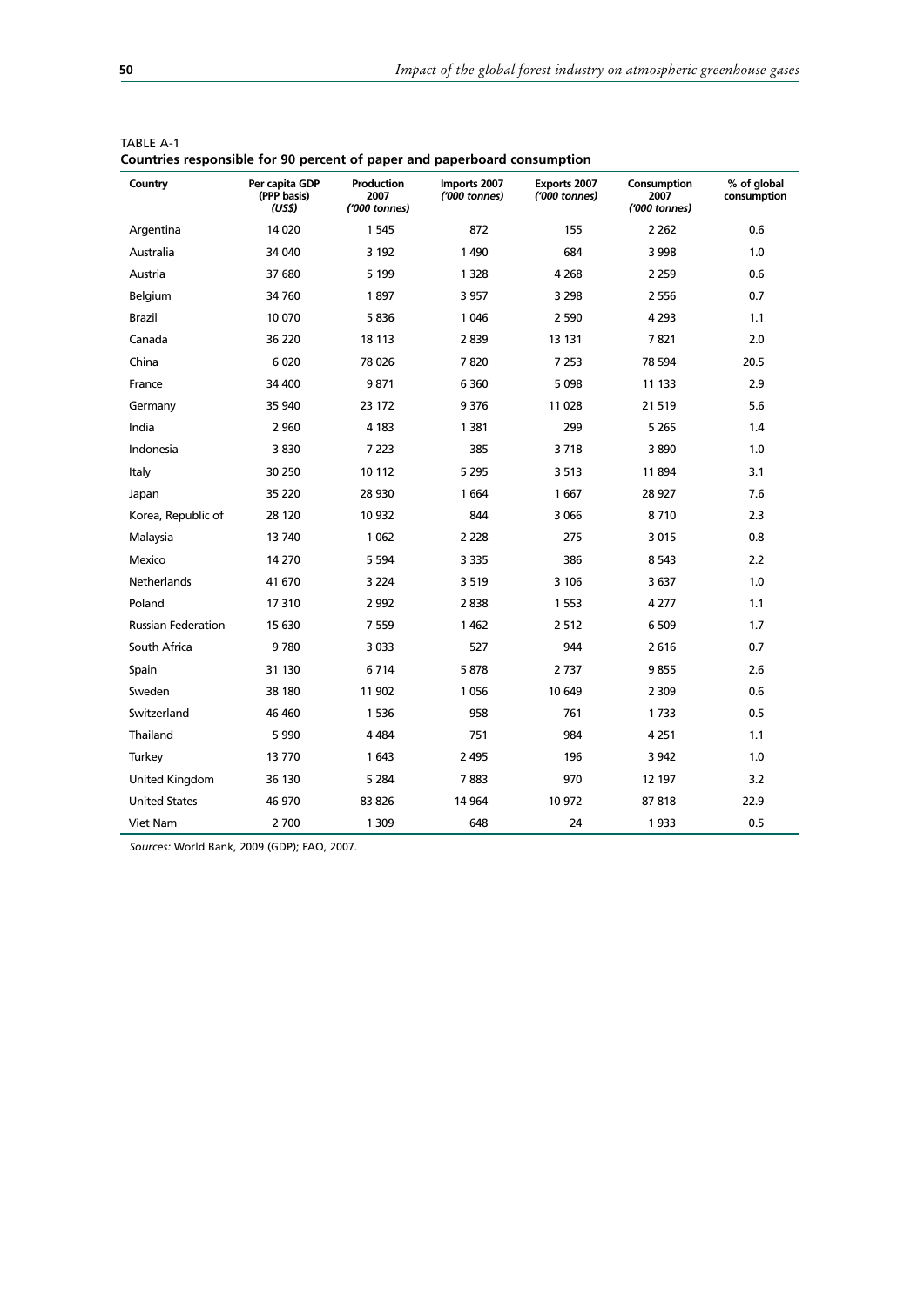| Country                                                                   | % waste sent to landfill<br>after recovery 2000<br>(from IPCC, 2006) | Remaining in use <sup>a</sup><br>('000 tonnes) | Recovered paper<br>('000 tonnes) | <b>Discards</b> <sup>b</sup><br>('000 tonnes) | <b>Discards to landfill</b><br>('000 tonnes) |
|---------------------------------------------------------------------------|----------------------------------------------------------------------|------------------------------------------------|----------------------------------|-----------------------------------------------|----------------------------------------------|
| Argentina                                                                 | 59                                                                   | 65                                             | 943                              | 1 2 5 3                                       | 739                                          |
| Australia                                                                 | 100                                                                  | 115                                            | 3 0 3 2                          | 851                                           | 851                                          |
| Austria                                                                   | 30                                                                   | 65                                             | 1 5 3 9                          | 655                                           | 196                                          |
| Belgium                                                                   | 17                                                                   | 74                                             | 2 2 9 5                          | 187                                           | 32                                           |
| Brazil                                                                    | 80                                                                   | 124                                            | 3 6 4 2                          | 527                                           | 421                                          |
| Canada                                                                    | 71                                                                   | 226                                            | 2851                             | 4744                                          | 3 3 6 8                                      |
| China                                                                     | 97                                                                   | 2 2 6 8                                        | 31 324                           | 45 002                                        | 43 652                                       |
| France                                                                    | 43                                                                   | 321                                            | 5 9 4 7                          | 4865                                          | 2092                                         |
| Germany                                                                   | 30                                                                   | 621                                            | 15 746                           | 5 1 5 3                                       | 1 5 4 6                                      |
| India                                                                     | 70                                                                   | 152                                            | 850                              | 4 2 6 3                                       | 2 9 8 4                                      |
| Indonesia                                                                 | 80                                                                   | 112                                            | 1 1 6 3                          | 2615                                          | 2 0 9 2                                      |
| Italy                                                                     | 70                                                                   | 343                                            | 5 5 8 0                          | 5971                                          | 4 1 8 0                                      |
| Japan                                                                     | 25                                                                   | 835                                            | 22 837                           | 5 2 5 5                                       | 1314                                         |
| Korea, Republic of                                                        | 42                                                                   | 251                                            | 7998                             | 461                                           | 193                                          |
| Malaysia                                                                  | 70                                                                   | 87                                             | 1 1 1 2                          | 1816                                          | 1 2 7 1                                      |
| Mexico                                                                    | 49                                                                   | 247                                            | 4 3 0 2                          | 3 9 9 5                                       | 1957                                         |
| Netherlands                                                               | 11                                                                   | 105                                            | 2 3 0 7                          | 1 2 2 5                                       | 135                                          |
| Poland                                                                    | 98                                                                   | 123                                            | 1 5 5 0                          | 2 603                                         | 2 5 5 1                                      |
| <b>Russian Federation</b>                                                 | 71                                                                   | 188                                            | 2 100                            | 4 2 2 1                                       | 2 9 9 7                                      |
| South Africa                                                              | 90                                                                   | 75                                             | 923                              | 1617                                          | 1456                                         |
| Spain                                                                     | 68                                                                   | 284                                            | 5678                             | 3893                                          | 2 6 4 7                                      |
| Sweden                                                                    | 23                                                                   | 67                                             | 1 5 9 8                          | 644                                           | 148                                          |
| Switzerland                                                               | 100                                                                  | 50                                             | 1 3 2 4                          | 359                                           | 359                                          |
| Thailand                                                                  | 80                                                                   | 123                                            | 1708                             | 2421                                          | 1936                                         |
| Turkey                                                                    | 99                                                                   | 114                                            | 1016                             | 2812                                          | 2 7 8 4                                      |
| United Kingdom                                                            | 82                                                                   | 352                                            | 8617                             | 3 2 2 8                                       | 2 6 4 7                                      |
| <b>United States</b>                                                      | 55                                                                   | 2 5 3 4                                        | 46 431                           | 38 853                                        | 21 3 69                                      |
| Viet Nam                                                                  | 60                                                                   | 56                                             | 77                               | 1800                                          | 1 0 8 0                                      |
| <b>Total from above</b>                                                   |                                                                      | 9 9 7 6                                        |                                  |                                               | 106 999                                      |
| <b>Extrapolated to global consumption</b>                                 |                                                                      | 11 042                                         |                                  |                                               | 118 426                                      |
| Converted to tonnes of CO <sub>2</sub> equivalent,<br>assuming 50% carbon |                                                                      | 20 24 3                                        |                                  |                                               |                                              |

| TABLE A-2                                                                        |  |
|----------------------------------------------------------------------------------|--|
| Calculation of the carbon in paper remaining in use and in discards to landfills |  |

a Fraction remaining in use = 0.02885.

**b** Consumption minus recovered minus remaining in use.

## TABLE A-3 **IPCC's methane correction factors**

| Type of site                             | <b>MCF</b> | <b>Comments</b>                               |
|------------------------------------------|------------|-----------------------------------------------|
| Managed: anaerobic                       | 1.0        |                                               |
| Managed: semi-aerobic                    | 0.5        |                                               |
| Unmanaged: deep $(> 5 m)$                | 0.8        | Also applies to sites with a high water table |
| Unmanaged: shallow $(< 5 m)$             | 0.4        |                                               |
| Uncategorized solid waste disposal sites | 0.6        |                                               |
|                                          |            |                                               |

*Source:* IPCC, 2006.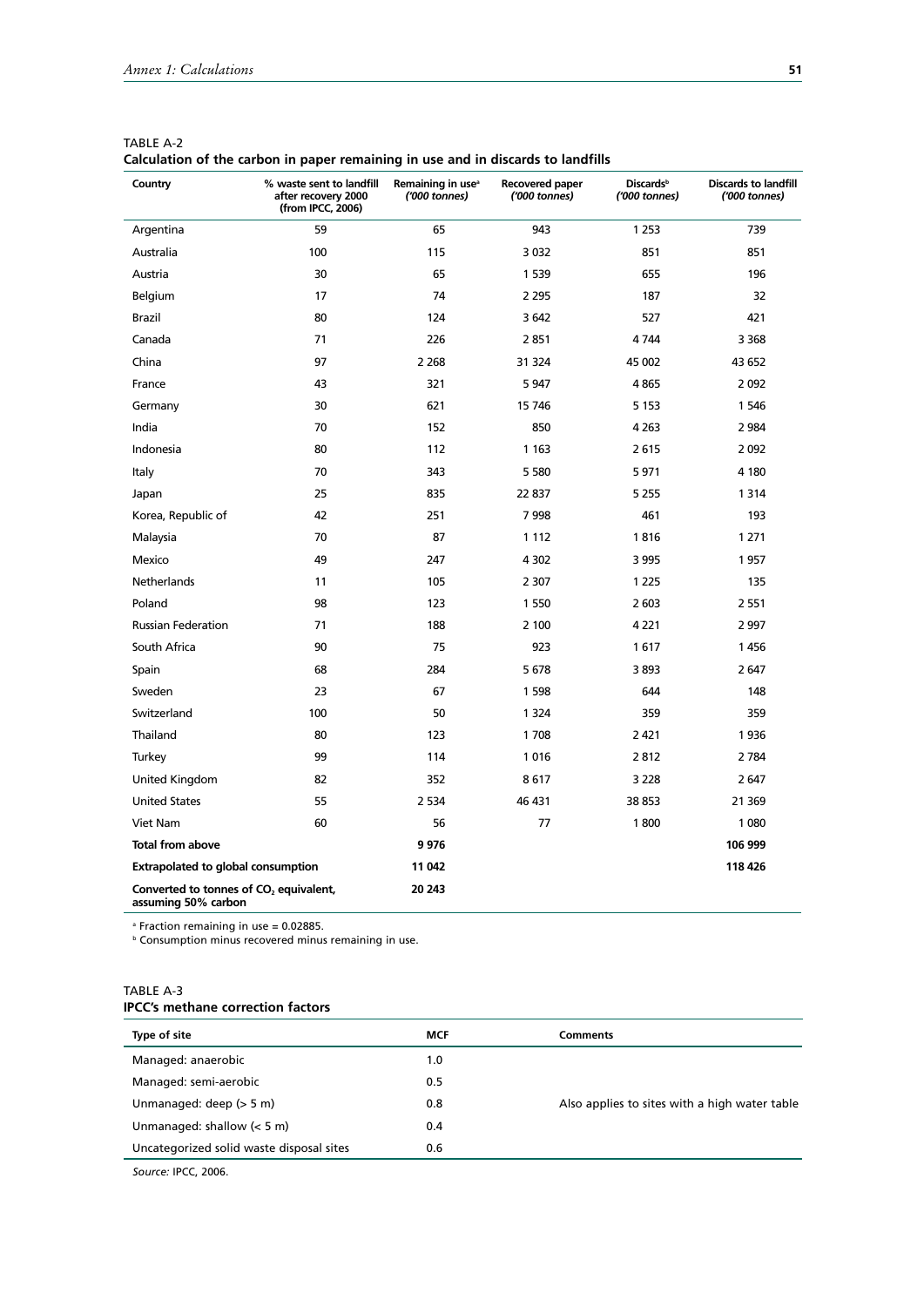| Country                      | Carbon to<br>landfills <sup>a</sup><br>('000 tonnes) | <b>IPCC MCF</b><br>(fraction<br>anaerobic) | Carbon in<br>anaerobic zones<br>of landfills<br>('000 tonnes) | <b>Carbon remaining</b><br>after degradation <sup>b</sup><br>('000 tonnes) | Carbon storage<br>('000 tonnes $CO2$<br>equivalent) |
|------------------------------|------------------------------------------------------|--------------------------------------------|---------------------------------------------------------------|----------------------------------------------------------------------------|-----------------------------------------------------|
| Argentina                    | 370                                                  | 0.6                                        | 222                                                           | 111                                                                        | 407                                                 |
| Australia                    | 425                                                  | 0.9                                        | 383                                                           | 191                                                                        | 702                                                 |
| Austria                      | 98                                                   | 0.9                                        | 88                                                            | 44                                                                         | 162                                                 |
| Belgium                      | 16                                                   | 0.9                                        | 14                                                            | $\overline{7}$                                                             | 26                                                  |
| Brazil                       | 211                                                  | 0.6                                        | 126                                                           | 63                                                                         | 232                                                 |
| Canada                       | 1684                                                 | 0.9                                        | 1516                                                          | 758                                                                        | 2 7 7 9                                             |
| China                        | 21 8 26                                              | 0.4                                        | 8730                                                          | 4 3 6 5                                                                    | 16 006                                              |
| France                       | 1 0 4 6                                              | 0.9                                        | 941                                                           | 471                                                                        | 1726                                                |
| Germany                      | 773                                                  | 0.9                                        | 696                                                           | 348                                                                        | 1 2 7 5                                             |
| India                        | 1 4 9 2                                              | 0.4                                        | 597                                                           | 298                                                                        | 1 0 9 4                                             |
| Indonesia                    | 1 0 4 6                                              | 0.4                                        | 418                                                           | 209                                                                        | 767                                                 |
| Italy                        | 2 0 9 0                                              | 0.9                                        | 1881                                                          | 940                                                                        | 3 4 4 8                                             |
| Japan                        | 657                                                  | 0.9                                        | 591                                                           | 296                                                                        | 1 0 8 4                                             |
| Korea, Republic of           | 97                                                   | 0.6                                        | 58                                                            | 29                                                                         | 106                                                 |
| Malaysia                     | 635                                                  | 0.6                                        | 381                                                           | 191                                                                        | 699                                                 |
| Mexico                       | 979                                                  | 0.6                                        | 587                                                           | 294                                                                        | 1 0 7 7                                             |
| Netherlands                  | 67                                                   | 0.9                                        | 61                                                            | 30                                                                         | 111                                                 |
| Poland                       | 1 2 7 6                                              | 0.6                                        | 765                                                           | 383                                                                        | 1 4 0 3                                             |
| <b>Russian Federation</b>    | 1499                                                 | 0.6                                        | 899                                                           | 450                                                                        | 1648                                                |
| South Africa                 | 728                                                  | 0.4                                        | 291                                                           | 146                                                                        | 534                                                 |
| Spain                        | 1 3 2 3                                              | 0.9                                        | 1 1 9 1                                                       | 596                                                                        | 2 1 8 4                                             |
| Sweden                       | 74                                                   | 0.9                                        | 67                                                            | 33                                                                         | 122                                                 |
| Switzerland                  | 179                                                  | 0.9                                        | 161                                                           | 81                                                                         | 296                                                 |
| Thailand                     | 968                                                  | 0.4                                        | 387                                                           | 194                                                                        | 710                                                 |
| Turkey                       | 1 3 9 2                                              | 0.6                                        | 835                                                           | 418                                                                        | 1 5 3 1                                             |
| United Kingdom               | 1 3 2 4                                              | 0.9                                        | 1 1 9 1                                                       | 596                                                                        | 2 1 8 4                                             |
| <b>United States</b>         | 10 685                                               | 0.9                                        | 9616                                                          | 4808                                                                       | 17 630                                              |
| Viet Nam                     | 540                                                  | 0.4                                        | 216                                                           | 108                                                                        | 396                                                 |
| <b>Total from above</b>      |                                                      |                                            |                                                               |                                                                            | 60 339                                              |
| <b>Extrapolated to world</b> |                                                      |                                            |                                                               |                                                                            | 67 043                                              |

| <b>TABLE A-4</b>                                                           |  |  |
|----------------------------------------------------------------------------|--|--|
| Calculation of carbon stored in paper and paperboard products in landfills |  |  |

<sup>a</sup> Carbon content = 50 percent.

b Assuming 50 percent of carbon in anaerobic zones is non-degradable under anaerobic conditions.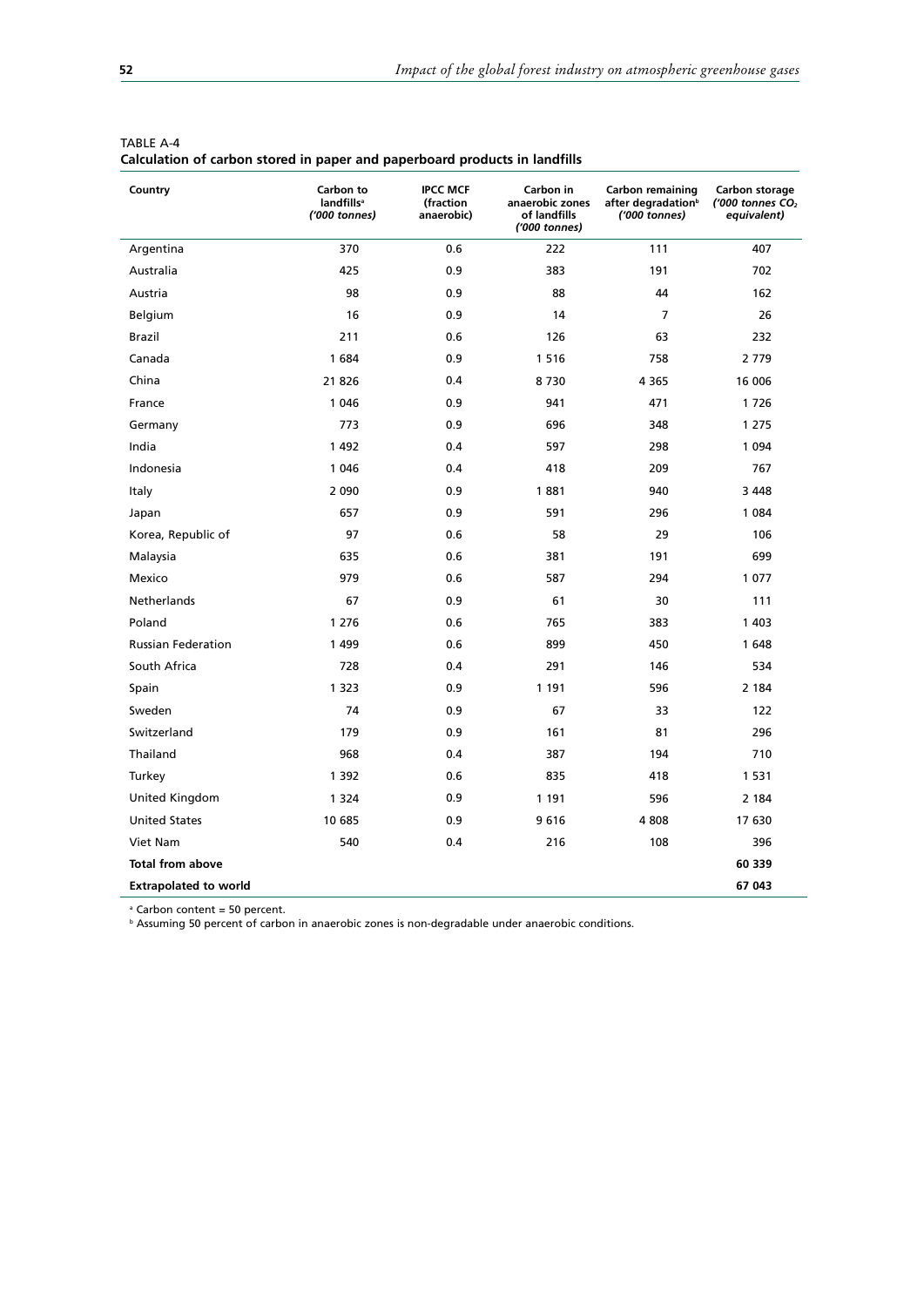### **CARBON STORAGE IN WOOD PRODUCTS IN USE AND IN LANDFILLS**

The amount of carbon stored in wood products in use was also calculated using the PAS 2050 approach, which credits the footprint of forest products with the weighted average amount of carbon stored over a 100-year period (BSI, 2008). Using IPCC's first order model and half-lives for the time-in-use of forest products (30 years for wood products) (IPCC, 2006), the 100-year weighted average for the carbon storage in wood products is 38.987 percent of the original biomass carbon.

The countries responsible for 90 percent of global wood product consumption (Table A-5) were identified by adding each country's imports to its production, and subtracting its exports (FAO, 2007). Cubic metres were converted to tonnes using separate conversion factors for sawnwood and wood panels. Both factors represent weighted average conversion factors, which for sawnwood were weighted by the global production of coniferous and non-coniferous wood, and for panels by the global production of veneer, plywood, particleboard and fibreboard.

The consumption of each country was multiplied by 39.987 percent to determine the amount remaining in use (Table A-6). The amount going to landfill in each country was estimated by subtracting the amount remaining in use from each country's consumption, and the remainder was assumed to be recycled or sent to end-of-life management (landfills). It was assumed that 30 percent of this wood was recovered for recycling, and the rest was destined for end-of-life management. For each country, the fraction of discarded wood (after recovery for recycling) destined for landfills was assumed to be the same as the fraction of municipal solid waste destined for landfills, as reported in IPCC's 2006 national inventory guidelines (IPCC, 2006).

To estimate the amount of carbon stored in landfills, the quantities going to landfill were multiplied by the carbon content, assumed to be 50 percent. Carbon storage was assumed to be limited to the non-degradable fraction of the carbon. Because biomass carbon in forest products is non-degradable only under anaerobic conditions, it was necessary to calculate the fraction of waste in each country that was disposed in anaerobic conditions. In general, highly engineered landfills in developed countries are more anaerobic than unmanaged landfills in developing countries. IPCC's MCFs give an estimate of the fractions of waste held under anaerobic conditions in a number of different landfill types, as shown in Table A-3.

Again, it was assumed that countries with per capita GDP of more than US\$30 000 would have an MCF value of 0.9; those with per capita GDP of less than US\$10 000 would have an MCF of 0.4; and those with per capita GDP of between US\$10 000 and US\$30 000 would have an MCF of 0.6. From this, the amount of carbon in discarded wood products destined for anaerobic landfills was estimated for each country.

To estimate the non-degradable fraction of the anaerobic carbon, it was necessary to know the fraction of carbon in wood products that does not degrade under anaerobic environments. The IPCC default value is 50 percent (IPCC, 2006), but information from other sources indicates that this value significantly overstates the degradation of wood products in anaerobic landfills. Studies by Barlaz (summarized in USEPA, 2006; IFC, 2009) suggest that 80 percent of the biomass carbon in wood products will not degrade under anaerobic conditions, and this figure was used for the calculations in Table A-6. The amount of non-degradable carbon was then converted into  $CO<sub>2</sub>$ equivalent (Table A-7).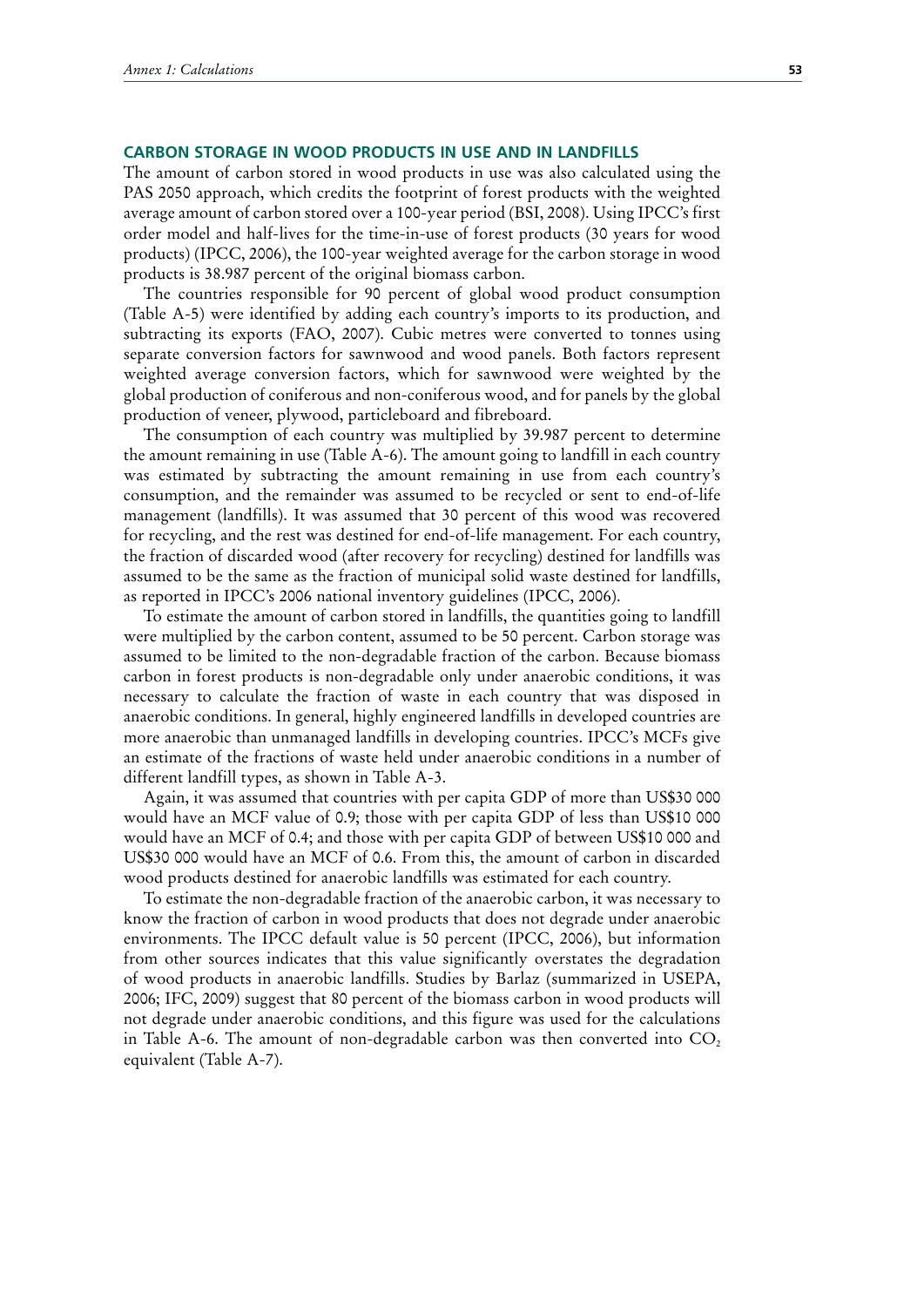| Country                      |                               |                | Sawnwood       |          |                                      | Wood-based panels    |         |                           |         | Total wood products                  |               |                       |
|------------------------------|-------------------------------|----------------|----------------|----------|--------------------------------------|----------------------|---------|---------------------------|---------|--------------------------------------|---------------|-----------------------|
|                              | Production                    | <b>Imports</b> | <b>Exports</b> |          | <b>Consumption</b> <sup>a</sup>      | Production Imports   |         | <b>Exports</b>            |         | Consumption <sup>b</sup>             | Consumption   | % of                  |
|                              | 2007<br>$(000 \; \text{m}^3)$ | ('000 m')      | ('000 m')      |          | ('000 m <sup>3</sup> ) ('000 tonnes) | 2007<br>$('000 m^3)$ |         | $('000 m^3)$ $('000 m^3)$ |         | ('000 m <sup>3</sup> ) ('000 tonnes) | ('000 tonnes) | global<br>consumption |
| Argentina                    | 2 103                         | 101            | 237            | 1967     | 942                                  | 1 3 3 3              | 110     | 303                       | 1 1 4 0 | 566                                  | 1 508         | 0.4                   |
| Australia                    | 5 0 6 4                       | 575            | 377            | 5 2 6 2  | 2 5 20                               | 1788                 | 545     | 441                       | 1892    | 940                                  | 3 4 6 0       | 1.0                   |
| Austria                      | 11 262                        | 1707           | 7842           | 5 1 2 7  | 2 4 5 5                              | 3716                 | 883     | 3 5 8 4                   | 1015    | 504                                  | 2959          | 0.9                   |
| <b>Belgium</b>               | 1 5 5 5                       | 2 2 7 5        | 1 2 0 3        | 2 627    | 1 2 5 8                              | 2 5 5 2              | 1865    | 2887                      | 1 5 3 0 | 760                                  | 2018          | 0.6                   |
| <b>Brazil</b>                | 24 414                        | 145            | 3 1 6 7        | 21 3 9 2 | 10 243                               | 8680                 | 437     | 3770                      | 5 3 4 7 | 2657                                 | 12 900        | 3.8                   |
| Canada                       | 52 284                        | 1635           | 33 184         | 20 736   | 9929                                 | 14 645               | 2846    | 10 686                    | 6805    | 3 3 8 1                              | 13 3 10       | 3.9                   |
| Chile                        | 8 3 4 0                       | 35             | 3 6 4 2        | 4733     | 2 2 6 6                              | 2 4 8 2              | 133     | 1448                      | 1 1 6 7 | 580                                  | 2846          | 0.8                   |
| China                        | 29 202                        | 8 1 3 1        | 973            | 36 360   | 17411                                | 70 955               | 4 200   | 15 166                    | 59 988  | 29 806                               | 47 216        | 13.9                  |
| Czech<br>Republic            | 5454                          | 513            | 1708           | 4 2 5 9  | 2 0 3 9                              | 1716                 | 723     | 1 2 3 8                   | 1 2 0 1 | 597                                  | 2636          | 0.8                   |
| Denmark                      | 300                           | 2 2 0 1        | 143            | 2 3 5 7  | 1 1 2 9                              | 343                  | 1609    | 161                       | 1791    | 890                                  | 2019          | 0.6                   |
| Egypt                        | 2                             | 1911           | 0              | 1913     | 916                                  | 56                   | 260     | $\mathbf{1}$              | 315     | 157                                  | 1073          | 0.3                   |
| Estonia                      | 1750                          | 824            | 709            | 1866     | 893                                  | 402                  | 277     | 306                       | 373     | 185                                  | 1079          | 0.3                   |
| Finland                      | 12 477                        | 626            | 7081           | 6 0 23   | 2884                                 | 1995                 | 401     | 1 5 4 3                   | 853     | 424                                  | 3 3 0 8       | 1.0                   |
| France                       | 10 190                        | 4 4 9 7        | 1 3 9 9        | 13 288   | 6 3 6 3                              | 6709                 | 2 4 5 0 | 3761                      | 5 3 9 8 | 2682                                 | 9045          | 2.7                   |
| Germany                      | 25 170                        | 4 222          | 9 5 6 5        | 19827    | 9494                                 | 18 185               | 4 1 1 4 | 6313                      | 15 986  | 7 943                                | 17437         | 5.1                   |
| Greece                       | 108                           | 928            | 14             | 1 0 2 3  | 490                                  | 918                  | 367     | 71                        | 1 2 1 4 | 603                                  | 1 0 9 3       | 0.3                   |
| India                        | 14 789                        | 122            | 15             | 14896    | 7 133                                | 2 5 5 4              | 257     | 63                        | 2748    | 1 3 6 5                              | 8498          | 2.5                   |
| Iran, Islamic<br>Republic of | 52                            | 909            | 0              | 961      | 460                                  | 795                  | 658     | 7                         | 1446    | 718                                  | 1 178         | 0.3                   |
| Italy                        | 1700                          | 8031           | 435            | 9 2 9 6  | 4451                                 | 5701                 | 2 9 4 5 | 1 502                     | 7 144   | 3 5 5 0                              | 8 0 0 1       | 2.4                   |
|                              | 11 632                        | 7 3 5 4        | 29             | 18 957   | 9077                                 | 5313                 | 4 641   | 40                        | 9914    | 4926                                 | 14 003        | 4.1                   |
| Japan<br>Korea,              |                               |                |                |          |                                      |                      |         |                           |         |                                      |               |                       |
| Republic of                  | 4 3 6 6                       | 966            | 19             | 5 3 1 3  | 2 5 4 4                              | 3706                 | 2 7 8 6 | 53                        | 6439    | 3 1 9 9                              | 5743          | 1.7                   |
| Malaysia                     | 5 1 2 2                       | 1 0 0 5        | 2078           | 4 0 4 9  | 1939                                 | 7719                 | 367     | 7087                      | 999     | 496                                  | 2 4 3 5       | 0.7                   |
| Mexico                       | 2687                          | 4974           | 64             | 7 5 9 7  | 3638                                 | 547                  | 1 0 8 5 | 94                        | 1 5 3 8 | 764                                  | 4 4 0 1       | 1.3                   |
| Netherlands                  | 271                           | 3434           | 601            | 3 104    | 1486                                 | 15                   | 1886    | 405                       | 1496    | 743                                  | 2 2 3 0       | 0.7                   |
| New Zealand                  | 4 2 8 0                       | 52             | 1781           | 2 5 5 1  | 1 2 2 2                              | 2 2 0 3              | 63      | 906                       | 1 3 6 0 | 676                                  | 1897          | 0.6                   |
| Norway                       | 2 4 0 2                       | 1 1 7 3        | 387            | 3 187    | 1 5 2 6                              | 613                  | 278     | 177                       | 715     | 355                                  | 1881          | 0.6                   |
| Pakistan                     | 1313                          | 225            | 0              | 1 5 3 8  | 736                                  | 481                  | 172     | 0                         | 653     | 324                                  | 1 0 6 1       | 0.3                   |
| Poland                       | 3 3 0 4                       | 805            | 625            | 3 4 8 4  | 1668                                 | 8 5 3 4              | 1 7 1 7 | 2 2 7 5                   | 7977    | 3 9 63                               | 5632          | 1.7                   |
| Romania                      | 4 143                         | 47             | 2 3 8 4        | 1806     | 865                                  | 1 2 6 3              | 1 0 4 7 | 866                       | 1444    | 718                                  | 1 5 8 2       | 0.5                   |
| Russian<br>Federation        | 23 200                        | 18             | 17 277         | 5941     | 2 8 4 5                              | 9813                 | 1660    | 2 4 9 3                   | 8 9 8 0 | 4 4 6 2                              | 7 307         | 2.2                   |
| Saudi Arabia                 | 0                             | 1807           | 0              | 1807     | 865                                  | 0                    | 705     | 0                         | 705     | 350                                  | 1 2 1 6       | 0.4                   |
| Slovakia                     | 2 7 8 1                       | 257            | 1 2 3 5        | 1803     | 863                                  | 844                  | 539     | 456                       | 927     | 461                                  | 1 3 2 4       | 0.4                   |
| South Africa                 | 2 0 9 1                       | 535            | 79             | 2 5 4 8  | 1 2 2 0                              | 786                  | 345     | 73                        | 1058    | 526                                  | 1746          | 0.5                   |
| Spain                        | 3 3 3 2                       | 4015           | 138            | 7 209    | 3 4 5 2                              | 5 3 9 0              | 1625    | 1736                      | 5 2 7 9 | 2 6 23                               | 6075          | 1.8                   |
| Sweden                       | 18 600                        | 409            | 11 347         | 7 6 6 2  | 3 6 6 9                              | 928                  | 1 2 2 2 | 961                       | 1 1 8 8 | 590                                  | 4 2 5 9       | 1.3                   |
| Switzerland                  | 1 5 4 1                       | 425            | 347            | 1620     | 776                                  | 1086                 | 628     | 829                       | 885     | 440                                  | 1 2 1 6       | 0.4                   |
| Turkey                       | 6 5 9 9                       | 634            | 76             | 7 1 5 7  | 3 4 2 7                              | 5459                 | 1 1 0 2 | 842                       | 5719    | 2842                                 | 6 2 6 9       | 1.9                   |
| Ukraine                      | 2 5 2 5                       | 10             | 1474           | 1 0 6 2  | 508                                  | 2029                 | 676     | 491                       | 2 2 1 4 | 1 100                                | 1608          | 0.5                   |
| United<br>Kingdom            | 3 146                         | 8 4 0 3        | 337            | 11 212   | 5 3 6 9                              | 3 5 4 9              | 3891    | 512                       | 6928    | 3 4 4 2                              | 8811          | 2.6                   |
| <b>United States</b>         | 84 363                        | 32 213         | 4 3 8 1        | 112 195  | 53 724                               | 41 091               | 16 213  | 2 2 2 6                   | 55 078  | 27 366                               | 81 090        | 23.9                  |
| Viet Nam                     | 3 1 5 0                       | 563            | 129            | 3 5 8 3  | 1716                                 | 559                  | 488     | 33                        | 1 0 1 3 | 503                                  | 2 2 1 9       | 0.7                   |

TABLE A-5 **Countries accounting for 90 percent of global wood products consumption**

a Factor for conversion of sawnwood from cubic metres to tonnes = 0.47884.

 $b$  Factor for conversion of panels from cubic metres to tonnes = 0.496864.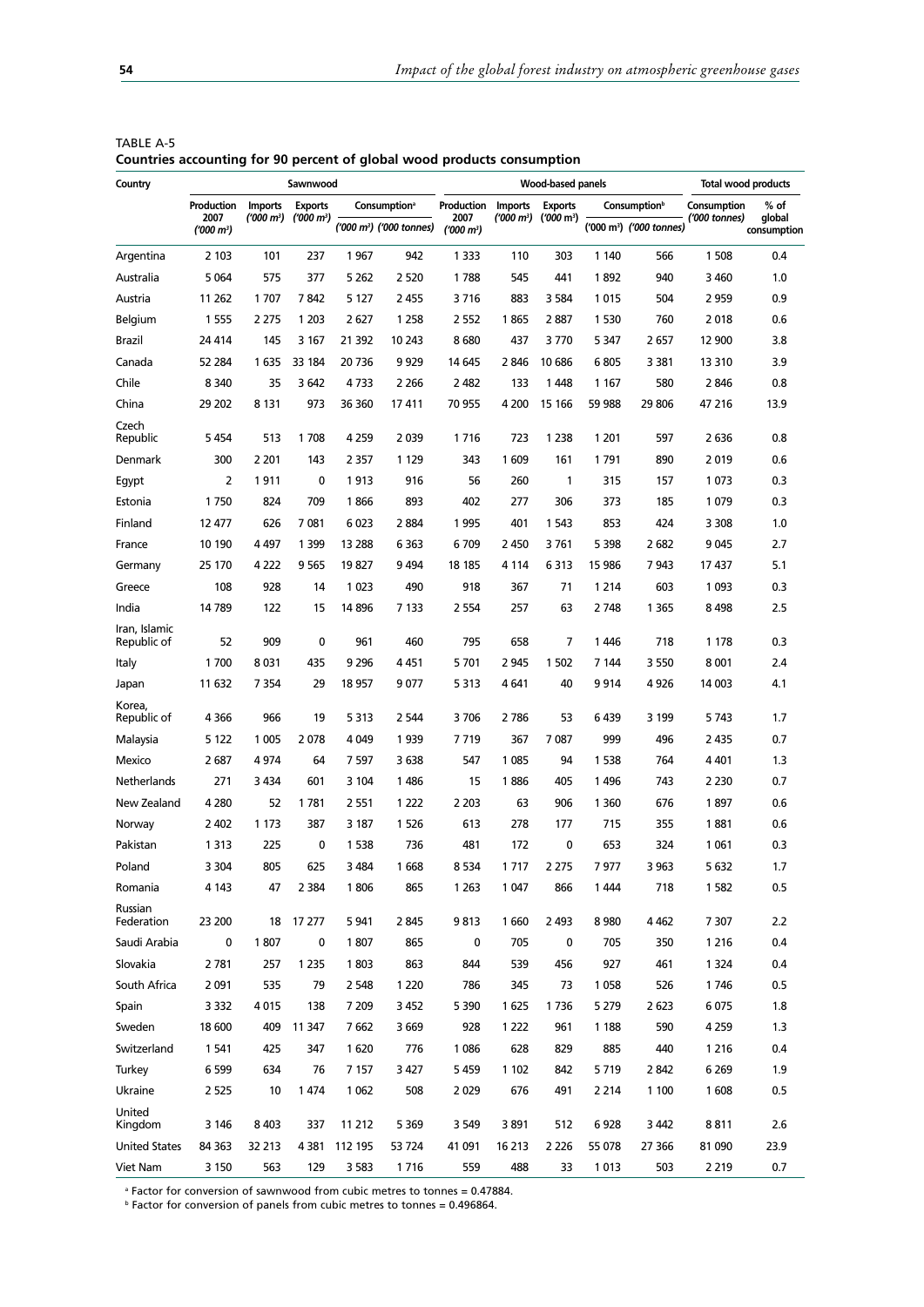| Country                                                                | Per capita<br><b>GDP PPP</b><br>2008<br>(US\$) | Consumption<br>2007<br>(tonnes) | % municipal solid<br>waste sent to landfill<br>after recovery<br>2000 <sup>a</sup> | Remaining<br>in use <sup>b</sup><br>(tonnes) | Recovered<br>wood waste<br>2007 <sup>c</sup> | <b>Discards</b> <sup>d</sup> | Discards to<br>landfill |
|------------------------------------------------------------------------|------------------------------------------------|---------------------------------|------------------------------------------------------------------------------------|----------------------------------------------|----------------------------------------------|------------------------------|-------------------------|
| Argentina                                                              | 14 0 20                                        | 1 508                           | 59                                                                                 | 588                                          | 276                                          | 644                          | 380                     |
| Australia                                                              | 34 040                                         | 3 4 6 0                         | 100                                                                                | 1 3 4 9                                      | 633                                          | 1478                         | 1478                    |
| Austria                                                                | 37 680                                         | 2 9 5 9                         | 30                                                                                 | 1 1 5 4                                      | 542                                          | 1 2 6 4                      | 379                     |
| Belgium                                                                | 34 760                                         | 2018                            | 17                                                                                 | 787                                          | 369                                          | 862                          | 147                     |
| Brazil                                                                 | 10 070                                         | 12 900                          | 80                                                                                 | 5029                                         | 2 3 6 1                                      | 5 5 0 9                      | 4 4 0 8                 |
| Canada                                                                 | 36 220                                         | 13 310                          | 71                                                                                 | 5 1 8 9                                      | 2 4 3 6                                      | 5685                         | 4036                    |
| Chile                                                                  | 13 270                                         | 2846                            | 40                                                                                 | 1 1 1 0                                      | 521                                          | 1 2 1 6                      | 486                     |
| China                                                                  | 6020                                           | 47 216                          | 97                                                                                 | 18 408                                       | 8 6 4 2                                      | 20 166                       | 19 561                  |
| Czech Republic                                                         | 22 790                                         | 2636                            | 75                                                                                 | 1028                                         | 483                                          | 1 1 2 6                      | 844                     |
| Denmark                                                                | 37 280                                         | 2019                            | 10                                                                                 | 787                                          | 369                                          | 862                          | 86                      |
| Egypt                                                                  | 5460                                           | 1073                            | 70                                                                                 | 418                                          | 196                                          | 458                          | 321                     |
| Estonia                                                                | 19 280                                         | 1079                            | 98                                                                                 | 421                                          | 197                                          | 461                          | 452                     |
| Finland                                                                | 35 660                                         | 3 3 0 8                         | 61                                                                                 | 1 2 9 0                                      | 605                                          | 1413                         | 862                     |
| France                                                                 | 34 400                                         | 9 0 45                          | 43                                                                                 | 3 5 2 6                                      | 1656                                         | 3863                         | 1661                    |
| Germany                                                                | 35 940                                         | 17437                           | 30                                                                                 | 6798                                         | 3 192                                        | 7447                         | 2 2 3 4                 |
| Greece                                                                 | 28 470                                         | 1 0 9 3                         | 91                                                                                 | 426                                          | 200                                          | 467                          | 425                     |
| India                                                                  | 2 9 6 0                                        | 8498                            | 70                                                                                 | 3 3 1 3                                      | 1 5 5 5                                      | 3629                         | 2 541                   |
| Iran, Islamic<br>Republic of                                           | 10 840                                         | 1 1 7 8                         | 100                                                                                | 459                                          | 216                                          | 503                          | 503                     |
| Italy                                                                  | 30 250                                         | 8 0 0 1                         | 70                                                                                 | 3 1 1 9                                      | 1465                                         | 3417                         | 2 392                   |
| Japan                                                                  | 35 220                                         | 14 003                          | 25                                                                                 | 5459                                         | 2 5 6 3                                      | 5981                         | 1495                    |
| Korea, Republic of                                                     | 28 120                                         | 5743                            | 42                                                                                 | 2 2 3 9                                      | 1051                                         | 2 4 5 3                      | 1 0 3 0                 |
| Malaysia                                                               | 13740                                          | 2 4 3 5                         | 70                                                                                 | 949                                          | 446                                          | 1 0 4 0                      | 728                     |
| Mexico                                                                 | 14 270                                         | 4 4 0 1                         | 49                                                                                 | 1716                                         | 806                                          | 1880                         | 921                     |
| Netherlands                                                            | 41 670                                         | 2 2 3 0                         | 11                                                                                 | 869                                          | 408                                          | 952                          | 105                     |
| New Zealand                                                            | 25 090                                         | 1897                            | 70                                                                                 | 740                                          | 347                                          | 810                          | 567                     |
| Norway                                                                 | 58 500                                         | 1881                            | 55                                                                                 | 733                                          | 344                                          | 803                          | 442                     |
| Pakistan                                                               | 2700                                           | 1 0 6 1                         | 100                                                                                | 414                                          | 194                                          | 453                          | 453                     |
| Poland                                                                 | 17 310                                         | 5 632                           | 98                                                                                 | 2 1 9 6                                      | 1 0 3 1                                      | 2 4 0 5                      | 2 3 5 7                 |
| Romania                                                                | 13 500                                         | 1 5 8 2                         | 1                                                                                  | 617                                          | 290                                          | 676                          | 7                       |
| Russian Federation                                                     | 15 630                                         | 7 307                           | 71                                                                                 | 2 8 4 9                                      | 1 3 3 7                                      | 3 121                        | 2 2 1 6                 |
| Saudi Arabia                                                           | 22 950                                         | 1 2 1 6                         | 100                                                                                | 474                                          | 223                                          | 519                          | 519                     |
| Slovakia                                                               | 21 300                                         | 1 3 2 4                         | 100                                                                                | 516                                          | 242                                          | 565                          | 565                     |
| South Africa                                                           | 9780                                           | 1746                            | 90                                                                                 | 681                                          | 320                                          | 746                          | 671                     |
| Spain                                                                  | 31 130                                         | 6 0 7 5                         | 68                                                                                 | 2 3 6 9                                      | 1 1 1 2                                      | 2 5 9 5                      | 1764                    |
| Sweden                                                                 | 38 180                                         | 4 2 5 9                         | 23                                                                                 | 1661                                         | 780                                          | 1819                         | 418                     |
| Switzerland                                                            | 46 460                                         | 1 2 1 6                         | 100                                                                                | 474                                          | 222                                          | 519                          | 519                     |
| Turkey                                                                 | 13770                                          | 6 2 6 9                         | 99                                                                                 | 2 4 4 4                                      | 1 147                                        | 2677                         | 2 651                   |
| Ukraine                                                                | 7 2 1 0                                        | 1 608                           | 90                                                                                 | 627                                          | 294                                          | 687                          | 618                     |
| United Kingdom                                                         | 36 130                                         | 8811                            | 82                                                                                 | 3 4 3 5                                      | 1613                                         | 3 763                        | 3 0 8 6                 |
| <b>United States</b>                                                   | 46 970                                         | 81 090                          | 55                                                                                 | 31 614                                       | 14 843                                       | 34 633                       | 19 048                  |
| Viet Nam                                                               | 2 700                                          | 2 2 1 9                         | 60                                                                                 | 865                                          | 406                                          | 948                          | 569                     |
| Total product from above                                               |                                                |                                 |                                                                                    | 119 140                                      | Total from above                             |                              | 83 945                  |
| <b>Extrapolated to world</b>                                           |                                                |                                 |                                                                                    | 132 378                                      | <b>Extrapolated to world</b>                 |                              | 93 026                  |
| Converted to tonnes of CO <sub>2</sub> equivalent, assuming 50% carbon |                                                |                                 |                                                                                    | 242 693                                      |                                              |                              |                         |

| TABLE A-6 |                                                                                   |
|-----------|-----------------------------------------------------------------------------------|
|           | Calculation of carbon stored in wood products in use and in discards to landfills |

a From IPCC, 2006.

b Fraction remaining in use = 0.38987.<br><sup>c</sup> Fraction assumed diverted from disposal = 0.30.

<sup>d</sup> Consumption minus recovered minus remaining in use.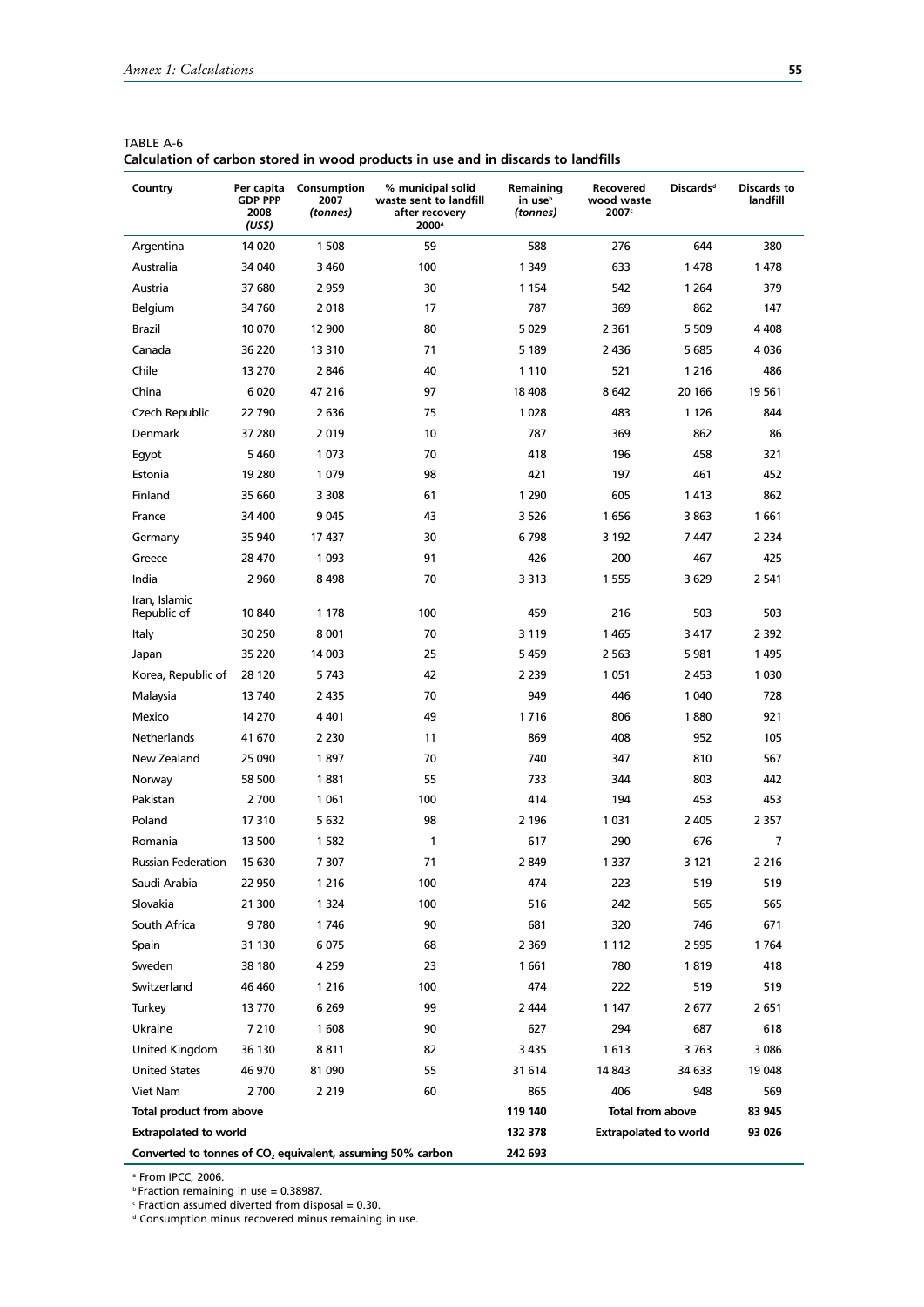| Country                      | Discards to<br>landfills<br>('000 tonnes) | Carbon to<br>landfills <sup>a</sup><br>('000 tonnes) | <b>IPCC MCF</b><br>(fraction<br>anaerobic) | Carbon in<br>anaerobic zones<br>of landfills<br>('000 tonnes) | Carbon<br>remaining after<br>degradation <sup>b</sup><br>('000 tonnes) | Carbon storage<br>('000 tonnes<br>$CO2$ equivalent) |
|------------------------------|-------------------------------------------|------------------------------------------------------|--------------------------------------------|---------------------------------------------------------------|------------------------------------------------------------------------|-----------------------------------------------------|
| Argentina                    | 380                                       | 190                                                  | 0.6                                        | 114                                                           | 91                                                                     | 334                                                 |
| Australia                    | 1478                                      | 739                                                  | 0.9                                        | 665                                                           | 532                                                                    | 1950                                                |
| Austria                      | 379                                       | 190                                                  | 0.9                                        | 171                                                           | 137                                                                    | 501                                                 |
| Belgium                      | 147                                       | 73                                                   | 0.9                                        | 66                                                            | 53                                                                     | 193                                                 |
| Brazil                       | 4 4 0 8                                   | 2 2 0 4                                              | 0.6                                        | 1 3 2 2                                                       | 1 0 5 8                                                                | 3879                                                |
| Canada                       | 4 0 3 6                                   | 2018                                                 | 0.9                                        | 1816                                                          | 1453                                                                   | 5 3 2 8                                             |
| Chile                        | 486                                       | 243                                                  | 0.6                                        | 146                                                           | 117                                                                    | 428                                                 |
| China                        | 19 5 61                                   | 9780                                                 | 0.4                                        | 3 9 1 2                                                       | 3 1 3 0                                                                | 11 476                                              |
| Czech Republic               | 844                                       | 422                                                  | 0.6                                        | 253                                                           | 203                                                                    | 743                                                 |
| Denmark                      | 86                                        | 43                                                   | 0.9                                        | 39                                                            | 31                                                                     | 114                                                 |
| Egypt                        | 321                                       | 160                                                  | 0.4                                        | 64                                                            | 51                                                                     | 188                                                 |
| Estonia                      | 452                                       | 226                                                  | 0.6                                        | 135                                                           | 108                                                                    | 397                                                 |
| Finland                      | 862                                       | 431                                                  | 0.9                                        | 388                                                           | 310                                                                    | 1 1 3 8                                             |
| France                       | 1661                                      | 831                                                  | 0.9                                        | 747                                                           | 598                                                                    | 2 193                                               |
| Germany                      | 2 2 3 4                                   | 1 1 1 7                                              | 0.9                                        | 1 0 0 5                                                       | 804                                                                    | 2 9 4 9                                             |
| Greece                       | 425                                       | 212                                                  | 0.6                                        | 127                                                           | 102                                                                    | 374                                                 |
| India                        | 2 5 4 1                                   | 1 2 7 0                                              | 0.4                                        | 508                                                           | 406                                                                    | 1 4 9 0                                             |
| Iran, Islamic<br>Republic of | 503                                       | 252                                                  | 0.6                                        | 151                                                           | 121                                                                    | 443                                                 |
| Italy                        | 2 3 9 2                                   | 1 1 9 6                                              | 0.9                                        | 1076                                                          | 861                                                                    | 3 1 5 7                                             |
| Japan                        | 1495                                      | 748                                                  | 0.9                                        | 673                                                           | 538                                                                    | 1974                                                |
| Korea, Republic of           | 1 0 3 0                                   | 515                                                  | 0.6                                        | 309                                                           | 247                                                                    | 907                                                 |
| Malaysia                     | 728                                       | 364                                                  | 0.6                                        | 218                                                           | 175                                                                    | 641                                                 |
| Mexico                       | 921                                       | 461                                                  | 0.6                                        | 276                                                           | 221                                                                    | 811                                                 |
| Netherlands                  | 105                                       | 52                                                   | 0.9                                        | 47                                                            | 38                                                                     | 138                                                 |
| New Zealand                  | 567                                       | 284                                                  | 0.6                                        | 170                                                           | 136                                                                    | 499                                                 |
| Norway                       | 442                                       | 221                                                  | 0.9                                        | 199                                                           | 159                                                                    | 583                                                 |
| Pakistan                     | 453                                       | 226                                                  | 0.4                                        | 91                                                            | 72                                                                     | 266                                                 |
| Poland                       | 2 3 5 7                                   | 1 1 7 9                                              | 0.6                                        | 707                                                           | 566                                                                    | 2 0 7 4                                             |
| Romania                      | 7                                         | 3                                                    | 0.6                                        | $\overline{2}$                                                | $\overline{2}$                                                         | 6                                                   |
| <b>Russian Federation</b>    | 2 2 1 6                                   | 1 1 0 8                                              | 0.6                                        | 665                                                           | 532                                                                    | 1950                                                |
| Saudi Arabia                 | 519                                       | 260                                                  | 0.6                                        | 156                                                           | 125                                                                    | 457                                                 |
| Slovakia                     | 565                                       | 283                                                  | 0.6                                        | 170                                                           | 136                                                                    | 498                                                 |
| South Africa                 | 671                                       | 336                                                  | 0.4                                        | 134                                                           | 107                                                                    | 394                                                 |
| Spain                        | 1764                                      | 882                                                  | 0.9                                        | 794                                                           | 635                                                                    | 2 3 2 9                                             |
| Sweden                       | 418                                       | 209                                                  | 0.9                                        | 188                                                           | 151                                                                    | 552                                                 |
| Switzerland                  | 519                                       | 260                                                  | 0.9                                        | 234                                                           | 187                                                                    | 685                                                 |
| Turkey                       | 2 651                                     | 1 3 2 5                                              | 0.6                                        | 795                                                           | 636                                                                    | 2 3 3 3                                             |
| Ukraine                      | 618                                       | 309                                                  | 0.4                                        | 124                                                           | 99                                                                     | 363                                                 |
| United Kingdom               | 3 0 8 6                                   | 1 5 4 3                                              | 0.9                                        | 1 3 8 9                                                       | 1 1 1 1                                                                | 4 0 7 3                                             |
| <b>United States</b>         | 19 048                                    | 9 5 2 4                                              | 0.9                                        | 8 5 7 2                                                       | 6857                                                                   | 25 143                                              |
| Viet Nam                     | 569                                       | 284                                                  | 0.4                                        | 114                                                           | 91                                                                     | 334                                                 |
| Total from above             |                                           |                                                      |                                            |                                                               |                                                                        | 84 283                                              |
| <b>Extrapolated to world</b> |                                           |                                                      |                                            |                                                               |                                                                        | 93 648                                              |

| TABLE A-7                                                  |  |  |  |
|------------------------------------------------------------|--|--|--|
| Calculation of carbon stored in wood products in landfills |  |  |  |

a Assuming carbon content of discards is 50 percent.

 $^{\rm b}$  Assuming 80 percent of carbon in anaerobic zones is non-degradable under anaerobic conditions.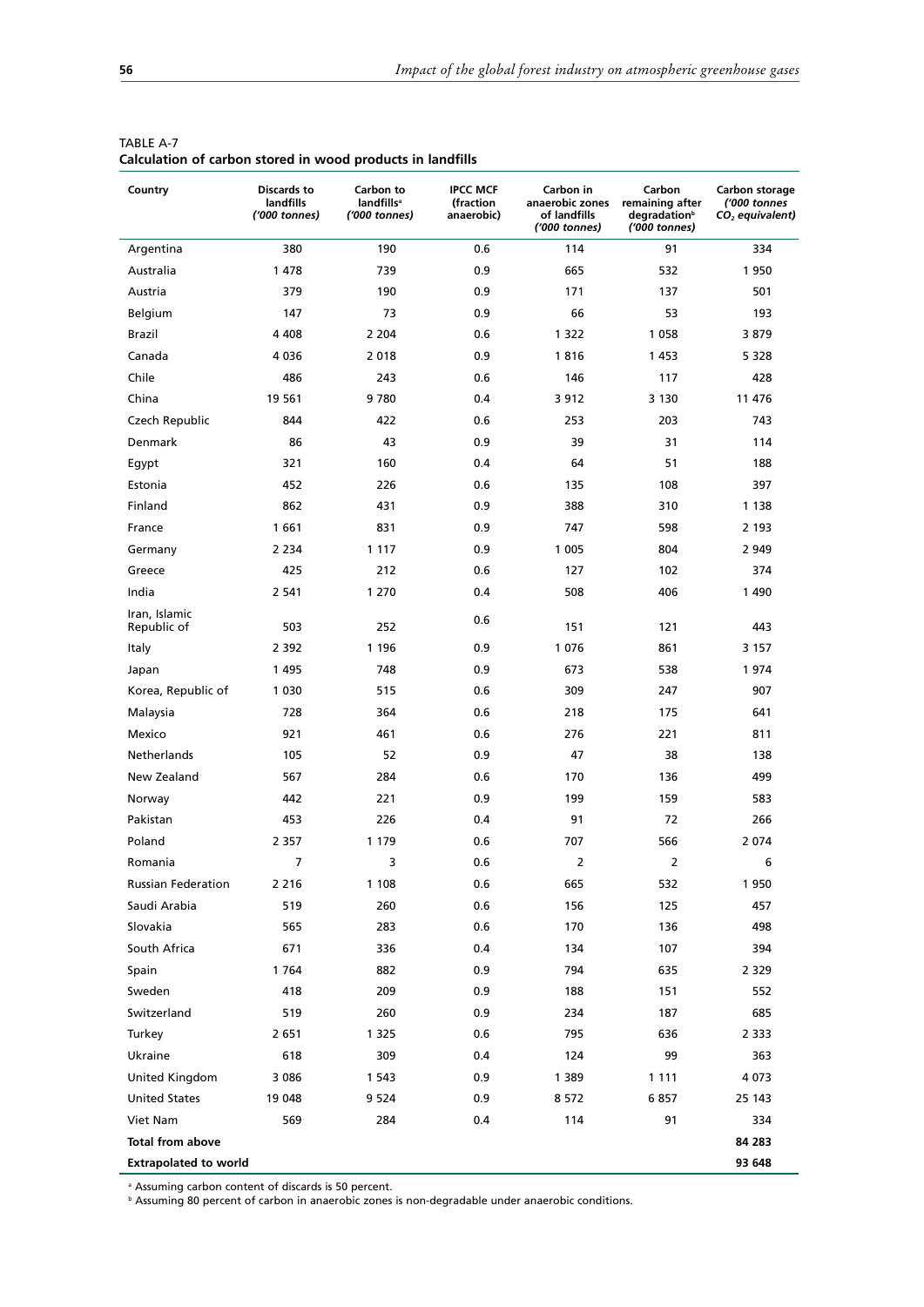### **EMISSIONS FROM MANUFACTURING**

An NCASI survey of ICFPA member associations provided emissions data for 2008 or the most recent estimates available. Information was obtained from countries representing 64 percent of global paper and paperboard production. The remaining countries, except China, were assumed to have the average emissions intensity (emissions per tonne of production) of these countries.

Because China is a very large producer of paper and paperboard, a more refined approach was used to estimate emissions from Chinese paper and paperboard producers. IEA has published information that allows the structure and emissions intensity of the Chinese paper industry to be compared with those of other countries (IEA, 2007b). This analysis indicates that the United States and China are reasonably similar with respect to both the weighted average expectation for best-available technology (which accounts for the structural differences among the industries in different countries) and the energy efficiency indicator for heat. Both the Chinese and United States industries also rely more heavily on coal than the industries in many other countries do. Emissions from the Chinese industry were therefore estimated by assuming that Chinese production had the same greenhouse gas intensity as United States production (rather than assuming the greenhouse gas intensity for the global industry).

To check the resulting global estimate, a separate estimate was developed using IEA energy consumption data for 2004 and extrapolating accepted emission factors from OECD production to global production, using FAO statistics (IEA, 2006; FAO, 2007). This yielded an estimate of approximately 180 million tonnes of  $CO<sub>2</sub>$  per year, which would be expected to be somewhat lower than other estimates because IEA allocates some fuel use at pulp and paper mills to electricity generation in the transformation sector (IEA, 2006). Because of this, and because the data collected for this report were both more extensive than the IEA OECD data (representing 80 percent of global production if China is included, rather than 71 percent) and more representative (in terms of representing both developing and developed countries), the estimate developed here is felt to be more robust. This estimate is 202 million tonnes of CO2 per year from fossil fuel combustion at pulp and paper mills, plus 5 million tonnes of  $CO<sub>2</sub>$  equivalent in methane and nitrous oxide from all fuel combustion, including biomass.

Wood product emissions data were provided by four countries, representing only 19 percent of global production. As this sample was too small to be representative, IEA fuel consumption data and FAO data from OECD countries in the IEA dataset were used to develop the estimate of global emissions from the wood products sector (IEA, 2006; FAO, 2007). The IEA data were appropriate for this, because electricity is seldom generated at wood product facilities. This yielded an estimate of 24.5 million tonnes of  $CO<sub>2</sub>$  per year from fossil fuel combustion and another 1.1 million tonnes of  $CO<sub>2</sub>$  equivalent in methane and nitrous emissions from fossil fuel and biomass combustion. This is approximately the same as an earlier estimate of 2001 emissions (25 million tonnes of  $CO<sub>2</sub>$ ) derived from the same sources (Miner and Perez-Garcia, 2007b).

### **EMISSIONS ASSOCIATED WITH PURCHASED ELECTRICITY**

The emissions associated with purchased electricity (Scope 2 emissions under the WRI/ WBCSD Greenhouse Gas Protocol) were estimated by first determining how much electricity is typically purchased. Information from pulp and paper associations in Europe, the United States and Japan was examined to calculate the electricity purchases per tonne of production in each of these regions. These estimates ranged from 0.44 to 0.59 MW per tonne, averaging 0.5 MW per tonne. Given the large proportion of global production that these three regions account for, it was felt reasonable to model the industry's purchased electricity requirements on the average value of these regions. National-level purchased electricity requirements were then estimated using FAO production statistics (FAO, 2007). The countries that together account for 91 percent of global production were selected, and those accounting for the remaining 9 percent were treated as a separate group. The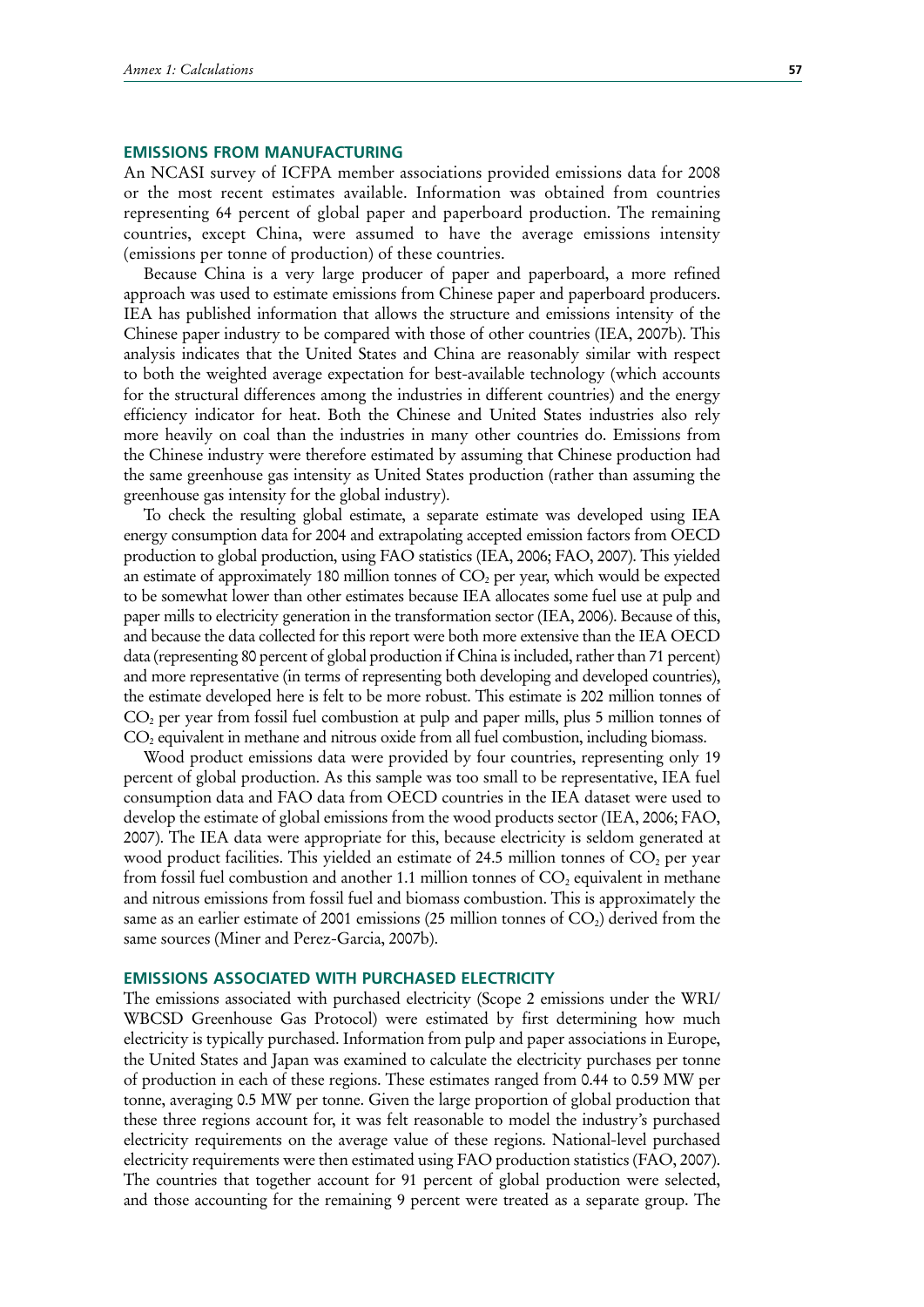emissions associated with electricity purchases were then calculated using country-specific electricity emission factors published by IEA (2007a) (Table A-8).

Owing to the scarcity of information, it is more difficult to estimate global emissions related to purchased electricity used at wood product facilities. Purchased electricity factors were developed for sawnwood and wood-based panels based on information from several sources (NCASI, 2008; ecoinvent, 2008; USDOE, 2009), referring mostly to North American and European facilities. For sawnwood, the factors from these three sources ranged from 0.07 to 0.09 MW per cubic metre, so a value of 0.08 MW per cubic metrewas used in the calculations (Table A-9). For wood panels, the values varied dramatically, depending on the type of panel, and ranging from 0.1 to 0.35 MW per cubic metre. A weighted average factor of 0.2 MW per cubic metrewas derived, based on FAO (2007) data for global production of each panel type (Table A-10). Nationallevel production data were obtained for the same countries as were used for pulp and paper, in this case representing 85 percent of sawnwood and 89 percent of wood-based panel production. The results were extrapolated to the global level. The same nationallevel electricity factors were used as for the pulp and paper sector.

TABLE A-8 Emissions associated with purchased electricity at paper and paperboard mills<sup>a</sup>

| Country                   | Production    | $CO2$ emissions           |                               |  |  |
|---------------------------|---------------|---------------------------|-------------------------------|--|--|
|                           | ('000 tonnes) | Per MW<br>(kg)            | <b>Total</b><br>('000 tonnes) |  |  |
| Australia                 | 3 1 9 2       | 873                       | 1 3 9 3                       |  |  |
| Austria                   | 5 1 9 9       | 225                       | 585                           |  |  |
| Belguim                   | 1897          | 268                       | 254                           |  |  |
| <b>Brazil</b>             | 5836          | 84                        | 245                           |  |  |
| Canada                    | 18 113        | 199                       | 1802                          |  |  |
| Chile                     | 1 3 4 4       | 357                       | 240                           |  |  |
| China                     | 78 0 26       | 788                       | 30 742                        |  |  |
| Czech Republic            | 1 0 2 3       | 516                       | 264                           |  |  |
| Finland                   | 14 3 34       | 194                       | 1 3 9 0                       |  |  |
| France                    | 9871          | 91                        | 449                           |  |  |
| Germany                   | 23 172        | 349                       | 4 0 4 4                       |  |  |
| India                     | 4 183         | 942                       | 1970                          |  |  |
| Indonesia                 | 7 2 2 3       | 771                       | 2 7 8 4                       |  |  |
| Italy                     | 10 112        | 405                       | 2 0 4 8                       |  |  |
| Japan                     | 28 930        | 429                       | 6 2 0 5                       |  |  |
| Malaysia                  | 1 0 6 2       | 557                       | 296                           |  |  |
| <b>Netherlands</b>        | 3 2 2 4       | 387                       | 624                           |  |  |
| New Zealand               | 872           | 275                       | 120                           |  |  |
| Norway                    | 2 0 1 0       | 5.5                       | 6                             |  |  |
| Poland                    | 2 9 9 2       | 659                       | 986                           |  |  |
| Portugal                  | 1 644         | 498                       | 409                           |  |  |
| <b>Russian Federation</b> | 7 5 5 9       | 338                       | 1 277                         |  |  |
| South Africa              | 3 0 3 3       | 848                       | 1 2 8 6                       |  |  |
| Spain                     | 6 7 1 4       | 394                       | 1 3 2 3                       |  |  |
| Sweden                    | 11 902        | 45                        | 268                           |  |  |
| Switzerland               | 1 5 3 6       | 26                        | 20                            |  |  |
| Thailand                  | 4 4 8 4       | 531                       | 1 1 9 1                       |  |  |
| United Kingdom            | 5 2 8 4       | 473                       | 1 2 5 0                       |  |  |
| <b>United States</b>      | 83 826        | 573                       | 24 016                        |  |  |
| Uruguay                   | 90 000        | 103                       | 5                             |  |  |
| Rest of world             | 34 916        | 501                       | 8747                          |  |  |
| World                     | 383 603       |                           |                               |  |  |
| Coverage, % of world      | 91%           | <b>Total of above</b>     | 96 238                        |  |  |
|                           |               | <b>Total extrapolated</b> | 105 875                       |  |  |

<sup>a</sup> Assuming electricity purchased = 0.5 MW per tonne.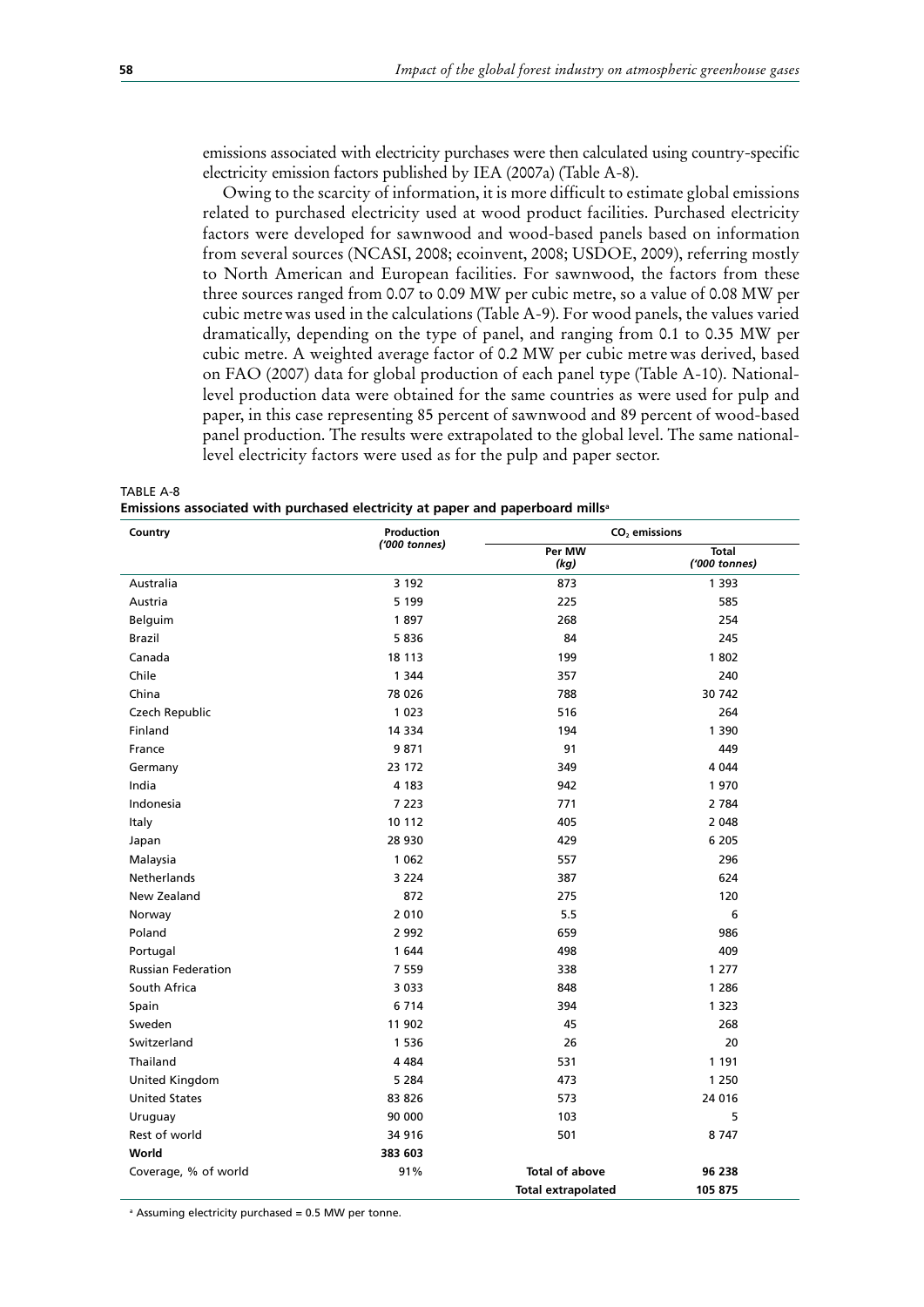| Country                   | Production   | $CO2$ emissions             |                               |  |
|---------------------------|--------------|-----------------------------|-------------------------------|--|
|                           | $('000 m^3)$ | Per MW<br>(kg)              | <b>Total</b><br>('000 tonnes) |  |
| Australia                 | 5 0 6 4      | 873                         | 354                           |  |
| Austria                   | 11 262       | 268                         | 241                           |  |
| Belgium                   | 1 5 5 5      | 225                         | 28                            |  |
| Brazil                    | 24 4 14      | 84                          | 164                           |  |
| Canada                    | 52 284       | 199                         | 832                           |  |
| Chile                     | 8 3 4 0      | 357                         | 238                           |  |
| China                     | 29 202       | 788                         | 1841                          |  |
| Czech Republic            | 5 4 5 4      | 516                         | 225                           |  |
| Finland                   | 12 477       | 194                         | 194                           |  |
| France                    | 10 190       | 91                          | 74                            |  |
| Germany                   | 25 170       | 349                         | 703                           |  |
| India                     | 14 789       | 942                         | 1 1 1 4                       |  |
| Indonesia                 | 525          | 771                         | 32                            |  |
| Italy                     | 1 700        | 405                         | 55                            |  |
| Japan                     | 11 632       | 429                         | 399                           |  |
| Malaysia                  | 5 1 2 2      | 557                         | 228                           |  |
| Netherlands               | 271          | 387                         | 8                             |  |
| New Zealand               | 4 2 8 0      | 275                         | 94                            |  |
| Norway                    | 2 4 0 2      | 5.5                         | $\mathbf{1}$                  |  |
| Poland                    | 3 3 0 4      | 659                         | 174                           |  |
| Portugal                  | 1 0 1 0      | 498                         | 40                            |  |
| <b>Russian Federation</b> | 23 200       | 338                         | 627                           |  |
| South Africa              | 2 0 9 1      | 848                         | 142                           |  |
| Spain                     | 3 3 3 2      | 394                         | 105                           |  |
| Sweden                    | 18 600       | 45                          | 67                            |  |
| Switzerland               | 1 541        | 26                          | 3                             |  |
| Thailand                  | 288          | 531                         | 12                            |  |
| United Kingdom            | 3 1 4 6      | 473                         | 119                           |  |
| <b>United States</b>      | 84 363       | 573                         | 3 8 6 7                       |  |
| Uruguay                   | 308          | 103                         | 3                             |  |
| Rest of world             | 63 725       | 501                         | 2 5 5 4                       |  |
| World                     | 431 042      |                             |                               |  |
| Coverage, % of world      | 85%          | <b>Total of above</b>       | 14 541                        |  |
|                           |              | Total extrapolated to world | 17 064                        |  |

| TABLE A-9                                                                    |  |  |
|------------------------------------------------------------------------------|--|--|
| Emissions associated with purchased electricity at timber mills <sup>a</sup> |  |  |

a Assuming electricity purchased = 0.08 MW per cubic metre.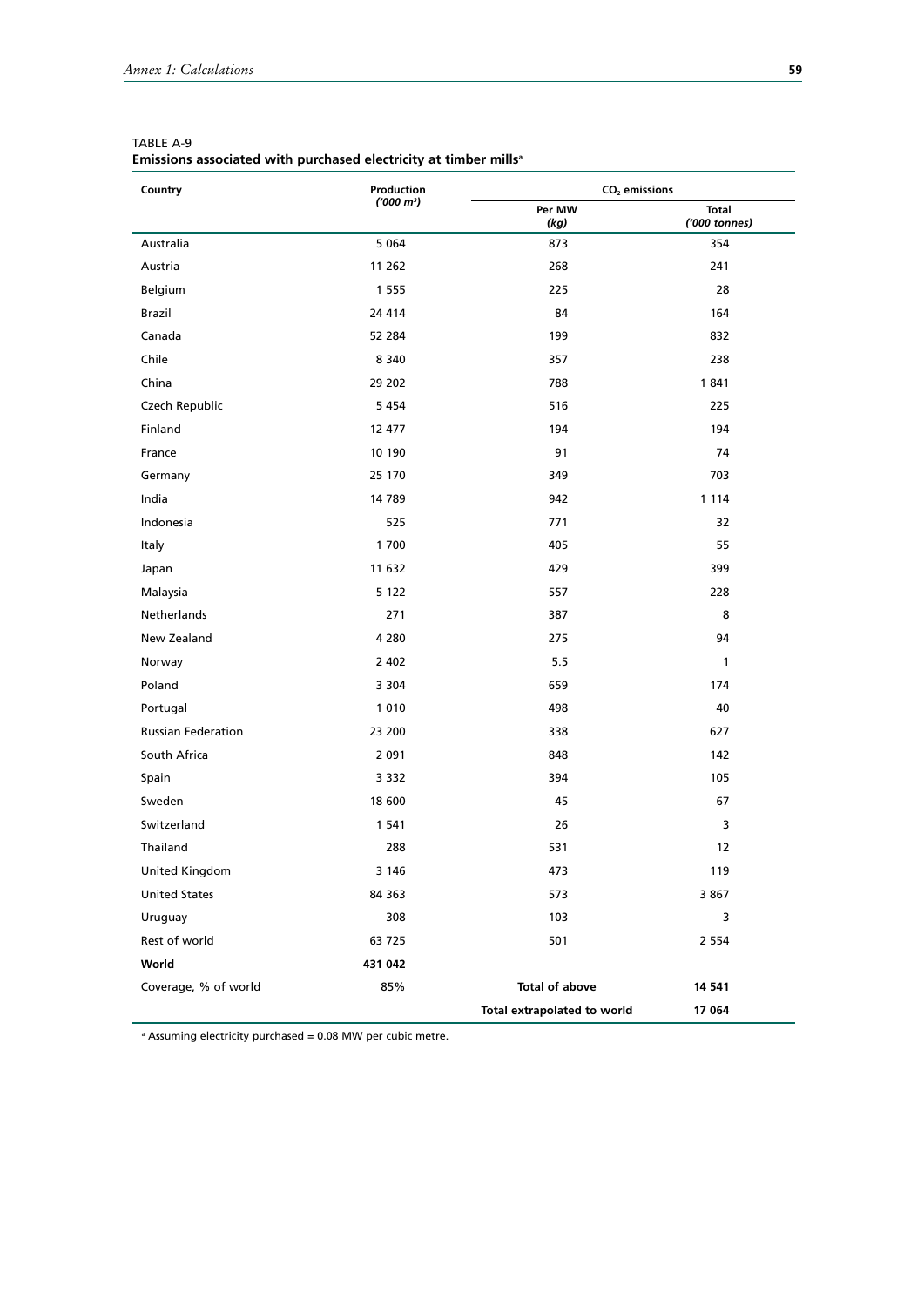| Country                   | Production   | $CO2$ emissions             |                        |  |
|---------------------------|--------------|-----------------------------|------------------------|--|
|                           | $('000 m^3)$ | Per MW<br>(kg)              | Total<br>('000 tonnes) |  |
| Australia                 | 1788         | 873                         | 312                    |  |
| Austria                   | 3716         | 268                         | 199                    |  |
| Belgium                   | 2 5 5 2      | 225                         | 115                    |  |
| Brazil                    | 8680         | 84                          | 146                    |  |
| Canada                    | 14 645       | 199                         | 583                    |  |
| Chile                     | 2 4 8 2      | 357                         | 177                    |  |
| China                     | 70 955       | 788                         | 11 182                 |  |
| Czech Republic            | 1716         | 516                         | 177                    |  |
| Finland                   | 1995         | 194                         | 77                     |  |
| France                    | 6709         | 91                          | 122                    |  |
| Germany                   | 18 18 5      | 349                         | 1 2 6 9                |  |
| India                     | 2 5 5 4      | 942                         | 481                    |  |
| Indonesia                 | 4 3 0 5      | 771                         | 664                    |  |
| Italy                     | 5 7 0 1      | 405                         | 462                    |  |
| Japan                     | 5 3 1 3      | 429                         | 456                    |  |
| Malaysia                  | 7719         | 557                         | 860                    |  |
| Netherlands               | 15           | 387                         | 1                      |  |
| New Zealand               | 2 2 0 3      | 275                         | 121                    |  |
| Norway                    | 613          | 5.5                         | 1                      |  |
| Poland                    | 8 5 3 4      | 659                         | 1 1 2 5                |  |
| Portugal                  | 1 3 4 1      | 498                         | 134                    |  |
| <b>Russian Federation</b> | 9813         | 338                         | 663                    |  |
| South Africa              | 786          | 848                         | 133                    |  |
| Spain                     | 5 3 9 0      | 394                         | 425                    |  |
| Sweden                    | 928          | 45                          | 8                      |  |
| Switzerland               | 1 0 8 6      | 26                          | 6                      |  |
| Thailand                  | 1 3 6 5      | 531                         | 145                    |  |
| United Kingdom            | 3 5 4 9      | 473                         | 336                    |  |
| <b>United States</b>      | 41 091       | 573                         | 4 7 0 9                |  |
| Uruguay                   | 163          | 103                         | 3                      |  |
| Rest of world             | 30 278       | 501                         | 3 0 3 4                |  |
| World                     | 266 170      |                             |                        |  |
| Coverage, % of world      | 89%          | Total of above              | 28 127                 |  |
|                           |              | Total extrapolated to world | 31 737                 |  |

| TABLE A-10                                                                   |  |  |
|------------------------------------------------------------------------------|--|--|
| Emissions associated with purchased electricity at panel plants <sup>a</sup> |  |  |

<sup>a</sup> Assuming electricity purchased = 0.2 MW per cubic metre.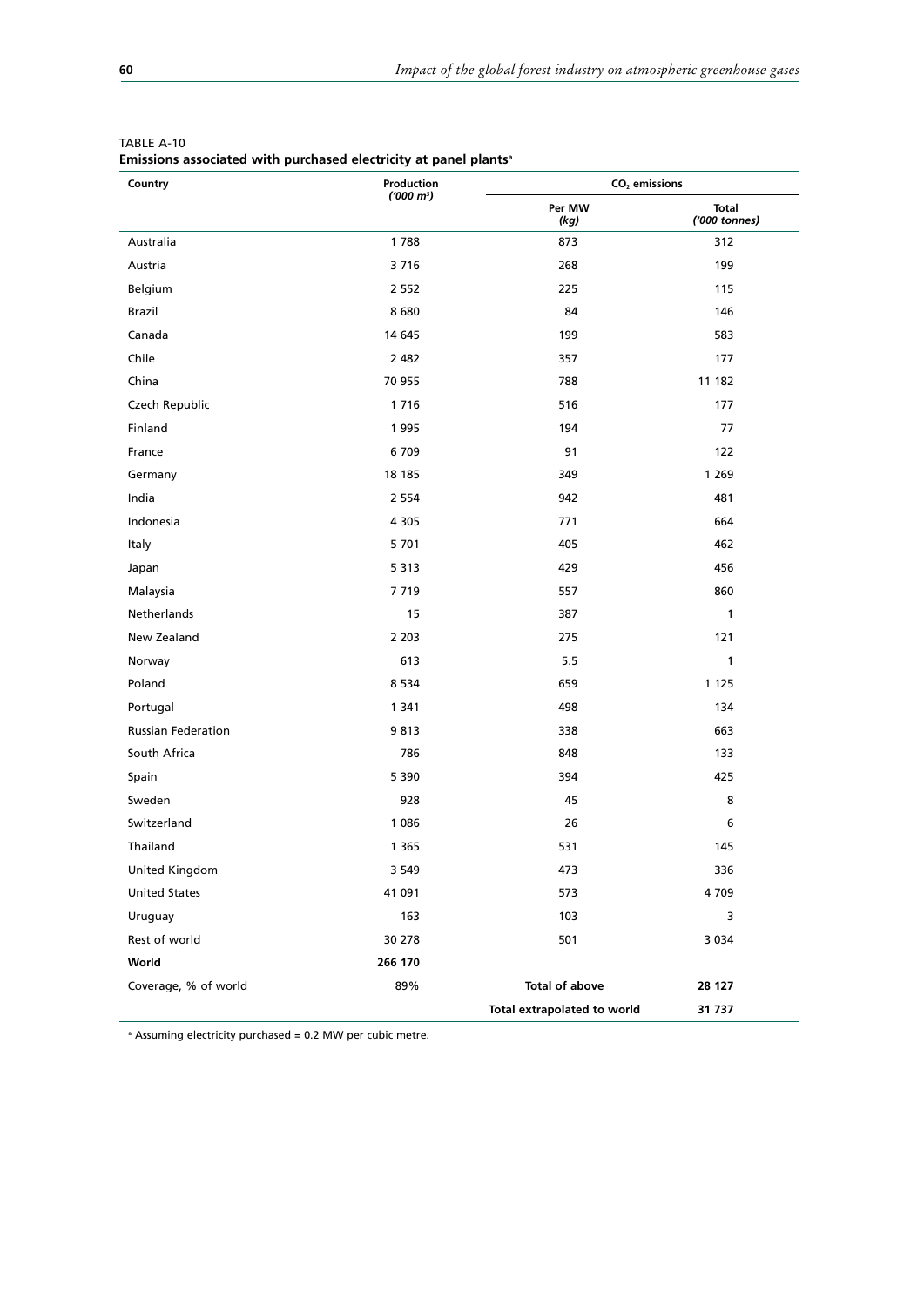### **UPSTREAM EMISSIONS ASSOCIATED WITH NON-WOOD INPUTS AND FOSSIL FUELS**

To estimate the upstream emissions associated with chemicals and additives, the factors in FICAT were used (IFC, 2009). These reflect generic "recipes" of chemicals and additives used to produce different forest products, and data from several life cycle databases. Sawnwood was assumed to have no upstream emissions associated with chemicals and additives (although this is not the case for preservative-treated wood). These factors were applied to FAO production statistics for the respective products (FAO, 2007) (Tables A-11 and A-12).

The upstream emissions associated with fossil fuel use in the global forest products sector were estimated using: IEA energy consumption data for OECD (IEA, 2006); FAO production statistics to extrapolate the IEA data to the rest of the world (FAO, 2007); and upstream emission factors from the United States life cycle database, modified for IFC's FICAT (USDOE, 2009; IFC, 2009) (Table A-13).

#### TABLE A-11

**Upstream emissions associated with chemicals used in producing paper and paperboard**

| FAO grade of paper<br>and paperboard               | <b>Global production</b><br>2007<br>('000 tonnes) | %<br>of global<br>production | <b>Upstream emission</b><br>factor<br>(kg CO <sub>2</sub><br>equivalent/tonne) | <b>FICAT factors used to select</b><br>the upstream emission factor                              | <b>Upstream emissions</b><br>('000 tonnes<br>CO <sub>2</sub> equivalent) |
|----------------------------------------------------|---------------------------------------------------|------------------------------|--------------------------------------------------------------------------------|--------------------------------------------------------------------------------------------------|--------------------------------------------------------------------------|
| Household and<br>sanitary paper                    | 26 278                                            | 7                            | 200                                                                            | Midway between integrated and<br>non-integrated uncoated freesheet                               | 5 2 5 6                                                                  |
| Newsprint                                          | 38 096                                            | 10                           | 75                                                                             | Newsprint: average of 100% and<br>0% de-inked pulp                                               | 2857                                                                     |
| Paper and<br>paperboard not<br>elsewhere specified | 19 603                                            | 5                            | 100                                                                            | Selected factor is within the range<br>for all grades. If anything, it may be<br>biased high     | 1960                                                                     |
| Printing and<br>writing paper                      | 113 635                                           | 30                           | 165                                                                            | Average of coated freesheet,<br>uncoated freesheet, coated<br>mechanical and uncoated mechanical | 18750                                                                    |
| Wrapping and<br>packaging paper<br>and board       | 185 911                                           | 48                           | 32.5                                                                           | Average of semi-chemical, recycled<br>corrugating medium, recycled liner<br>and kraft liner      | 6 0 42                                                                   |
| Total                                              | 383 523                                           | 100                          |                                                                                |                                                                                                  | 34 865                                                                   |

TABLE A-12

#### **Upstream emissions associated with chemicals used in producing wood-based panels**

| FAO grade of<br>wood-based<br>panels     | Global<br>production<br>2007<br>$(000 \; \text{m}^3)$ | %<br>of global<br>production | <b>Upstream emission</b><br>factor<br>(kg $CO2$<br>equivalent/tonne) | <b>FICAT factors</b><br>used to select<br>the upstream<br>emission factor | Conversion<br>factor for $m3$<br>to tonnes | 2007 global<br>production<br>('000 tonnes) | <b>Upstream</b><br>emissions<br>('000 tonnes<br>CO <sub>2</sub> equivalent) |
|------------------------------------------|-------------------------------------------------------|------------------------------|----------------------------------------------------------------------|---------------------------------------------------------------------------|--------------------------------------------|--------------------------------------------|-----------------------------------------------------------------------------|
| Hardboard                                | 9716                                                  | 4                            |                                                                      | <b>MDF</b>                                                                | 1.02                                       | 9911                                       | 1982                                                                        |
| Insulating<br>board                      | 7 1 0 5                                               | 3                            | 200                                                                  | <b>MDF</b>                                                                | 0.5                                        | 3 5 5 3                                    | 711                                                                         |
| Medium<br>density<br>fibreboard<br>(MDF) | 55 573                                                | 21                           | 200                                                                  | <b>MDF</b>                                                                | 0.5                                        | 27 786                                     | 5 5 5 7                                                                     |
| Particle<br>board                        | 106 144                                               | 40                           | 200                                                                  | Oriented strand<br>board                                                  | 0.26                                       | 27 598                                     | 5 5 2 0                                                                     |
| Plywood                                  | 76 127                                                | 29                           | 200                                                                  | Plywood,<br>outside                                                       | 0.48                                       | 36 541                                     | 7 3 0 8                                                                     |
| Veneer<br>sheets                         | 11 505                                                | 4                            | 200                                                                  | Plywood,<br>outside                                                       | 0.59                                       | 6788                                       | 1 3 5 8                                                                     |
| <b>Total</b>                             | 266 170                                               | 100                          |                                                                      |                                                                           |                                            | Total<br>upstream<br>emissions             | 22 435                                                                      |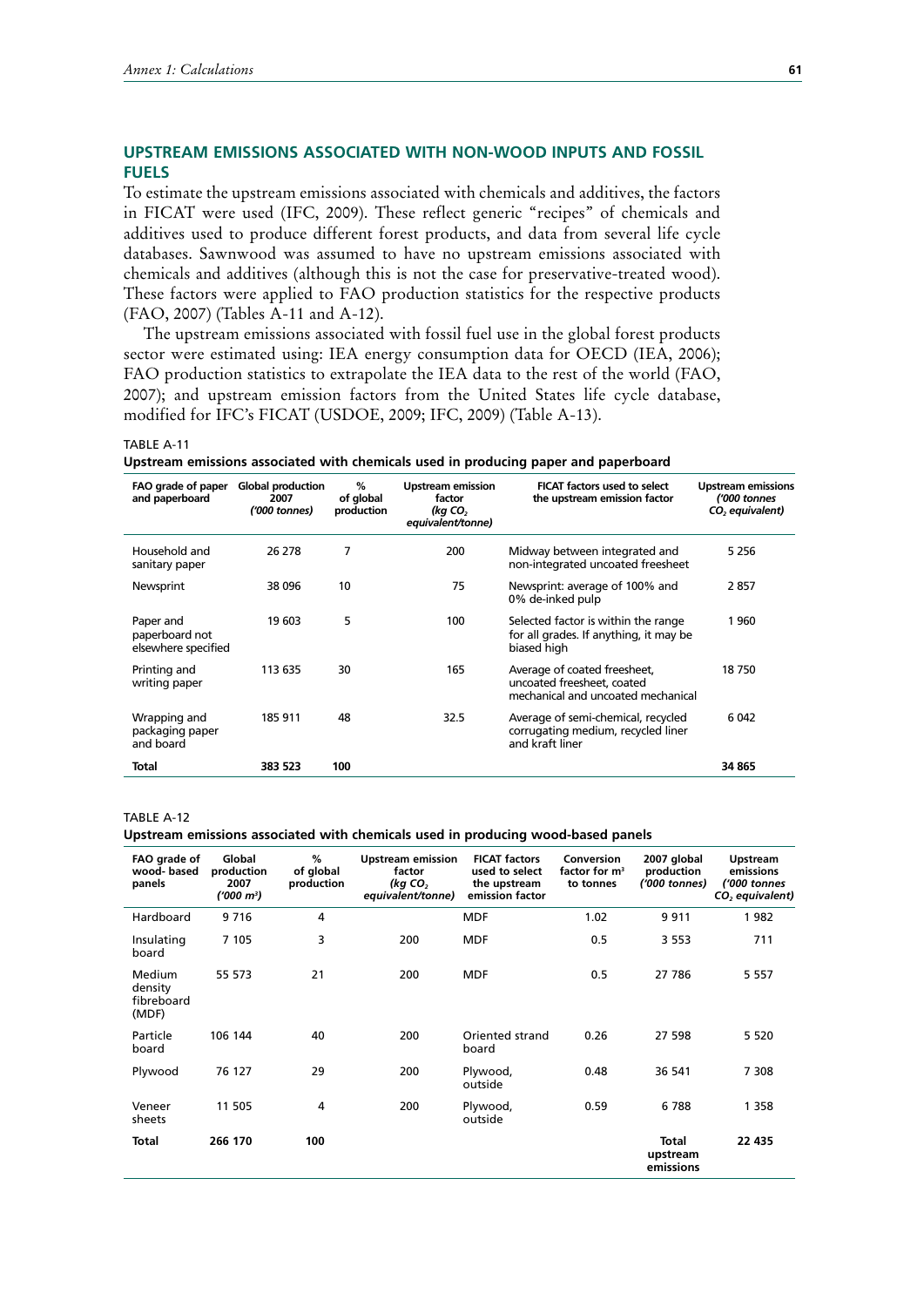| Fuel                                            | <b>Fuel consumption</b><br>(terrajoules [LHV]) |                                       | <b>Upstream emission factor</b><br>(kg CO <sub>2</sub> equivalent/GJ [LHV]) |                          | <b>Upstream emissions</b><br>(tonnes CO <sub>2</sub> equivalent/year) |
|-------------------------------------------------|------------------------------------------------|---------------------------------------|-----------------------------------------------------------------------------|--------------------------|-----------------------------------------------------------------------|
|                                                 | OECD paper,<br>pulp and print                  | <b>OECD</b> wood and<br>wood products |                                                                             | Paper, pulp<br>and print | Wood and wood<br>products                                             |
| Other bitumen coal                              | 263 243                                        | 8 0 3 7                               | 6.03                                                                        | 1 5 8 7                  | 48                                                                    |
| Sub-bitumen coal                                | 22 813                                         | 67                                    | 6.03                                                                        | 138                      | $\overline{\phantom{a}}$                                              |
| Lignite                                         | 4 0 9 7                                        |                                       | 6.03                                                                        | 25                       | $\overline{\phantom{a}}$                                              |
| Peat                                            | 15 880                                         |                                       | 6.03                                                                        | 96                       |                                                                       |
| Oven and gas coke                               | 801                                            |                                       | 6.03                                                                        | 5                        | $\overline{\phantom{a}}$                                              |
| Patented fuel and<br>brown coal briquettes      | 10 509                                         |                                       | 6.03                                                                        | 63                       |                                                                       |
| Liquefied petroleum<br>gas and ethane           | 16 590                                         | 4 5 0 3                               | 12.83                                                                       | 213                      | 58                                                                    |
| Kerosene                                        | 3 0 4 3                                        | 269                                   | 12.89                                                                       | 39                       | 3                                                                     |
| Gas and diesel                                  | 99 312                                         | 99 356                                | 12.89                                                                       | 1 2 8 0                  | 1 2 8 1                                                               |
| Heavy fuel oil                                  | 391 250                                        | 14 187                                | 12.83                                                                       | 5 0 2 0                  | 182                                                                   |
| Petroleum coke                                  | 2 1 7 0                                        |                                       | 12.83                                                                       | 28                       |                                                                       |
| Natural gas                                     | 1 067 765                                      | 111 354                               | 12.33                                                                       | 13 166                   | 1 3 7 3                                                               |
| Gas works                                       | 23                                             |                                       | 12.33                                                                       |                          |                                                                       |
| Coke ovens                                      | 829                                            | 842                                   | 6.03                                                                        | 5                        | 5                                                                     |
| <b>Totals for OECD</b>                          |                                                |                                       |                                                                             | 21 664                   | 2951                                                                  |
| Fraction of global production in OECD countries |                                                |                                       |                                                                             | 0.71                     | 0.64                                                                  |
| <b>Extrapolated totals for world</b>            |                                                |                                       |                                                                             | 30 513                   | 4611                                                                  |

| TABLE A-13                                                                                     |  |  |
|------------------------------------------------------------------------------------------------|--|--|
| Upstream emissions associated with fossil fuel use at forest products manufacturing facilities |  |  |

#### **TRANSPORT-RELATED EMISSIONS**

To estimate the emissions associated with the international transport of fibrous raw materials and products, FAO data were obtained for the countries representing 80 percent of exports of each of the following materials: industrial roundwood, sawnwood, wood-based panels, paper and paperboard, and recovered paper. FAO data were also used to identify the major export destinations for each material from these countries (FAO, 2007). One-way transport distances and modes were approximated for each pairing of exporting country and major importing destination. The emissions associated with this transport were estimated using emission factors from WRI/ WBCSD Greenhouse Gas Protocol calculation tools, as presented in documentation for IFC's FICAT model (IFC, 2009) and then extrapolated to account for the remaining 20 percent of exports from countries not included in the calculations.

Because most land-based shipping uses a combination of truck and train carriers, two sets of calculations were made: one assuming that most overland international transport was by diesel locomotive and the other assuming that overland international transport was by diesel truck. The average of these two values was used for the final estimates (Tables A-14 and A-15). To account for the transport of non-fibrous raw materials and fuels, the emissions associated with transporting fibrous raw materials were increased by 15 percent. Several sources of information suggest that this was an adequate adjustment (e.g. Diesen, 1998; Lofgren, 2005; Kline, 2004). In addition, it was assumed that the emissions associated with discarded paper are equal to half those associated with transporting recovered fibre.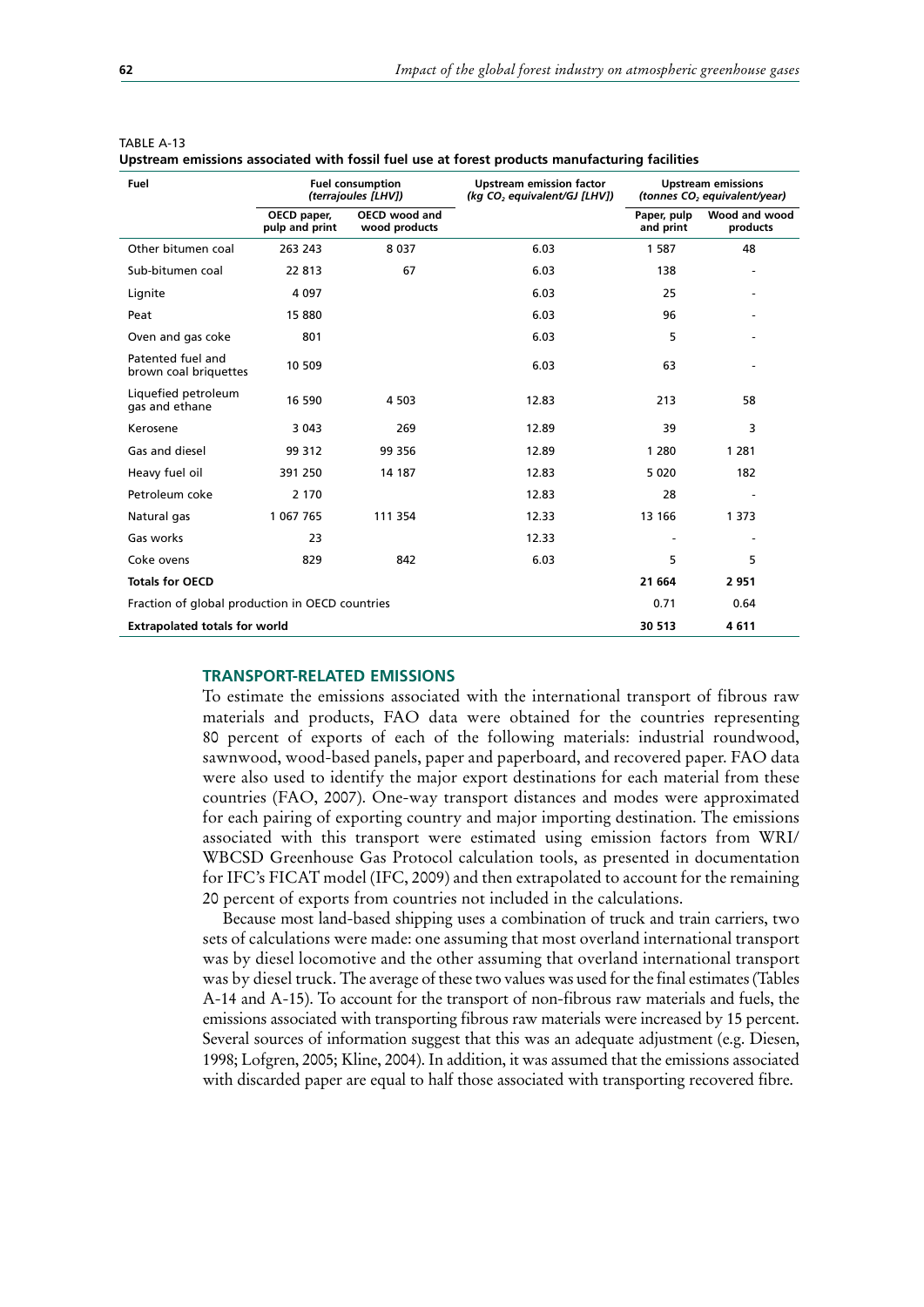#### TABLE A-14

**Final calculation of emissions associated with international transport**

| Factor                                                      |                                  | <b>Emissions 2007</b><br>('000 tonnes CO2 equivalent) |                                                   |
|-------------------------------------------------------------|----------------------------------|-------------------------------------------------------|---------------------------------------------------|
|                                                             | Overland mostly<br>by locomotive | <b>Overland mostly</b><br>by truck                    | Midpoint estimate between<br>locomotive and truck |
| Industrial roundwood                                        | 3 0 3 6                          | 4 0 6 1                                               | 3 5 4 9                                           |
| Pulp                                                        | 3 5 0 8                          | 4 652                                                 | 4 0 8 0                                           |
| Recovered paper                                             | 3 4 0 9                          | 4 3 6 2                                               | 3885                                              |
| Cradle-to-gate fibre total                                  |                                  |                                                       | 11 5 14                                           |
| Add 15% for fuel/chemicals for cradle-to-gate total         | 13 241                           |                                                       |                                                   |
| Sawnwood                                                    | 2 5 6 9                          | 6 3 6 6                                               | 4 4 6 8                                           |
| Panels                                                      | 2 5 7 5                          | 4 3 2 9                                               | 3 4 5 2                                           |
| Paper and paperboard                                        | 4 2 4 2                          | 10 353                                                | 7 2 9 8                                           |
| Gate-to-consumer total                                      |                                  |                                                       | 15 217                                            |
| Post-consumer (half of recovered paper transport emissions) | 1943                             |                                                       |                                                   |
| Overall total                                               |                                  |                                                       | 30 401                                            |

#### TABLE A-15

#### **Calculation of transport emissions related to domestic transport**

| Factor                                                      | <b>Global domestic</b><br>consumption <sup>a</sup> | <b>Distance</b><br><b>Emissions 2007</b><br>(km) |                                         | ('000 tonnes CO <sub>2</sub> equivalent) |                                                   |  |
|-------------------------------------------------------------|----------------------------------------------------|--------------------------------------------------|-----------------------------------------|------------------------------------------|---------------------------------------------------|--|
|                                                             | ('000 tonnes)                                      |                                                  | <b>Overland mostly</b><br>by locomotive | <b>Overland mostly</b><br>by truck       | Midpoint estimate between<br>locomotive and truck |  |
| Industrial roundwood                                        | 751 611                                            | 100                                              | 1 503                                   | 5412                                     | 3 4 5 7                                           |  |
| Pulp                                                        | n.a. <sup>b</sup>                                  |                                                  | 0                                       | 0                                        | 0                                                 |  |
| Recovered paper                                             | 142 781                                            | 500                                              | 1428                                    | 5 140                                    | 3 2 8 4                                           |  |
| Cradle-to-gate fibre total                                  |                                                    |                                                  |                                         |                                          | 6741                                              |  |
| Add 15% for fuel/chemicals for cradle-to-gate total         |                                                    |                                                  |                                         |                                          | 7 753                                             |  |
| Sawnwood                                                    | 154 047                                            | 500                                              | 1 540                                   | 5 5 4 6                                  | 3 5 4 3                                           |  |
| Panels                                                      | 86 246                                             | 500                                              | 862                                     | 3 1 0 5                                  | 1984                                              |  |
| Paper and paperboard                                        | 257 369                                            | 500                                              | 2 5 7 4                                 | 9 2 6 5                                  | 5919                                              |  |
| Gate-to-consumer total                                      | 11 446                                             |                                                  |                                         |                                          |                                                   |  |
| Post-consumer (half of recovered paper transport emissions) |                                                    |                                                  |                                         |                                          | 1642                                              |  |
| <b>Overall total</b>                                        |                                                    |                                                  |                                         |                                          | 20 841                                            |  |

<sup>a</sup> Global consumption minus global exports.

 $b$  n.a. = not available.

# **END-OF-LIFE EMISSIONS**

In the tables estimating the carbon stored in products, the amounts of product reaching the end of the life cycle and going to landfills were estimated. It was assumed that all products not recovered or sent to landfills are burned (Table A-16).

Estimates of methane emissions attributable to forest products in landfills (Tables A-17 and A-18) begin with the estimates shown for the carbon stored in landfills. For products in landfills, it is assumed that half of the degradable carbon under anaerobic conditions is converted into methane, and 10 percent of methane is assumed to oxidize naturally as it migrates through the upper layers of the landfill. Additional amounts can be captured and burned, but this depends on the use of landfill gas capture systems.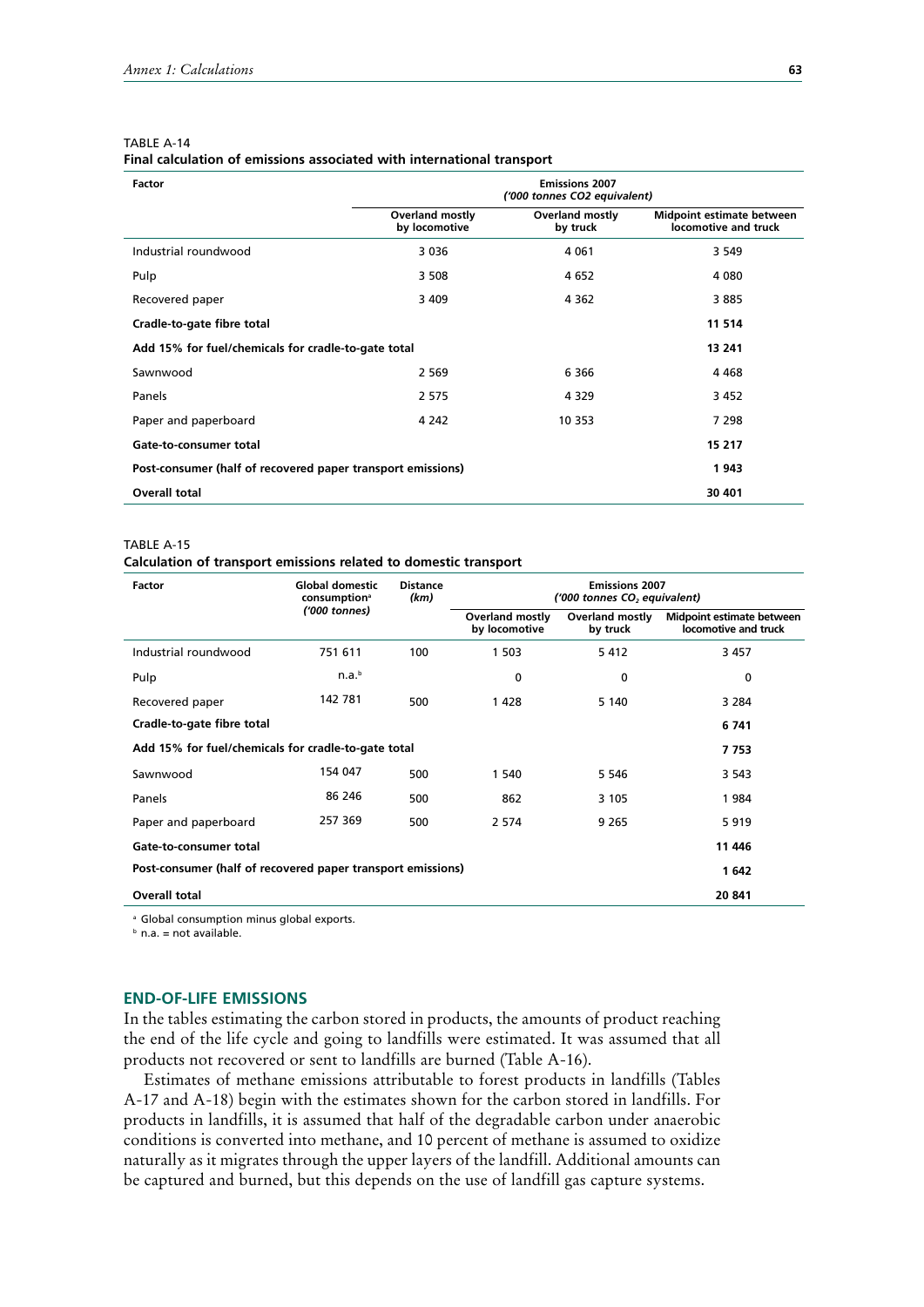The fraction of methane captured and burned is an important variable in methane emission calculations, but there are few data on national practices, especially in developing countries. In this study, the values selected for capturing and burning methane were based on per capita GDP (PPP basis) published by the World Bank (2009). It was assumed that countries with per capita GDP greater than US\$30 000 were capturing and burning 40 percent of the methane from decomposing forest products; countries with per capita GDP of less than US\$10 000 were capturing none; and the remaining countries were capturing and burning 10 percent.

| Emissions from burning used products at the end of the life cycle, 2007 |                                                        |          |  |  |
|-------------------------------------------------------------------------|--------------------------------------------------------|----------|--|--|
| Product                                                                 | Not landfilled or recycled<br>$(1000$ tonnes ner year) | '000 GJª |  |  |

| Product       | Not landfilled or recycled<br>'000 GJª<br>('000 tonnes per year) |           | $CO2$ equivalent <sup>b</sup><br>('000 tonnes) |
|---------------|------------------------------------------------------------------|-----------|------------------------------------------------|
| Paper         | 49 020                                                           | 764 712   | 1484                                           |
| Wood products | 51 609                                                           | 805 100   | 1 562                                          |
| <b>Total</b>  | 100 629                                                          | 1 569 812 | 3045                                           |

<sup>a</sup> Calculated based on 15.6 GJ per tonne (LHV), from IPPC, 2006.

 $b$  Calculated based on1.94 kg of CO<sub>2</sub> equivalent in CH<sub>4</sub> and N<sub>2</sub>O emissions per GJ (LHV), from IPPC, 2006.

| TABLE A-17                                                           |  |  |
|----------------------------------------------------------------------|--|--|
| Methane emissions from paper and paperboard disposed of in landfills |  |  |

| Country                      | Per capita GDP<br><b>PPP 2008</b><br>(US\$/year) | C to methane<br>('000 tonnes/<br>year) | <b>Methane</b><br>produced<br>('000 tonnes) | <b>Methane</b><br>remaining <sup>a</sup><br>('000 tonnes) | <b>Fraction</b><br>captured and<br>burned | Methane<br>released<br>('000 tonnes) | <b>Methane released</b><br>('000 tonnes $CO2$<br>equivalent) |
|------------------------------|--------------------------------------------------|----------------------------------------|---------------------------------------------|-----------------------------------------------------------|-------------------------------------------|--------------------------------------|--------------------------------------------------------------|
| Argentina                    | 14 0 20                                          | 55                                     | 74                                          | 67                                                        | 0.1                                       | 60                                   | 1 2 5 8                                                      |
| Australia                    | 34 040                                           | 96                                     | 128                                         | 115                                                       | 0.4                                       | 69                                   | 1 4 4 7                                                      |
| Austria                      | 37 680                                           | 22                                     | 29                                          | 27                                                        | 0.4                                       | 16                                   | 334                                                          |
| Belgium                      | 34 760                                           | 4                                      | 5                                           | 4                                                         | 0.4                                       | 3                                    | 54                                                           |
| Brazil                       | 10 070                                           | 32                                     | 42                                          | 38                                                        | 0.1                                       | 34                                   | 717                                                          |
| Canada                       | 36 220                                           | 379                                    | 505                                         | 455                                                       | 0.4                                       | 273                                  | 5730                                                         |
| China                        | 6 0 20                                           | 2 1 8 3                                | 2910                                        | 2619                                                      | $\mathbf 0$                               | 2619                                 | 55 001                                                       |
| France                       | 34 400                                           | 235                                    | 314                                         | 282                                                       | 0.4                                       | 169                                  | 3 5 5 8                                                      |
| Germany                      | 35 940                                           | 174                                    | 232                                         | 209                                                       | 0.4                                       | 125                                  | 2629                                                         |
| India                        | 2 9 6 0                                          | 149                                    | 199                                         | 179                                                       | 0                                         | 179                                  | 3760                                                         |
| Indonesia                    | 3830                                             | 105                                    | 139                                         | 126                                                       | 0                                         | 126                                  | 2636                                                         |
| Italy                        | 30 250                                           | 470                                    | 627                                         | 564                                                       | 0.4                                       | 339                                  | 7 109                                                        |
| Japan                        | 35 2 20                                          | 148                                    | 197                                         | 177                                                       | 0.4                                       | 106                                  | 2 2 3 5                                                      |
| Korea, Republic of           | 28 120                                           | 15                                     | 19                                          | 17                                                        | 0.1                                       | 16                                   | 329                                                          |
| Malaysia                     | 13 740                                           | 95                                     | 127                                         | 114                                                       | 0.1                                       | 103                                  | 2 1 6 2                                                      |
| Mexico                       | 14 270                                           | 147                                    | 196                                         | 176                                                       | 0.1                                       | 159                                  | 3 3 2 9                                                      |
| Netherlands                  | 41 670                                           | 15                                     | 20                                          | 18                                                        | 0.4                                       | 11                                   | 229                                                          |
| Poland                       | 17310                                            | 191                                    | 255                                         | 230                                                       | 0.1                                       | 207                                  | 4 3 4 0                                                      |
| <b>Russian Federation</b>    | 15 630                                           | 225                                    | 300                                         | 270                                                       | 0.1                                       | 243                                  | 5 0 9 8                                                      |
| South Africa                 | 9780                                             | 73                                     | 97                                          | 87                                                        | $\mathbf 0$                               | 87                                   | 1834                                                         |
| Spain                        | 31 130                                           | 298                                    | 397                                         | 357                                                       | 0.4                                       | 214                                  | 4 5 0 2                                                      |
| Sweden                       | 38 180                                           | 17                                     | 22                                          | 20                                                        | 0.4                                       | 12                                   | 252                                                          |
| Switzerland                  | 46 460                                           | 40                                     | 54                                          | 48                                                        | 0.4                                       | 29                                   | 610                                                          |
| Thailand                     | 5 9 9 0                                          | 97                                     | 129                                         | 116                                                       | $\mathbf 0$                               | 116                                  | 2 4 4 0                                                      |
| Turkey                       | 13770                                            | 209                                    | 278                                         | 251                                                       | 0.1                                       | 226                                  | 4736                                                         |
| United Kingdom               | 36 130                                           | 298                                    | 397                                         | 357                                                       | 0.4                                       | 214                                  | 4 5 0 3                                                      |
| <b>United States</b>         | 46 970                                           | 2 4 0 4                                | 3 2 0 5                                     | 2885                                                      | 0.4                                       | 1731                                 | 36 349                                                       |
| Viet Nam                     | 2700                                             | 54                                     | 72                                          | 65                                                        | 0                                         | 65                                   | 1 3 6 1                                                      |
| <b>Total</b>                 |                                                  |                                        |                                             |                                                           |                                           |                                      | 158 543                                                      |
| <b>Extrapolated to world</b> |                                                  |                                        |                                             |                                                           |                                           |                                      | 176 159                                                      |

a After 10 percent oxidized naturally.

TABLE A-16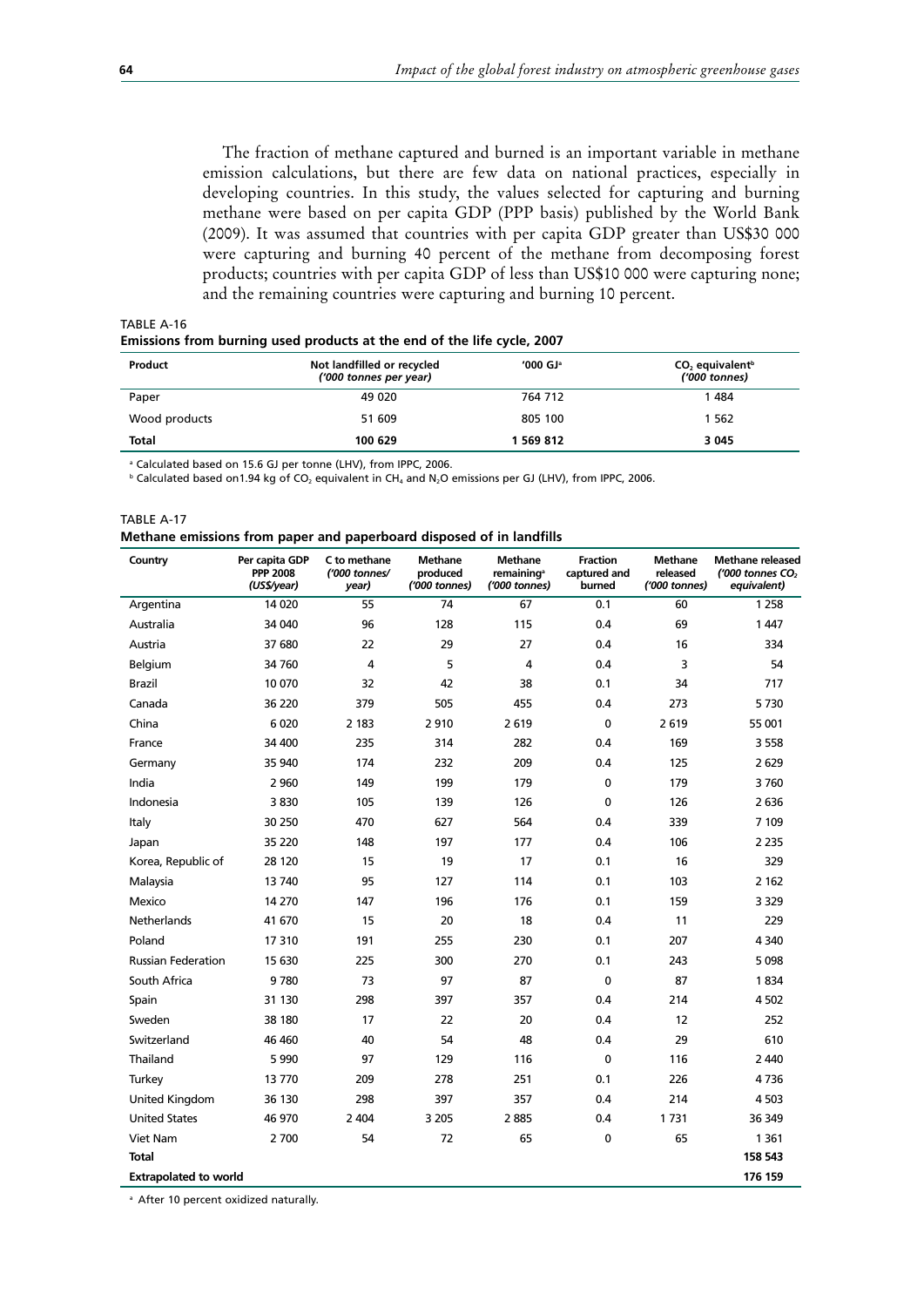| Country                      | Per capita<br><b>GDP PPP 2008</b><br>(US\$/year) | C to methane<br>('000 tonnes/<br>year) | Methane<br>produced | Methane<br>remaining <sup>a</sup> | <b>Fraction</b><br>captured | <b>Methane</b><br>released<br>('000 tonnes) ('000 tonnes) and burned ('000 tonnes) | <b>Methane released</b><br>('000 tonnes<br>$CO2$ equivalent) |
|------------------------------|--------------------------------------------------|----------------------------------------|---------------------|-----------------------------------|-----------------------------|------------------------------------------------------------------------------------|--------------------------------------------------------------|
| Argentina                    | 14 0 20                                          | 11                                     | 15                  | 14                                | 0.1                         | 12                                                                                 | 259                                                          |
| Australia                    | 34 040                                           | 66                                     | 89                  | 80                                | 0.4                         | 48                                                                                 | 1 0 0 5                                                      |
| Austria                      | 37 680                                           | 17                                     | 23                  | 20                                | 0.4                         | 12                                                                                 | 258                                                          |
| Belgium                      | 34 760                                           | $\overline{7}$                         | 9                   | 8                                 | 0.4                         | 5                                                                                  | 100                                                          |
| Brazil                       | 10 070                                           | 132                                    | 176                 | 159                               | 0.1                         | 143                                                                                | 2 9 9 9                                                      |
| Canada                       | 36 220                                           | 182                                    | 242                 | 218                               | 0.4                         | 131                                                                                | 2 746                                                        |
| Chile                        | 13 270                                           | 15                                     | 19                  | 18                                | 0.1                         | 16                                                                                 | 331                                                          |
| China                        | 6 0 20                                           | 391                                    | 522                 | 469                               | $\mathbf 0$                 | 469                                                                                | 9859                                                         |
| Czech Republic               | 22 790                                           | 25                                     | 34                  | 30                                | 0.1                         | 27                                                                                 | 575                                                          |
| Denmark                      | 37 280                                           | 4                                      | 5                   | 5                                 | 0.4                         | 3                                                                                  | 59                                                           |
| Egypt                        | 5 4 6 0                                          | 6                                      | 9                   | 8                                 | 0                           | 8                                                                                  | 162                                                          |
| Estonia                      | 19 280                                           | 14                                     | 18                  | 16                                | 0.1                         | 15                                                                                 | 307                                                          |
| Finland                      | 35 660                                           | 39                                     | 52                  | 47                                | 0.4                         | 28                                                                                 | 586                                                          |
| France                       | 34 400                                           | 75                                     | 100                 | 90                                | 0.4                         | 54                                                                                 | 1 1 3 0                                                      |
| Germany                      | 35 940                                           | 101                                    | 134                 | 121                               | 0.4                         | 72                                                                                 | 1 5 2 0                                                      |
| Greece                       | 28 470                                           | 13                                     | 17                  | 15                                | 0.1                         | 14                                                                                 | 289                                                          |
| India                        | 2 9 6 0                                          | 51                                     | 68                  | 61                                | 0                           | 61                                                                                 | 1 2 8 0                                                      |
| Iran, Islamic Republic of    | 10 840                                           | 15                                     | 20                  | 18                                | 0.1                         | 16                                                                                 | 342                                                          |
| Italy                        | 30 250                                           | 108                                    | 144                 | 129                               | 0.4                         | 78                                                                                 | 1628                                                         |
| Japan                        | 35 220                                           | 67                                     | 90                  | 81                                | 0.4                         | 48                                                                                 | 1017                                                         |
| Korea, Republic of           | 28 120                                           | 31                                     | 41                  | 37                                | 0.1                         | 33                                                                                 | 701                                                          |
| Malaysia                     | 13 740                                           | 22                                     | 29                  | 26                                | 0.1                         | 24                                                                                 | 495                                                          |
| Mexico                       | 14 270                                           | 28                                     | 37                  | 33                                | 0.1                         | 30                                                                                 | 627                                                          |
| Netherlands                  | 41 670                                           | 5                                      | 6                   | 6                                 | 0.4                         | 3                                                                                  | 71                                                           |
| New Zealand                  | 25 090                                           | 17                                     | 23                  | 20                                | 0.1                         | 18                                                                                 | 386                                                          |
| Norway                       | 58 500                                           | 20                                     | 27                  | 24                                | 0.4                         | 14                                                                                 | 301                                                          |
| Pakistan                     | 2 700                                            | 9                                      | 12                  | 11                                | 0                           | 11                                                                                 | 228                                                          |
| Poland                       | 17 310                                           | 71                                     | 94                  | 85                                | 0.1                         | 76                                                                                 | 1604                                                         |
| Romania                      | 13 500                                           | 0                                      | $\mathbf 0$         | 0                                 | 0.1                         | 0                                                                                  | 5                                                            |
| Russian Federation           | 15 630                                           | 66                                     | 89                  | 80                                | 0.1                         | 72                                                                                 | 1 508                                                        |
| Saudi Arabia                 | 22 950                                           | 16                                     | 21                  | 19                                | 0.1                         | 17                                                                                 | 353                                                          |
| Slovakia                     | 21 300                                           | 17                                     | 23                  | 20                                | 0.1                         | 18                                                                                 | 385                                                          |
| South Africa                 | 9780                                             | 13                                     | 18                  | 16                                | $\pmb{0}$                   | 16                                                                                 | 338                                                          |
| Spain                        | 31 130                                           | 79                                     | 106                 | 95                                | 0.4                         | 57                                                                                 | 1 200                                                        |
| Sweden                       | 38 180                                           | 19                                     | 25                  | 23                                | 0.4                         | 14                                                                                 | 285                                                          |
| Switzerland                  | 46 460                                           | 23                                     | 31                  | 28                                | 0.4                         | 17                                                                                 | 353                                                          |
| Turkey                       | 13 770                                           | 80                                     | 106                 | 95                                | 0.1                         | 86                                                                                 | 1803                                                         |
| Ukraine                      | 7 2 1 0                                          | 12                                     | 16                  | 15                                | $\pmb{0}$                   | 15                                                                                 | 312                                                          |
| United Kingdom               | 36 130                                           | 139                                    | 185                 | 167                               | 0.4                         | 100                                                                                | 2 0 9 9                                                      |
| <b>United States</b>         | 46 970                                           | 857                                    | 1 1 4 3             | 1 0 2 9                           | 0.4                         | 617                                                                                | 12 960                                                       |
| Viet Nam                     | 2 700                                            | 11                                     | 15                  | 14                                | $\pmb{0}$                   | 14                                                                                 | 287                                                          |
| Sum of above                 |                                                  |                                        |                     |                                   |                             |                                                                                    | 52 753                                                       |
| <b>Extrapolated to world</b> |                                                  |                                        |                     |                                   |                             |                                                                                    | 58 614                                                       |

TABLE A-18 **Methane emissions from wood products disposed of in landfills**

a After 10 percent oxidized naturally.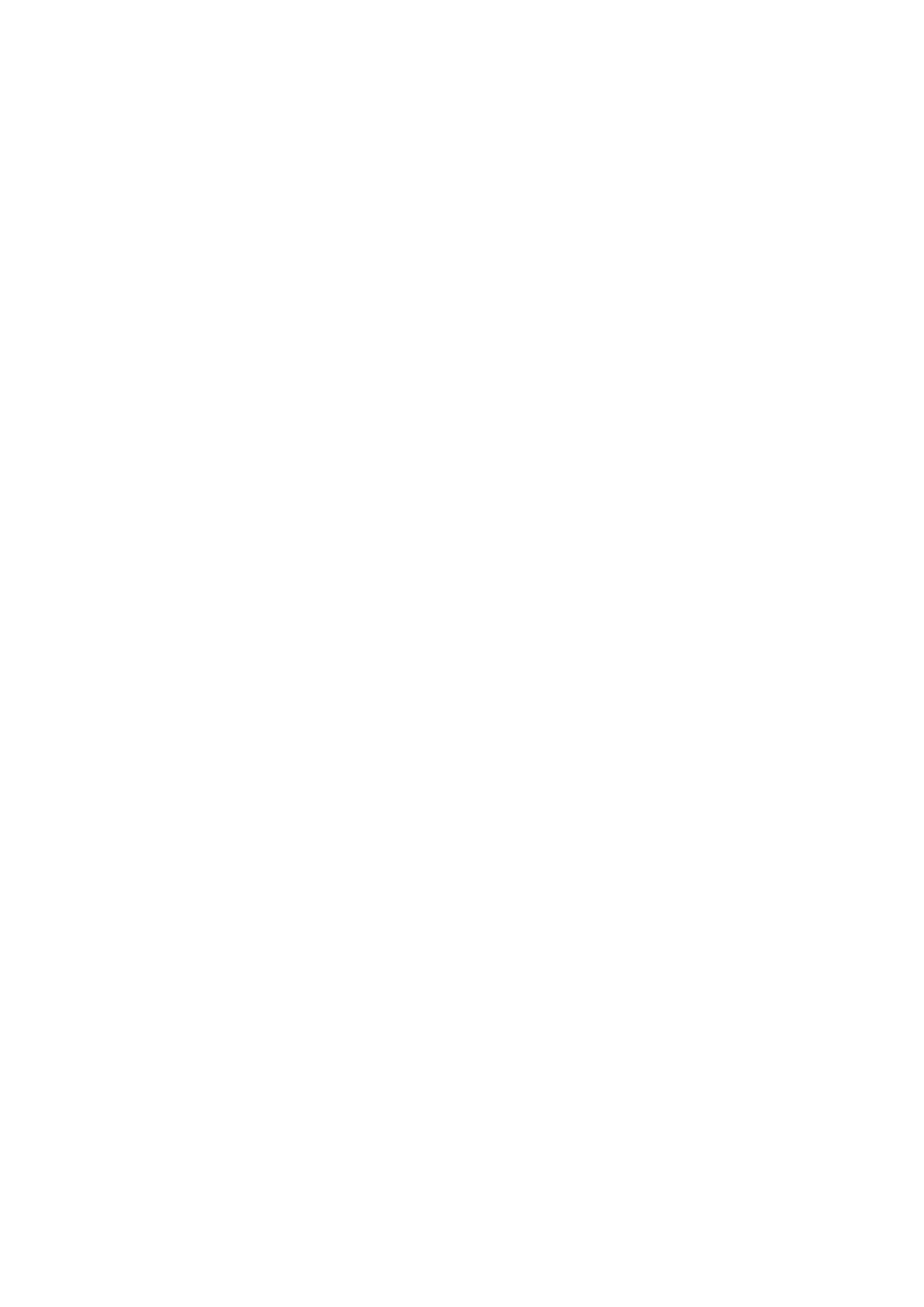# Annex 2

# **An overview of harvested wood products accounting in national greenhouse gas inventories**

Currently, countries reporting greenhouse gas emissions under the Kyoto Protocol use IPCC's 1996 default accounting approach for carbon in harvested wood products (HWPs). This approach assumes that there is no growth in the carbon stored in HWPs. From the standpoint of the calculations, this is the same as assuming that carbon in biomass is emitted in the year the biomass is harvested. Although most countries reporting under the United Nations Framework Convention on Climate Change (UNFCCC) use the original IPCC default assumption, IPCC guidelines allow other approaches, and some countries use these. In 2006, IPCC revised the hierarchy of HWP accounting approaches so that the former default is now one of several equally favoured alternatives. However, the parties to UNFCCC have not yet adopted the 2006 guidelines for national inventory reporting. Since these were issued, a number of alternative accounting approaches have been suggested.

It is important to understand that in carbon accounting under UNFCCC or the Kyoto Protocol, HWPs include all biomass removed from the forest, and is not limited to manufactured products.

It is well documented that the stocks of carbon stored in HWPs are growing, in both products in use and in landfills. The assumption of no growth in stored carbon therefore overstates the transfers of  $CO<sub>2</sub>$  to the atmosphere from the forest products value chain. Based on the estimates in this report, the assumption of no growth in stored carbon is overstating global emissions from the forest products value chain by 424 million tonnes of  $CO<sub>2</sub>$  per year.

In spite of many years of discussion, it has not been possible to reach international consensus on which accounting approach, other than the original IPCC default, to use for national greenhouse gas inventories submitted under UNFCCC. The lack of consensus can be attributed to such concerns as:

- the sometimes significant differences between the greenhouse gas inventories of HWP importing countries and those of exporting countries;
- uncertainties associated with approaches that require assumptions about how exported products will be used and disposed of;
- perverse incentives that may be created;
- the implications of having some countries within the accounting framework and others outside it;
- $\bullet$  the potential impacts on international trade;
- producers' concerns that the accounting approaches do not account for substitution effects.

Several recent proposals attempt to address some of these concerns by limiting the accounting to countries within the reporting framework, or to the HWPs produced and used domestically.

The lack of international consensus has resulted in IPCC recommending (in the 2006 revised guidelines) that countries report a series of parameter values in their national inventories, which can be used to calculate emissions according to any of the different approaches.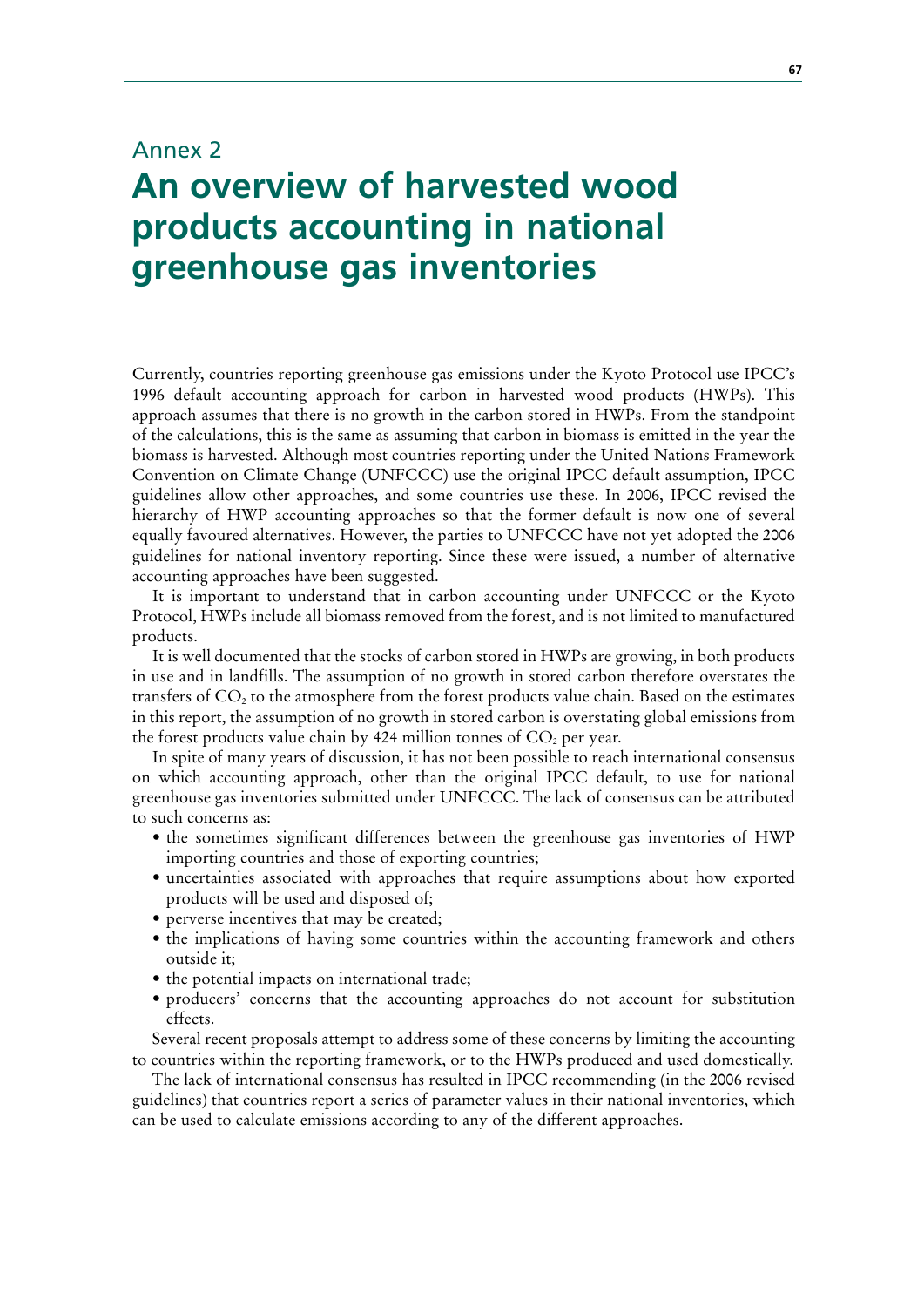#### **THE MAJOR OPTIONS**

Conceptually, the major HWP accounting options fall into three general categories:

- The original IPCC default: This assumes that there is zero growth in carbon stored in HWPs (mathematically equivalent to assuming instant oxidation of harvested biomass).
- The stock change approach: This calculates the net exchange of carbon with the atmosphere by adding up all the changes in amounts of stored biomass carbon within national boundaries. If the total amount of carbon stored in a country's forests and forest products has increased over time (and if the carbon in imports equals the carbon in exports), a corresponding amount of carbon must have been removed from the atmosphere.
- The atmospheric flow approach: This calculates the net exchange of biomass carbon with the atmosphere by adding up all the flows of carbon to and from the atmosphere at all points along the forest-based value chain within national boundaries. Carbon is removed from the atmosphere in the forest and is subsequently returned to the atmosphere both from the forest and from downstream points along the value chain that lie within national boundaries. If not all of the carbon is returned (and if the carbon in imports equals the carbon in exports), there has been a net removal of carbon from the atmosphere equal to the amount not returned.

At the global level, the stock change and atmospheric flow approaches give essentially the same results. The differences between them are important primarily for countries that are large net importers or exporters of HWPs. This is because, under stock change accounting, exported HWP represents the export of carbon storage, while in atmospheric flow accounting it represents the export of delayed emissions. As a result, large net importers of HWPs will have significantly larger HWP emissions using atmospheric flow accounting, while large net exporters will have larger emissions using stock change accounting. The differences for such countries can be more than 5 to 10 million tonnes of carbon a year. In Canada, for instance, annual emissions estimated using the atmospheric flow approach are 60 million tonnes of  $CO<sub>2</sub>$  lower than those estimated using the stock change approach, an amount equal to 8 percent of national emissions. In turn, annual emissions estimated using the stock change approach are 15 million tonnes of  $CO<sub>2</sub>$  lower than those estimated using the IPCC default approach (Environment Canada, 2009).

In addition to the old IPCC default, stock change accounting, and atmospheric flow accounting, the 2006 IPCC guidelines explain two other approaches:

- The production approach: This is based on stock change accounting, but it attributes the stock changes associated with carbon stored in HWPs to the country where the wood was harvested.
- The simple decay approach: This is based on atmospheric flow accounting, but it attributes delayed emissions associated with HWPs to the country where the wood was harvested.

In many cases, these approaches yield results that lie between those obtained with atmospheric flow and stock change accounting. It is important to understand that, at the global level and in most national inventories, the IPCC default approach, which does not acknowledge the accumulation of carbon in HWP pools, gives higher emissions than any of the alternatives that recognize this accumulation. There are exceptions, however. For instance, countries without domestic forest resources that import large amounts of forest products will calculate higher emissions under atmospheric flow accounting than under the IPCC default.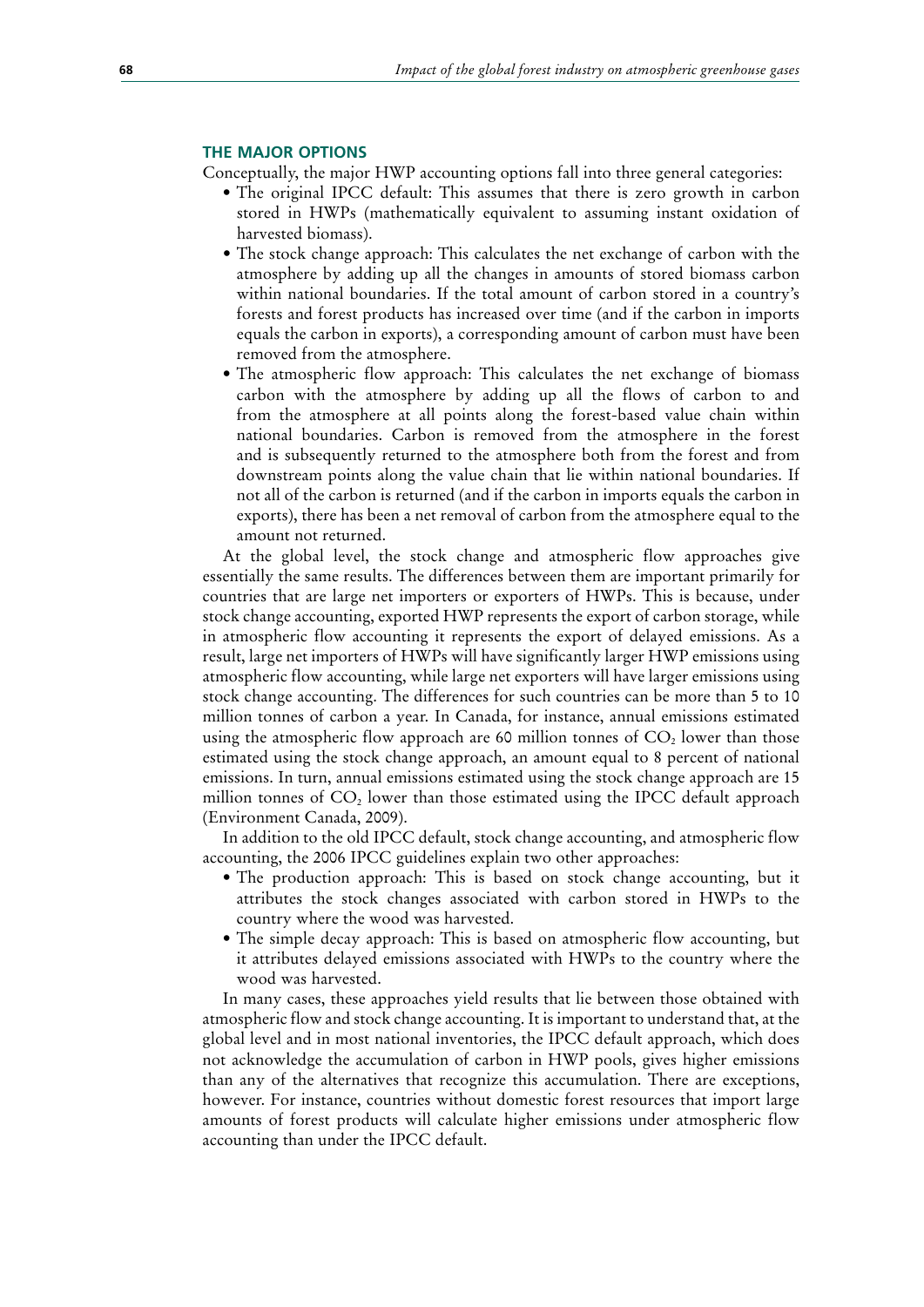#### **CONCERNS ABOUT HWP ACCOUNTING**

This section elaborates on the issues that have prevented global consensus on an approach to HWP carbon accounting.

# *Concern: The greenhouse gas inventories of HWP importing and exporting countries sometimes differ significantly.*

There is no question that the selection of accounting approach will affect the national inventories of many countries, particularly those that are large net importers or large net exporters of HWP. This concern could be addressed by selecting an accounting approach that reduces the differences among countries and by adjusting national targets to reflect the effects of the selected accounting approach.

## *Concern: The estimates are too uncertain for use in national inventories, especially when they are used to judge compliance against reduction targets.*

There are uncertainties in all the emissions estimates contained in national inventories. However, when discussing the uncertainties associated with HWP estimates, it is important to remember that these same HWP calculations are also used to estimate national emissions of landfill methane, when their results are used in further analyses that apply additional assumptions and involve additional uncertainty. For instance, the United States Environmental Protection Agency (USEPA) has estimated that the uncertainty in the estimates of growth in HWP stocks is  $-26$  to  $+24$  percent, while the uncertainty in methane emissions from landfills is -39 to +33 percent (USEPA, 2009). In spite of the uncertainty, the estimates of landfill methane emissions are readily accepted in national greenhouse gas inventories, suggesting that estimates of HWPrelated carbon sequestration should also be accepted.

# *Concern: Some of the approaches require assumptions about how exported products will be used and disposed of, creating uncertainties in the results.*

A number of the accounting approaches require the producing country (i.e. the country where the wood is grown) to calculate the carbon storage or emissions that will be attributable to the wood or forest products it exports to other countries. This requires information from the importing country regarding: how the wood or forest product will be used; the typical time in use for the imported products or for products made from the imported wood; the amounts of used products that are sent to landfill at the end of their life; and the design and operation of landfills typically receiving this material. Many countries do not have good-quality information on these topics. The IPCC 2006 guidelines contain default values for these parameters, but there is likely to be significant uncertainty associated with the use of these defaults. This concern is likely to diminish over time, as countries develop the national-level data needed to replace these defaults.

#### *Concern: Perverse incentives may be created.*

A wide range of perverse incentives are potentially related to HWP accounting practices. The following are some of the most important of these:

• The old IPCC default assumption credits the forest-related value chain only for carbon left in the forest and for biomass removed from the forest and used to reduce fossil fuel-related emissions. Fossil fuels can be displaced by biomass in many ways, but national authorities often incentivize only the direct burning of forest biomass for fuel. Thus, the current IPCC default has the practical effect of encouraging countries to promote policies that leave wood in the forest (foregoing substitution effects from wood products), except where wood is removed to be used as fuel. In either case, less wood becomes available for manufacturing forest products.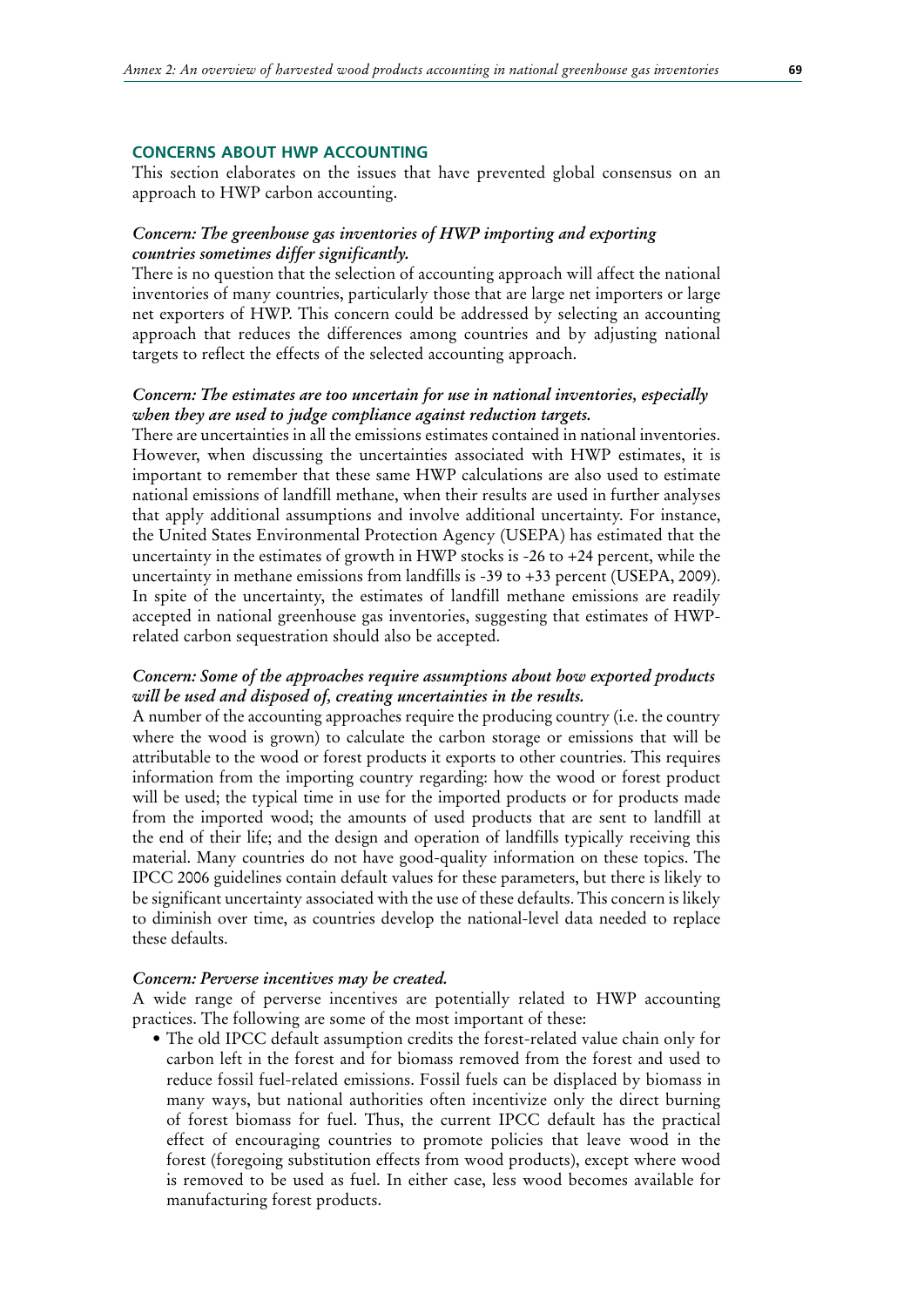- A system that does not require reporting from all countries could encourage the overuse of forests in non-reporting countries and exports of the wood to reporting countries, where it could be used to reduce emissions. The emission reductions reported by the reporting country would be overstated if the exporting country had reduced its forest carbon stocks to produce the wood but was not required to report this.
- Because most HWP accounting approaches place a value on carbon stored in forest products, there is concern in some circles (and hope in others) that this would encourage more harvesting and increased production of forest products. This would depend on the national policies put in place for using the value of carbon stored in products to influence the decisions of landowners and producers. Some policies would allow landowners and producers to benefit directly from this value, while others would make the value irrelevant to landowners and producers. Ultimately, therefore, it is national policies and not carbon accounting approaches that dictate how the value of stored carbon is translated into incentives to increase or decrease the production of wood and forest products.
- Because landfills are responsible for much of the growth in carbon storage in the forest carbon value chain, there is concern that crediting this storage might somehow promote landfilling over other end-of-life management options for used forest products. This concern can be addressed by public policies that ensure that end-of-life management bears the responsibility for greenhouse gas emissions occurring at the end of the life cycle (e.g. methane from landfills) and that properly credit reductions in societal greenhouse gas emissions associated with other end-of-life management options (e.g. burning non-recyclable products for energy).
- There have been concerns that atmospheric flow accounting (and other flowbased approaches) could encourage national policies that do not differentiate between biomass-derived CO<sub>2</sub> emissions and fossil fuel-derived emissions. This concern arises because flow-based approaches focus on emissions of biomassderived  $CO<sub>2</sub>$  in calculating national biomass carbon emissions/sequestration, and this is the same method used to track fossil fuel-related emissions. However, it should be remembered that these accounting approaches are only for estimating national-level emissions. National policies are designed to encourage activities that help the country to meet national emission targets. A national policy that did not differentiate between biomass  $CO<sub>2</sub>$  and fossil fuel  $CO<sub>2</sub>$  would increase national emissions, because many facilities using biomass for fuel would switch to fossil fuels, which deliver more usable energy per unit of carbon than biomass fuels. This suggests that such a national policy is unlikely.

# *Concern: Having some countries within the accounting framework and others outside it could result in practices that cause global emissions to increase.*

The most likely unwanted consequence of this is that countries with emissions reduction targets will stop harvesting domestic forests to obtain the benefits of additional storage, while increasing imports of biomass from other countries, to obtain the carbon storage and fossil fuel displacement benefits. If an exporting country has no accounting responsibility for domestic forest carbon stocks, it might deplete these stocks in response to the strong market demand from countries within the accounting framework. Several accounting methods have been proposed to address this concern. In general, these account for HWPs only from wood harvested in countries within the accounting framework. Concerns with such proposals include the reductions in HWP benefits that would occur for some countries, relative to other approaches; and the difficulty of tracing all HWPs to the country where the wood was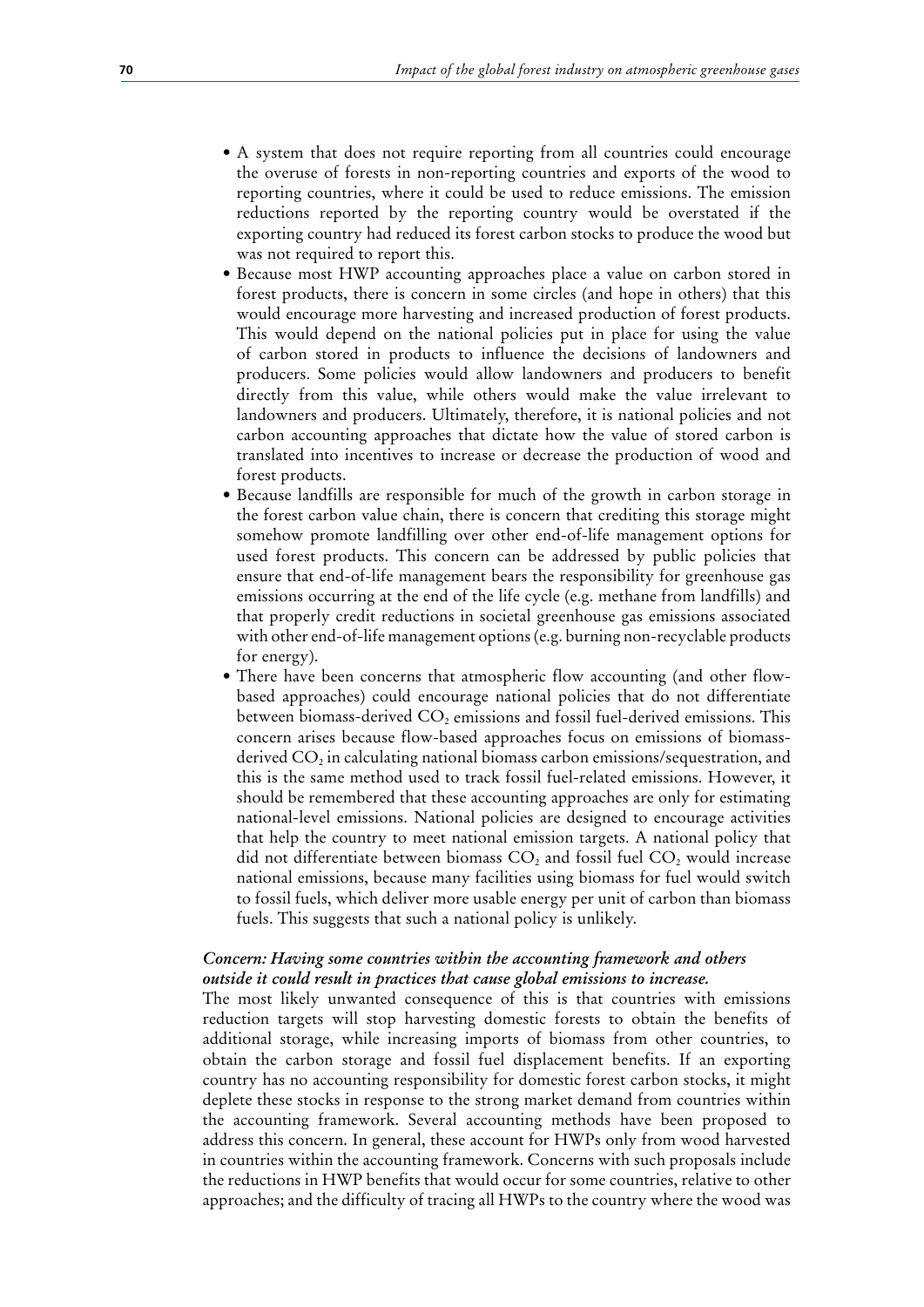grown. Other proposals limit the accounting to HWPs associated with domestically grown wood. Although this simplifies the tracing difficulties, it also greatly reduces HWP benefits, not only for countries with limited domestic forest resources but also for HWP exporting countries with relatively small domestic markets.

#### *Concern: There will be effects on international trade in wood and forest products.*

Recognition of the carbon storage (and other) greenhouse gas related benefits associated with HWPs could have effects on the prices of wood and forest products. This would affect countries in different ways depending on: national policies for incentivizing HWP-related benefits; whether the country is inside or outside the HWP accounting framework; and the accounting approach used for HWPs. While international trade might be affected in many ways, it is reasonable to assume that the effects will primarily be related to national policies aimed at distributing the benefits (or costs) associated with HWPs (e.g. policies for transferring HWP-related impacts on greenhouse gas inventories to the forest products sector) or policies that address international trade concerns directly.

#### *Concern: None of the accounting approaches accounts for substitution effects.*

For many forest products, substitution effects have a greater impact than carbon storage benefits on long-term trends in atmospheric CO<sub>2</sub>. There has therefore been interest in finding HWP accounting approaches that explicitly recognize substitution effects. This is difficult because it involves combining two different types of carbon accounting. HWP carbon accounting attempts to calculate carbon flows to/from the atmosphere as they occur, while substitution effects are based on a hypothetical alternative situation (e.g. "emissions would be X percent lower if we used Y percent more wood" or "emissions are X percent lower than they might otherwise be because we are using Y tonnes of wood per year"). The carbon accounting framework for HWPs is so different from that for substitution effects that it is difficult to envision a single accounting framework that would adequately address both.

#### **OUTLOOK**

The global forest products sector supports adoption of a global HWP accounting framework that acknowledges the benefits of carbon stored in forest products (see, for instance, *Recommendations for government negotiators to effectively include harvested wood products (HWP) within the UN Framework Convention on Climate Change (UNFCCC),* endorsed by the Sustainable Forest Products Industry Working Group of WBCSD and ICFPA [WBCSD, 2009]). The original IPCC default approach does not do this. As a result, it greatly overstates the emissions from the forest products value chain. Unfortunately, various concerns prevent international consensus. A number of proposals under consideration attempt to address one or more of these concerns, but no approach can address all of them.